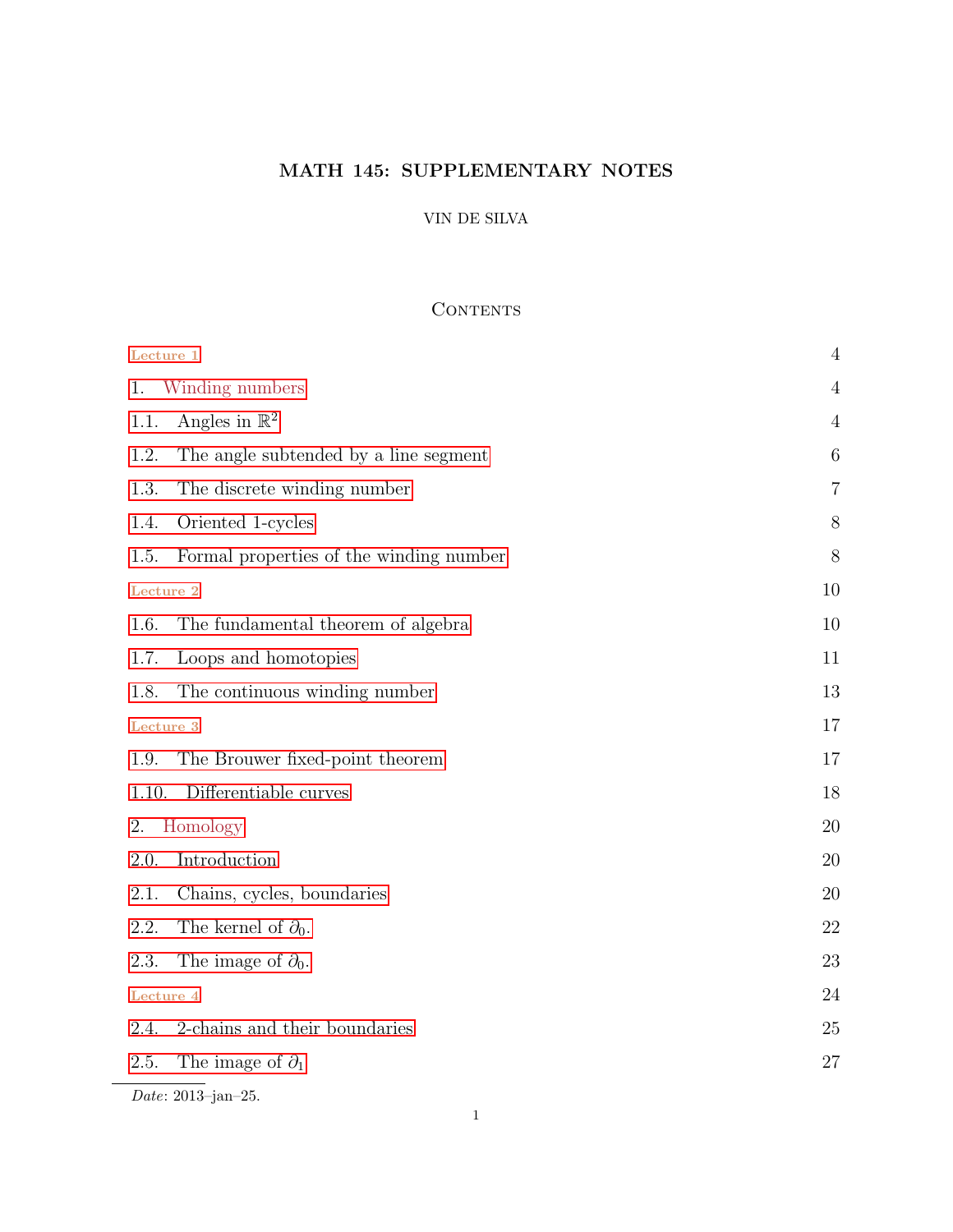| 2.6.      | Sensor network coverage                        | 29 |
|-----------|------------------------------------------------|----|
| 2.7.      | Homology and Betti numbers                     | 30 |
| Lecture 5 |                                                | 31 |
| 2.8.      | Chain homotopy                                 | 33 |
| 2.9.      | Several PP-components                          | 34 |
| 2.10.     | The punctured plane                            | 34 |
| Lecture 6 |                                                | 38 |
| 3.        | Categories                                     | 38 |
| 3.1.      | Definition                                     | 38 |
| 3.2.      | Concrete categories                            | 38 |
| 3.3.      | Other examples                                 | 39 |
| 3.4.      | Iso- and other morphisms                       | 41 |
| 3.5.      | Universal objects                              | 43 |
| 3.6.      | Functors                                       | 44 |
| Lecture 7 |                                                | 45 |
| 3.7.      | Contravariant Functors                         | 45 |
| 3.8.      | Diagram categories and natural transformations | 46 |
| 3.9.      | Limits and colimits                            | 49 |
| 3.10.     | The homotopy category                          | 53 |
| Lecture 8 |                                                | 56 |
| 3.11.     | Chain complexes                                | 56 |
| 4.        | Simplicial Complexes                           | 59 |
| 4.1.      | Abstract simplicial complexes                  | 59 |
| 4.2.      | Examples and constructions                     | 60 |
| 4.3.      | Elementary equivalence                         | 63 |
| Lecture 9 |                                                | 68 |
| 4.4.      | Simplicial homology                            | 68 |
| 4.5.      | Simplicial maps                                | 71 |
| 4.6.      | Relative homology                              | 72 |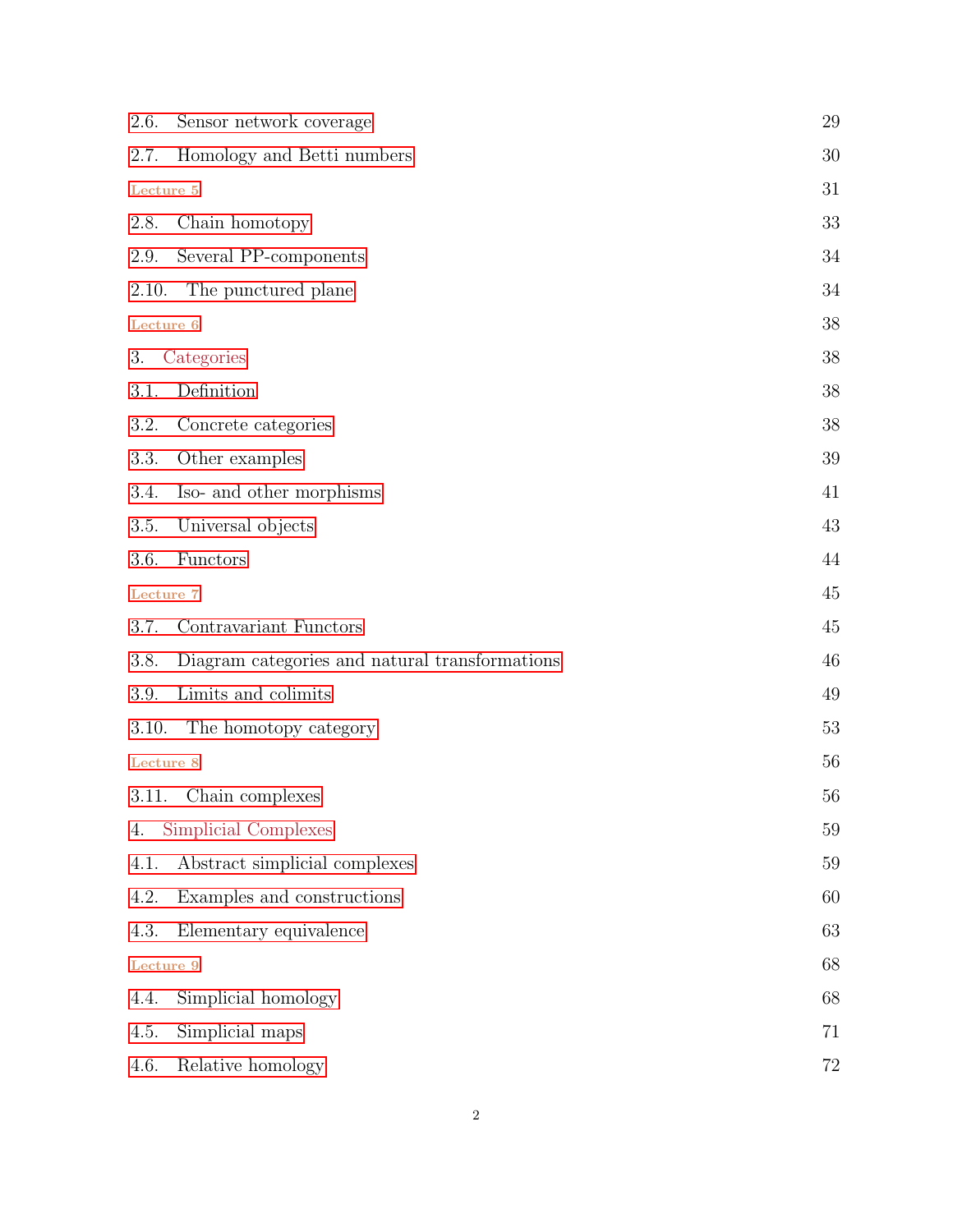|            | 4.7. The long exact sequence of a pair. | 72 |
|------------|-----------------------------------------|----|
| Lecture 10 |                                         |    |
|            | 4.8. Contiguous maps                    |    |
|            | 4.9. Vietoris–Rips complexes            |    |
|            |                                         |    |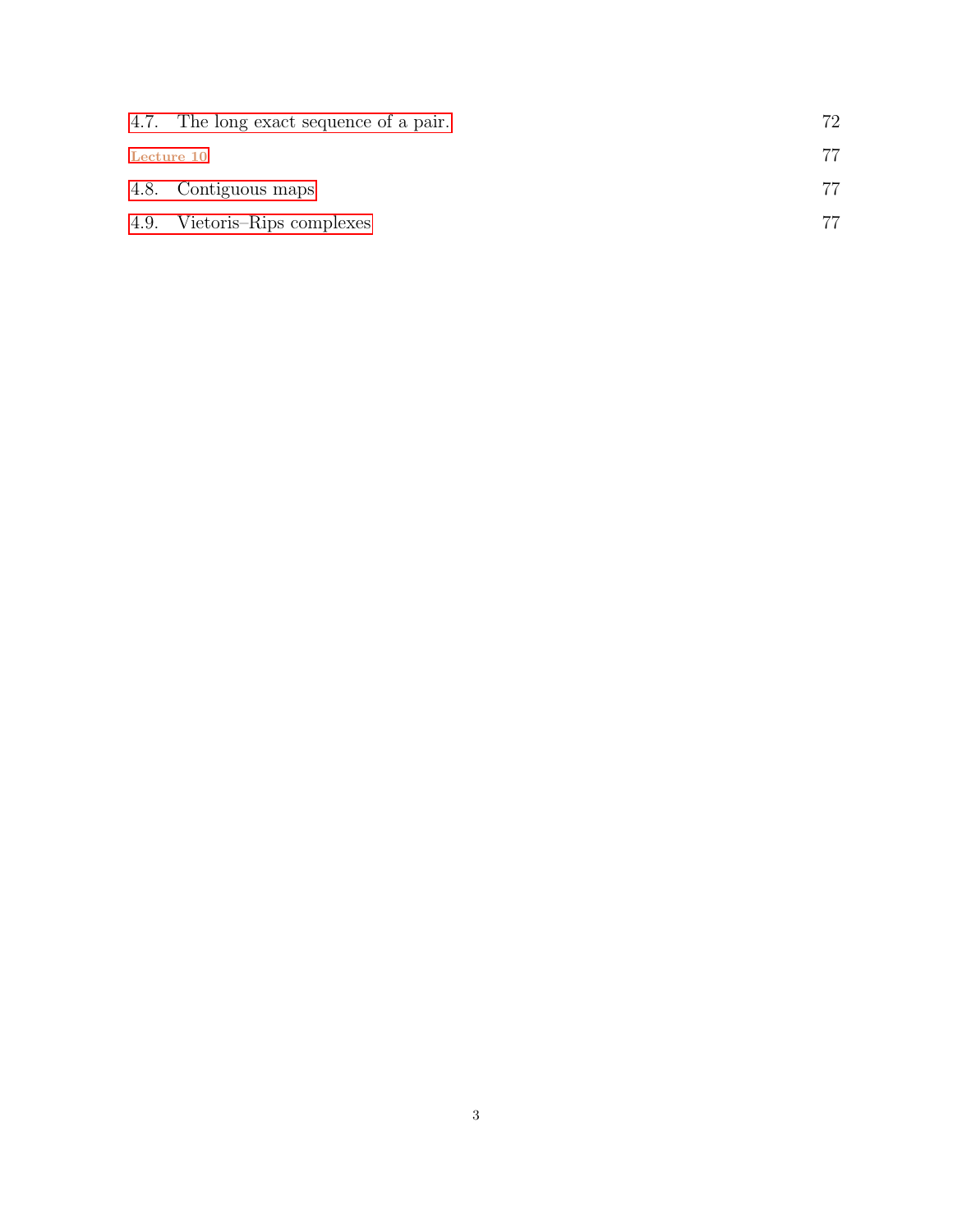<span id="page-3-0"></span>Lecture 1

## 1. Winding numbers

Let  $x \in \mathbb{R}^2$  and let  $\gamma$  be an oriented closed curve in  $\mathbb{R}^2 - \{x\}$ . Our goal in this section is to define the winding number:

 $w(\gamma, x) =$  "number of times  $\gamma$  winds round x"

The winding number is signed: + for counterclockwise, − for clockwise.

The definition must be rigorous and usable (so that we can prove theorems with it). We will apply this to:

- the fundamental theorem of algebra,
- the Brouwer fixed-point theorem,
- the sensor network coverage problem.

<span id="page-3-1"></span>1.1. Angles in  $\mathbb{R}^2$ . We wish to define an angle function for points in the plane. This is essentially the same as the 'argument' of a nonzero complex number, so we use the same function name, 'arg'.

Let  $\mathbf{a} \in \mathbb{R}^2 - \{\mathbf{0}\}$ . Then

 $arg(a) =$  "angle between the positive x-axis and  $\vec{0a}$ "

Example. Consider the point  $(1, 1)$ .

$$
\arg((1,1)) = \frac{\pi}{4} \text{ or } \frac{\pi}{4} + 2\pi \text{ or } \frac{\pi}{4} - 2\pi \text{ or } ...
$$

$$
= \frac{\pi}{4} + 2\pi n \quad (\text{any } n \in \mathbb{Z})
$$

Formally,  $\arg(\mathbf{a})$  is not a real number, but an element of the quotient set  $\mathbb{R}/2\pi\mathbb{Z}$ . An element of this quotient set is an equivalence class of numbers:

$$
[\phi] = \{ \text{all numbers of the form } \phi + 2\pi n, \text{ where } n \in \mathbb{Z} \}
$$

Thus  $\arg((1,1)) = \left[\frac{\pi}{4}\right] = \left[\frac{9\pi}{4}\right] = \left[-\frac{7\pi}{4}\right]$  $\frac{7\pi}{4}$  etc.

Remark. Just like R, the quotient set  $\mathbb{R}/2\pi\mathbb{Z}$  is an abelian group. You can add or subtract two equivalence classes to get another equivalence class:

$$
[\phi_1] + [\phi_2] = [\phi_1 + \phi_2],
$$
  $[\phi_1] - [\phi_2] = [\phi_1 - \phi_2].$ 

 $c[\phi] = [c\phi]$ 

You cannot multiply by arbitrary scalars. Suppose I wish to define

Well, let's try multiplying by the scalar 
$$
c = \frac{1}{2}
$$
. By the definition,

$$
\frac{1}{2} \cdot \frac{1}{2}
$$

$$
\frac{1}{2}[0] = [\frac{1}{2} \cdot 0] = [0]
$$

and

$$
\frac{1}{2}[2\pi] = \left[\frac{1}{2} \cdot 2\pi\right] = \left[\pi\right]
$$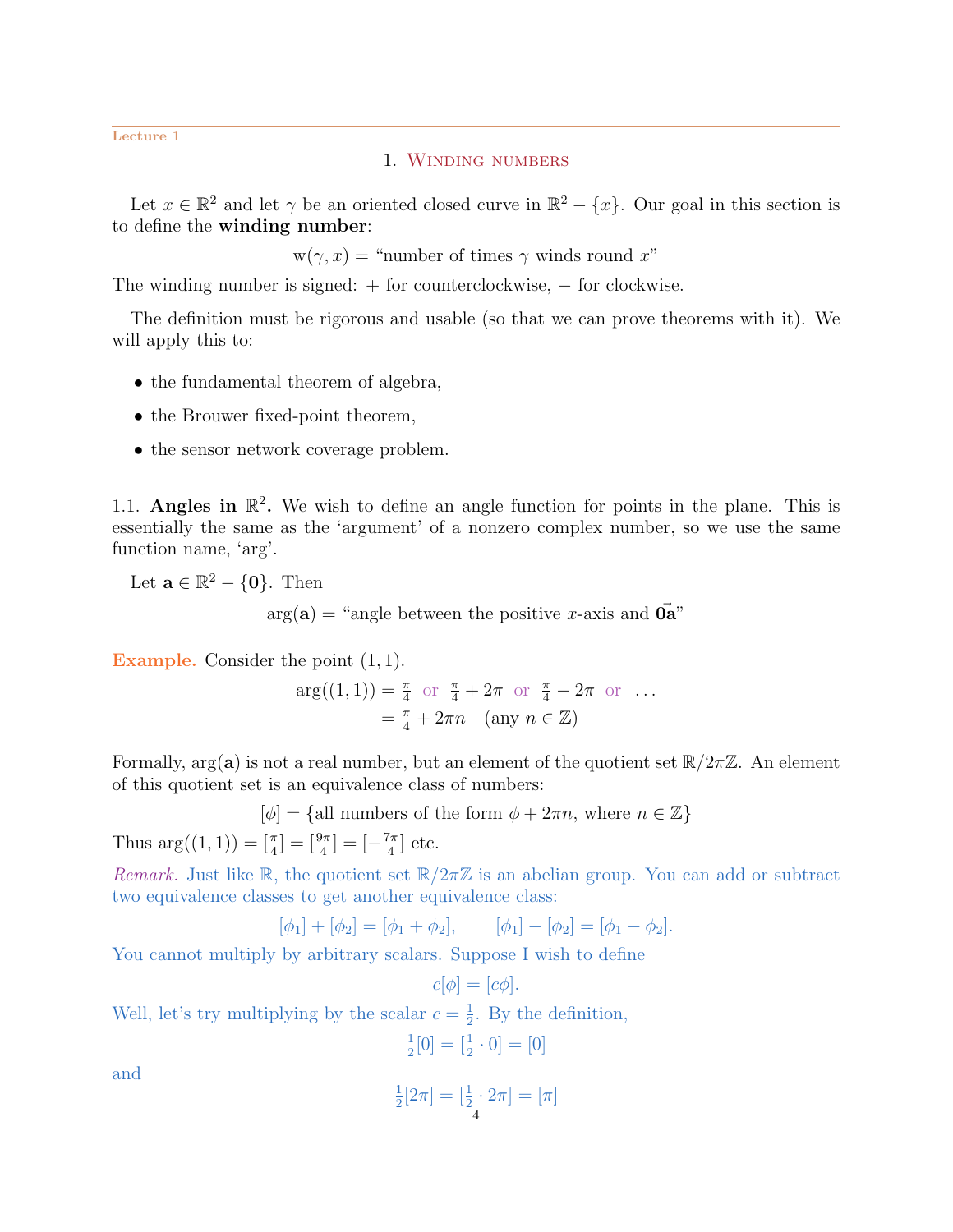Since  $[0] = [2\pi]$  the left-hand sides of these equations are the same. But the right-hand sides are not the same. Our definition is inconsistent.

Notation. The degree symbol is defined  $\degree = \frac{\pi}{180}$ . For example,  $360^{\circ} = 360 \cdot \frac{\pi}{180} = 2\pi$ .

Suppose we want an angle function that takes values in  $\mathbb R$  rather than in the quotient set  $\mathbb{R}/2\pi\mathbb{Z}$ . Let us call that function  $\overline{\arg}$  to distinguish it from arg. It is required to satisfy  $arg(a) = [\overline{arg}(a)]$  for any a in its domain. We must compromise in one of two ways:

- We can require  $\overline{\arg}(\mathbf{a})$  to be a real number in a suitable range such as  $(-\pi, \pi]$  or  $[0, 2\pi)$ .
- We can select a ray

$$
R_{\phi} = \left\{ \mathbf{a} \in \mathbb{R}^2 - \{ \mathbf{0} \} \mid \arg(\mathbf{a}) = [\phi] \right\} \cup \{ \mathbf{0} \}
$$

and remove it, defining

$$
\overline{\arg}_{\phi}: \mathbb{R}^2 - R_{\phi} \to (\phi, \phi + 2\pi).
$$

With the first approach,  $\overline{\arg}$  is discontinuous somewhere (on  $R_\pi$  if the range is  $(-\pi, \pi]$ , on  $R_0$  if the range is  $[0, 2\pi)$ , for example). With the second approach, the function is continuous on its domain, but the domain is smaller.

*Remark*. How do we prove that  $\overline{\arg}_{\phi}$  is continuous on  $\mathbb{R}^2 - R_{\phi}$ ?

- Here is a geometric argument. Consider a point **a** and a nearby point  $\mathbf{a} + \Delta \mathbf{a}$ , both in the domain. Suppose we wish  $|\overline{\arg}_{\phi}(a + \Delta a) - \overline{\arg}_{\phi}(a)| < \epsilon$ . By trigonometry, we can ensure this by requiring that  $|\Delta \mathbf{a}|$  is smaller than  $|\mathbf{a}| \sin \epsilon$  and smaller than the distance between **a** and the ray  $R_{\phi}$ .
- Here is an algebraic argument. Consider  $\overline{\arg}_{-\pi}$ , which is defined everywhere except the negative x-axis and 0, and which takes values in  $(-\pi, \pi)$ . By calculating the complex square root of  $x + yi$ , we can show that

$$
\overline{\arg}_{-\pi}((x,y)) = 2 \arctan\left(\frac{y}{x + \sqrt{x^2 + y^2}}\right).
$$

Given this explicit formula, the standard rules of analysis imply that the function is continuous over the region where  $x + \sqrt{x^2 + y^2}$  is nonzero, which is precisely  $\mathbb{R}^2 - R_{\pi}$ . The continuity of  $\overline{\arg}_{-\pi}$  implies the continuity of each  $\overline{\arg}_{\phi}$ , for instance by rotating the plane.

There are some easy explicit formulas for arg that are valid on different half-planes.

$$
\arg((x, y)) = \begin{cases}\n[\arctan(y/x)] & \text{if } x > 0 \\
[\arctan(y/x) + \pi] & \text{if } x < 0 \\
[-\arctan(x/y) + \frac{\pi}{2}] & \text{if } y > 0 \\
[-\arctan(x/y) - \frac{\pi}{2}] & \text{if } y < 0\n\end{cases}
$$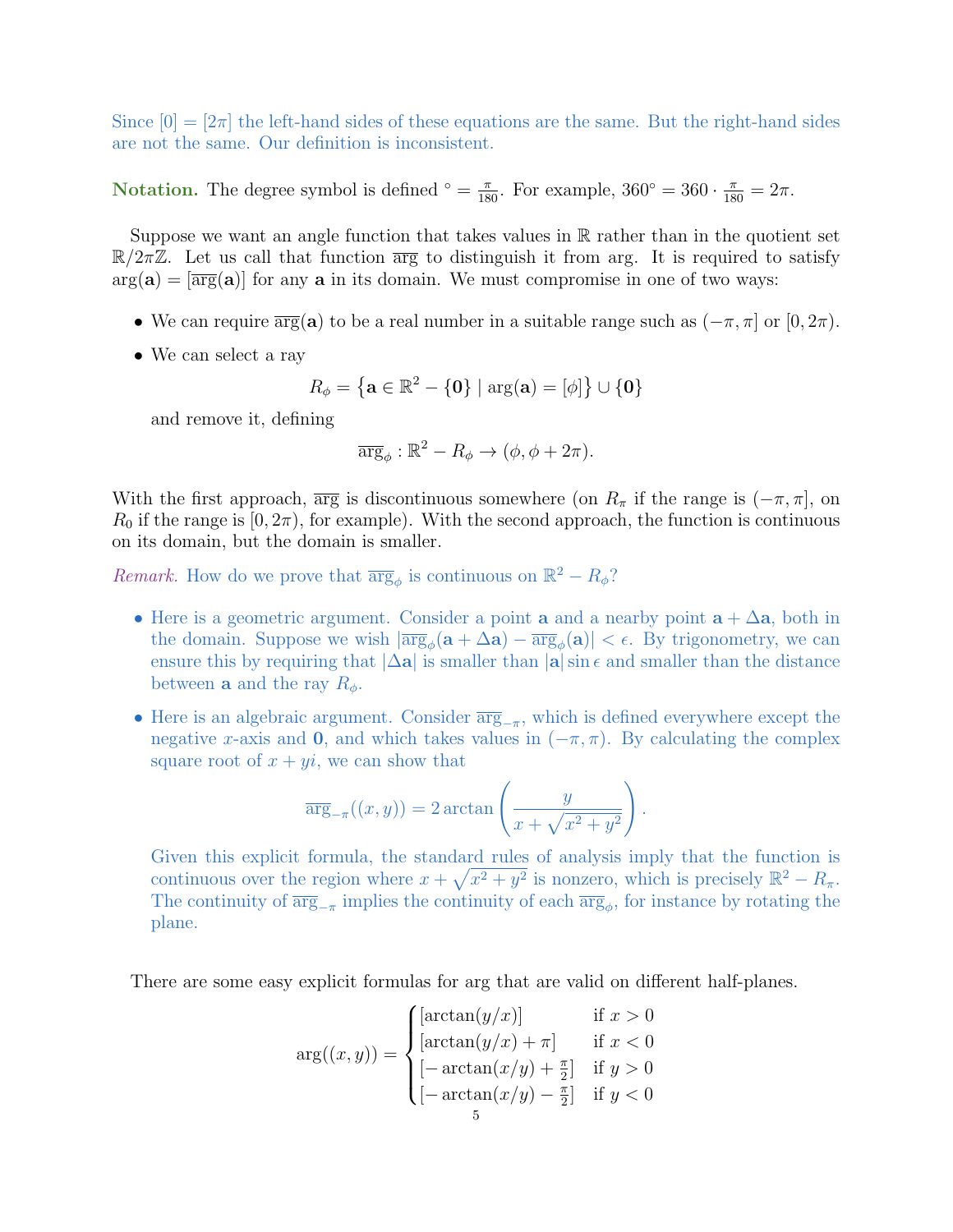The formulas inside the square brackets can be thought of as versions of  $\overline{\arg}$  defined over the specified half-planes.

<span id="page-5-0"></span>1.2. The angle subtended by a line segment. Given two points  $a, b \in \mathbb{R}^2$  we let  $[a, b]$ denote the directed line segment from a to b. We can parametrize this

$$
\gamma: [0,1] \to \mathbb{R}^2; \ \gamma(t) = \mathbf{a} + t(\mathbf{b} - \mathbf{a})
$$

and we let

$$
|[{\bf a}, {\bf b}]| = {\bf a} + t({\bf b} - {\bf a}) | t \in [0, 1] \}
$$

denote the set of points on the line segment; this is a subset of  $\mathbb{R}^2$ .

**Definition** (angle cocycle). Let  $\mathbf{a}, \mathbf{b} \in \mathbb{R}^2$  and suppose  $\mathbf{0} \notin |[\mathbf{a}, \mathbf{b}]|$ . Define

 $\theta([\mathbf{a}, \mathbf{b}], \mathbf{0}) =$  "the unique  $\theta \in (-\pi, \pi)$  such that  $[\theta] = \arg(\mathbf{b}) - \arg(\mathbf{a})$ "

Despite the quotation marks, the definition is precise. There is certainly such a number  $\theta$  in the range  $(-\pi, \pi]$ ; and  $\theta = \pi$  is ruled out by the condition that **0** is not directly between a and b.

Definition. More generally, suppose  $\mathbf{x} \notin |[\mathbf{a}, \mathbf{b}]|$ . Define  $\theta([\mathbf{a}, \mathbf{b}], \mathbf{x}) = \theta([\mathbf{a} - \mathbf{x}, \mathbf{b} - \mathbf{x}], \mathbf{0})$ .

We think of  $\theta([\mathbf{a}, \mathbf{b}], \mathbf{x})$  as the signed angle subtended at  $\mathbf{x}$  by  $[\mathbf{a}, \mathbf{b}]$ . You can check that the sign is positive if x, a, b are arranged counterclockwise, and negative if they are arranged clockwise.

*Remark.* Note that  $\theta([\mathbf{a}, \mathbf{b}], \mathbf{x})$  is a real number whereas  $\arg(\mathbf{a})$  is an equivalence class of real numbers. This is important. This whole concept of winding number is built on the 'tension' between  $\mathbb R$  and  $\mathbb R/2\pi\mathbb Z$ .

**Proposition 1.1.** Fix  $a, b \in \mathbb{R}^2$ . The function  $x \mapsto \theta([\mathbf{a}, \mathbf{b}], x)$  is continuous over its  $domain \mathbb{R}^2 - ||\mathbf{a}, \mathbf{b}||.$ 

*Proof.* Think of  $\mathbf{a}, \mathbf{b}, \mathbf{x}$  as complex numbers. Consider  $\mathbf{t} = (\mathbf{b} - \mathbf{x})/(\mathbf{a} - \mathbf{x})$ . Because of the way complex multiplication works, we have

$$
arg(\mathbf{t}) = arg(\mathbf{b} - \mathbf{x}) - arg(\mathbf{a} - \mathbf{x})
$$

On the other hand, because  $\mathbf{x} \notin [[a, b]]$  we know that **t** does not lie on the ray  $R_{\pi}$ , so

$$
[\overline{\arg}_{-\pi}(\mathbf{t})] = \arg(\mathbf{b} - \mathbf{x}) - \arg(\mathbf{a} - \mathbf{x}).
$$

Since  $\overline{\arg}_{-\pi}(\mathbf{t})$  lies in  $(-\pi, \pi)$ , it must be "the unique  $\theta$ " that we seek. It follows that we have the explicit formula

$$
\theta([\mathbf{a},\mathbf{b}],\mathbf{x}) = \overline{\arg}_{-\pi} \left( \frac{\mathbf{b} - \mathbf{x}}{\mathbf{a} - \mathbf{x}} \right).
$$

This is the composite of continuous functions, and hence is continuous over the domain where it is defined, that is over  $\mathbb{R}^2 - |[\mathbf{a}, \mathbf{b}]|$ .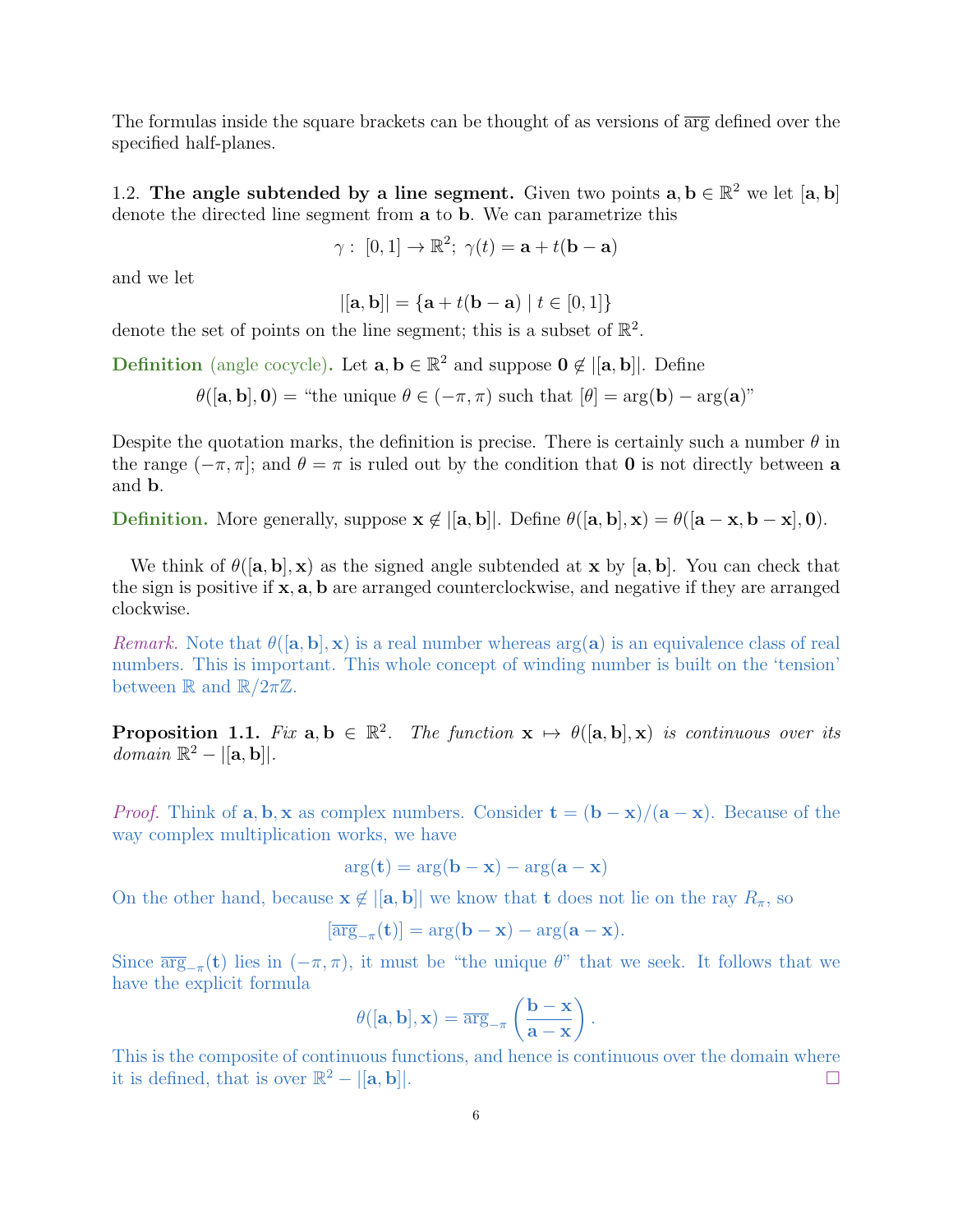<span id="page-6-0"></span>1.3. The discrete winding number. Let  $\gamma = P(\mathbf{a}_0, \mathbf{a}_1, \dots, \mathbf{a}_n)$  denote the polygon whose vertices are  $\mathbf{a}_0, \mathbf{a}_1, \ldots, \mathbf{a}_n \in \mathbb{R}^2$  and whose edges are the directed line segments

$$
[\mathbf{a}_0,\mathbf{a}_1],[\mathbf{a}_1,\mathbf{a}_2],\ldots,[\mathbf{a}_{n-1},\mathbf{a}_n].
$$

We say that  $\gamma$  is a 'directed' polygon. It is **closed** if  $\mathbf{a}_0 = \mathbf{a}_n$ . The **support** of  $\gamma$  is the set of points

$$
|\gamma| = \bigcup_{k=1}^n |[\mathbf{a}_{k-1}, \mathbf{a}_k]|
$$

on the edges of  $\gamma$ . This is a subset of  $\mathbb{R}^2$ . We will increasingly often think of  $\gamma$  as the sum of its edges:

$$
\gamma = [\mathbf{a}_0, \mathbf{a}_1] + [\mathbf{a}_1, \mathbf{a}_2] + \cdots + [\mathbf{a}_{n-1}, \mathbf{a}_n] = \sum_{k=1}^n [\mathbf{a}_{k-1}, \mathbf{a}_k]
$$

Since addition is supposed to be commutative, this notation suggests that the order of the edges is not important.

**Definition** (winding number). Let  $\gamma = P(\mathbf{a}_0, \mathbf{a}_1, \dots, \mathbf{a}_n)$  be a directed polygon, and let  $\mathbf{x} \in |\gamma|$ . The winding number of  $\gamma$  about  $\mathbf{x}$  is defined:

$$
w(\gamma, \mathbf{x}) = \frac{1}{2\pi} \sum_{k=1}^{n} \theta([a_{k-1}, a_k], \mathbf{x})
$$

*Remark.* If we do think of  $\gamma$  as the sum of its edges, then this formula is linear.

Example. In class, we considered an example with  $\gamma$  being the four edges of a square, oriented counterclockwise, and three choices for x. It seemed that inside the square the winding number of  $\gamma$  is 1, and outside the square the winding number is 0.

<span id="page-6-1"></span>**Theorem 1.2.** Let  $\gamma$  be a **closed** directed polygon, and let  $\mathbf{x} \in \mathbb{R}^2 - |\gamma|$ . Then  $w(\gamma, \mathbf{x})$  is an integer.

*Proof.* For each vertex  $\mathbf{a}_k$ , select a real number  $\phi_k \in \arg(\mathbf{a}_k - \mathbf{x})$ . In other words, find a real number such that  $\arg(\mathbf{a}_k - \mathbf{x}) = [\phi_k]$ . Arrange also that  $\phi_0 = \phi_n$ . Notice that for each k we can write

$$
\theta([\mathbf{a}_{k-1}, \mathbf{a}_k], \mathbf{x}) = \phi_k - \phi_{k-1} + 2\pi m_k
$$

where  $m_k \in \mathbb{Z}$ . Summing from  $k = 1, \ldots n$  we get

$$
2\pi w(\gamma, \mathbf{x}) = 2\pi(m_1 + \cdots + m_n)
$$

since all the  $\phi_k$  terms cancel out. Thus  $w(\gamma, x) = m_1 + \cdots + m_n$  is an integer.

Remark. From the proof we see that each edge of  $\gamma$  contributes  $m_k$  to the winding number. We discern this contribution only when the polygon is closed, because that is when the  $\phi_k$ terms cancel out.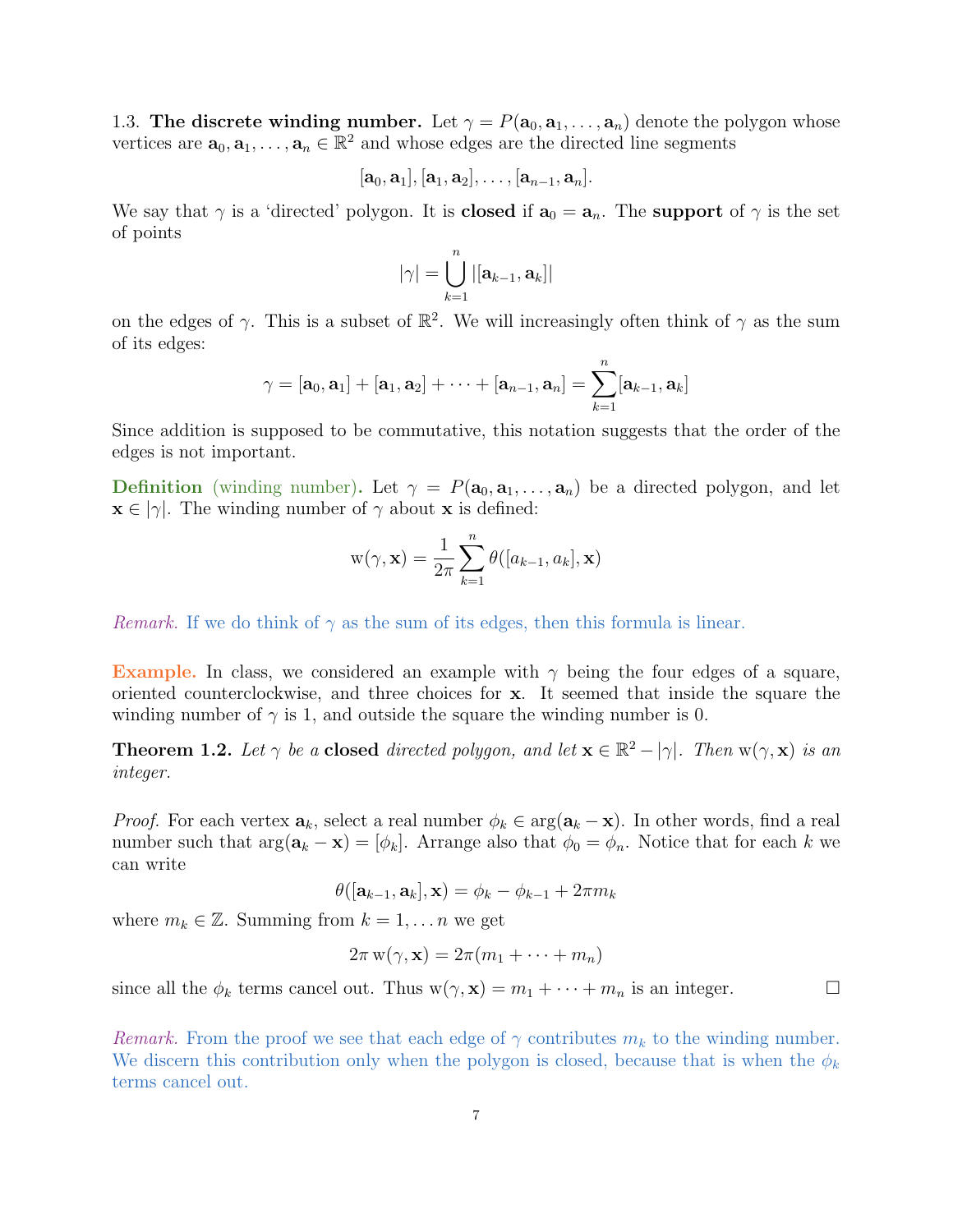<span id="page-7-0"></span>1.4. **Oriented 1-cycles.** Which other configurations of directed edges give rise to an integervalued winding number?

Consider points  $\mathbf{a}_1, \mathbf{a}_2, \ldots, \mathbf{a}_n$  and  $\mathbf{b}_1, \mathbf{b}_2, \ldots, \mathbf{b}_n$  in  $\mathbb{R}^2$ . Let  $\gamma$  be the formal sum

$$
\gamma=[\mathbf{a}_1,\mathbf{b}_1]+[\mathbf{a}_1,\mathbf{b}_2]+\cdots+[\mathbf{a}_n,\mathbf{b}_n]=\sum_{k=1}^n[\mathbf{a}_k,\mathbf{b}_k].
$$

Such a thing is called a 1-chain, the '1' referring to the fact the edges are 1-dimensional.

We say that  $\gamma$  is **closed** if every point in  $\mathbb{R}^2$  occurs equally often in the collection  $(a_k)$  as in the collection  $(b_k)$ . In other words, if every point in the plane is a 'head' equally as often as it is a 'tail'. In other words, if the multi-set  $\{a_1, \ldots, a_n\}$  is equal to the multi-set  $\{b_1, \ldots, b_n\}$ .

A closed 1-chain is generally called a 1-cycle or sometimes just a cycle.

(We did some examples in class.)

<span id="page-7-2"></span>**Theorem 1.3.** Let  $\gamma$  be a 1-cycle, and let  $\mathbf{x} \in \mathbb{R}^2 - |\gamma|$ . Then  $w(\gamma, \mathbf{x})$  is an integer.

*Proof.* The proof is the same as for Theorem [1.2.](#page-6-1) Let  $\overline{\arg}$  be a fixed choice of real-valued angle function defined on  $\mathbb{R}^2 - 0$  (is is not, of course, continuous). Then for every edge we have

$$
\theta([\mathbf{a}_k, \mathbf{b}_k], \mathbf{x}) = \overline{\arg}(\mathbf{b}_k - \mathbf{x}) - \overline{\arg}(\mathbf{a}_k - \mathbf{x}) + 2\pi m_k
$$

for some  $m_k \in \mathbb{Z}$ . Summing over all edges, the  $\overline{\arg}$  terms cancel and we are left with  $w(\gamma, \mathbf{x}) = m_1 + \cdots + m_n.$ 

<span id="page-7-1"></span>1.5. Formal properties of the winding number. We collect some basic results on the winding number.

Winding number is additive. It is clear from the definition that if  $\gamma_1, \gamma_2$  are 1-cycles then so is  $\gamma_1 + \gamma_2$ . By linearity of the defining formula, it follows that if  $\mathbf{x} \in \mathbb{R}^2 - |\gamma_1| - |\gamma_2|$  then

$$
w(\gamma, \mathbf{x}) = w(\gamma_1, \mathbf{x}) + w(\gamma_2, \mathbf{x}).
$$

Winding number is locally constant. For a fixed  $\gamma$ , consider the domain  $\mathbb{R}^2 - |\gamma|$  of the function  $\mathbf{x} \mapsto \mathbf{w}(\gamma, \mathbf{x})$ . This is in general a finite union of connected open sets (each set is sometimes called a 'chamber').

**Theorem 1.4.** The function  $f(\mathbf{x}) = w(\gamma, \mathbf{x})$  is constant on each connected component of  $\mathbb{R}^2 - |\gamma|$ .

*Proof.* We know that f is continuous (being the sum of continuous functions  $\frac{1}{2\pi} \theta([\mathbf{a}_k, \mathbf{b}_k], \mathbf{x})$ ) and integer valued (by Theorem [1.3\)](#page-7-2) so it must be locally constant.

The ray escape formula. Consider a directed line segment [a, b] and a ray

$$
R_{\phi}(\mathbf{x}) = \left\{ \mathbf{p} \in \mathbb{R}^2 - \left\{ \mathbf{x} \right\} \mid \arg(\mathbf{p} - \mathbf{x}) = [\phi] \right\} \cup \left\{ \mathbf{x} \right\}
$$

(This is the ray originating at **x** at angle  $\phi$ .)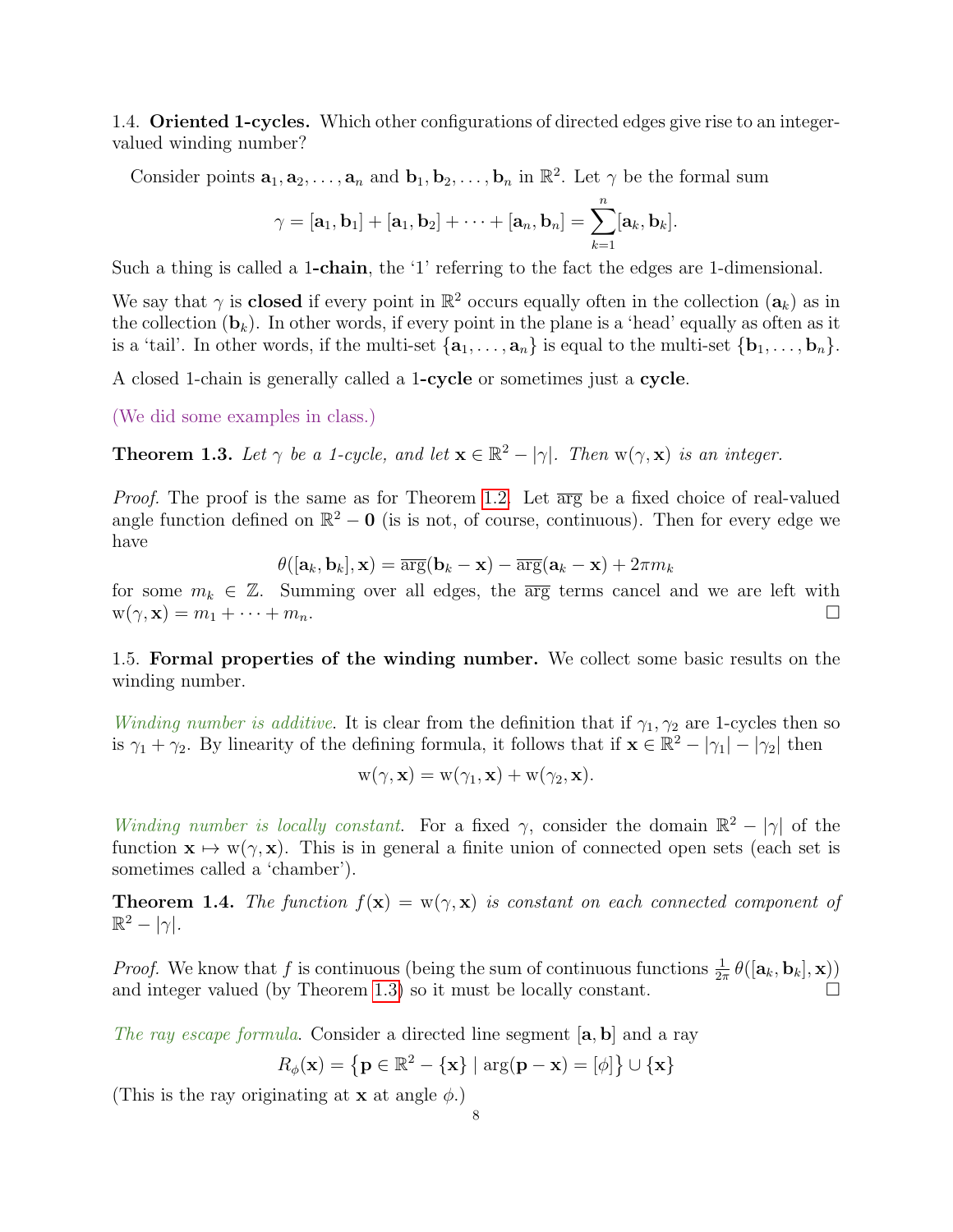Suppose  $\mathbf{x} \notin [[a, b]]$  and  $\mathbf{a}, \mathbf{b} \notin R_{\phi}(\mathbf{x})$ . Then we can talk about the crossing number:

$$
X([\mathbf{a}, \mathbf{b}], R_{\phi}(\mathbf{x})) = \begin{cases} +1 & \text{if } [\mathbf{a}, \mathbf{b}] \text{ crosses the ray in counterclockwise direction} \\ -1 & \text{if } [\mathbf{a}, \mathbf{b}] \text{ crosses the ray in clockwise direction} \\ 0 & \text{if } [\mathbf{a}, \mathbf{b}] \text{ is disjoint from the ray} \end{cases}
$$

We can make this a little more formal using the real-valued angle function  $\overline{\arg}_{\phi}: \mathbb{R}^2 - R_{\phi} \to$  $(\phi, \phi + 2\pi)$ . By considering different cases, one sees that

counterclockwise crossing

\n
$$
\Leftrightarrow -2\pi < \overline{\arg}_{\phi}(\mathbf{b} - \mathbf{x}) - \overline{\arg}_{\phi}(\mathbf{a} - \mathbf{x}) < -\pi
$$
\nno crossing

\n
$$
\Leftrightarrow -\pi < \overline{\arg}_{\phi}(\mathbf{b} - \mathbf{x}) - \overline{\arg}_{\phi}(\mathbf{a} - \mathbf{x}) < \pi
$$
\nclockwise crossing

\n
$$
\Leftrightarrow \pi < \overline{\arg}_{\phi}(\mathbf{b} - \mathbf{x}) - \overline{\arg}_{\phi}(\mathbf{a} - \mathbf{x}) < 2\pi
$$

In more detail. To get a clockwise crossing, we need **b** to lie clockwise of the ray, **a** to lie counterclockwise of the ray, and the angle between them on the ray side to be less than 180°. This is perfectly expressed by the inequality

$$
\overline{\arg}_{\phi}(\mathbf{b} - \mathbf{x}) - \overline{\arg}_{\phi}(\mathbf{a} - \mathbf{x}) > \pi.
$$

Given that  $\overline{\arg}_{\phi}$  takes values in  $(\phi, \phi + 2\pi)$ , the other inequality

$$
\overline{\arg}_{\phi}(\mathbf{b} - \mathbf{x}) - \overline{\arg}_{\phi}(\mathbf{a} - \mathbf{x}) < 2\pi
$$

is always satisfied. The counterclockwise case is the same with a, b interchanged, and the no-crossing case is everything that's left.

Since  $\theta([\mathbf{a}, \mathbf{b}], \mathbf{x})$  is required lie in the interval  $(-\pi, \pi)$ , we can deduce what multiple of  $2\pi$ must be added to each quantity above to put it in the range  $(-\pi, +\pi)$ . Specifically:

$$
\theta([\mathbf{a}, \mathbf{b}], \mathbf{x}) = \overline{\arg}_{\phi}(\mathbf{b} - \mathbf{x}) - \overline{\arg}_{\phi}(\mathbf{a} - \mathbf{x}) + \begin{cases} 2\pi & \text{counterclockwise crossing} \\ 0 & \text{no crossing} \\ -2\pi & \text{clockwise crossing} \end{cases}
$$

We can summarize this as

<span id="page-8-1"></span>(1.5) 
$$
\theta([\mathbf{a}, \mathbf{b}], \mathbf{x}) = \overline{\arg}_{\phi}(\mathbf{b} - \mathbf{x}) - \overline{\arg}_{\phi}(\mathbf{a} - \mathbf{x}) + 2\pi \mathbf{X}([\mathbf{a}, \mathbf{b}], R_{\phi}(\mathbf{x}))
$$

whenever the crossing number is defined.

Remark. The formula [\(1.5\)](#page-8-1) can be regarded either as a theorem about the crossing number, or as a formal definition of the crossing number. Which logic do you prefer?

<span id="page-8-0"></span>**Corollary 1.6** (ray escape formula). Let  $\gamma = \sum_{k=1}^{n} [\mathbf{a}_k, \mathbf{b}_k]$  be a 1-cycle. Let  $\mathbf{x} \in \mathbb{R}^2 - |\gamma|$ , and let  $R_{\phi}(\mathbf{x})$  be a ray originating at  $\mathbf{x}$  which meets none of the vertices of  $\gamma$ . Then

$$
w(\gamma, \mathbf{x}) = \sum_{k=1}^{n} X([\mathbf{a}, \mathbf{b}], R_{\phi}(\mathbf{x}))
$$

*Proof.* Sum [\(1.5\)](#page-8-1) over the edges of  $\gamma$ . The  $\overline{\arg}_{\phi}$  terms cancel since  $\gamma$  is a 1-cycle.

Using the results in this section, it is straightforward to determine the function  $\mathbf{x} \mapsto \mathbf{w}(\gamma, \mathbf{x})$ for any explicitly given 1-cycle  $\gamma$ .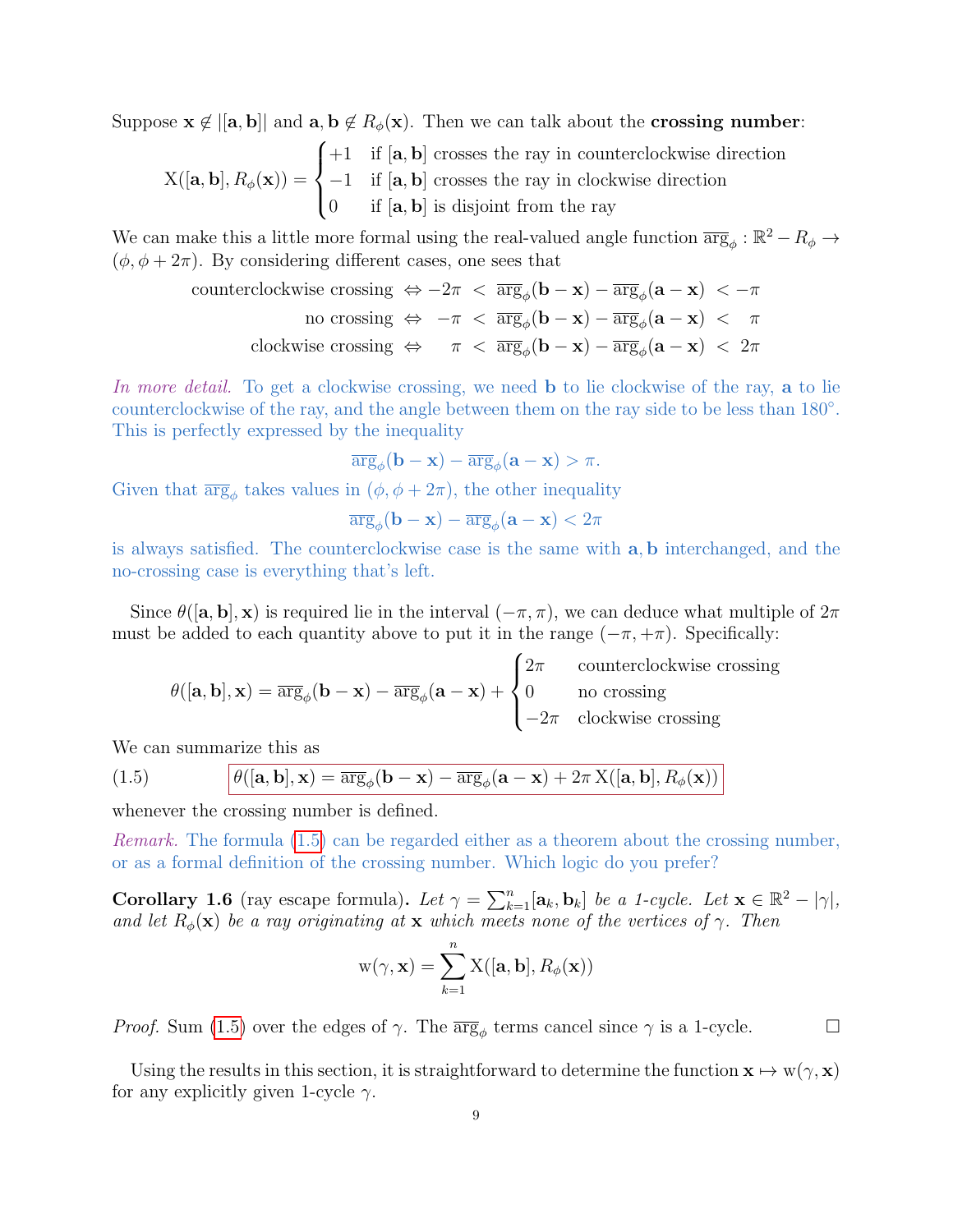#### <span id="page-9-0"></span>Lecture 2

## 1.6. The fundamental theorem of algebra.

<span id="page-9-1"></span>**Theorem 1.7** (The fundamental theorem of algebra). The field of complex numbers  $\mathbb{C}$  is algebraically closed. In other words, given a complex polynomial of degree  $d \geq 1$ 

$$
p(z) = zd + \sum_{k=0}^{d-1} a_k zk
$$
 where  $a_0, ..., a_{d-1} \in \mathbb{C}$ 

there exist complex numbers  $\lambda_1, \ldots, \lambda_d$  such that

$$
p(z) \equiv (z - \lambda_1)(z - \lambda_2) \cdots (z - \lambda_d).
$$

The  $\lambda_k$  are called the 'roots' of p, since  $p(\lambda_k) = 0$  for all k.

The following equivalent version is easier to prove.

<span id="page-9-3"></span>**Theorem 1.8.** Any complex polynomial of degree  $\geq 1$  has at least one root.

This implies Theorem [1.7](#page-9-1) because if  $\lambda$  is a root of p then the long division of  $p(z)$  by  $(z - \lambda)$  leaves remainder zero. Therefore  $p(z) = (z - \lambda) q(z)$  for some polynomial  $q(z)$ , and we can repeat (i.e. use induction) to factorize completely.

The field of real numbers  $\mathbb R$  is not algebraically closed, since  $p(x) = x^2 + 1$  has no real root. It does have the following property, which comes close.<sup>[1](#page-9-2)</sup>

**Proposition 1.9.** However, let  $p(x)$  be a real polynomial of degree d where d is odd. Then  $p(x)$  has a root.

*Proof.* The leading term  $x^d$  "dominates" when |x| is large. Let R be a large positive number. Then:

$$
p(R) \approx R^d > 0
$$
  

$$
p(-R) \approx (-R)^d = -R^d < 0
$$
 (since *d* is odd).

The intermediate value theorem now guarantees a root  $\lambda \in (-R, R)$ .

Details. Let us be precise about how large R has to be. Suppose

$$
R > |a_0| + |a_1| + \cdots + |a_{d-1}|
$$
 and  $R \ge 1$ .

<span id="page-9-2"></span><sup>&</sup>lt;sup>1</sup>How close? There is a Galois theory proof of FTA which uses only the fact that  $\mathbb C$  is a quadratic extension of a field (namely R) in which every odd-degree polynomial has a root.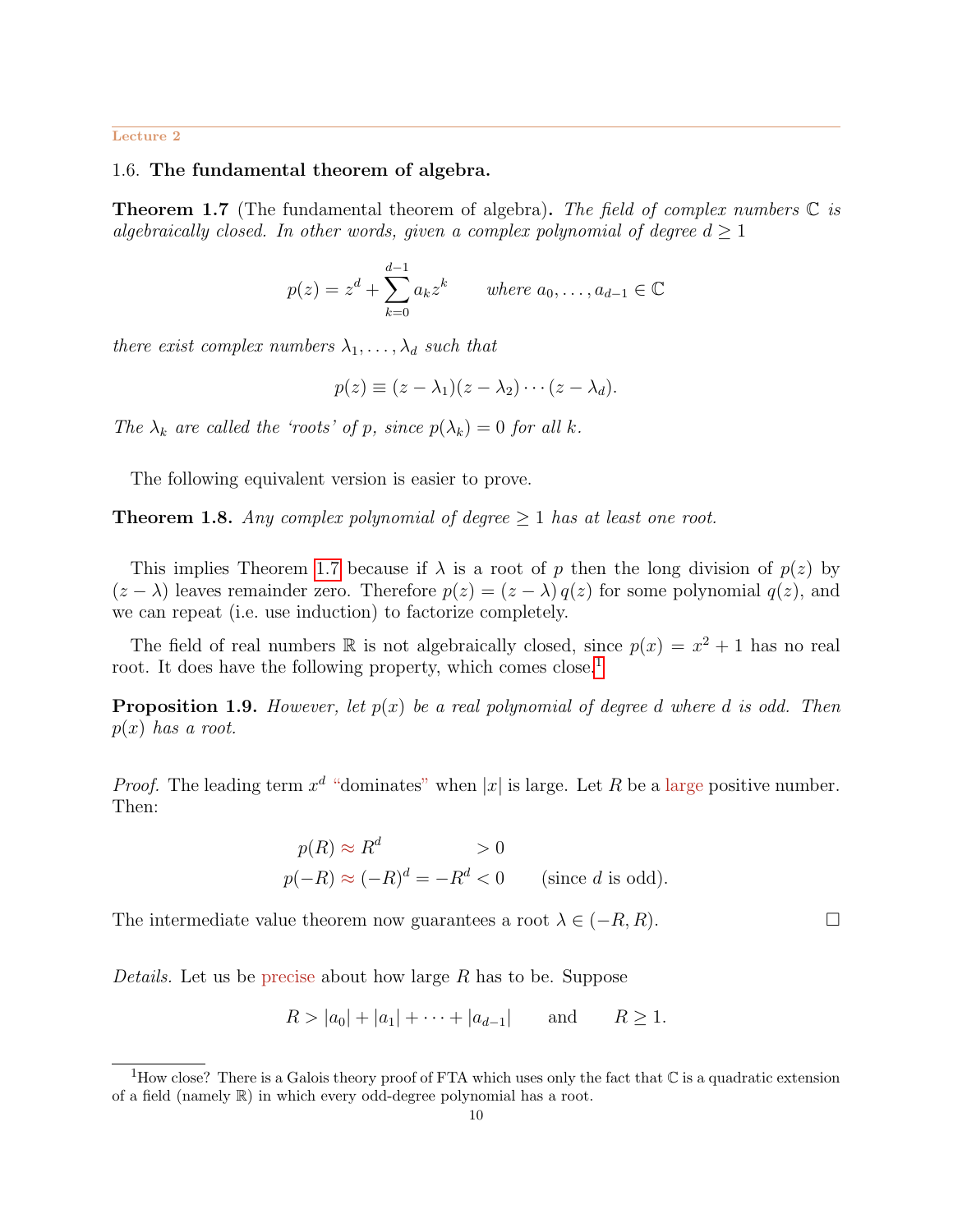Then

$$
p(R) = R^{d} + \sum_{k=0}^{d-1} a_{k} R^{k}
$$
  
\n
$$
\geq R^{d} - \sum_{k=0}^{d-1} |a_{k}| R^{k}
$$
  
\n
$$
\geq R^{d} - \sum_{k=0}^{d-1} |a_{k}| R^{d-1}
$$
 since  $R \geq 1$   
\n
$$
= R^{d-1} (R - (|a_{0}| + |a_{1}| + \dots + |a_{d-1}|))
$$

which is positive by choice of R. A similar calculation shows that  $p(-R) < 0$ .

Remark. The IVT is a 1-dimensional topological theorem. We will prove the FTA by mimicking this argument in 2D. We replace the IVT by a topological theorem involving winding numbers.

Strategy for proof of FTA. We will evaluate  $p(z)$  on circles  $z = re^{2\pi i t}$ , for varying values of r, and we consider the winding number of the curves  $p(re^{2\pi i t})$  about zero.

- When r is very large, the  $z^d$  term dominates and  $w(p(re^{2\pi it}), 0) = d$ ,
- When  $r = 0$ , the curve is constant and the winding number is zero.
- Therefore, for some intermediate value of r, the curve  $p(re^{2\pi i t})$  must cross zero.

To make this work, we must rigorously define  $w(f, 0)$  and establish the necessary properties.

<span id="page-10-0"></span>1.7. Loops and homotopies. Previously, we defined winding numbers for 1-cycles. Now we will define winding numbers for closed curves. To begin with, we must talk about **loops**, as well as an equivalence relation between loops called homotopy. This equivalence relation allows us to use loops to detect the topology of a region  $D$  in the plane.

Definition. Let  $D \subseteq \mathbb{R}^2$ . A loop in D is a continuous function

$$
f : [0,1] \to D
$$

such that  $f(0) = f(1)$ . The set of all loops in D is denoted Loops $(D)$ .

**Definition.** Two loops  $f, g \in \text{Loops}(D)$  are **homotopic** (in D) if there exists a continuous function on the unit square

$$
H : [0,1] \times [0,1] \to D
$$

such that

- $H(0, t) = f(t)$  for all  $t \in [0, 1]$ ,
- $H(1, t) = q(t)$  for all  $t \in [0, 1]$ ,
- $H(s, 0) = H(s, 1)$  for all  $s \in [0, 1]$ .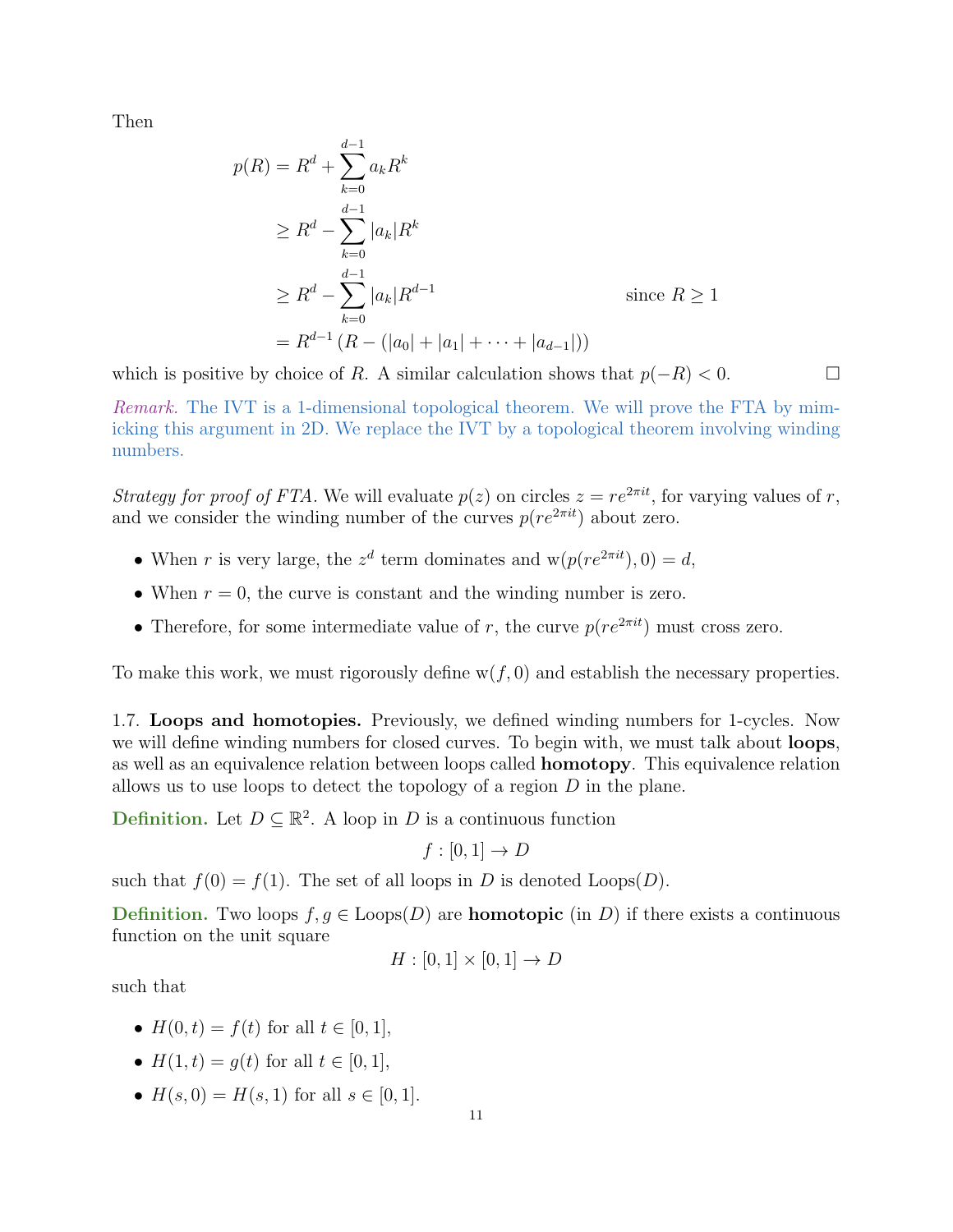If such an H exists, we write  $f \simeq g$  or  $f \simeq_H g$ .

*Remark.* In other words,  $H$  equals f when restricted to the left-hand edge of the square, and g when restricted to the right-hand edge. In between, the restriction to each vertical segment of the square must also be a loop.

*Remark.* It follows that if  $f \simeq_H g$  then we can think of the homotopy H as specifying a path  $\gamma_H$  in Loops(D) from f to g. At each  $s \in [0,1]$ , the loop  $\gamma_H(s)$  is  $(t \mapsto H(s,t))$ . It is possible to define a topology on  $\text{Loops}(D)$  such that the continuity of

 $H : [0, 1] \times [0, 1] \to D$ 

is equivalent to the continuity of

 $\gamma_H : [0, 1] \to \text{Loops}(D)$ .

Powerful things happen when this is achieved. But please don't worry about it too much.

**Proposition 1.10.** The relation  $\simeq$  on Loops(D) is an equivalence relation:

$$
\bullet\ f \simeq f
$$

- $f \simeq q$  implies  $q \simeq f$
- $f \simeq q$  and  $q \simeq h$  imply  $f \simeq h$

for all  $f, g, h \in \text{Loops}(D)$ .

Proof. See homework. □

In order to exploit this equivalence relation, we need techniques for showing that  $f \simeq q$ and also techniques for showing that  $f \not\cong g$ . The simplest way to construct a homotopy is to interpolate linearly between  $f$  and  $g$ . This works provided that the interpolation remains within the domain D:

**Proposition 1.11.** Let  $D \subseteq \mathbb{R}^2$  and let  $f, g \in \text{Loops}(D)$ . Suppose that for every  $t \in [0,1]$ the line segment  $|[f(t), g(t)]|$  is contained in D. Then  $f \simeq g$  in D.

*Proof.* The function  $H(s,t) = (1-s)f(t) + sq(t)$  is a homotopy from f to q. Indeed, it is continuous because products and sums of continuous functions are continuous, and the three bulleted conditions are easily verified.

The function H in the proof is called the **straight-line homotopy** from f to g.

**Corollary 1.12.** Any two loops  $f, g \in \text{Loops}(\mathbb{R}^2)$  are homotopic.

<span id="page-11-0"></span>**Example 1.13.** Not all  $f, g$  in Loops( $\mathbb{R}^2 - \{0\}$ ) are homotopic. Consider:

$$
f(t) = e^{2\pi it}
$$
  
 
$$
g(t) = (-1 + i) + \frac{1}{10}e^{2\pi it}
$$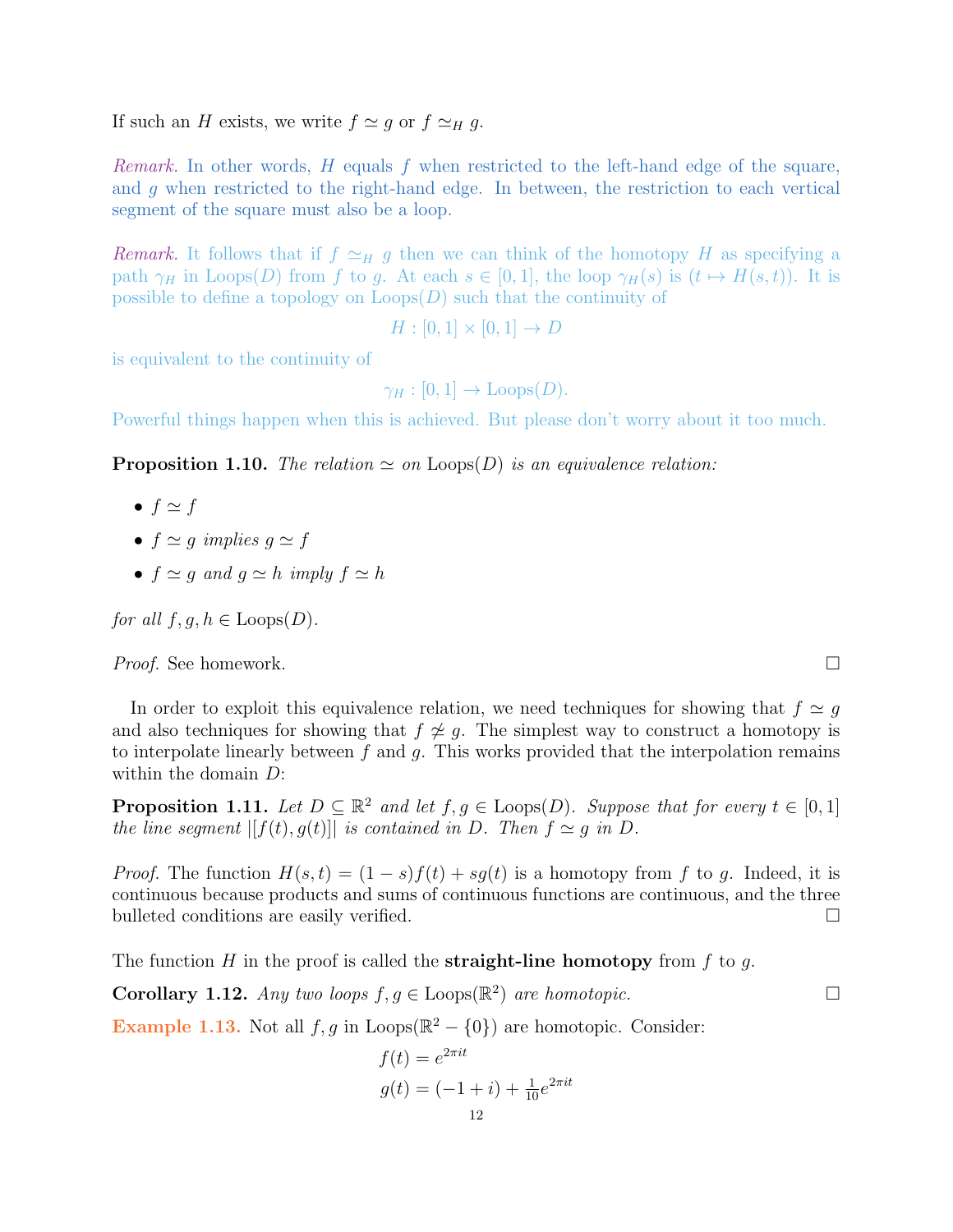The straight-line homotopy doesn't work, because at  $t = \frac{3}{2}$  $\frac{3}{2}\pi$  the interval  $[f(t), g(t)]$  passes through 0. Intuitively, it seems that there should be no way to devise a homotopy between f and g. But how are we to prove this?

#### <span id="page-12-0"></span>1.8. The continuous winding number.

<span id="page-12-1"></span>**Theorem 1.14.** There exists a function  $\text{Loops}(\mathbb{R}^2 - \{0\}) \to \mathbb{Z}$ , expressed by the notation  $f \mapsto w(f, 0)$ , such that

- if  $f \simeq g$  in Loops( $\mathbb{R}^2 \{0\}$ ) then  $w(f, 0) = w(g, 0)$ ), and
- if  $f = e^{2\pi i dt}$  then  $w(f, 0) = d$ .

**Definition.** For any point  $x \in \mathbb{R}^2$  and  $f \in \text{Loops}(\mathbb{R}^2 - \{x\})$  we set  $w(f, x) = w(f - x, 0)$ .

Remark. One of the strengths of this theorem is that it can be used very effectively as a 'black box'. The existence of a function w with these properties is a powerful mathematical fact with many consequences. The details of the proof (and there are many proofs) are encapsulated and kept separate from the uses of the theorem.

Solution to Example [1.13.](#page-11-0) Loop g is homotopic to the constant loop 1 by a straight-line homotopy. Indeed, q is contained in the strict interior of the second quadrant, so the line segments  $[q(t), 1]$  all avoid 0. It follows that

$$
w(g, 0) = w(1, 0) = w(e^{2\pi i 0t}, 0) = 0.
$$

On the other hand

$$
w(f, 0) = w(e^{2\pi i t}, 0) = 1.
$$

Since  $w(f, 0) \neq w(g, 0)$  it follows that  $f \not\approx g$  in  $\mathbb{R}^2 - \{0\}.$ 

Proof of Theorem [1.8,](#page-9-3) and therefore FTA. Seeking a contradiction, we may suppose that  $p(z) = z<sup>d</sup> + \sum_{k=0}^{d-1} a_k z<sup>k</sup>$  is a complex polynomial with no roots. Let

$$
R = 1 + |a_0| + |a_1| + \cdots + |a_{d-1}|
$$

and consider the following loops in  $\mathbb{R}^2 - \{0\}$ :

$$
f(t) = e^{2\pi i dt}
$$
,  $g(t) = R^d e^{2\pi i dt}$ ,  $h(t) = p(Re^{2\pi i t})$ ,  $k(t) = a_0$ ,  $\ell(t) = 1$ .

It can be shown (see homework) that  $f \simeq g \simeq h \simeq k \simeq \ell$  in  $\mathbb{R}^2 - \{0\}$ , and therefore

$$
d = w(f, 0) = w(g, 0) = w(h, 0) = w(k, 0) = w(\ell, 0) = 0.
$$

This is a contradiction, so the assumption that  $p(z)$  has no roots must be false.

Remark. The only use of the assumption on p is to construct the homotopy  $h \simeq k$  in  $\mathbb{R}^2 - \{0\}$ . That is where the contradiction happens. The existence of a root breaks the red " $=$ " sign and avoids the contradiction. (The assumption also rules out the trivial case  $a_0 = 0$ .)

A powerful black box indeed. Let us now justify its use.

Proof of Theorem [1.14.](#page-12-1) Here is our strategy.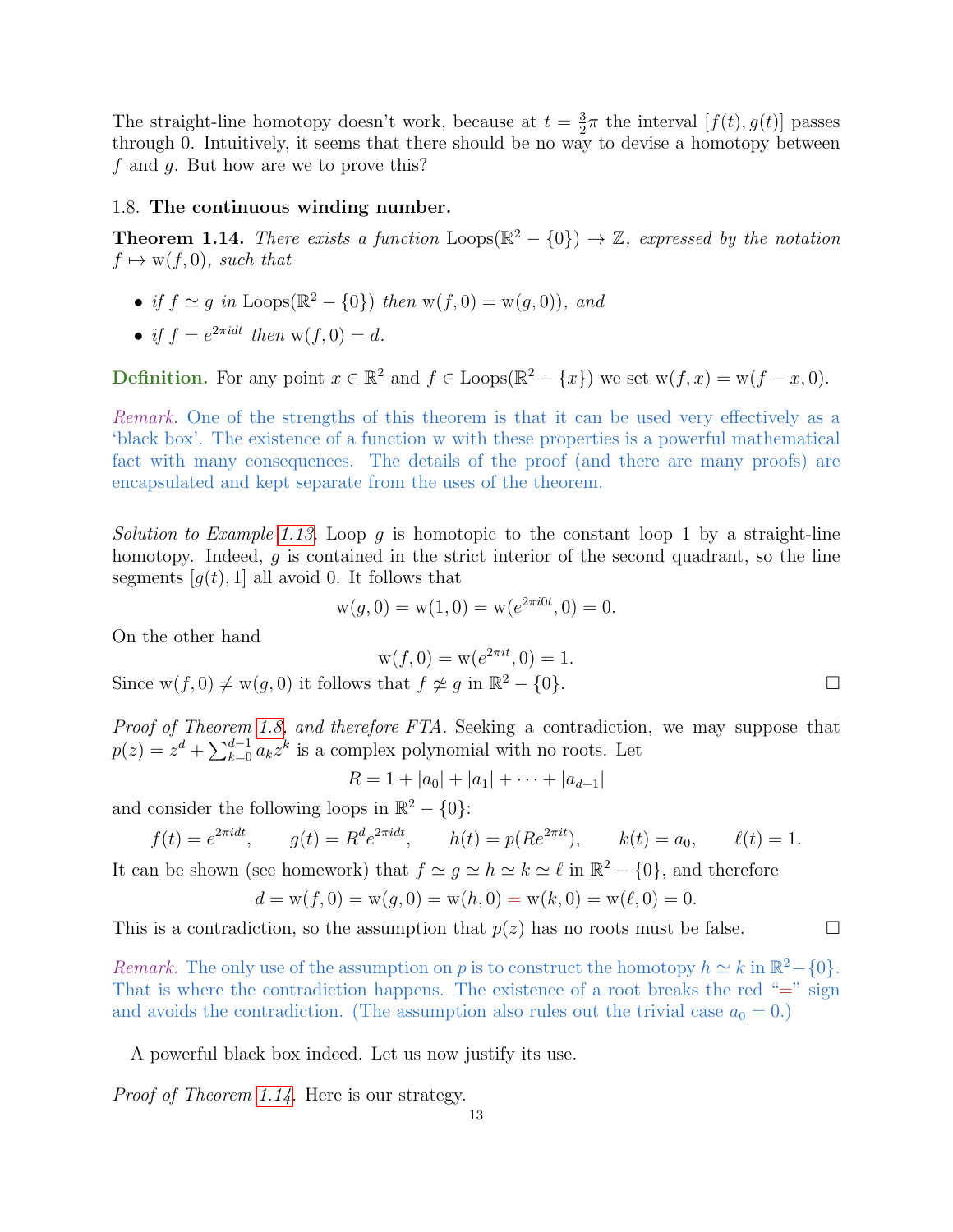- (Step 1) Subdivide the interval [0, 1] and define  $w(f, 0)$  to be the discrete winding number of the polygon obtained from f using this subdivision.
- (Step 2) Show that this definition is independent of the choice of subdivision.
- (Step 3) Show that two homotopic loops have the same winding number.
- (Step 4) Verify that  $w(e^{2\pi i dt}, 0) = d$ .

There is some technical input from analysis (e.g. Math 131). We use the facts that a realvalued continuous function on a compact space is bounded and attains its bounds, and that a continuous function from a compact metric space to another metric space is uniformly continuous. The compact space will be the interval  $[0, 1]$  for the first two steps, and the unit square  $[0, 1] \times [0, 1]$  for the third step.

We proceed with the proof. Let  $f \in \text{Loops}(\mathbb{R}^2 - \{0\})$ .

Step 1. Since the interval [0, 1] is compact (i.e. closed and bounded):

- Let  $m = \min_t(|f(t)|)$ , the minimum distance between the loop and 0.
- Let  $\delta > 0$  be such that  $|t_1 t_2| < \delta$  implies  $|f(t_1) f(t_2)| < m$ .

We know that m exists and is strictly positive, since the minimum distance is attained and f never reaches 0. Then  $\delta$  exists since f is uniformly continuous.

Let T be a subdivision of the interval  $[0, 1]$ . That is, let

$$
T=(t_0,t_1,\ldots,t_n)
$$

where

$$
0 = t_0 < t_1 < \cdots < t_n = 1.
$$

For any such  $T$ , we define a 1-chain

$$
f_T = \sum_{k=1}^n [f(t_{k-1}), f(t_k)].
$$

We wish to define  $w(f, 0) = w(f_T, 0)$ . We must confirm that the edges of  $f_T$  do not cross 0. It is useful to define the mesh-size

$$
\mathrm{mesh}(T)=\max_{k}(|t_k-t_{k-1}|).
$$

**Proposition 1.15.** If mesh $(T) < \delta$ , then  $f_T$  is a 1-chain in  $\mathbb{R}^2 - \{0\}$ .

*Proof.* For each edge  $[f(t_{k-1}), f(t_k)]$  we can argue as follows. Let  $r_k = |f(t_k) - f(t_{k-1})|$ . Then the entire edge lies inside a disk of radius  $r_k$  with center  $f(t_k)$ . But  $|f(t_k)| \geq m$ , and  $|t_k - t_{k-1}| < \delta$  implies that  $r_k < m$ . It follows that this disk does not meet 0, and therefore the edge does not meet 0. This is true for every edge, so  $|f_T| \subset \mathbb{R}^2 - \{0\}$  as required.  $\Box$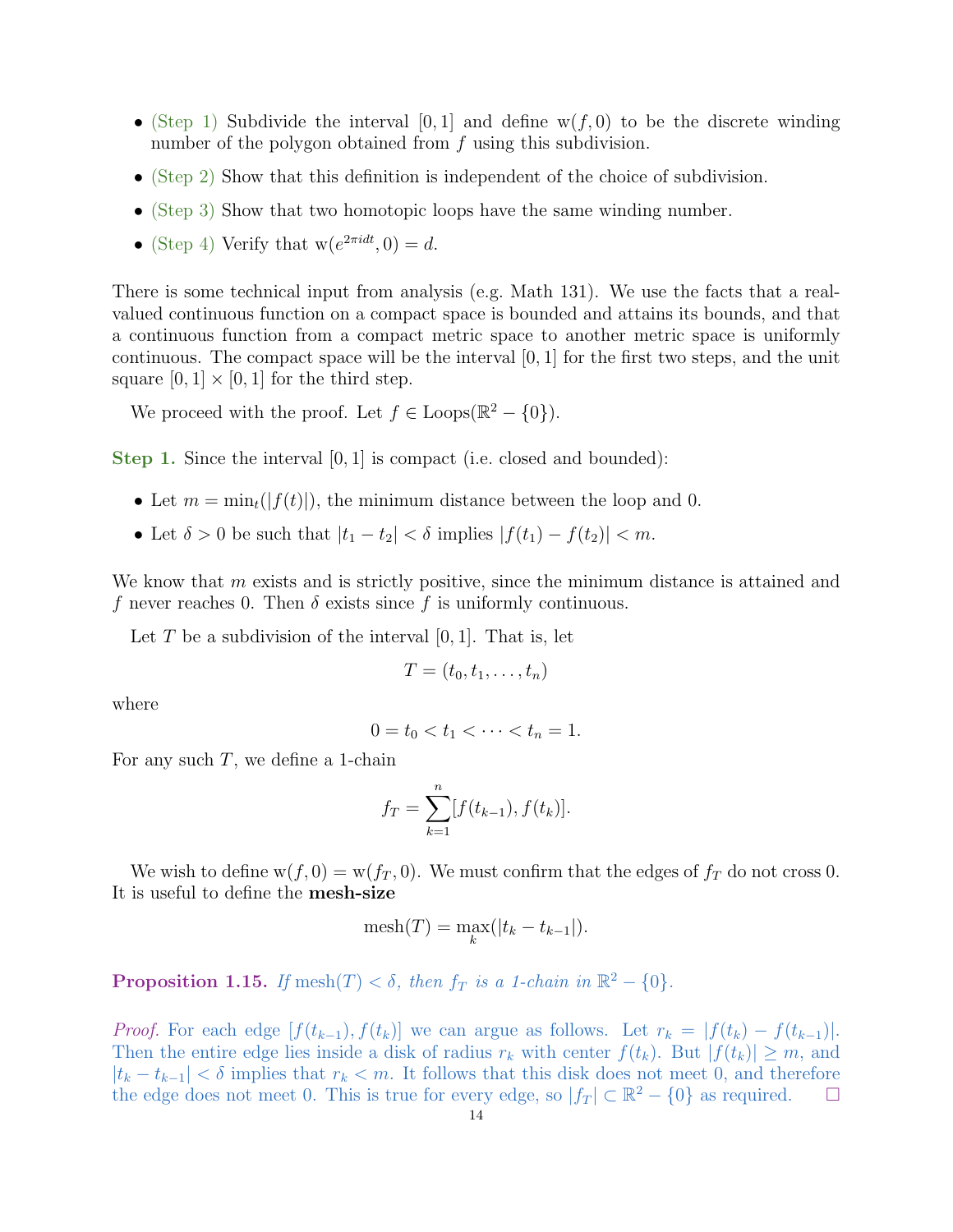We can now provisionally define  $w(f, 0) = w(f_T, 0)$ , where T is any subdivision of [0, 1] satisfying mesh $(T) < \delta$ . This completes Step 1.

Step 2. We show that if  $\text{mesh}(S)$ ,  $\text{mesh}(T) < \delta$  then  $w(f_S, 0) = w(f_T, 0)$ .

Suppose first that  $S$  is obtained from  $T$  by adding one extra point somewhere:

$$
T = (t_0, \dots, t_{k-1}, t_k, \dots, t_n),
$$
  
\n
$$
S = (t_0, \dots, t_{k-1}, s, t_k, \dots, t_n).
$$

We can compare the winding numbers directly: the difference in the formulas involves three edges, all other terms being the same. Let us write  $a = f(t_{k-1}), b = f(s), c = f(t_k)$ . Then

$$
w(f_S, 0) - w(f_T, 0) = \frac{1}{2\pi} \left( \theta([a, b], 0) + \theta([b, c], 0) - \theta([a, c], 0) \right)
$$
  
=  $\frac{1}{2\pi} \left( \theta([a, b], 0) + \theta([b, c], 0) + \theta([c, a], 0) \right)$   
=  $w([a, b] + [b, c] + [c, a], 0).$ 

To show that this is zero, notice that  $|a| \geq m$  and  $|a - b|, |a - c| < m$ . It follows that  $a, b, c$ , and therefore the three edges between them, are contained in a circular disk that is disjoint from the origin. By selecting a ray at the origin which points away from the center of this disk, we deduce that this winding number is zero and hence  $w(f_S, 0) = w(f_T, 0)$ .

For the general case, let  $S, T$  be two arbitrary subdivisions of mesh-size less than  $\delta$  and let U be the subdivision obtained as the union of the points in S and T. By adding points to S one-by-one it follows that  $w(f_S, 0) = w(f_U, 0)$ , and by adding points to T one-by-one it follows that  $w(f_T, 0) = w(f_U, 0)$ . Thus  $w(f_S, 0) = w(f_T, 0)$ . This completes Step 2.

Step 3. Suppose f, g are loops that are homotopic in  $\mathbb{R}^2 - \{0\}$  through a map H. We will express the difference  $w(f, 0) - w(g, 0)$  in a clever way, and show that it is zero.

The domain of H is the square  $[0, 1] \times [0, 1]$ . Since this is compact:

- Let  $m = \min_t (|H(t)|) > 0$ , the minimum distance between the image of H and 0.
- Let  $\delta > 0$  be such that  $|s_1 s_2| < \delta$  and  $|t_1 t_2| < \delta$  together imply  $|H(s_1, t_1) |H(s_2, t_2)| < m$ .

Now let  $N > \frac{1}{\delta}$ , and consider the subdivision

$$
T = \left(0, \frac{1}{N}, \frac{2}{N}, \dots, \frac{N-1}{N}, 1\right)
$$

of the unit interval. Then

$$
w(f, 0) = w(f_T, 0), \qquad w(g, 0) = w(f_T, 0).
$$

This is because  $\delta$  as chosen above is small enough to function as the  $\delta$  defined in Step 1, for both  $f$  and  $q$ .

The next step is to subdivide  $[0, 1] \times [0, 1]$  into  $N^2$  equal squares of side-length  $\frac{1}{N}$ .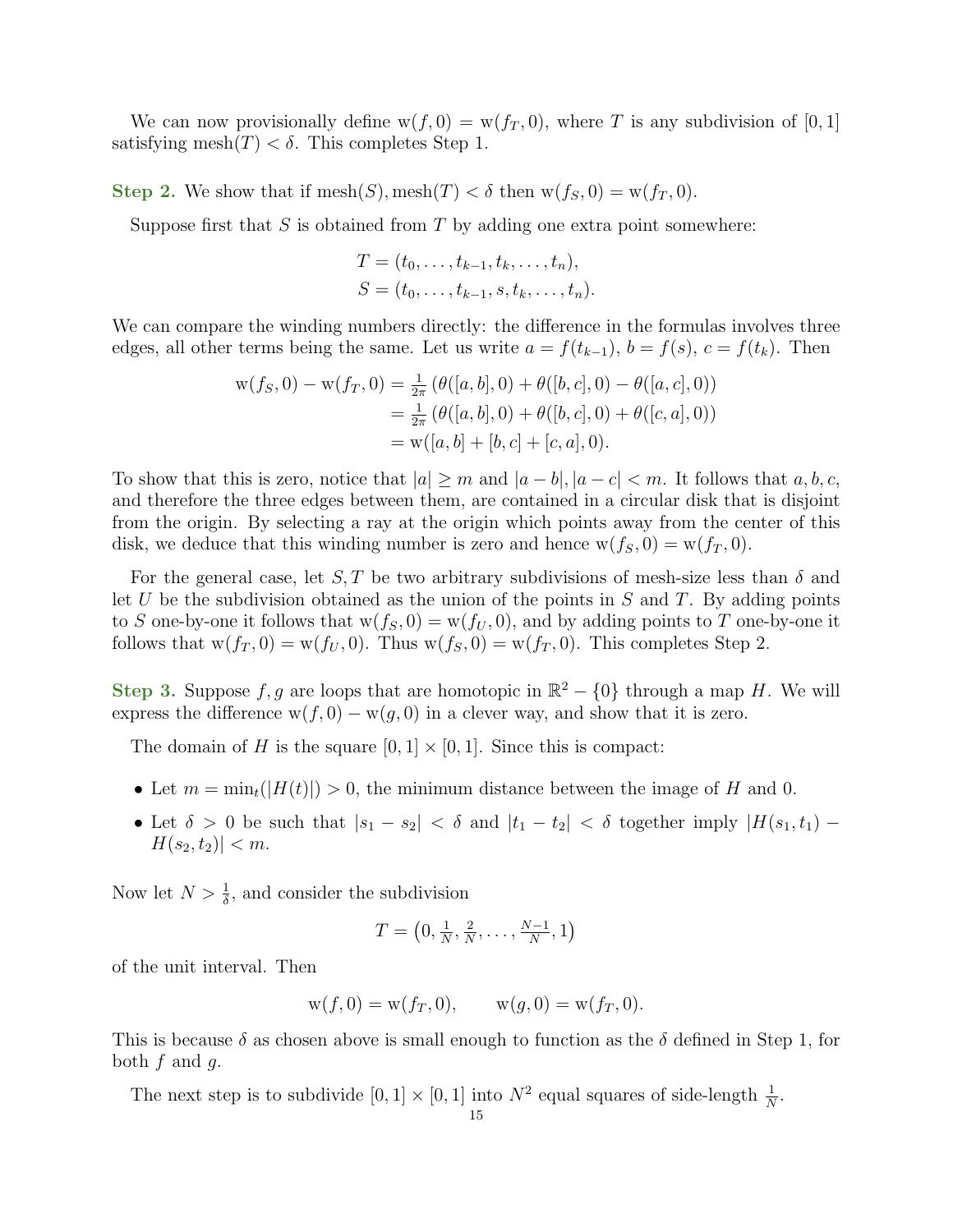Suppose the vertices of the k-th square are labelled  $a_k, b_k, c_k, d_k$  in counterclockwise order; define a polygon

$$
\gamma_k = [H(a_k), H(b_k)] + [H(b_k), H(c_k)] + [H(c_k), H(d_k)] + [H(d_k), H(a_k)].
$$

By choice of  $\delta$ , we know that  $|H(a_k)| \geq m$  and that each of  $H(b_k)$ ,  $H(c_k)$ ,  $H(d_k)$  lies at distance less than m from  $H(a_k)$ . Thus the entire polygon  $\gamma_k$  is contained in a disk that does not meet the origin. We deduce

$$
w(\gamma_k,0)=0
$$

by selecting a ray at the origin that does not meet the disk. It follows that

$$
\sum_{k=1}^{N^2} \mathbf{w}(\gamma_k, 0) = \sum_{k=1}^{N^2} 0 = 0.
$$

On the other hand, we also have

$$
\sum_{k=1}^{N^2} \mathbf{w}(\gamma_k, 0) = \mathbf{w}(f_T, 0) - \mathbf{w}(g_T, 0).
$$

Indeed, splitting each term on the LHS into its constitutent four terms, we find that the contributions of the inner edges and the left-hand and right-hand edges cancel. What is left are the edges at the bottom (directed rightward) and the edges at the top (directed leftward). This is precisely the RHS.

It follows that  $w(f_T, 0) - w(g_T, 0) = 0$ . This completes Step 3.

Step 4. To calculate  $w(e^{2\pi i dt}, 0)$ , let  $N > 2d$  and use the subdivision

$$
T = \left(0, \frac{1}{N}, \frac{2}{N}, \dots, \frac{N-1}{N}, 1\right)
$$

to get

$$
w(e^{2\pi i dt}, 0) = w([e^{2\pi i dt}]_T, 0) = \frac{1}{2\pi} \sum_{k=1}^N \frac{2\pi d}{N} = d
$$

as required. This completes Step 4.

The proof of the winding number theorem is complete.

The next lemma summarizes an argument used in both Step 2 and Step 3 above.

**Lemma 1.16** (Distant Cycle Lemma). Let  $a_1, \ldots, a_n \in \mathbb{R}^2$  satisfy  $|a_1 - a_i| < |a_1|$  for all i, and let  $\gamma$  be any 1-cycle constructed using only edges of the form  $[a_i, a_j]$ . Then  $w(\gamma, 0)$  is defined and equal to 0.

*Proof.* The inequalities imply that the  $a_i$  are contained in a circular disk disjoint from the origin. All possible edges of  $\gamma$  are contained in the same disk. Thus the winding number is defined. It is zero because there exist rays at the origin which do not meet the disk.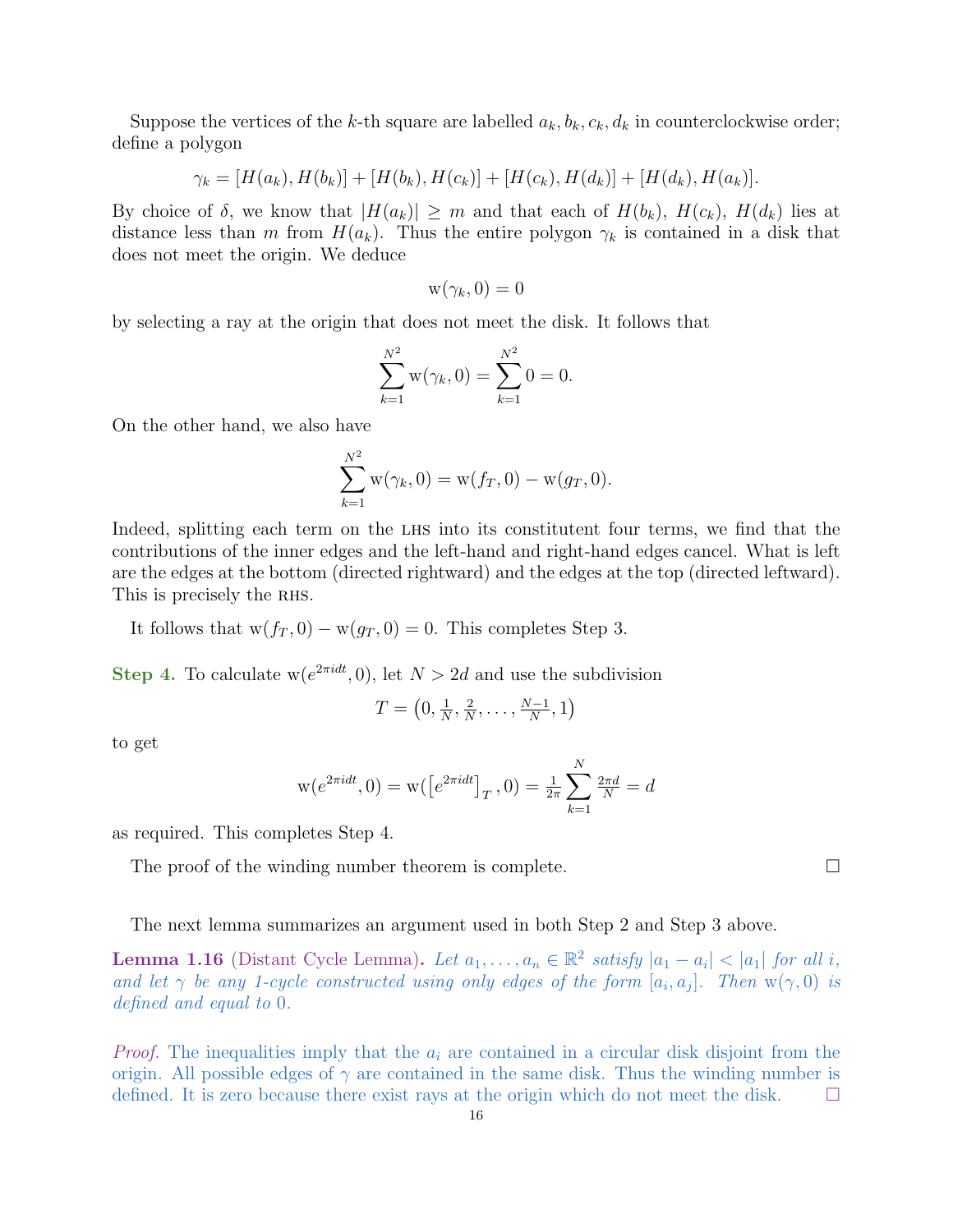In both steps, we showed that two winding numbers were equal by expressing their difference as a sum of winding numbers (of small triangles or quadrilaterals) that are zero by the Distant Cycle Lemma.

<span id="page-16-0"></span>Corollary 1.17. The winding number is invariant to orientation-preserving reparametrizations of the loop.

*Proof.* Here is an 'inside-the-black-box' argument. Let  $f, g$  be parametrizations of the same loop in in the same direction, and let  $x \in \mathbb{R}^2 - \text{im}(f) = \mathbb{R}^2 - \text{im}(g)$ . Then  $w(f, x)$ ,  $w(g, x)$ can be computed as discrete winding numbers of sufficiently fine polygonal approximations of f, g. We can choose approximations that give the same polygon in  $\mathbb{R}^2 - \{x\}$ .

Remark. A more general argument, which stays outside the black box, runs like this. Given a loop  $f : [0, 1] \to D$ , consider its continuous 'lift'

$$
\bar{f}: \mathbb{R} \to D;
$$
  $t + n \mapsto f(t)$  for all  $t \in [0, 1]$  and  $n \in \mathbb{N}$ .

If  $\phi : [0, 1] \to \mathbb{R}$  is a continuous map satisfying  $\phi(1) = 1 + \phi(0)$ , then  $\bar{f} \circ \phi \in \text{Loops}(D)$ . This general form of reparametrization allows some temporary doubling back, as well as allowing the basepoint of the loop to change. Then we have

$$
\mathbf{w}(f, x) = \mathbf{w}(\bar{f} \circ \phi, x)
$$

for any  $x \in \mathbb{R}^2 - \text{im}(f)$ . Indeed, if we define  $\Phi(s,t) = st + (1-s)\phi(t)$  then  $\bar{f} \circ \Phi$  is a homotopy between f and  $\bar{f} \circ \phi$ . The important point is that  $\Phi$  satisfies the identity  $\Phi(s,t) = 1 + \Phi(s,t+1)$ , since this guarantees that each intermediate stage in the homotopy is a loop.

# <span id="page-16-1"></span>Lecture 3

## 1.9. The Brouwer fixed-point theorem.

**Theorem 1.18.** Let D be the closed unit disk in  $\mathbb{R}^2$ , and let  $f : D \to D$  be continuous. Then f has a fixed point, i.e. there exists  $x \in D$  such that  $f(x) = x$ .

Here are some comments on the theorem.

- We can replace D with any space topologically equivalent to D. The theorem for D immediately implies this more general assertion.
- The disk must be closed. For the open disk, let b be any point on the boundary. Then the function  $f(x) = \frac{1}{2}(x + b)$  maps the open disk to itself, but has no fixed point.
- The theorem fails for the annulus. Let f be the function 'rotate by  $\theta$ ' (where  $\theta \neq 2n\pi$ ).
- Given a map of Claremont located in Claremont, there exists a point on the map which lies directly over the point in Claremont that it represents. This is a consequence of Brouwer, but it is also a consequence of the (easier) contraction mapping theorem.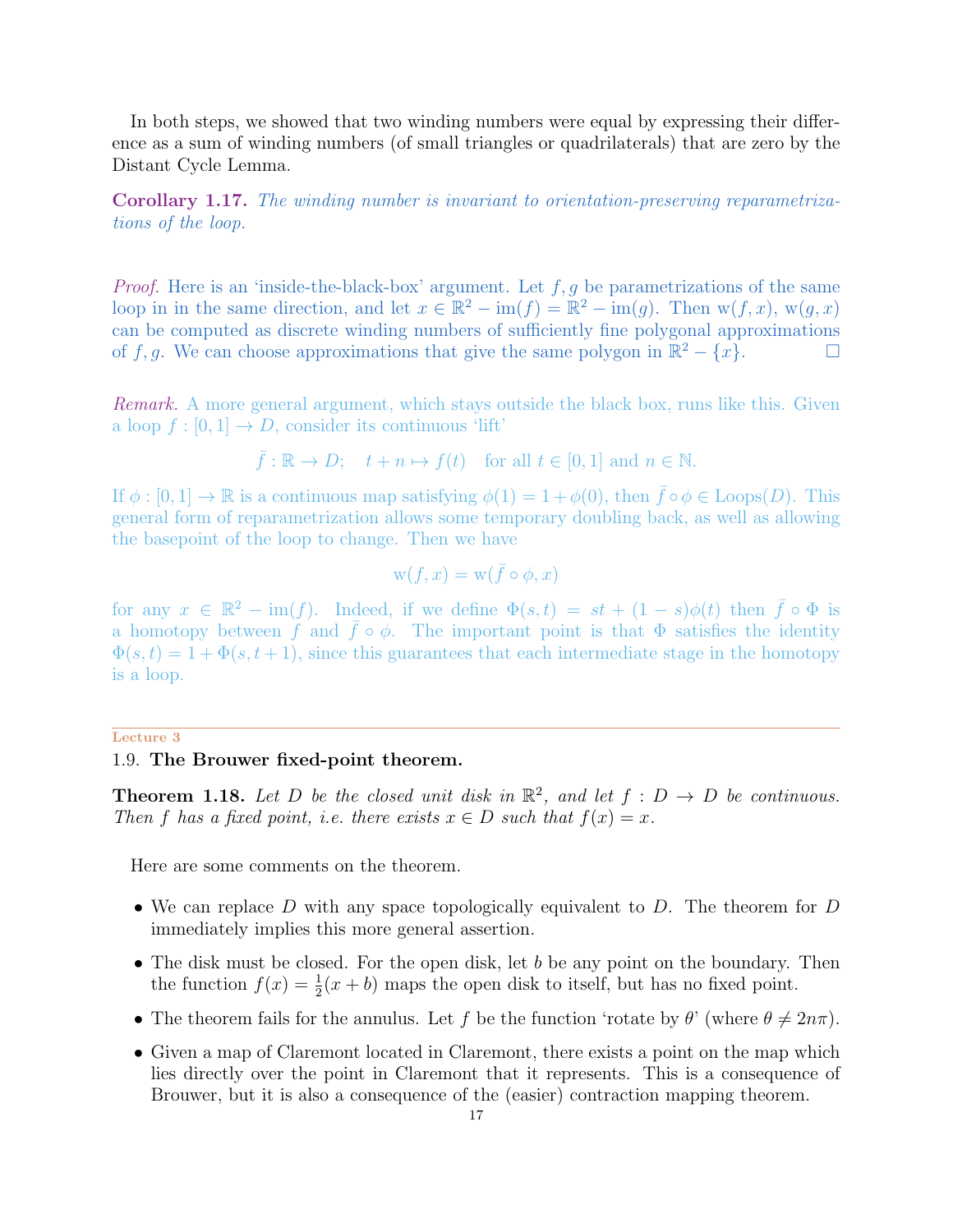- Given two copies of a rectangular piece of paper (such as a map of Claremont), fold or crumple one of them and place it completely over the other. Then there is a point in the folded map which lies directly over the corresponding point in the other map. This follows from Brouwer, but not from the contraction mapping principle.
- The theorem works more generally in  $\mathbb{R}^n$ . It is usual to prove the general theorem using more sophisticated technology such as homology theory. There is also an elementary combinatorial argument using 'Sperner's Lemma'.
- The theorem in  $\mathbb{R}^1$  can be proved using the intermediate value theorem, Indeed, suppose  $f: [-1, 1] \rightarrow [-1, 1]$  is continuous. Then  $g(x) = x - f(x)$  is continuous, with  $g(-1) \leq 0$ and  $g(1) \geq 0$ . Therefore there exists  $x \in [-1, 1]$  such that  $g(x) = 0$ , and hence  $f(x) = x$ .

The 2-dimensional tool analogous to the IVT is, of course, the winding number.

*Proof of the Brouwer fixed-point theorem.* Suppose  $f: D^2 \to D^2$  is continuous and has no fixed points. Then  $g(x) = x - f(x)$  is continuous and maps  $D^2 \to \mathbb{R}^2 - \{0\}$ . One shows that

$$
w(g(e^{2\pi it}), 0) = w(g(0), 0) = 0
$$
 homework 11(i)  
and  $w(g(e^{2\pi it}), 0) = w(e^{2\pi it}, 0) = 1$  homework 11(ii)

which is a contradiction.  $\Box$ 

<span id="page-17-0"></span>1.10. Differentiable curves. Let  $f : [0,1] \rightarrow \mathbb{R}^2 - \{0\}$  be differentiable (or piecewise differentiable). We can reinterpret

$$
w(f, 0) = w(f_T, 0) = \sum_{k=1}^{N} \theta([g(t_{k-1}), g(t_k)], 0)
$$

as an integral by taking the limit as  $\text{mesh}(T) \to 0$ . The idea is to interpret  $\theta$  as  $\Delta$  arg, the change in argument as we move along an edge. Even though arg is not well-defined globally, its differental d arg makes sense everywhere and we can write

$$
w(g, 0) = \lim_{\text{mesh}(T) \to 0} w(\gamma_T, 0) = \lim_{\text{mesh}(T) \to 0} \left[ \frac{1}{2\pi} \sum_{k=1}^N \Delta \arg_{[g(t_{k-1}), g(t_k)]} \right] = \frac{1}{2\pi} \oint_g d \arg.
$$

Now we must calculate d arg. For short edges in the half-plane  $\{x > 0\}$ , we can use

$$
\overline{\arg}(x, y) = \arctan(y/x)
$$

which leads to the equation

$$
d \arg = d \overline{\arg} = \frac{1}{1 + (y/x)^2} d(y/x) = \frac{1}{1 + (y/x)^2} \frac{x \, dy - y \, dx}{x^2} = \frac{x \, dy - y \, dx}{x^2 + y^2}.
$$

In the other three coordinate half-plane, the alternative lifts

$$
\overline{\arg}(x, y) = \arctan(y/x) + \pi \quad \text{or} \quad -\arctan(x/y) + \frac{\pi}{2} \quad \text{or} \quad -\arctan(x/y) - \frac{\pi}{2}
$$
  
lead to the same expression. We reach the desired formula:

$$
w(f, 0) = \frac{1}{2\pi} \oint_{f} \frac{x \, dy - y \, dx}{x^2 + y^2}
$$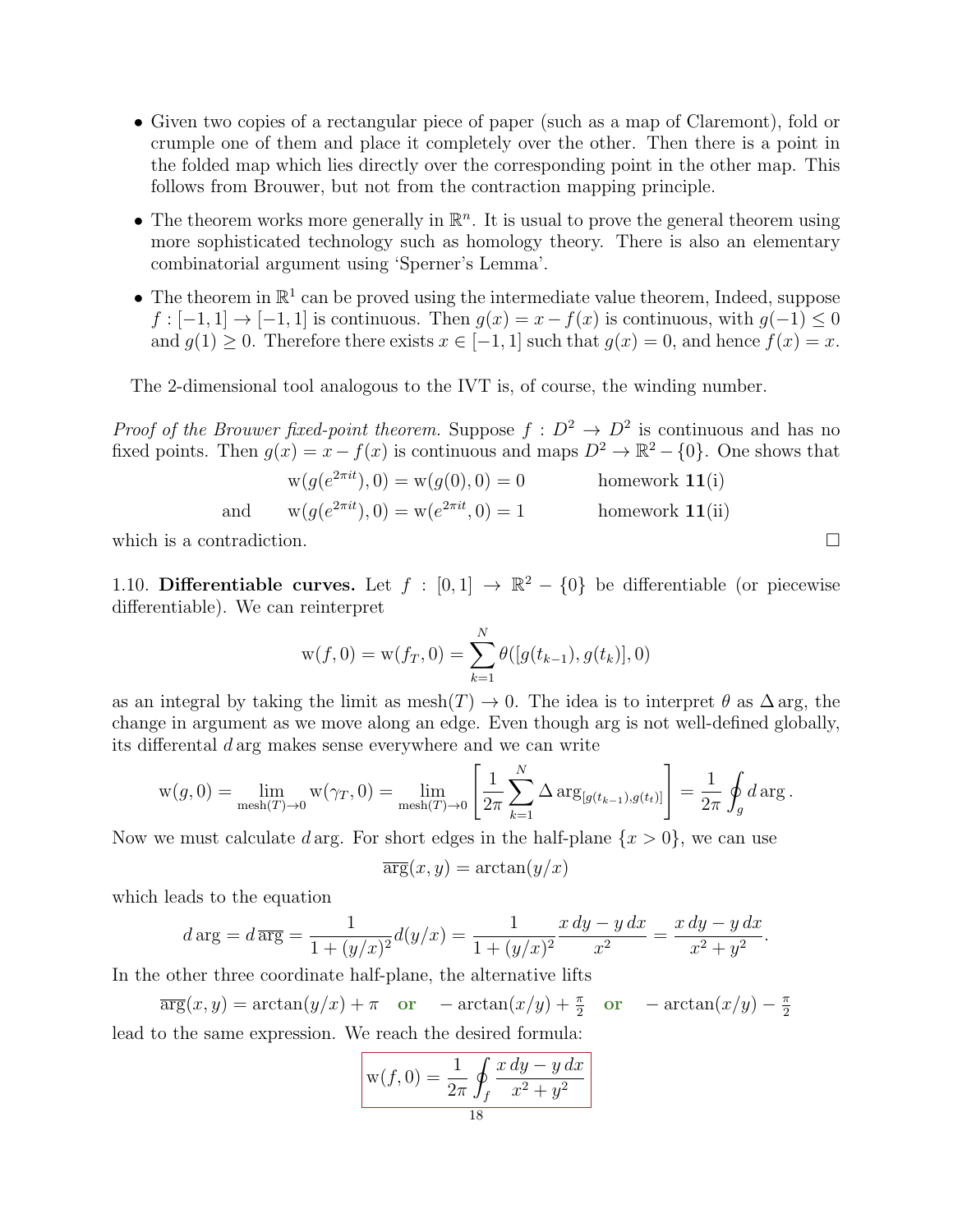This expression is independent of the parametrization of the loop by the variable t. We can evaluate the integral as

$$
w(f, 0) = \frac{1}{2\pi} \int_0^1 \frac{x \frac{dy}{dt} - y \frac{dx}{dt}}{x^2 + y^2} dt
$$

for any specific parametrization  $f(t) = (x(t), y(t))$ .

We now relate this to complex analysis. Writing  $z = x + iy$ , we have

$$
\frac{dz}{z} = \frac{dx + i dy}{x + iy} = \frac{(dx + i dy)(x - iy)}{(x + iy)(x - iy)} = \frac{(x dx + y dy) + i(x dy - y dx)}{x^2 + y^2}.
$$

For any closed loop  $f$  we get

$$
\oint_{f} \frac{dz}{z} = \oint_{f} \frac{x \, dx + y \, dy}{x^{2} + y^{2}} + i \oint_{f} \frac{x \, dy - y \, dx}{x^{2} + y^{2}} = \oint_{f} d \left[ \log(\sqrt{x^{2} + y^{2}}) \right] + 2\pi i \, w(f, 0).
$$

Since the function  $\log \sqrt{x^2 + y^2}$  is globally defined (away from 0), the integral of its differential is automatically zero around a closed loop. Thus we obtain a famous formula from complex analysis:

$$
w(f, 0) = \frac{1}{2\pi i} \oint_{f} \frac{dz}{z}
$$

The more general form

$$
w(f, a) = \frac{1}{2\pi i} \oint_{f} \frac{dz}{z - a}
$$

follows immediately by translation.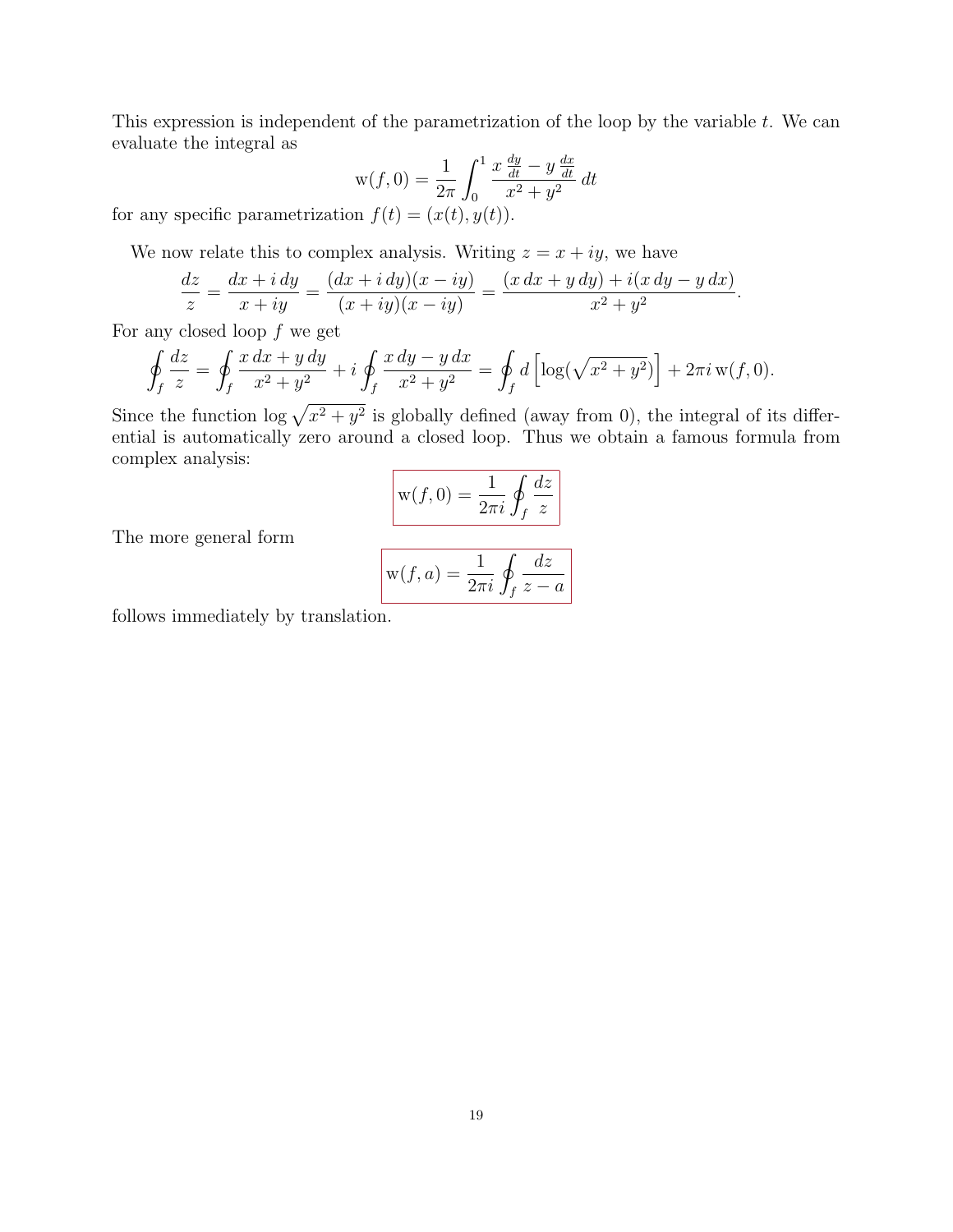#### 2. Homology

<span id="page-19-0"></span>We now recast our ideas in the language of linear algebra. Soon this will lead to the notion of homology.

<span id="page-19-1"></span>2.0. Introduction. Our proof of FTA included, and depended on, a proof of the following fact:

**Proposition 2.1.** Let  $p : \mathbb{C} \to \mathbb{C}$  be a continuous function. If  $w(p(Re^{2\pi i t}), 0)$  is (defined and) nonzero then p has a root inside the circle of radius R.

If  $p$  is a polynomial, or more generally a complex analytic function, then there is a stronger theorem that asserts that  $w(p(Re^{2\pi i t}))$  (when defined) counts the roots inside the circle of radius R. Repeated roots are counted with multiplicity. Moreover, the curve does not have to be a circle.

**Theorem 2.2.** Let  $p : \mathbb{C} \to \mathbb{C}$  be a non-constant complex analytic function. Let  $\Lambda \subset \mathbb{C}$ denote its set of roots, and let  $m_\lambda$  denote the multiplicity of  $\lambda \in \Lambda$ . Then for any continuous loop  $f \in \text{Loops}(\mathbb{C} - \Lambda)$  we have

$$
\mathbf{w}(pf,0)=\sum_{\lambda\in\Lambda}\mathbf{w}(f,\lambda)m_{\lambda}.
$$

Implicit in this description is the fact that the set of roots of a complex analytic function is discrete, which implies that only finitely many of them are enclosed (with nonzero winding number) by f; so the sum on the right-hand side is finite. The multiplicity of a root  $\lambda$  is the exponent of the smallest nonzero term in the Taylor series for  $q(z) := p(\lambda + z)$ .

The proof works like this:

- Show that the result is true whenever  $f$  is a sufficiently small circle around a root. In other words, show that  $w(p(\lambda + re^{2\pi it}), 0) = m_\lambda$  for sufficiently small r. This is done exactly as in homework question  $9(iv)$ .
- Show that a general f is 'equivalent' to a 'sum' of small loops around roots. The number of small loops needed around  $\lambda$  is given by  $w(f, \lambda)$ . The equivalence 'respects' winding numbers, so we can calculate  $w(pf, 0)$  as a linear combination of the terms  $w(p(\lambda + re^{2\pi it}), 0) = m_\lambda.$

A good way to remove all the scare quotes '' and make the proof rigorous is to invent homology theory. This is our next task.

<span id="page-19-2"></span>2.1. Chains, cycles, boundaries. Let  $U \subseteq \mathbb{R}^2$ . Often U is an open set, but not always. We wish to study the topological properties of  $U$  in terms of linear algebra. To this end, we will define three vector spaces  $C_0(U)$ ,  $C_1(U)$ ,  $C_2(U)$  and two linear maps  $\partial_0$  and  $\partial_1$ . These are organised as follows:

$$
C_0(U) \xleftarrow{\partial_0} C_1(U) \xleftarrow{\partial_1} C_2(U)
$$

We frequently write  $\partial$  as shorthand for  $\partial_0$  or  $\partial_1$ .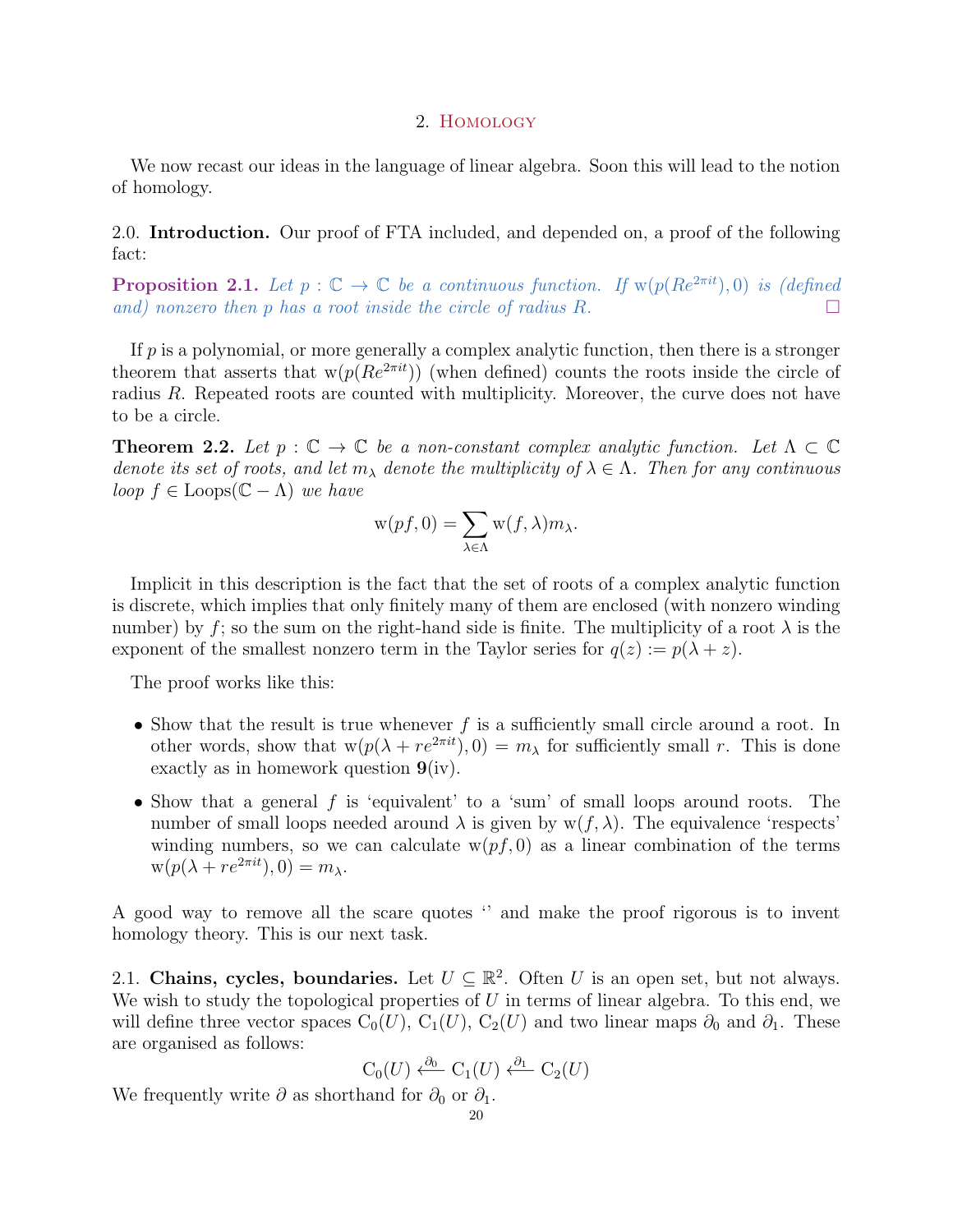Let  $F$  be any field.

Definition 2.3. Let  $C_0 = C_0(U) = C_0(U; \mathbb{F})$  to be the vector space over  $\mathbb{F}$  with

- a generator [a] for each  $a \in U$ ;
- no linear relations between the generators.

A typical vector looks like

$$
\alpha = \lambda_1[a_1] + \cdots + \lambda_n[a_n]
$$

and is called a  $0$ -chain in  $U$ .

Definition 2.4. Let  $C_1 = C_1(U) = C_1(U; \mathbb{F})$  to be the vector space over  $\mathbb{F}$  with

- $\bullet$  a generator  $[a,b]$  for every  $a,b$  distinct with  $|[a,b]|\subseteq U;$
- the relation  $[a, b] = -[b, a]$  for all such  $a, b$ .

A typical vector looks like

$$
\alpha = \lambda_1[a_1, b_1] + \cdots + \lambda_n[a_n, b_n]
$$

and is called a 1-chain in  $U$ .

Example 2.5. In the following domain



the 1-chains

$$
\alpha = [a, b] + [b, c] + [c, d]
$$
  

$$
\beta = [c, e] + [e, d] + [d, c]
$$

are defined over any field. The edge  $[a, d]$  does not belong to  $C_1(U)$ . We can add:

$$
\alpha + \beta = ([a, b] + [b, c] + [c, d]) + ([c, e] + [e, d] + [d, c])
$$
  
= [a, b] + [b, c] + [c, e] + [e, d].

If we are working over  $\mathbb{R}$ , then

$$
\gamma = 7[c, e] - \pi[b, a]
$$

is a valid 1-chain.

The next step is to define the linear map  $\partial_0$ .

$$
\overline{21}
$$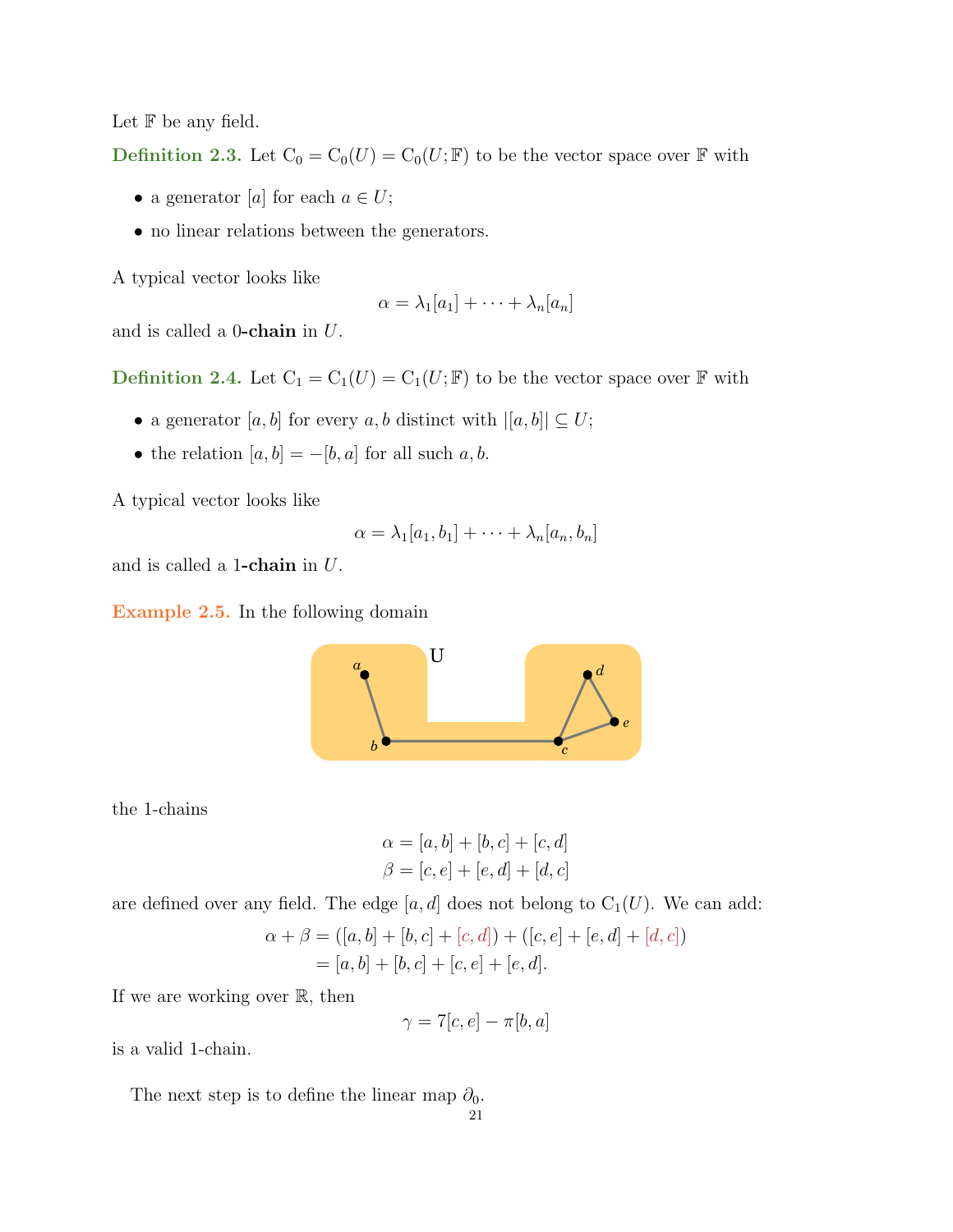Definition 2.6. The boundary map is the map

$$
\partial = \partial_0 : C_1(U) \to C_0(U)
$$

defined on each generator by

$$
\partial[a, b] = [b] - [a]
$$

and extended by linearity to the whole vector space. This is consistent with the relations  $[a, b] = -[b, a]$  because

$$
\partial ([a, b]) = [b] - [a], \n\partial (-[b, a]) = -\partial ([b, a]) = -([a] - [b]) = [b] - [a].
$$

Example 2.7. (Picture of a path *abcde* in a region.)

$$
\partial ([a, b] + [b, c] + [c, d] + [d, e]) = [b] - [a] + [c] - [b] + [d] - [c] + [e] - [d]
$$

$$
= [b] - [a] + [c] - [b] + [d] - [c] + [e] - [d]
$$

$$
= [e] - [a]
$$

Example 2.8. (Picture of a pentagram.)

$$
\partial ([a, c] + [c, e] + [e, b] + [b, d] + [d, a]) = 0.
$$

In linear algebra we learned that there are important vector spaces associated to a linear map  $T: V \to W$ . The most important are the **kernel** 

$$
ker(T) = \{ v \in V \mid T(v) = 0 \}
$$

which is a subspace of  $V$ , and the **image** 

$$
im(T) = \{w \in W \mid \exists v \in V, T(v) = w\}
$$

which is a subspace of W. What do the image and kernel of  $\delta$  tell us about the domain U?

<span id="page-21-0"></span>2.2. The kernel of  $\partial_0$ . The following proposition depends on a property of a field known as its 'characteristic'. Any field that contains a full copy of the integers is said to have characteristic 0. Examples are  $\mathbb{Q}$ ,  $\mathbb{R}$  and  $\mathbb{C}$ . Otherwise there is some smallest positive integer  $p$  which is equal to zero in the field. This is always a prime number, and we say that the field has characteristic p. For example, the field of two elements  $\mathbb{F}_2$  has characteristic 2, since  $2 = 1 + 1 = 0$ .

**Proposition 2.9.** Let  $\gamma = \sum_{k=1}^{n} [a_k, b_k]$  be a sum of edges.

- if char( $\mathbb{F}$ ) = 0, then  $\partial \gamma = 0$  if and only if  $\gamma$  is an oriented 1-cycle.
- if char( $\mathbb{F}) = 2$ , then  $\partial \gamma = 0$  if and only if  $\tilde{\gamma} = \sum_{k=1}^{n} \{a_k, b_k\}$  is an unoriented 1-cycle.

**Note.** A general 1-chain is a linear combination of edges  $\gamma = \sum_k \lambda_k [a_k, b_k]$ . This proposition considers the special case where all the coefficients are 1.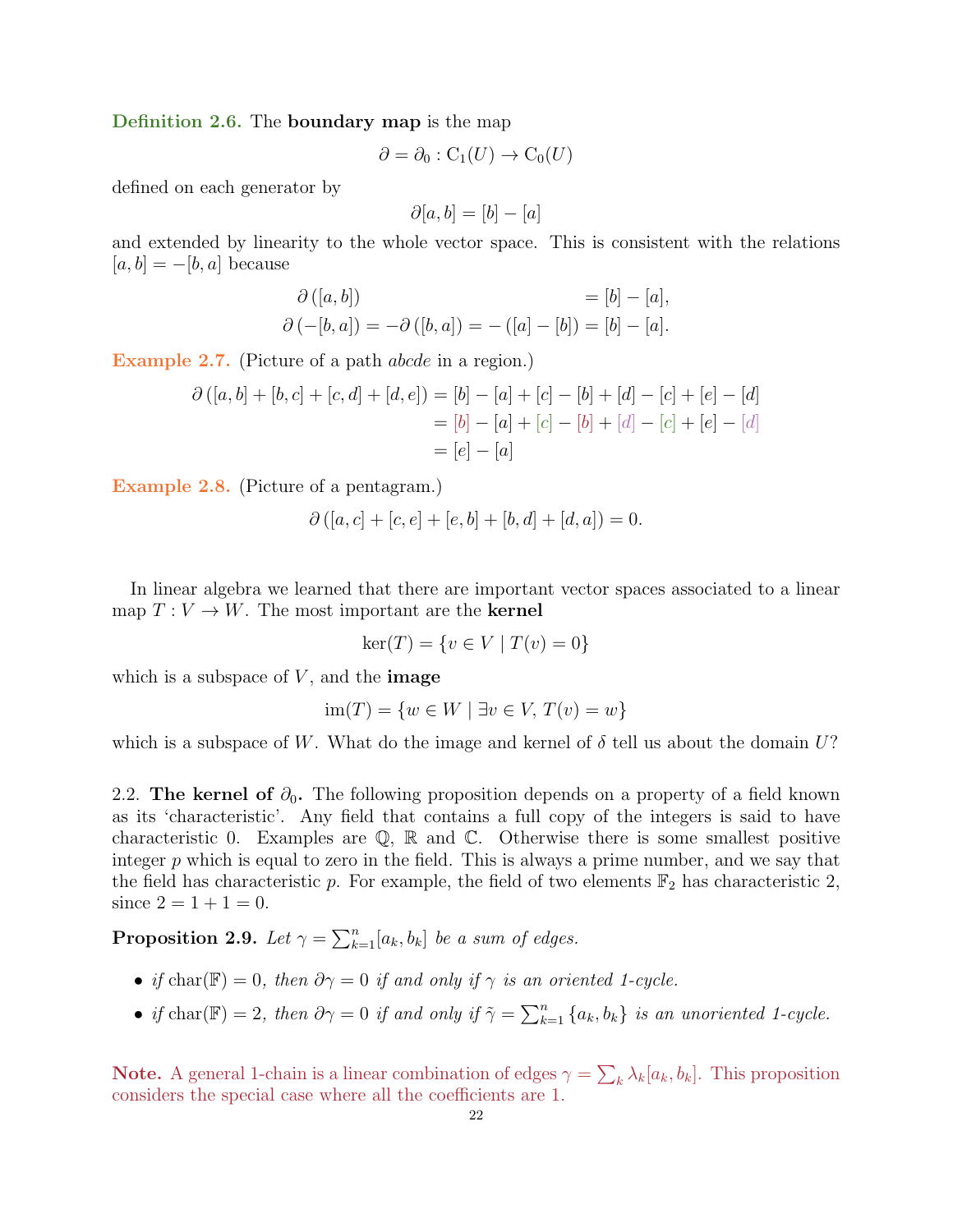*Proof.* Let  $p_1, p_2, \ldots, p_m$  be a list of the distinct points that occur among the  $a_k$  and  $b_k$ . Then we can write

$$
\partial \gamma = \lambda_1[p_1] + \lambda_2[p_2] + \cdots + \lambda_m[p_m]
$$

where

 $\lambda_j$  = (the number of times  $p_j$  occurs among the  $b_k$ )

 $-$  (the number of times  $p_j$  occurs among the  $a_k$ ).

Then  $\partial \gamma = 0$  if and only if each coefficient  $\lambda_j = 0$ .

- If char(F) = 0, this happens precisely when each  $p_i$  occurs equally often in the  $(a_k)$  as in  $(b_k)$ ; in other words, when  $\gamma$  is an oriented 1-cycle.
- If char( $\mathbb{F}$ ) = 2, this happens precisely when each  $p_i$  occurs an even number of times in the  $(a_k)$ ,  $(b_k)$  combined; in other words, when  $\tilde{\gamma}$  is an unoriented 1-cycle.

This completes the proof.

We now give a very general definition of a cycle.

**Definition.** Let  $U \subseteq \mathbb{R}^2$  and let  $\mathbb{F}$  be a field. We define the space of **1-cycles** 

$$
Z_1(U; \mathbb{F}) = \ker (\partial_0 : C_1(U; \mathbb{F}) \to C_0(U; \mathbb{F})),
$$

a subspace of  $C_1(U; \mathbb{F})$ . An element of  $Z_1(U; \mathbb{F})$  is called a 1-cycle (in U, over  $\mathbb{F}$ ).

*Remark.* When we are working over  $\mathbb{R}$ , the space of 1-cycles includes much more than just the 'oriented 1-cycles' that we defined earlier. This is because the edges have arbitrary real coefficients.

Remark. In contrast, when we are working over the field of two elements the space of 1-cycles  $Z_1(U; \mathbb{F}_2)$  is precisely equivalent to the set of unoriented 1-cycles.

<span id="page-22-0"></span>2.3. The image of  $\partial_0$ . Can we find a 1-chain  $\gamma$  solving the equation

(\*)  $\alpha = \partial \gamma$ 

when  $\alpha = \sum_{k} \lambda_k[p_k]$  is a given 0-chain?

<span id="page-22-1"></span>**Proposition 2.10.** A necessary condition that a solution to  $(*)$  exists is that  $\sum_{k} \lambda_k = 0$ .

Definition. Let us name the function that takes a 0-chain  $\alpha$  and returns the sum of its coefficients: the mass function is the unique linear map

$$
\mu: \mathrm{C}_0(U; \mathbb{F}) \to \mathbb{F}
$$

that satisfies  $\mu([p]) = 1$  for each  $p \in U$ . (This works because the vectors  $[p]$  form a basis.)

*Proof of Proposition [2.10.](#page-22-1)* For every generator  $[a, b] \in C_1$  we have

$$
\mu \partial([a, b]) = \mu([b] - [a]) = \mu([b]) - \mu([a]) = 1 - 1 = 0.
$$

Therefore  $\mu\partial$  is the zero map; and  $\alpha = \partial\beta$  implies  $\mu(\alpha) = 0$ .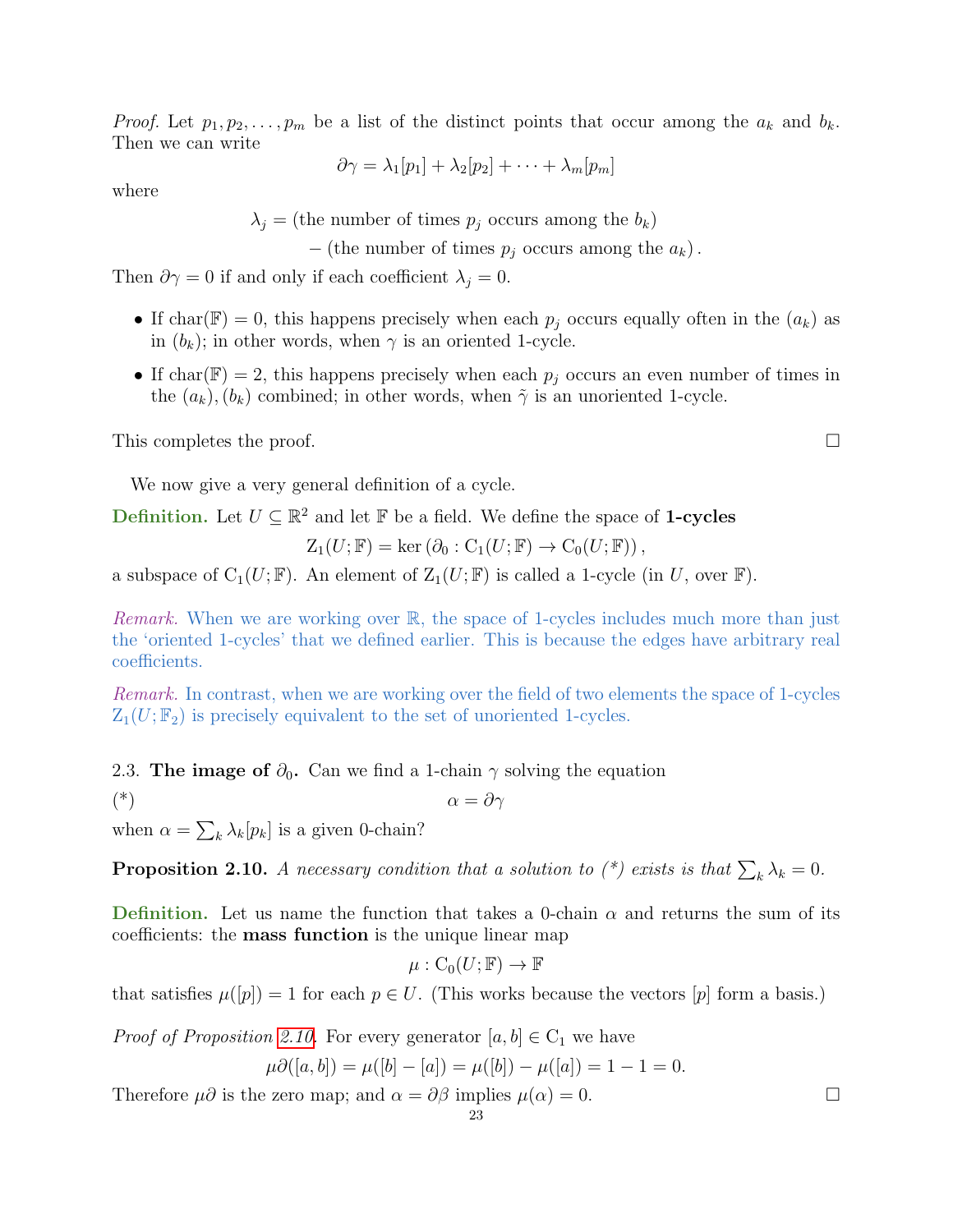We now consider the simplest case of  $(*)$  that satisfies this necessary condition.

**Theorem 2.11.** Let  $U \subseteq \mathbb{R}^2$  and let  $a, b \in U$ . The equation

<span id="page-23-0"></span>
$$
(\dagger) \qquad \qquad \partial \gamma = [b] - [a]
$$

has a solution  $\gamma$  if and only if there exists a polygonal path in U from a to b.

*Proof.*  $(\Leftarrow)$  If  $P(a_0, a_1, \ldots, a_{n-1}, a_n)$  is a polygonal path in U with  $a_0 = a$  and  $a_n = b$ , then  $\gamma = [a_0, a_1] + \cdots + [a_{n-1}, a_n]$ 

belongs to  $C_1(U)$  and  $\partial \gamma = [b] - [a]$ .

( $\Rightarrow$ ) Suppose  $[b] - [a] = \partial \gamma$  for some  $\gamma$ . We must show that there is a path from a to b. To this end consider the function on  $U$  defined by

> $f(p) = \begin{cases} 1 & \text{if there exists a polygonal path in } U \text{ from } a \text{ to } p \end{cases}$ 0 otherwise

Note that  $f(a) = 0$ , by considering the trivial path  $P(a)$  of length zero. From f we construct a linear map  $\phi: C_0(U; \mathbb{F}) \to \mathbb{F}$  by defining

$$
\phi([p]) = f(p)
$$

for every  $p \in U$ , and extending linearly to the whole vector space.

**Claim.** The composite map  $\phi \partial : C_1(U; \mathbb{F}) \to \mathbb{F}$  is zero.

*Proof.* Let  $[p, q]$  denote any edge in  $C_1(U; \mathbb{F})$ . Then  $f(p) = f(q)$ , since the edge  $[p, q]$  can be used to extend a path from  $a$  to  $p$  to a path from  $a$  to  $q$ , and vice versa. Thus

$$
\phi \partial ([p, q]) = \phi([q] - [p]) = \phi([q]) - \phi([p]) = f(q) - f(p) = 0.
$$

Since C<sub>1</sub> is generated (as a vector space) by its edges  $[p, q]$ , it follows that  $\phi \partial = 0$ .

We therefore have

$$
0 = \phi \partial \gamma = \phi([b] - [a]) = f(b) - f(a)
$$

so  $f(b) = f(a) = 1$  which means that there is a polygonal path from a to b.

#### Lecture 4

**Definition.** Consider the equivalence relation on  $U \subseteq \mathbb{R}^2$ 

 $a \sim b \Leftrightarrow \exists$  polygonal path from a to b in U

An equivalence class of this relation is called a **polygonal-path component** or **PPC**. If U has exactly one PPC, then it is **PP-connected**.

Remark. Each PPC is connected in the traditional sense, so PP-connected implies connected. Conversely, if  $U \subseteq \mathbb{R}^2$  is an open set then each PPC is also open (because each point is connected by a segment to each point in a small neighbourhood). Thus the PPCs comprise a partition of  $U$  into nonempty open connected sets. As such, they are precisely the connected components of U. Thus, connected implies PP-connected for open sets.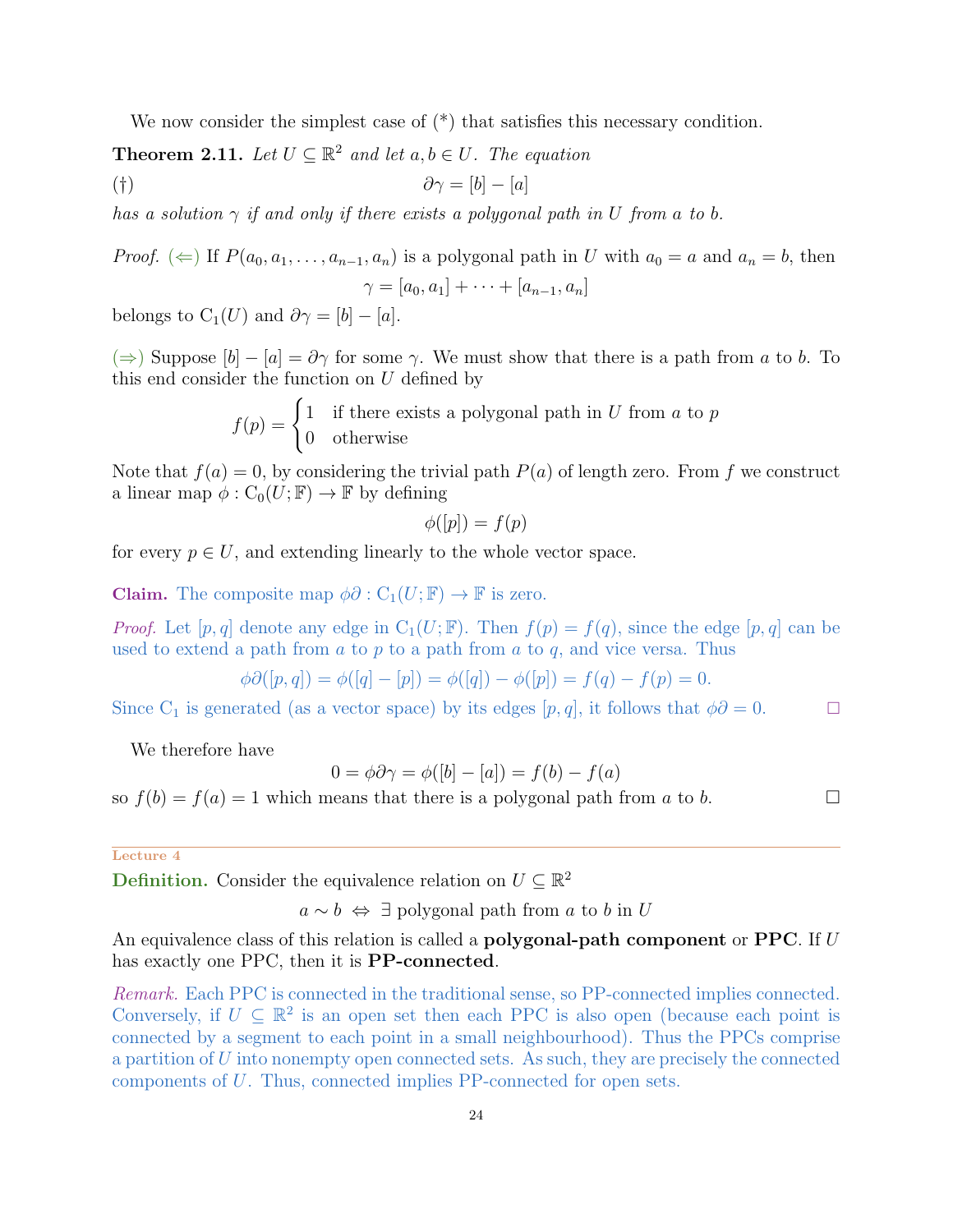Example. If U is an arc of a circle, then it has uncountably many PPCs.

We now give a full description of im( $\partial_0$ ). Let  $\alpha = \sum_k \lambda_k[p_k]$  be a 0-chain in an open set U. In order to solve  $\alpha = \partial \gamma$ , we have seen that it is necessary for the 'mass' to be zero:

$$
\mu(\alpha) = \sum_{k} \lambda_k = 0
$$

On the other hand, we have seen that  $\partial \gamma$  cannot be used to 'transfer' mass between different connected components.

Following this idea, let  $\{U_{\kappa} \mid \kappa \in K\}$  be the set of PPCs of U. For each  $U_{\kappa}$  we define a map  $\mu_{\kappa}: C_0(U; \mathbb{F}) \to \mathbb{F}$  by setting

$$
\mu_{\kappa}([p]) = \begin{cases} 1 & \text{if } p \in U_{\kappa} \\ 0 & \text{otherwise} \end{cases}
$$

and extending linearly to the whole vector space. This gives the 'mass on  $U_{\kappa}$ ' of a 0-chain.

**Theorem 2.12.** Let  $U \subseteq \mathbb{R}^2$  be open. A 0-chain  $\alpha \in C_0(U)$  belongs to  $\text{im}(\partial_0)$  if and only if  $\mu_{\kappa}(\alpha) = 0$  for every polygonal-path component  $U_{\kappa}$  of  $U$ .

*Proof.* (Homework 17.)

Definition. Write

 $B_0(U; \mathbb{F}) = \text{im} (\partial_0 : C_1(U; \mathbb{F}) \to C_0(U; \mathbb{F}))$ 

Then  $B_0(U; \mathbb{F}) \leq C_0(U; \mathbb{F})$ , and is known as the space of 0-boundaries (in U, over  $\mathbb{F}$ ).

<span id="page-24-0"></span>2.4. 2-chains and their boundaries. We now define the space of 2-chains and the boundary map from 2-chains to 1-chains.

An **oriented triangle** is a triple  $[a, b, c]$  where  $a, b, c \in \mathbb{R}^2$  are distinct. If we wish to think of this as a subset of the plane, we write:

$$
[a, b, c] | =
$$
the set of points in the filled-in triangle  

$$
= {\lambda a + \mu b + \nu c | \lambda + \mu + \nu = 1, \lambda \ge 0, \mu \ge 0, \nu \ge 0 }
$$

$$
= {\text{convex linear combinations of } a, b, c }
$$

In pictures, we usually draw the triangle with a curly arrow to indicate the cyclic order  $(a, b, c)$  of the vertices.

*Remark.* We allow  $a, b, c$  to be collinear, but they must be distinct.

**Definition.** Let  $C_2 = C_2(U) = C_2(U; \mathbb{F})$  to be the vector space over  $\mathbb{F}$  with

- a generator [a, b, c] for every a, b, c distinct with  $|[a, b, c]| \subseteq U;$
- a relation  $[a, b, c] = [b, c, a]$  for all such  $a, b, c$ ;
- a relation  $[a, b, c] = -[b, a, c]$  for all such  $a, b, c$ .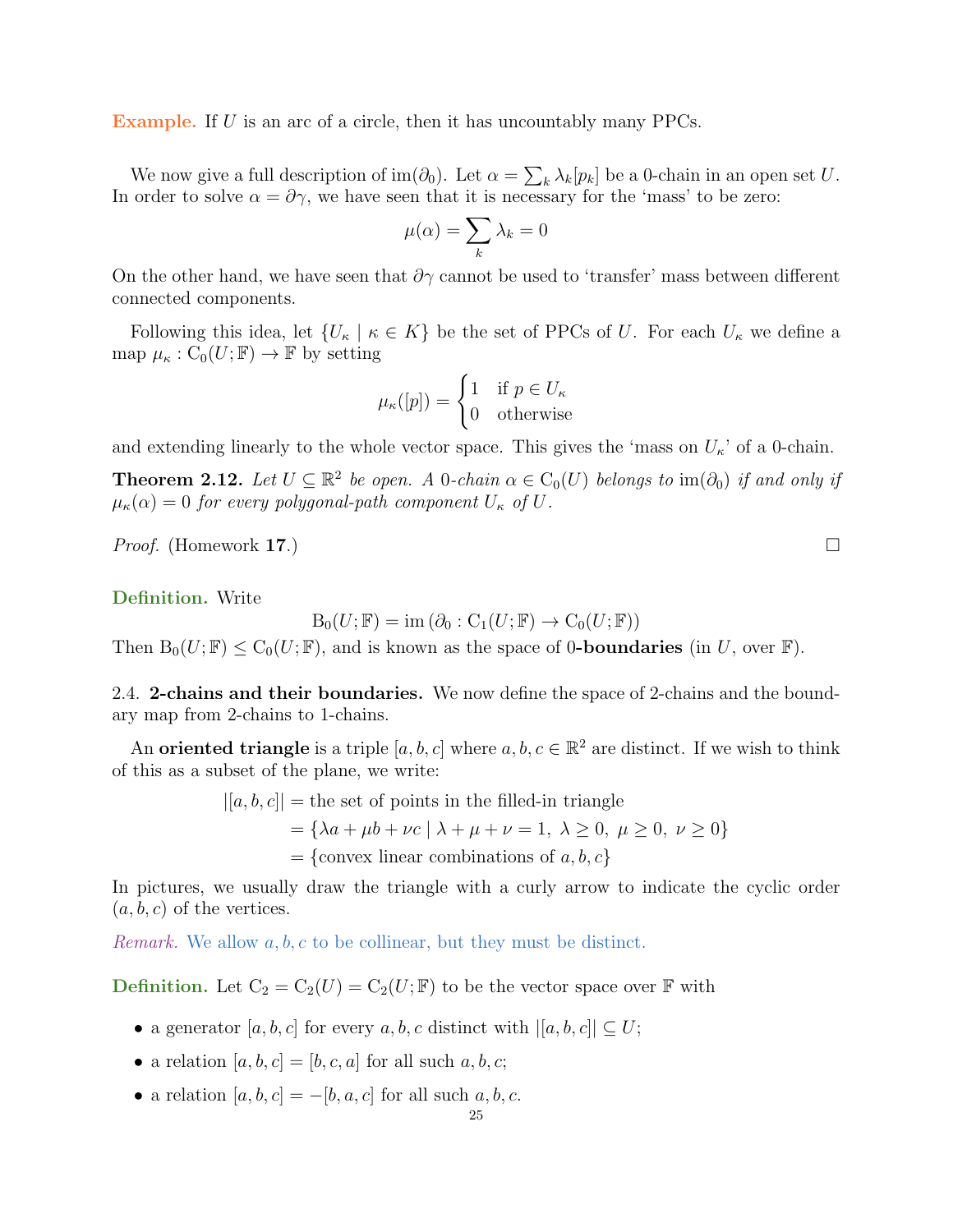A typical vector looks like

$$
\sigma = \lambda_1[a_1, b_1, c_1] + \cdots + \lambda_n[a_n, b_n, c_n]
$$

and is called a 2-chain in U.

Remark. If we apply the two relations repeatedly, we find that the six permutations of a triangle  $[a, b, c]$  are related as follows

$$
[a, b, c] = [b, c, a] = [c, a, b] = -[a, c, b] = -[b, a, c] = -[c, b, a]
$$

and therefore belong to the same 1-dimensional subspace.

It is useful to define the **support** of  $\sigma = \sum_{k} \lambda_k [a_k, b_k, c_k]$  to be the set

$$
|\sigma| = \bigcup_{k} |[a_k, b_k, c_k]|
$$

of all points contained in the triangles of  $\sigma$ .

Example 2.13. In the following domain  $[a, b, d] \in C_2(U)$  whereas  $[a, b, c] \notin C_2(U)$ :



We now define the boundary map  $\partial_1: C_2 \to C_1$ . There are three steps.

• Define  $\partial$  on the generators of  $C_2$ , by the formula:

$$
\partial[a,b,c] = [b,c] - [a,c] + [a,b]
$$

• Extend linearly to the whole vector space  $C_2$ :

$$
\partial \left( \sum_{k} \lambda_{k} [a_{k}, b_{k}, c_{k}]\right) = \sum_{k} \lambda_{k} \partial [a_{k}, b_{k}, c_{k}]
$$

• Verify that the definition is consistent with the prescribed relations:

$$
\partial[a, b, c] = [b, c] - [a, c] + [a, b] = [c, a] - [b, a] + [b, c] = \partial[b, c, a]
$$
  
= -[a, c] + [b, c] - [b, a] = -\partial[b, a, c]

This completes the definition of  $\partial = \partial_1$  from 2-chains to 1-chains. We now give names to the image and kernel of this boundary map:

$$
B_1(U) = \text{im } (\partial_1 : C_2(U) \to C_1(U)) = \text{``the space of 1-boundaries''} \leq C_1(U)
$$
  

$$
Z_2(U) = \text{ker } (\partial_1 : C_2(U) \to C_1(U)) = \text{``the space of 2-cycles''} \leq C_2(U)
$$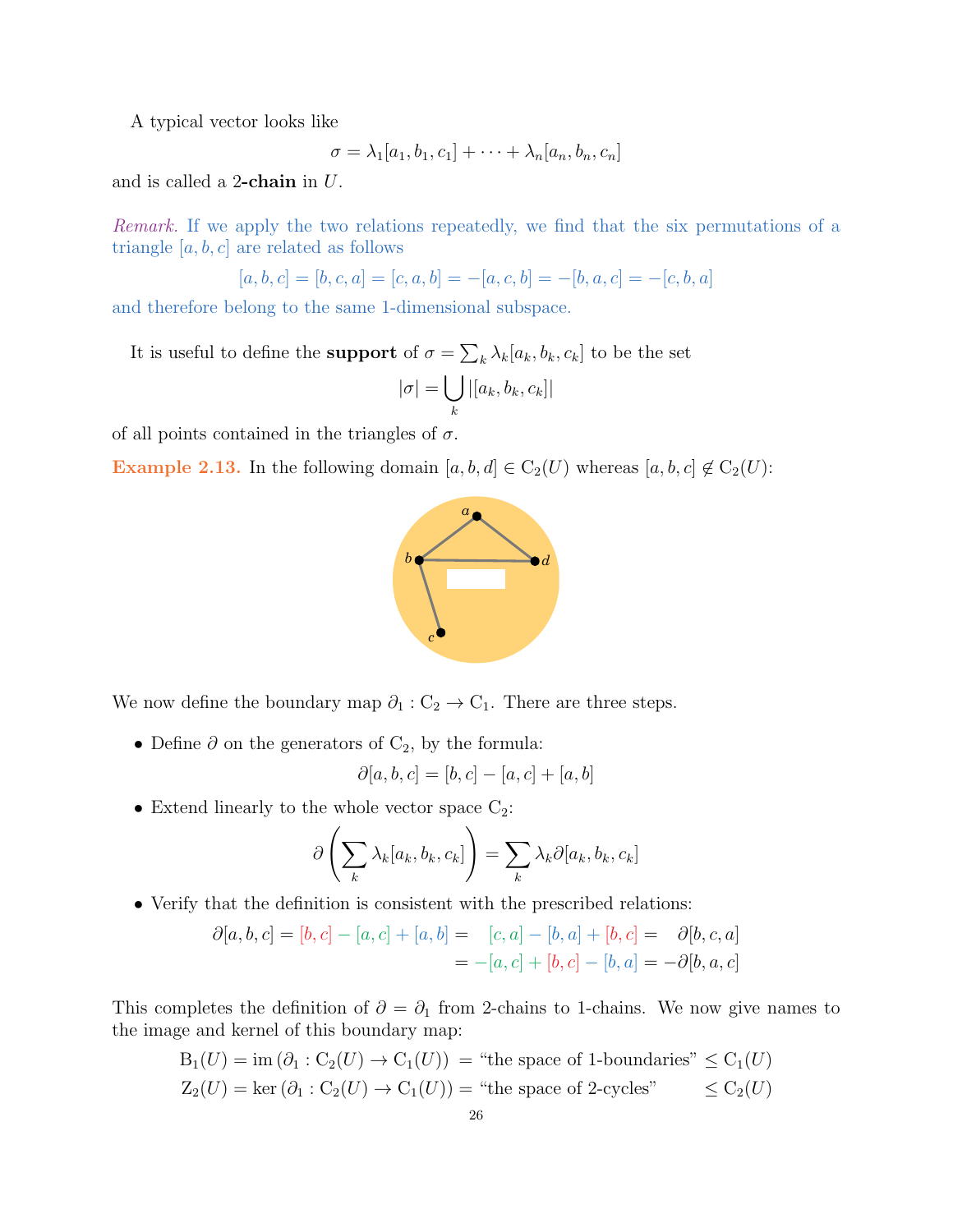The following relationship is of central importance in homology theory: Proposition 2.14.  $B_1(U) \leq Z_1(U)$ .

Proof. The assertion can be expressed in several ways, easily seen to be equivalent:

$$
B_1(U) \le Z_1(U) \Leftrightarrow \text{ every 1-boundary is a 1-cycle}
$$
  
\n
$$
\Leftrightarrow \text{ if } \gamma \in \text{im}(\partial_1) \text{ then } \gamma \in \text{ker}(\partial_0)
$$
  
\n
$$
\Leftrightarrow \text{ if } \gamma = \partial_1 \sigma \text{ for some } \sigma \in C_2(U), \text{ then } \partial_0 \gamma = 0.
$$
  
\n
$$
\Leftrightarrow \text{ if } \sigma \in C_2(U), \text{ then } \partial_0 \partial_1 \sigma = 0.
$$
  
\n
$$
\Leftrightarrow \partial_0 \partial_1 = 0
$$

To prove that  $\partial_0 \partial_1 = 0$  it is enough to show that this linear map sends every generator of  $\mathrm{C}_2$  to zero. This can be checked immediately:

$$
\partial_0 \partial_1[a, b, c] = \partial_0 ([b, c] - [a, c] + [a, b]) = [c] - [b] - [c] + [a] + [b] - [a] = 0 \qquad \Box
$$

We end up with the following configuration of vector spaces, with the arrows indicating the respective boundary maps:



We have not yet defined  $Z_0$  or  $B_2$ ; these are respectively the kernel of a map  $\partial_{-1}$  and the image of a map  $\partial_2$ . It turns out that  $Z_0 = C_0$  and  $B_2 = Z_2$ , as suggested by the cross-hatching.

<span id="page-26-0"></span>2.5. The image of  $\partial_1$ . We consider the equation:

$$
\gamma=\partial_1\sigma
$$

When this holds we say that  $\gamma$  bounds  $\sigma$ , or that  $\sigma$  spans  $\gamma$ .

<span id="page-26-1"></span>Question. For a given  $\gamma \in Z_1(U)$  does there exist  $\sigma \in C_2(U)$  which spans it? Example 2.15. In the domain on the left, the 1-cycle  $\gamma = [a, b] + [b, c] + [c, d] + [d, a]$ , is spanned by the 2-chain  $\sigma = [a, b, c] + [a, c, d]$ .

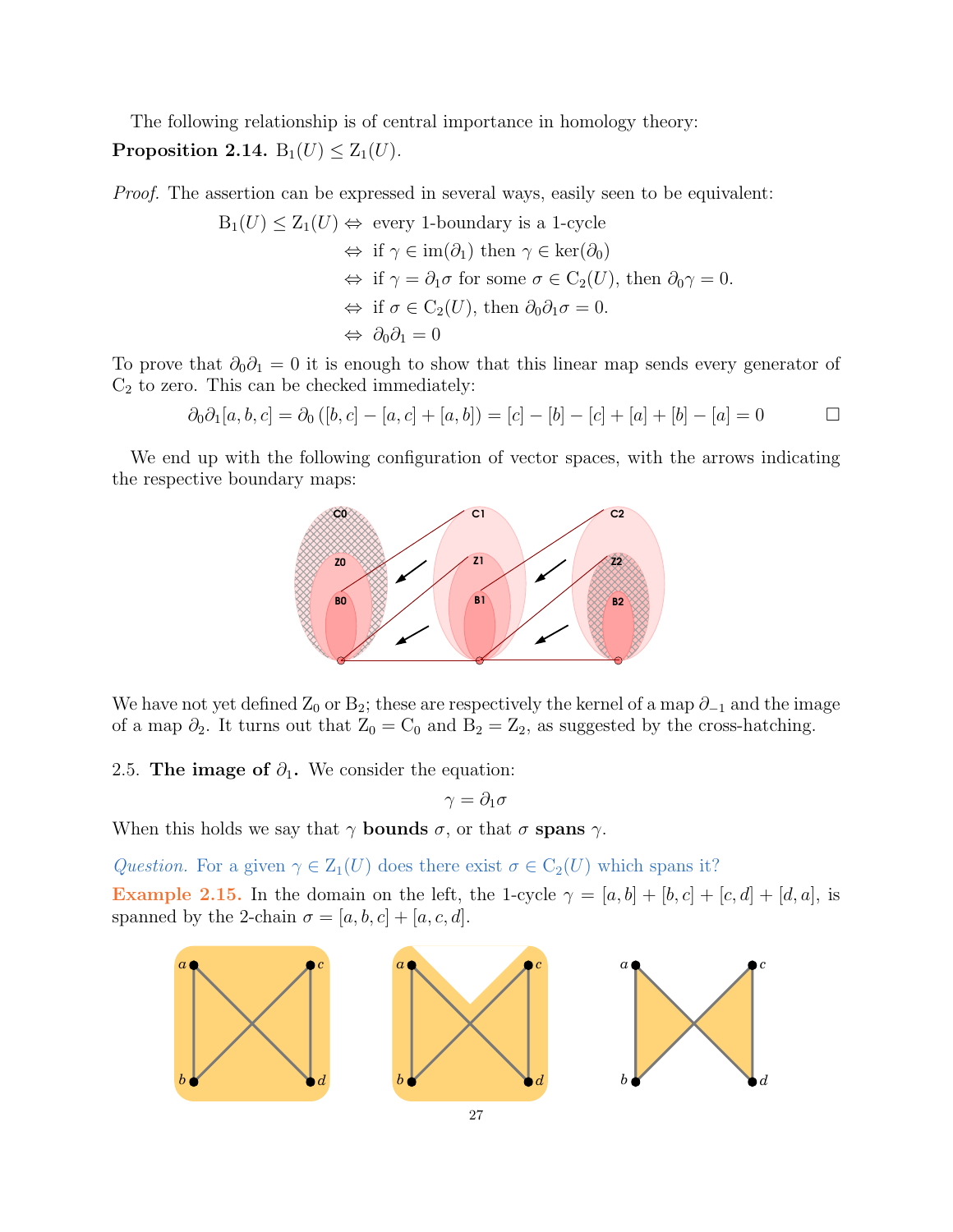The domain in the middle doesn't admit  $\sigma$  as a 2-chain, but  $\gamma$  is still a boundary: it is spanned by  $[a, b, d] + [b, c, d]$  for instance. It turns out that the smallest domain in which  $\gamma$ bounds a 2-chain is the domain on the right. See homework 17 and Theorem [2.18.](#page-28-1)

Example 2.16. Let  $\gamma = [a, b] + [b, c] + [c, d] + [d, e] + [e, a]$  in the two domains shown here.



Then  $\gamma$  bounds a 2-chain in the domain on the left, for instance  $\sigma = [a, b, c] + [a, c, d] + [a, d, e]$ . For the domain on the right, there is no obvious 2-chain that spans  $\gamma$ . Indeed, it seems that no such 2-chain should exist. But how can we prove it?

**The trick:** In order to show that  $\gamma = \partial_1 \sigma$  has no solution, we find a linear map T such that  $T(\gamma) \neq 0$  but where  $T \partial_1$  is the zero map. This prevents the existence of  $\sigma$ .

The linear map in this case is the winding number about some point inside the white rectangle. Then  $\gamma$  has winding number 1 about that point, but the boundaries of the individual triangles of  $\sigma$  have winding number 0. So when we add them up, we get the contradiction  $1 = 0$ .

Let's do this a little more carefully. We have defined the winding number only for 1-cycles of the form  $\sum_{k}[a_k, b_k]$  rather than the more general form  $\sum_{k} \lambda_k [a_k, b_k]$ . So let's pause to broaden the definition of the winding number.

**Definition.** Let  $U \subsetneq \mathbb{R}^2$ , and let  $x \in \mathbb{R}^2 - U$ . Define a linear map  $w_x : C_1(U; \mathbb{R}) \to \mathbb{R}$  by setting

$$
\mathbf{w}_x([a,b]) = \frac{1}{2\pi} \theta([a,b],x)
$$

for all generators [a, b], and extending linearly to the whole space  $C_1(U;\mathbb{R})$ .

It is immediate that if a sum of edges  $\gamma = \sum_k [a_k, b_k]$  is a 1-cycle, then  $w_x(\gamma) = w(\gamma, x)$ . So we recover the winding number for those 1-cycles and, better still,  $w_x$  is defined on all 1-chains.

Remark. We can no longer say that  $w_x$  of a 1-cycle is necessarily an integer: scalar multiplication means that we can get any real number (unless  $w_x$  is identically zero). It is only guaranteed to be an integer when  $\gamma$  is a linear combination of edges with integer coefficients.

<span id="page-27-0"></span>**Proposition 2.17.** Let  $U \subsetneq \mathbb{R}^2$  and let  $x \in \mathbb{R}^2 - U$ . Then  $w_x \partial_1$  is zero on  $C_2(U; \mathbb{R})$ .

*Proof.* Consider a generator  $[a, b, c] \in C_2(U; \mathbb{R})$ . Thus  $x \notin |[a, b, c]|$ . We have

$$
w_x \partial_1([a, b, c]) = w_x([b, c] - [a, c] + [a, b]) = w([b, c] - [a, c] + [a, b]) = 0
$$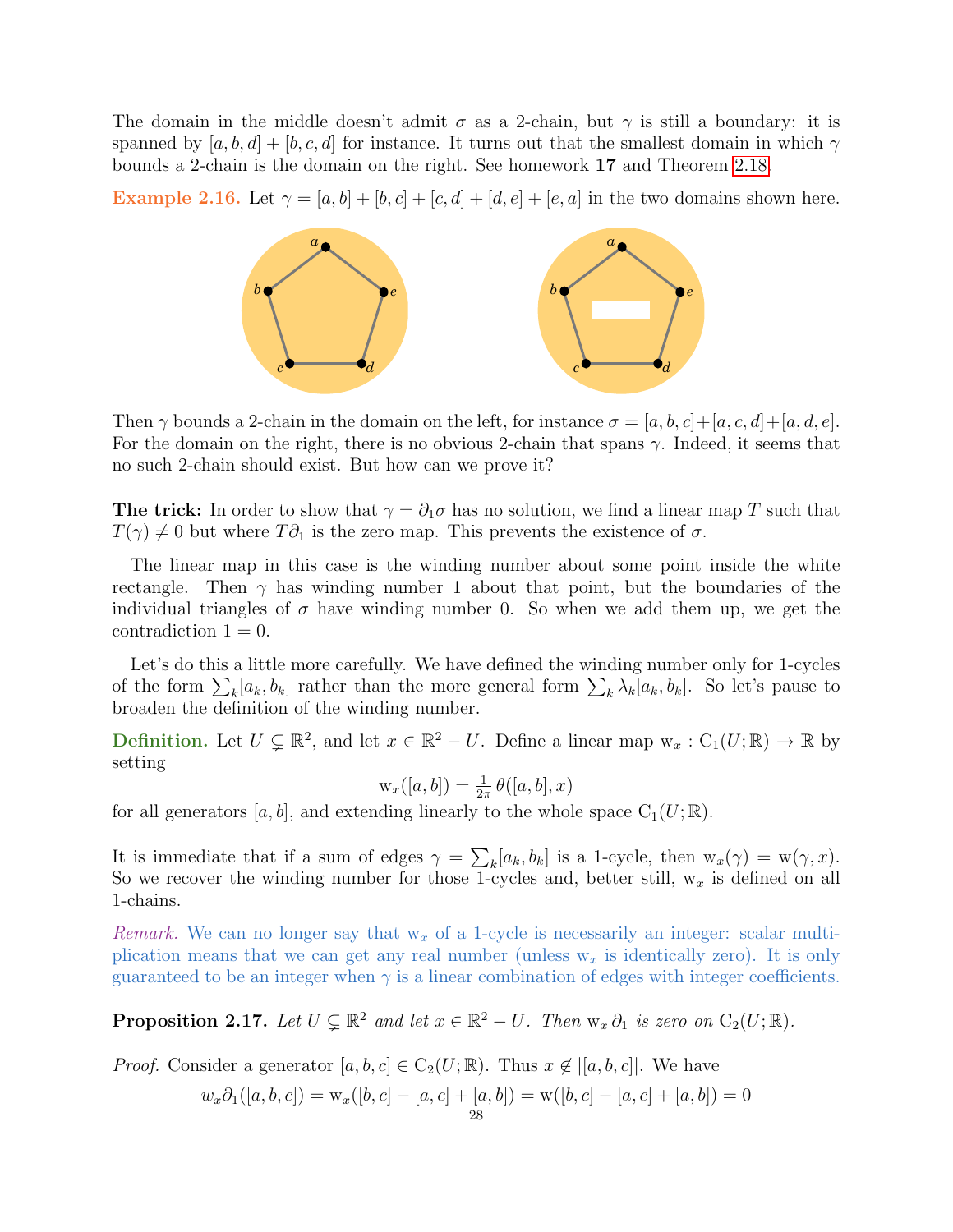by considering a ray from x pointing away from the triangle. A linear map which is zero for every generator must be the zero map, so  $w_x \partial_1 = 0$ .

Recall that  $|\sigma|$  denotes the support of  $\sigma$ , that is, the set of all points contained in the triangles of  $\sigma$ .

<span id="page-28-1"></span>**Theorem 2.18** (coverage theorem). Suppose  $\gamma = \partial_1 \sigma$ , where  $\gamma \in Z_1(\mathbb{R}^2)$  and  $\sigma \in C_2(\mathbb{R}^2)$ . Then  $|\sigma|$  contains all points of  $|\gamma|$  as well as all points  $x \in \mathbb{R}^2 - |\gamma|$  for which  $w_x(\gamma) \neq 0$ .

For instance, in Example [2.15,](#page-26-1) any 2-chain spanning  $\gamma$  must cover the two small triangles.

Proof. Let  $U = |\sigma|$ . Then  $\gamma = \partial_1 \sigma$  is a 1-cycle in U, so  $|\gamma| \subseteq |\sigma|$ . By Proposition [2.17,](#page-27-0)  $x \notin |\sigma|$  implies that  $w_x(\gamma) = w_x \partial_1(\sigma) = 0$ . Thus  $w_x(\gamma) \neq 0$  implies  $x \in |\sigma|$ .

<span id="page-28-0"></span>2.6. Sensor network coverage. Consider a 2-dimensional domain containing a large number of robotic sensors. The sensors are to broadcast or receive information in a small radius around them. Their capacities are limited. Fix  $R > 0$ . We assume:

- each sensor has a unique identifier;
- each sensor can identify all sensors which lie within distance  $R$  of it;
- this information can be relayed back to a coordinating computer.

We do not assume that the sensors can identify their locations precisely. There is no GPS. We may sometimes be able to deliberately position some sensors in known locations.

Radial coverage. A point  $x \in U$  is r-covered if it is contained in a disk of radius **Radial coverage.** A point  $x \in U$  is i<br> $R/\sqrt{3}$  centered on one of the sensors.

Vietoris–Rips coverage. A point  $x \in U$  is VR-covered if it is contained in a triangle spanned by three sensors that lie pairwise within distance R of each other.

It is a theorem that VR-coverage implies r-coverage. This follows from the trigonometric result that if the three sides of a triangle have length at most R then the three disks of radius result that if the three sides of a triangle have length at most  $R$  then the three disks of radius  $R/\sqrt{3}$  centered at the vertices cover the entire triangle. (The ratio  $1/\sqrt{3}$  cannot be made smaller: consider an equilateral triangle.)

Controlled boundary coverage test. Let U be a domain bounded by a simple closed polygon. Place sensors  $s_1, s_2, \ldots, s_n = s_0$  at all the corners of the polygon and along the edges so that each edge  $[s_{k-1}, s_k]$  has length at most R. Other sensors are distributed within the domain. Consider the finite dimensional vector spaces

 $\hat{C}_1$  = subspace of  $C_1(\mathbb{R}^2)$  generated by edges between sensors separated by at most R,  $\hat{C}_2$  = subspace of  $C_2(\mathbb{R}^2)$  generated by triangles between sensors separated by at most R.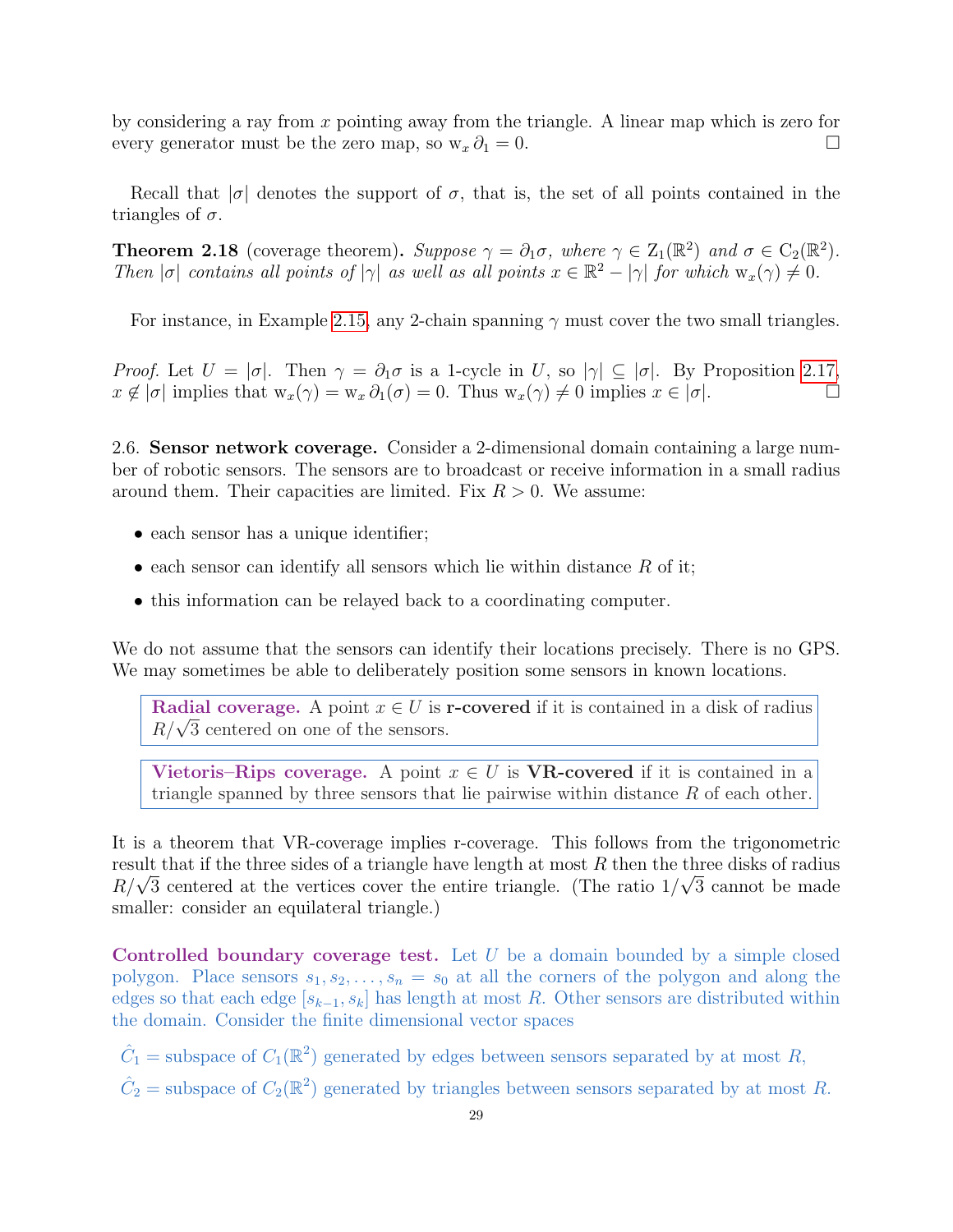and the linear map  $\hat{\partial}_1 : \hat{C}_2 \to \hat{C}_1$  defined as the restriction of  $\partial_1$ . If the 'fence' cycle

$$
\gamma = \sum_{k=1}^{n} [s_{k-1}, s_k]
$$

lies in the image of  $\hat{\partial}_1$  then return YES otherwise return NO.

Theorem [2.18](#page-28-1) implies that  $YES$  guarantees that all of U is VR-covered (and therefore also r-covered). It is also true that NO implies that some point of  $U$  is not VR-covered; but the only proof I know is rather complicated.

# <span id="page-29-0"></span>2.7. Homology and Betti numbers. Let  $U \subseteq \mathbb{R}^2$  be open. We will define 2 vector spaces  $H_0(U)$ ,  $H_1(U)$

called the **homology** of  $U$ , and two integers

$$
b_0(U) = \dim(\mathrm{H}_0(U))
$$
  

$$
b_1(U) = \dim(\mathrm{H}_1(U))
$$

called the **Betti numbers** of  $U$ . These will tell us about the topology of  $U$ . In fact, we eventually see that

$$
b_0(U) = #
$$
 connected components of U

and

$$
b_1(U) = # 'holes' in U
$$
  
= # bounded components of  $\mathbb{R}^2 - U$ 

(at least, in certain special cases).

Definition. Consider the sequence of vector spaces and linear maps

$$
0 \xleftarrow{\partial_{-1}} C_0(U) \xleftarrow{\partial_0} C_1(U) \xleftarrow{\partial_1} C_2(U)
$$

(with an extra boundary map, zero, appended at the left). Then

$$
H_0(U) = \frac{\ker(\partial_{-1})}{\text{im}(\partial_0)} = \frac{C_0(U)}{B_0(U)}
$$

$$
H_1(U) = \frac{\ker(\partial_0)}{\text{im}(\partial_1)} = \frac{Z_1(U)}{B_1(U)}
$$

The definition is a special case of a very general construction. A **chain complex** is a sequence of vector spaces and linear maps arranged as follows:

$$
0 \xleftarrow{\partial_{-1}} C_0(U) \xleftarrow{\partial_0} C_1(U) \xleftarrow{\partial_1} C_2(U) \xleftarrow{\partial_2} C_2(U) \xleftarrow{\partial_3} \dots
$$

such that  $\partial_{k-1}\partial_k = 0$  for every k. This last condition implies that  $B_k = \text{im}(\partial_k)$  is a subspace of  $Z_k = \text{ker}(\partial_{k-1})$ . We define the k-th homology of the chain complex to be  $H_k = Z_k/B_k$ .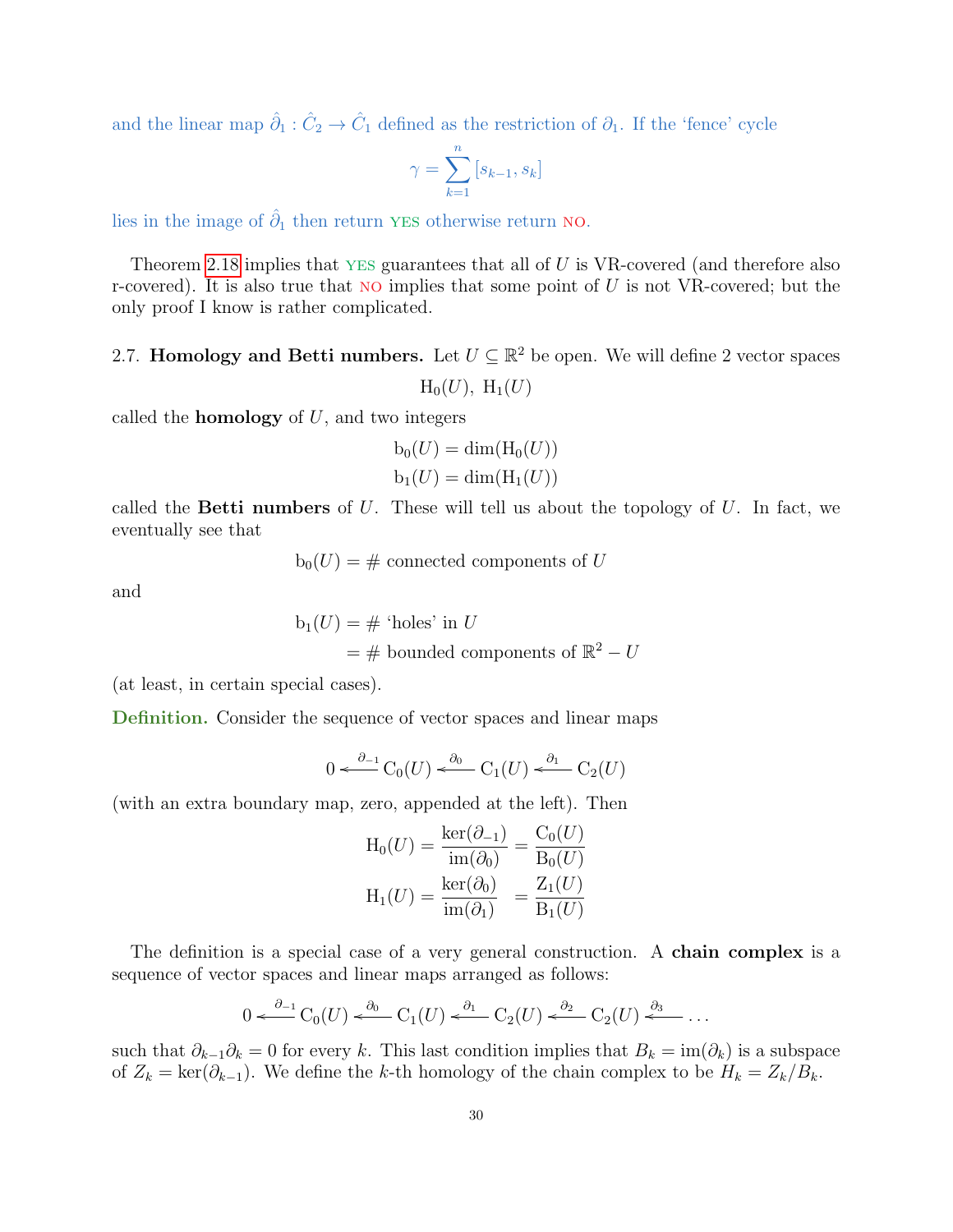Quotient vector spaces. Let V be a vector space. Any subspace  $U \leq V$  gives rise to an equivalence relation

$$
v_1 \sim v_2 \iff v_2 - v_1 \in U
$$

on V. The set of equivalence classes is itself a vector space, on the understanding that

$$
0 = [0], \qquad \lambda[v_1] = [\lambda v_1], \qquad [v_1] + [v_2] = [v_1 + v_2].
$$

This is called the quotient vector space (of V by U) and is written  $V/U$ . The linear map  $V \rightarrow V/U$  defined by  $v \mapsto [v]$  is called the **canonical projection**.

Example. Let  $C^{\infty}$  denote the vector space of smooth real-valued functions of a real variable. The differentiation operator

$$
Df = \frac{df}{dx}
$$

is a linear map  $D: C^{\infty} \to C^{\infty}$ , but indefinite integration

$$
If = \int f(x) \, dx
$$

cannot be described that way, because of the ambiguity of the  $+C$ . Consider the subspace  $\mathbb{R} \leq C^{\infty}$  of constant functions. Since any two antiderivatives of f differ by a constant, we can instead think of indefinite integration as a linear map  $I: C^{\infty} \to C^{\infty}/\mathbb{R}$ .

In homology theory, it is useful to express statements about  $V/U$  in terms of V and U directly. For example, let  $v_1, \ldots, v_n \in V$  and let  $x \in V$ .

• The statement

$$
[x] \in \mathrm{span}([v_1], \ldots, [v_n])
$$

is equivalent to

$$
x = \lambda_1 v_1 + \dots + \lambda_n v_n + u
$$
 for some  $\lambda_1, \dots, \lambda_n \in \mathbb{F}$  and  $u \in U$ .

• The statement

 $[v_1], \ldots, [v_n]$  are linearly independent

is equivalent to

if 
$$
\lambda_1 v_1 + \cdots + \lambda_n v_n \in U
$$
 then every  $\lambda_k = 0$ .

#### Lecture 5

**Definition.** We say that two  $k$ -cycles are **homologous** ⇔ they represent the same element of  $H_k = Z_k/B_k$ ⇔ their difference is a boundary.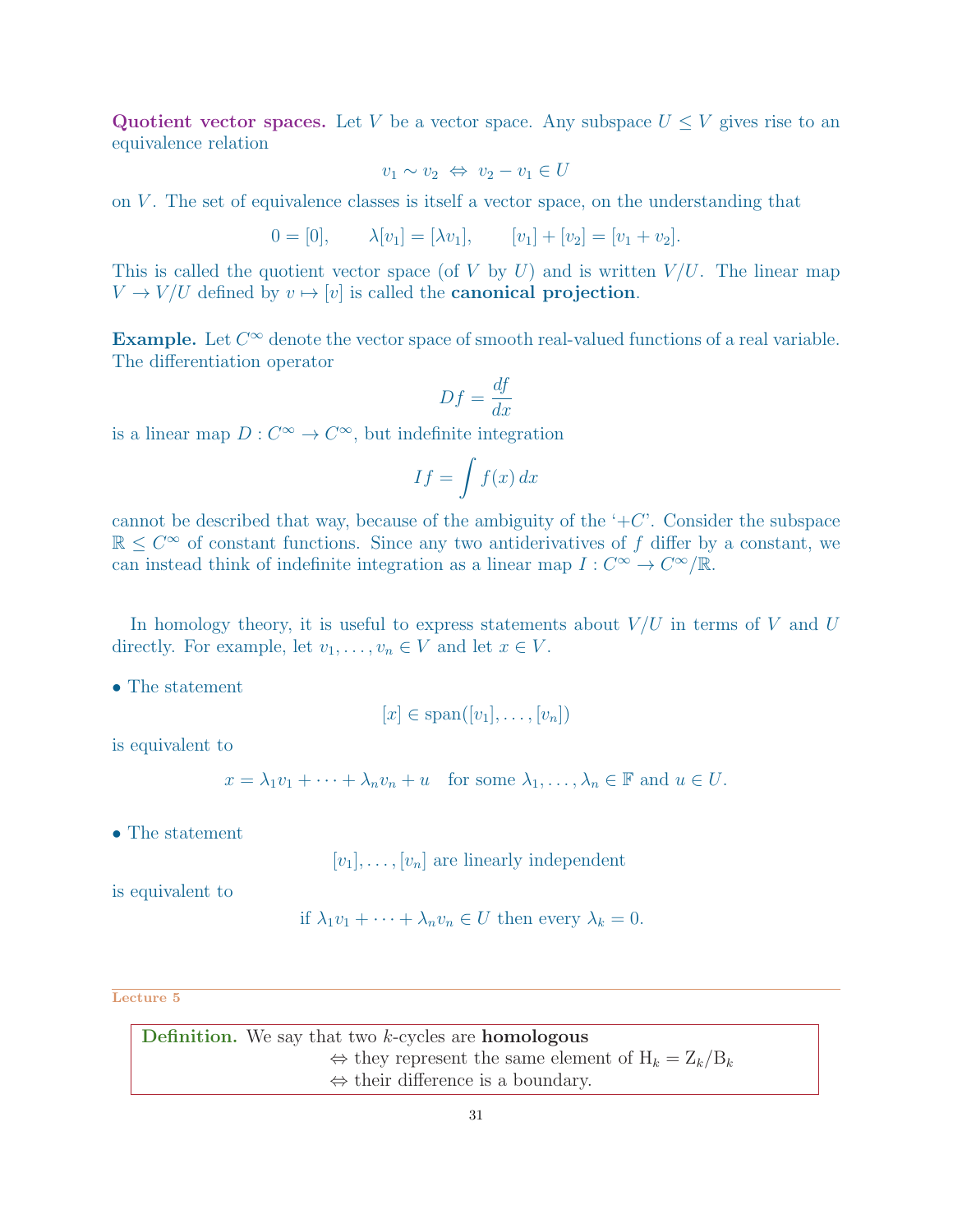Repeated vertices. Henceforth, we will allow repeated vertices in the edges and triangles of our chain spaces. Mostly this makes no difference to the theory. Indeed

 $[a, a] = -[a, a] \Rightarrow 2[a, a] = 0 \Rightarrow [a, a] = 0$ 

and similarly

 $[a, a, b] = -[a, a, b] \Rightarrow 2[a, a, b] = 0 \Rightarrow [a, a, b] = 0$ 

as long as the characteristic of the field is not equal to 2. If we are working over  $\mathbb{F}_2$ or some other field that contains  $\mathbb{F}_2$ , then  $[a, a] \neq 0$ . We can agree to live with that. It turns out not to affect the homology of our spaces. Meanwhile, we no longer have to carefully avoid these degenerate edges and triangles in our arguments.

We are now in a position to calculate the homology of the plane.

**Theorem 2.19.** The homology of the plane is given by

 $H_0(\mathbb{R}^2) \cong \mathbb{F}$ , in other words  $b_0(\mathbb{R}^2) = 1$ ;  $H_1(\mathbb{R}^2) = 0$ , in other words  $b_1(\mathbb{R}^2) = 0$ .

Remark. It is clear that  $b_0 \geq 1$ , because not every 0-chain is equal to a boundary. For instance, [0] is not a boundary because  $\mu([0]) = 1$  and  $\mu\partial_0 = 0$ , so we cannot write  $[0] = \partial_0\gamma$ .

Proof. The two statements can be interpreted as follows.

- $b_0 \leq 1 \Leftrightarrow$  Every 0-chain  $\alpha$  is homologous to some  $\lambda[0]$ , where  $\lambda \in \mathbb{F}$  is a scalar.
- $b_1 = 0 \Leftrightarrow$  Every 1-cycle  $\gamma$  is bf null-homologous, i.e.  $\gamma = \partial \sigma$ , where  $\sigma \in C_2$ .

For the first statement, given  $\alpha = \sum_{k} \lambda_k [a_k]$  we set  $\gamma = \sum_{k} \lambda_k [0, a_k]$ . Then  $\partial \gamma = \alpha - \mu(\alpha)[0]$ 

so  $\alpha$  is homologous to  $\lambda[0]$  with  $\lambda = \mu(\alpha)$ . For the second statement, given a 1-cycle  $\gamma = \sum_{k} \lambda_k [a_k, b_k]$  we set  $\sigma = [0, a_k, b_k]$ . Then

 $\partial \sigma = \gamma$ 

because  $\partial \gamma = 0$  implies that the terms arising from [0,  $a_k$ ], [0,  $b_k$ ] in  $\partial \sigma$  all cancel out. Specifically, the coefficient of a particular  $[0, p]$  in  $\partial \sigma$  is given by computing

(sum of the  $\lambda_k$  for which  $a_k = p$ ) – (sum of the  $\lambda_k$  for which  $b_k = p$ ) and this is zero for every p because  $\partial \gamma = 0$ .

What properties of the plane did we use? We made use of [0]. For every [a] occurring in a 0-chain, we made use of  $[0, a]$ . And for every  $[a, b]$  occurring in a 1-cycle, we made use of  $[0, a, b]$ . This gives an immediate generalisation.

**Definition.** We say that  $U \subseteq \mathbb{R}^2$  is **star-shaped** if there exists a point  $x \in U$  such that if  $a \in U$  then  $[[x, a]] \subseteq U$ . To specify x, we say that U is a star on x.

**Theorem 2.20.** Let  $U \subseteq \mathbb{R}^2$  be star-shaped. Then  $b_0(U) = 1$  and  $b_1(U) = 0$ .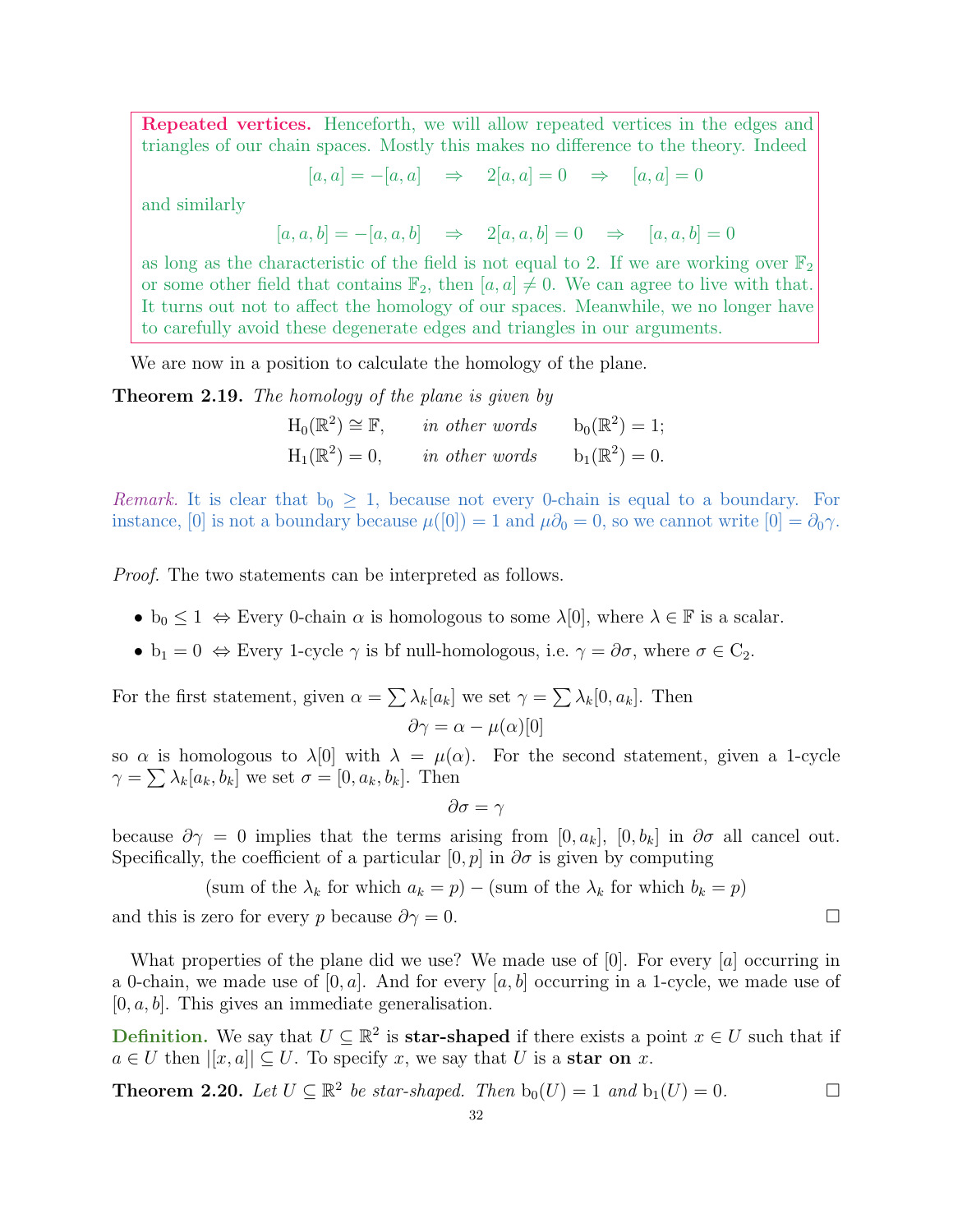<span id="page-32-0"></span>2.8. Chain homotopy. Let  $U \subseteq \mathbb{R}^2$  be star-shaped about a point x. The proof that  $b_0(U) = 1$  and  $b_1(U) = 0$  is based on the idea that all chains can be moved to x. We now give a more streamlined description of this proof.

Consider the following diagram of vector spaces and linear maps, where the vertical arrows represent identity maps:

F K ! C0(U) µ o K \$ C1(U) <sup>∂</sup> o K \$ C2(U) <sup>∂</sup> o F C0(U) µ o C1(U) <sup>∂</sup> <sup>o</sup> C2(U) <sup>∂</sup> o

The maps  $K$  are defined in the usual way, by specifying their values on generators:

$$
K: \mathbb{F} \to \mathcal{C}_0 \quad \text{is defined by} \quad K(1) = [x]
$$
  

$$
K: \mathcal{C}_0 \to \mathcal{C}_1 \quad \text{is defined by} \quad K([a]) = [x, a]
$$
  

$$
K: \mathcal{C}_1 \to \mathcal{C}_2 \quad \text{is defined by} \quad K([a, b]) = [x, a, b]
$$

The reason for doing this is the next result.

Proposition 2.21. We have the identities:

$$
K\mu + \partial K = 1 \qquad on \ C_0(U)
$$
  

$$
K\partial + \partial K = 1 \qquad on \ C_1(U)
$$

The first identity implies that  $b_0(U) \leq 1$ , and the second identity implies that  $b_1(U) = 0$ .

*Proof.* It is enough to verify the first identity on generators  $[a] \in C_0(U)$ . We have

$$
K\mu[a] = K(1) = [x]
$$
  

$$
\partial K[a] = \partial[x, a] = [a] - [x]
$$

so  $(K\mu+\partial K)[a] = [a]$  as required. It follows that any 0-chain  $\alpha$  is homologous to a multiple of  $[x]$ , because

 $\alpha = K\mu\alpha + \partial K\alpha = (\mu\alpha)[x] + \text{boundary}.$ 

Therefore  $H_0$  is at most 1-dimensional; that is to say  $b_0 \leq 1$ .

(To complete the proof that  $b_0 = 1$ , recall that  $[x]$  is not a boundary since  $\mu \partial = 0$  and  $\mu[x] \neq 0$ .)

It is enough to verify the second identity on generators  $[a, b] \in C_1(U)$ . We have

$$
K\partial[a, b] = K([b] - [a]) = [x, b] - [x, a]
$$
  

$$
\partial K[a, b] = \partial[x, a, b] = [a, b] - [x, b] + [x, a]
$$

so  $(K\mu+\partial K)[a, b] = [a, b]$  as required. It follows that any 1-cycle  $\gamma$  is a 1-boundary: Indeed  $\gamma = K\partial\gamma + \partial K\gamma = 0 + \partial K\gamma =$ boundary

using  $\partial \gamma = 0$ . Therefore  $Z_1 = B_1$  and so  $b_1 = 0$ .

Remark. The collection of linear maps K plays the role in algebra that a homotopy plays in topology. Such a collection is known as a chain homotopy.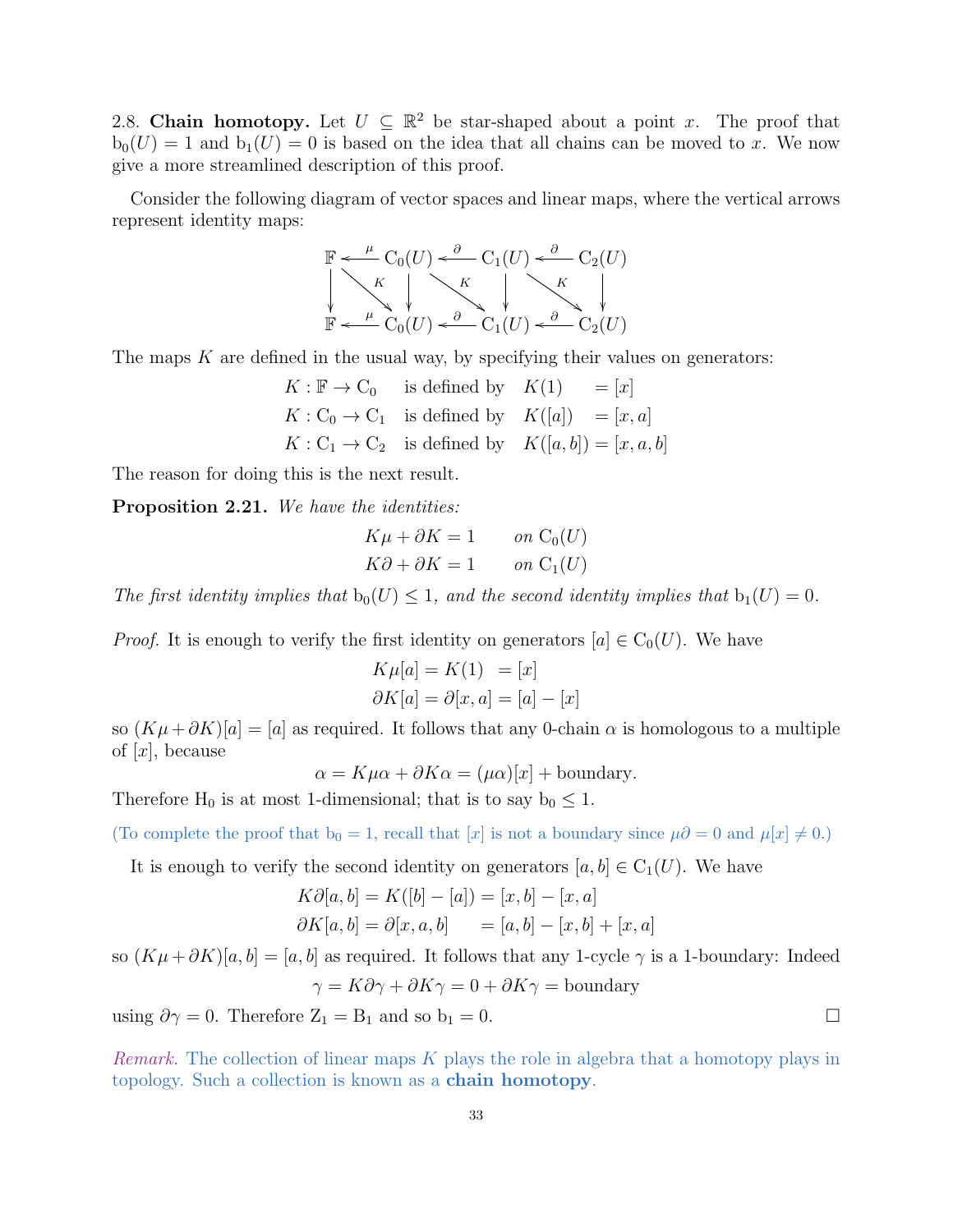<span id="page-33-0"></span>2.9. Several PP-components. We generalise  $b_0(\mathbb{R}^2) = 1$  as follows.

<span id="page-33-3"></span>**Theorem 2.22.** Let  $U \subseteq \mathbb{R}^2$  be a subset of the plane with N polygonal-path components  $U_1, \ldots, U_N$ . Then  $b_0(U) = N$ .

*Proof.* We will construct a linear map from  $H_0(U) \to \mathbb{F}^N$  and show that it is both surjective and injective, and therefore an isomorphism.

Step 1: constructing the map. For each connected component  $U_k$ , let  $\mu_k : C_0 \to \mathbb{F}$  denote the mass function for that component. Since  $\mu_k \partial_0 = 0$ , it follows that  $\mu_k$  is zero on the space of boundaries  $B_0$ . Therefore we can interpret  $\mu_k$  as a linear map on the quotient space  $H_0 = C_0/B_0$ .



Specifically, if  $\alpha, \alpha' \in C_0$  are homologous then

$$
\mu_k(\alpha) = \mu_k(\alpha' + \partial \gamma) = \mu_k(\alpha') + \mu_k \partial \gamma = \mu_k(\alpha')
$$

so the value of  $\mu_k$  depends only on the equivalence class  $[\alpha] = [\alpha']$  rather than on the specific 0-chain  $\alpha, \alpha'$  within the equivalence class.

Let  $\bar{\mu}$  denote the vector:

$$
\bar{\mu} = \left[ \begin{array}{c} \mu_1 \\ \vdots \\ \mu_N \end{array} \right]
$$

Then  $\bar{\mu}$  is a linear map  $H_0(U) \to \mathbb{F}^N$ .

Step 2: surjectivity. Let  $a_k \in U_k$ . Then  $\bar{\mu}([a_k])$  is equal to the standard basis vector  $e_k$ in  $\mathbb{F}^N$ . Since  $\text{im}(\bar{\mu})$  contains every standard basis vector, it follows that  $\bar{\mu}$  is onto.

Step 3: injectivity. This is the assertion that  $\bar{\mu}([\alpha]) = 0$  implies that  $[\alpha] = 0$ . In other words, if the mass of a 0-chain  $\alpha$  is zero on every component, then  $\alpha$  is a boundary. This is homework question 17.

It follows that  $\bar{\mu}$  is an isomorphism between  $H_0(U)$  and  $\mathbb{F}^N$ .  $N$  .  $\Box$ 

<span id="page-33-1"></span>2.10. The punctured plane. We finish this chapter by calculating the homology of a punctured plane.

<span id="page-33-2"></span>**Theorem 2.23.** Let  $p_1, \ldots, p_M \in \mathbb{R}^2$  be distinct and let  $U = \mathbb{R}^2 - \{p_1, \ldots, p_M\}$ . Then  $H_1(U) \cong \mathbb{F}^M$ .

(We already know that  $H_0(U) \cong \mathbb{F}$ , because U is PP-connected.)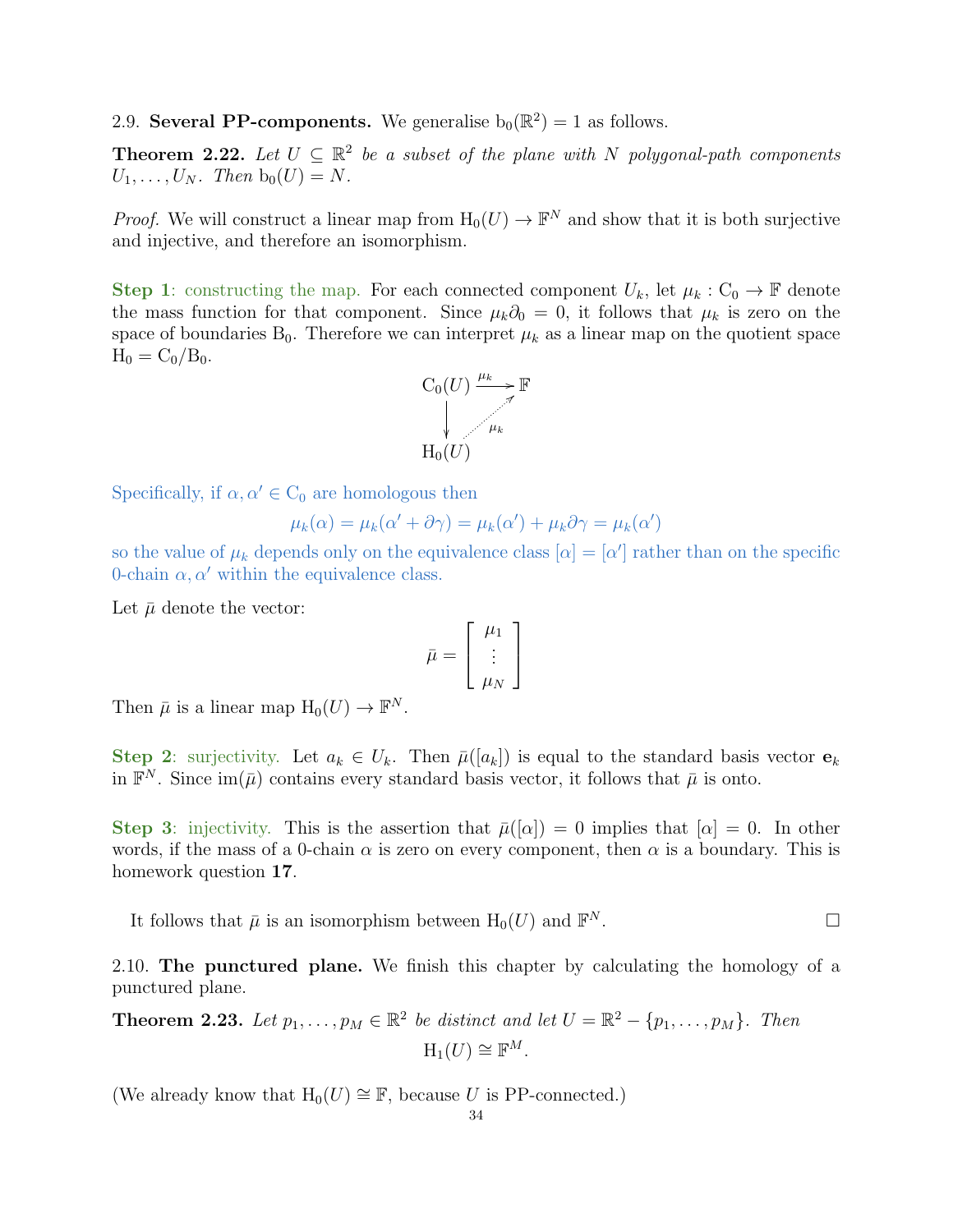Remark. In some sense the result is overdetermined: there are many ways to prove it. It's important not to ascribe too much importance to the details of any specific proof. Here we will use a local-to-global argument: the result is verified locally (Lemma [2.26\)](#page-34-0) and extended to a global theorem.

Some notation will be helpful. Let  $D_{p,r}$  denote the closed disk with center p and radius r, and let  $D_{p,r}^* = D_{p,r} - \{p\}$  be the punctured closed disk. We write  $D = D_{0,1}$  and  $D^* = D_{0,1}^*$ .

Within the unit disk we have the triangle 1-cycle  $\Delta = \Delta_{0,1} = [1, \omega] + [\omega, \omega^2] + [\omega^2, 1]$  where  $\omega = e^{2\pi i/3}$ . This is called  $E(3, 1)$  in various homework questions. More generally we set

$$
\Delta_{p,r} = [p+r, p+r\omega] + [p+r\omega, p+r\omega^2] + [p+r\omega^2, p+r].
$$

This 1-cycle will serve as our 'standard reference' generator for  $H_1(D_{p,r}^*)$ .

**Lemma 2.24.** There is a linear map  $w_{\mathbb{F}}(-,0) : H_1(\mathbb{R}^2 - \{0\}) \to \mathbb{F}$  with  $w_{\mathbb{F}}(\Delta,0) = 1$ .

*Proof.* See homework 22. We already know this for  $\mathbb{F} = \mathbb{R}$  or  $\mathbb{F}_2$ .

**Corollary 2.25.** By translation we define  $w_{\mathbb{F}}(-, p)$  about any point  $p \in \mathbb{R}^2$ ; then  $w_{\mathbb{F}}(\Delta_{p,r}, p) =$  $w_{\mathbb{F}}(\Delta_{0,r},0)=w_{\mathbb{F}}(\Delta,0)=1$ , since  $\Delta_{0,r}$  is homologous to  $\Delta$  in  $\mathbb{R}^2-\{0\}.$ 

<span id="page-34-0"></span>**Lemma 2.26.** Every 1-cycle in the punctured unit disk  $D^*$  (over  $\mathbb{F}$ ) is homologous to a scalar multiple of the triangle 1-cycle  $\Delta$ .

(This is scalar multiplication in the vector space  $Z_1(D^*)$ , not geometric rescaling.)

Proof. See homework 23. Every cycle can be pushed to the boundary of the disk so that its edges are chords, and the chords can be assumed to connect adjacent vertices around the circle. Each such chord must occur with the same coefficient, so the cycle is a multiple of a polygon winding once around the boundary. Any two such polygons are homologous, and in particular every such polygon is homologous to  $E(3, 1)$ .

Corollary 2.27. Any 1-cycle in the punctured closed disk  $D_{p,r}^*$  is homologous to  $\Delta_{p,r}$ .  $\Box$ 

*Proof of Theorem [2.23.](#page-33-2)* We mimic the proof of Theorem [2.22.](#page-33-3) Let  $(r_k | 1 \le k \le M)$  be positive real numbers chosen so that the closed disks  $D_{p_k,r_k}$  are disjoint.

Step 1: constructing the map. Let  $w_k = w_{\mathbb{F}}(-, p)$  denote the winding number about  $p_k$ , interpreted as a linear map  $H_1(U) \to \mathbb{F}$ . If we write

$$
\bar{\mathbf{w}} = \left[ \begin{array}{c} \mathbf{w}_1 \\ \vdots \\ \mathbf{w}_M \end{array} \right]
$$

then  $\bar{w}$  is a map  $H_1(U) \to \mathbb{F}^M$ .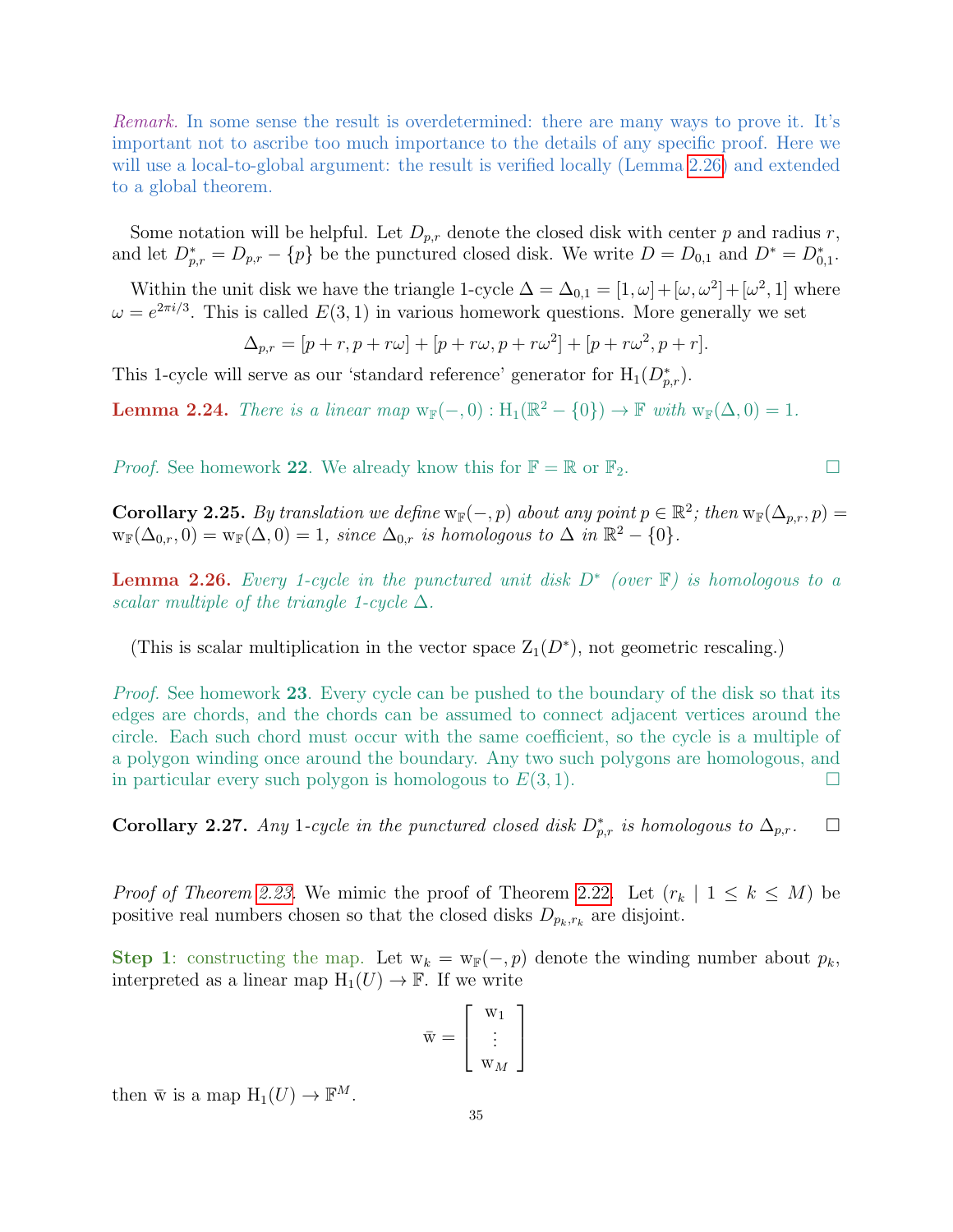Step 2: surjectivity. For  $0 < \epsilon \le \min(r_k)$ , we have  $\bar{w}(\Delta_{p,\epsilon}) = e_k$ , the standard basis vector in  $\mathbb{F}^M$ . Since  $\text{im}(\bar{w})$  contains every standard basis vector it follows that  $\bar{w}$  is onto.

Step 3: injectivity. We must show that if  $\gamma$  is a 1-cycle in U whose winding number is zero about each  $p_k$ , then  $\gamma$  is a boundary in U. In fact, we will show that for any  $\gamma \in Z_1(U)$  we have

$$
\gamma = \sum_{k} \lambda_k \Delta_{p_k, r_k} + (\text{boundary in } U)
$$

in U. By applying  $\bar{w}$  to both sides it follows that  $\lambda_k = w_k(\gamma)$  so the desired result follows as a special case.

Let  $\gamma \in Z_1(U)$ . Since  $H_1(\mathbb{R}^2) = 0$  we have that  $\gamma = \partial \sigma$  for some  $\sigma \in C_2(\mathbb{R}^2)$ . What we must do is modify  $\sigma$  to avoid the points  $p_k$ . First we make the edges and triangles small. Define linear maps

$$
S: C_1(U) \to C_1(U) \text{ by } [a, b] \mapsto [a, \frac{1}{2}(a+b)] + [\frac{1}{2}(a+b), b],
$$
  

$$
K: C_1(U) \to C_2(U) \text{ by } [a, b] \mapsto [a, \frac{1}{2}(a+b), b].
$$

Then  $\partial K = S - 1$  on  $C_1(U)$ , so we have

 $S\gamma = \gamma + (boundary \text{ in } U).$ 

Furthermore, define

$$
S: C_2(\mathbb{R}^2) \to C_2(\mathbb{R}^2) \text{ by } [a, b, c] \mapsto [a, n, m] + [b, l, n] + [c, m, l] + [l, m, n]
$$
  
where  $l = \frac{1}{2}(b + c)$ ,  $m = \frac{1}{2}(c + a)$ ,  $n = \frac{1}{2}(a + b)$ . Then  $\partial S = S\partial$  on  $C_2(\mathbb{R}^2)$ , so  

$$
S\gamma = S\partial\sigma = \partial S\sigma.
$$

Iterating n times, we get a 1-cycle

$$
S^n \gamma = \gamma + (\text{boundary in } U)
$$

with  $S^n \gamma = \partial S^n \sigma$  in  $\mathbb{R}^2$ .

Remark. We can think of the maps  $S$  as a 'splitting' or 'subdivision' operation on chains. This particular operation doesn't generalize well to higher-dimensional chains.

By construction, each of the four triangles in  $S[a, b, c]$  has half the diameter of  $[a, b, c]$ . Let R be the maximum diameter of the triangles in  $\gamma$ . By choosing  $n \geq \log_2(R/\min(r_k))$ , it follows that each triangle in  $S^n \sigma$  has diameter at most min $(r_k)$ .

Let  $\tau$  be the 2-chain obtained from  $S^n\sigma$  by removing terms coming from triangles that meet any of the  $p_k$ . Specifically we can write

$$
S^n \sigma = \rho_1 + \rho_2 + \dots + \rho_M + \tau
$$

where none of the triangles of  $\tau$  meet any  $p_k$ , and all of the triangles of  $\rho_k$  meet  $p_k$ . Since these latter triangles have diameter at most  $\min(r_k)$  it follows that  $\rho_k \in C_2(\Delta_{p_k,r_k})$  for all k.

<span id="page-35-0"></span>**Lemma 2.28.** Each  $\partial \rho_k$  is a 1-cycle in its respective punctured disk  $D^*_{p_k,r_k}$ .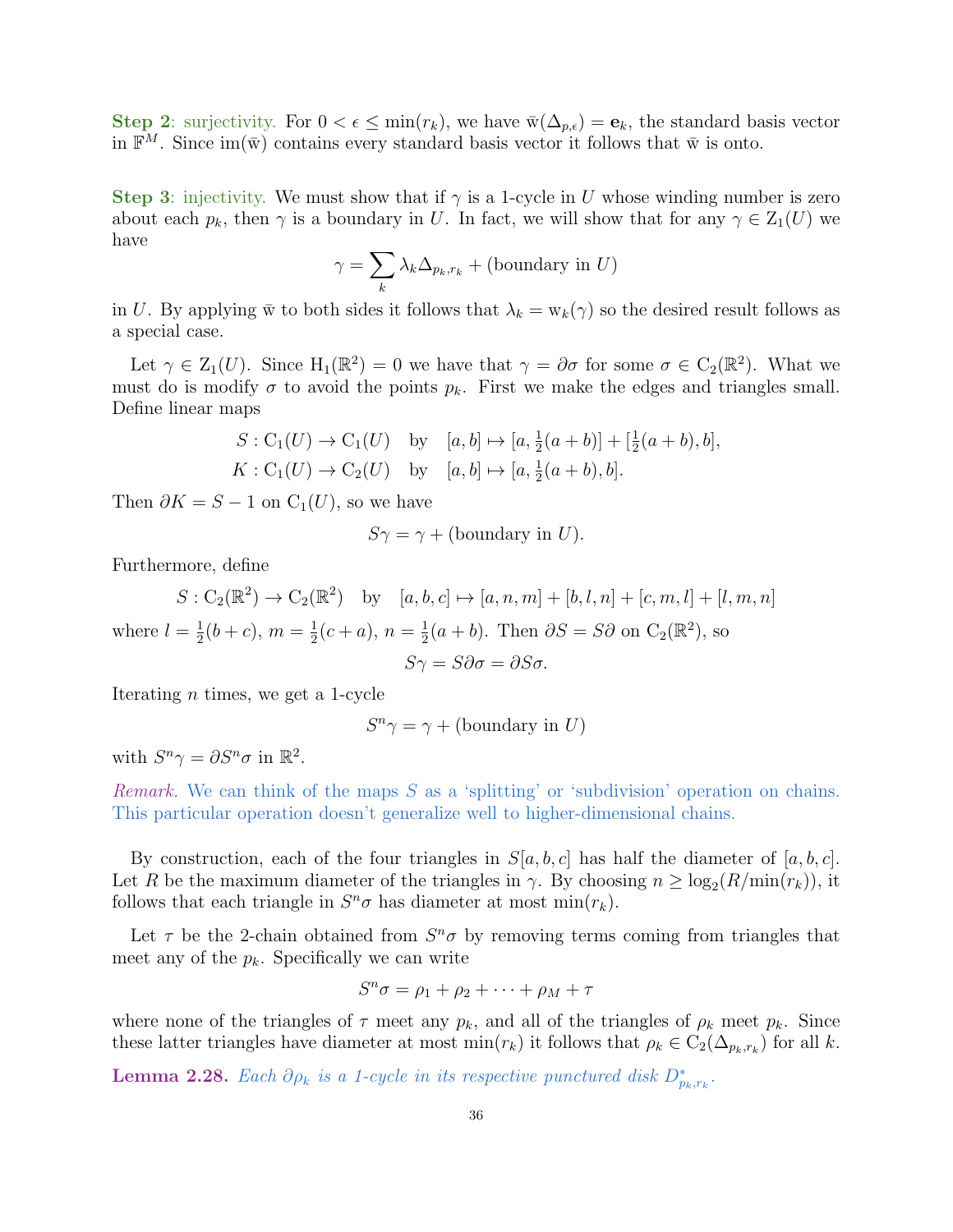Proof. The 1-cycle in question

$$
\partial \rho_k = \partial S^n \sigma - \partial \tau - \sum_{j \neq k} \partial \rho_j = S^n \gamma - \partial \tau - \sum_{j \neq k} \partial \rho_j
$$

is contained in  $\mathbb{R}^2 - \{p_k\}$  (by considering the right-hand side) and also in  $D_{p_k,r_k}$  (by considering the left-hand side). Thus every edge is contained in  $D_{p_k,r_k}^*$ .

Note. Despite appearances, it does not follow that  $\partial \rho_k \in B_1(D^*_{p_k,r_k})$ . For that, it would need to be the boundary of a 2-chain in the punctured disk; whereas  $\rho_k$  meets the puncture and is not such a 2-chain (unless it happens to be zero).

Finally, by Lemma [2.26,](#page-34-0) each  $\partial \rho_k$  is homologous to some scalar multiple of  $\Delta_{p_k,r_k}$  in its punctured disk and therefore in U. We have

| $\gamma=S^n\gamma$                                                                             | $+$ (boundary in U) |
|------------------------------------------------------------------------------------------------|---------------------|
| $= \partial S^n \sigma$                                                                        | $+$ (boundary in U) |
| $= \partial \rho_1 + \cdots + \partial \rho_M + \partial \tau$                                 | $+$ (boundary in U) |
| $= \partial \rho_1 + \cdots + \partial \rho_M$                                                 | $+$ (boundary in U) |
| $= \lambda_1 \Delta_{p_1,r_1} + \cdots + \lambda_M \Delta_{p_M,r_M} + (\text{boundary in } U)$ |                     |

as required.  $\square$ 

Corollary. Using Theorem [2.23](#page-33-0) and the explicit description of the isomorphism map  $\bar{w}$ , it is now not too difficult (homework 24) to establish the formula

$$
\mathbf{w}(pf,0)=\sum_{\lambda\in\Lambda}\mathbf{w}(f,\lambda)m_{\lambda}
$$

for a complex polynomial  $p$  and a continuous loop  $f$  that avoids its roots (Theorem [2.2\)](#page-19-0).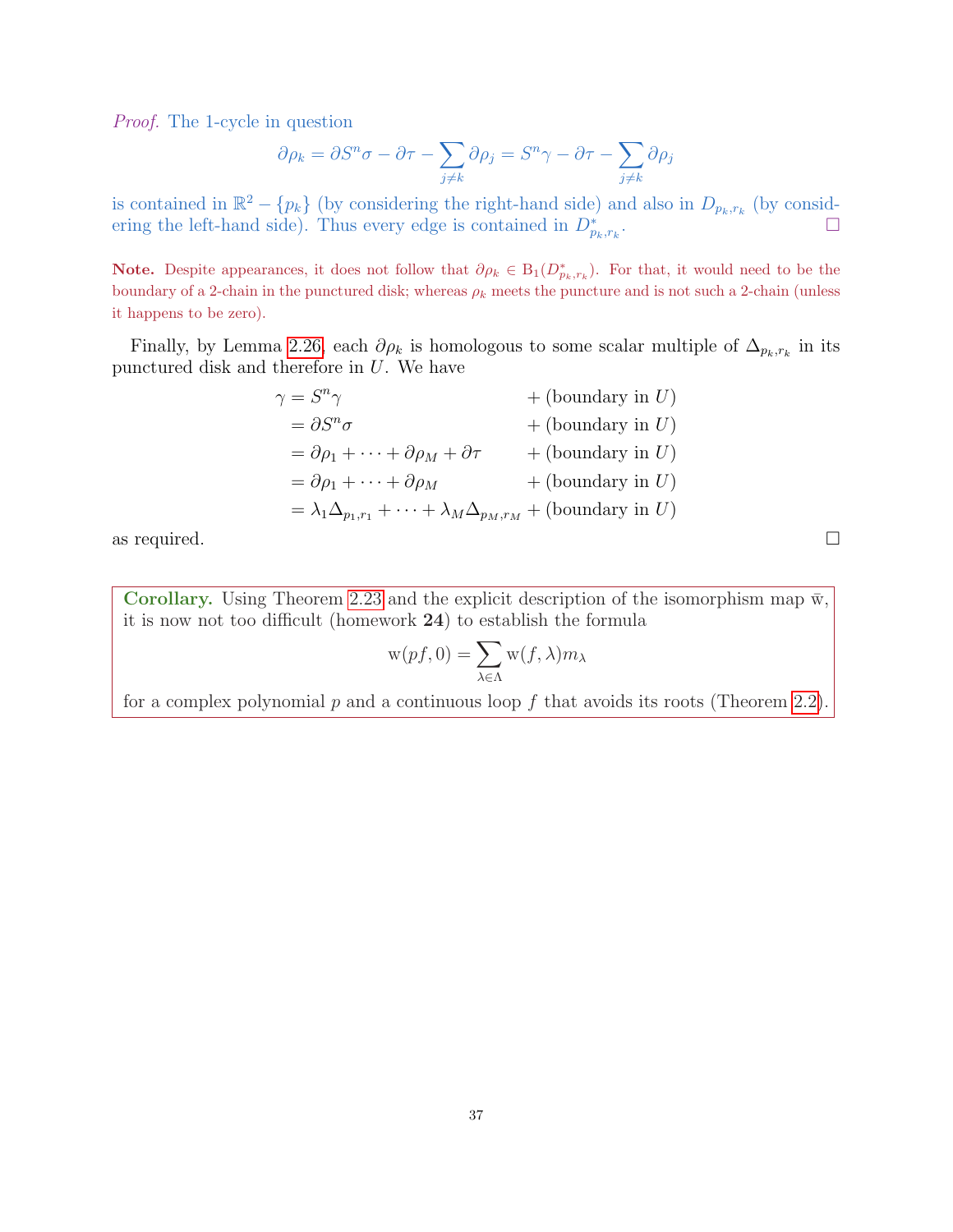### Lecture 6

## 3. CATEGORIES

## 3.1. **Definition.** A category  $C$  is specified by the following data:

- a class  $C_0 = \text{Obj}(C)$ , the *objects* of the category;
- a class  $C_1 = Arr(C) = Mor(C)$ , the *arrows* or *morphisms* of the category.

Each arrow has a source (domain) and a target (codomain) in  $C_0$ . If  $x = \text{source}(f)$  and  $y = \text{target}(f)$  then we may draw a picture such as this:

$$
y \xleftarrow{f} x
$$

We write  $\mathbf{C}(x, y)$  or  $\text{Mor}_{\mathbf{C}}(x, y)$  or  $\text{Mor}(x, y)$  to denote the set of arrows  $x \to y$ .

**Note.** While  $\mathbf{C}_0$  is permitted to be a proper class, each  $\mathbf{C}_0(x, y)$  is required to be a set.

• There is a composition operation  $\circ : \mathbf{C}(x, y) \times \mathbf{C}(y, z) \to \mathbf{C}(x, z)$ .

$$
z \xleftarrow{g} y \xleftarrow{f} x
$$

• Composition is *associative:*  $(hg)f = h(gf)$  when either side is defined.



• Every object  $x \in \mathbb{C}_0$  has an element  $1_x \in \mathbb{C}(x, x)$  which is an *identity* in the sense that  $f = f1_x$  whenever source $(f) = x$ , and  $g = 1_x g$  whenever target $(f) = x$ .

$$
\bullet \underbrace{\underbrace{f}_{x} \underbrace{1_x}_{f} x \qquad x \underbrace{1_x}_{g} \underbrace{x \leftarrow g}_{g} \bullet
$$

- 3.2. Concrete categories. A concrete category takes the following form:
	- object  $=$  set with additional structure
	- $\bullet$  arrow  $=$  function 'compatible' with the structure
	- $\bullet$  composition = composition of functions
	- identity  $=$  identity function

Here are several examples.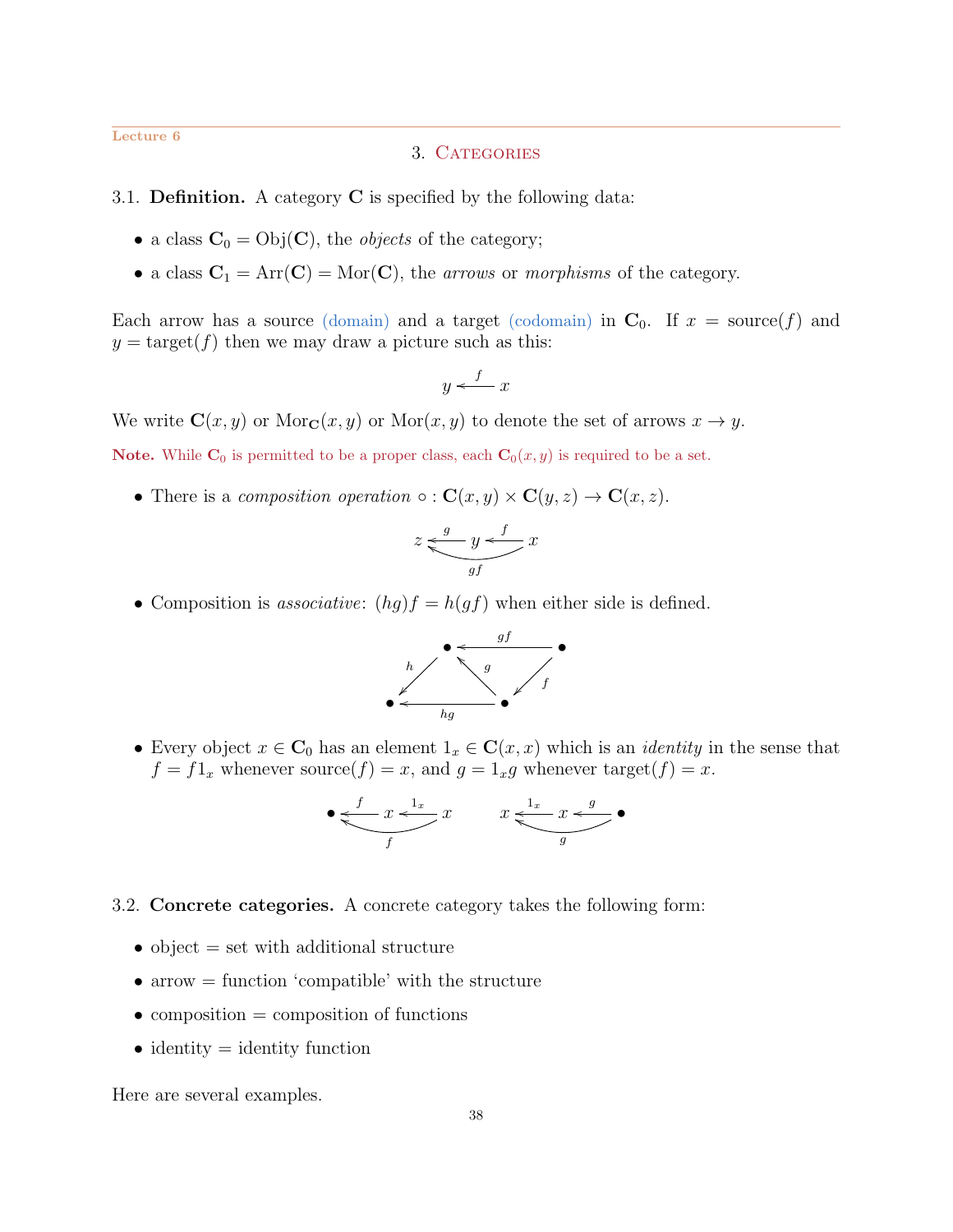| category              | object                | arrow             |
|-----------------------|-----------------------|-------------------|
| <b>Set</b>            | set                   | function          |
| $\operatorname{Vect}$ | vector space          | linear map        |
| Poset                 | partially-ordered set | monotone function |
| Group                 | group                 | homomorphism      |
| <b>Top</b>            | topological space     | continuous map    |

Some of these categories have *full subcategories* that are in common use. These are formed by restricting to a smaller class of objects while keeping the arrows between those objects unchanged:

- Ab (abelian groups) is a full subcategory of Group.
- Haus (Hausdorff spaces) is a full subcategory of Top.
- Cpct (compact Hausdorff spaces) is a full subcategory of Top.

3.3. Other examples. There are many important examples of categories whose arrows do not correspond to functions.

Example 3.1. A partially-ordered set  $(P, \leq)$  may be interpreted as a category **P** as follows.

- The objects are the elements of P.
- If  $x \leq y$  then there is a unique arrow  $x \to y$ ; otherwise there is no arrow from x to y.
- Transitivity guarantees that  $x \to y$  and  $y \to z$  can be composed to  $x \to z$ .
- Reflexivity guarantees the existence of identity arrows  $x \to x$ .

Remark. We do not make use of the anti-symmetry axiom  $(x \leq y$  and  $y \leq x$  implies  $x = y$ ). A set with a binary relation  $\leq$  that is reflexive and transitive is called a **pre-ordered set**, and can be interpreted as a category exactly as above. Pre-ordered sets correspond exactly to thin categories, which are categories where each  $\text{Mor}(x, y)$  contains at most one arrow.

<span id="page-38-0"></span>Example 3.2. A group G may be interpreted as a category G as follows.

- There is a single object ∗.
- There is an arrow for each group element  $g \in G$ .
- Composition is defined by group multiplication.
- The identity 1<sup>∗</sup> is the arrow corresponding to the group identity.

Remark. We do not make use of the existence of inverses. A set with an associative binary operation and an identity element is called a semigroup with identity, and can be interpreted as a category exactly as above. Semigroups with identity correspond exactly to monoids, which are categories with one object.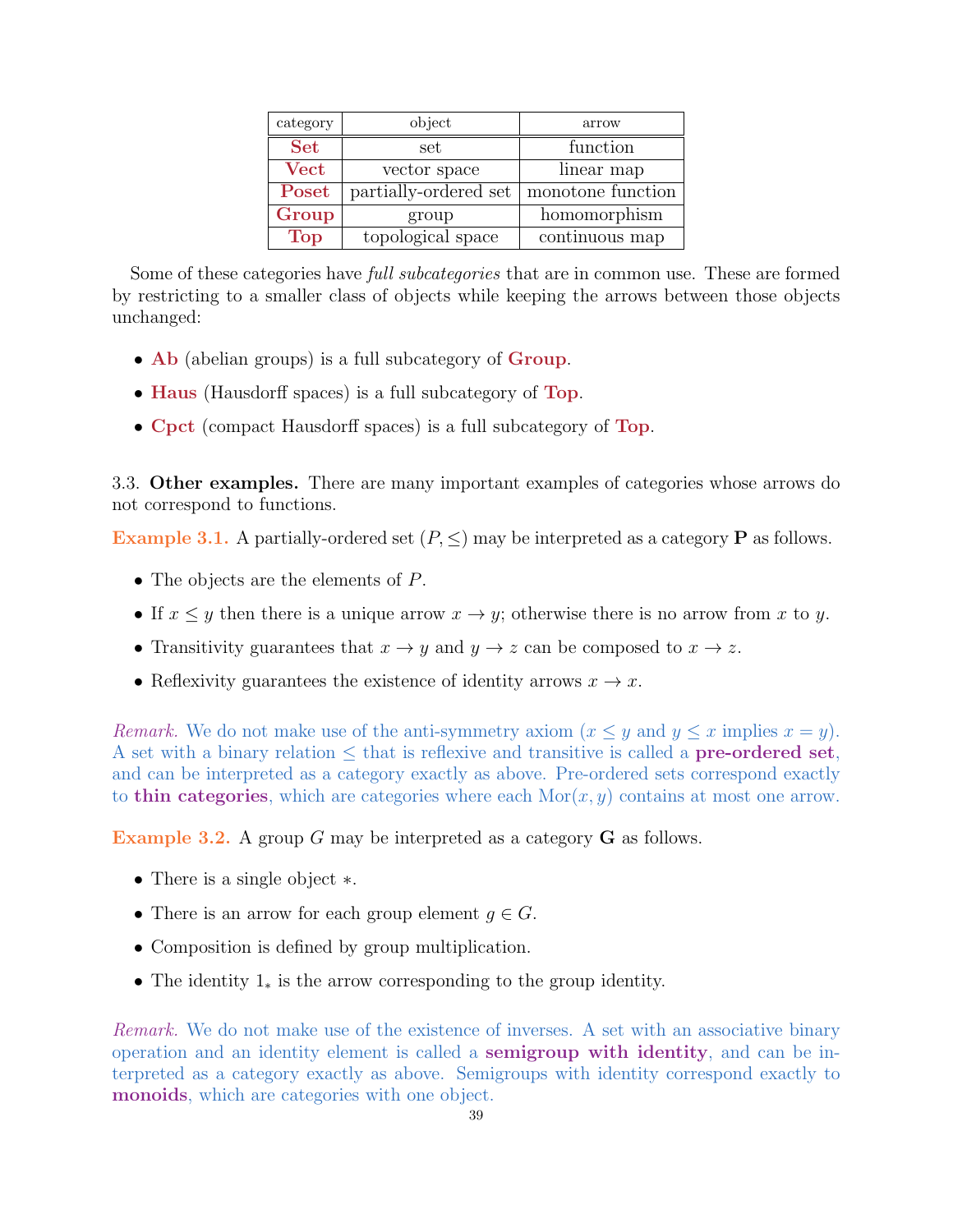The two examples above represent two extremes: (i) plenty of objects, at most one arrow with given source and target; (ii) one object, plenty of arrows.

Example 3.3. A directed multigraph D determines a category D as follows.

- The objects are the vertices of D.
- There is an arrow  $x \to y$  for each path from x to y along directed edges.
- Composition is concatenation of paths.
- The identity arrow  $1_x$  is the empty path at x.

We call  $D$  the *path category* of  $D$ .

For instance, the graph  $\bullet_x \xrightarrow{e} \bullet_y$  gives rise to the category

$$
\bigcap_{x \xrightarrow{1_x} e} \bigcap_{y \atop x \to y}
$$

with 2 objects and 3 arrows; and the graph  $\bullet_x \xrightarrow{e} \bullet_y$  $\sum_{g}$   $\bullet$ <sub>z</sub> gives rise to the category



with 3 objects and 8 morphisms. Notice that the directed path  $\xrightarrow{e}$  followed by  $\xrightarrow{f}$  is written  $\xrightarrow{fe}$  rather than  $\xrightarrow{ef}$ , in accordance with the syntax of composition of arrows.

One important example of this type arises from the one-loop graph:

$$
\bullet \bigcirc e
$$

This results in a category with one object and morphisms  $\{1, e, e^2, e^3, \dots\}$ . In terms of Example [3.2,](#page-38-0) this is the monoid corresponding to the semigroup  $\mathbb{N} = \{0, 1, 2, 3, \dots\}$ . This category lies at the heart of the theory of discrete dynamical systems.

Example 3.4. Every category C has an *opposite category*  $C^{op}$ . The objects of  $C^{op}$  are the same as the objects of C, but the morphisms are reversed:  $\mathbf{C}^{\mathrm{op}}(x, y) = \mathbf{C}(y, x)$ . Thus each arrow  $x \xrightarrow{f} y$  in C becomes an arrow  $x \xleftarrow{f^{op}} y$  in C<sup>op</sup>. We define composition in the opposite category by the only possible rule:

$$
f^{\rm op}g^{\rm op} = (gf)^{\rm op}.
$$

Clearly  $(\mathbf{C}^{\mathrm{op}})^{\mathrm{op}} = \mathbf{C}.$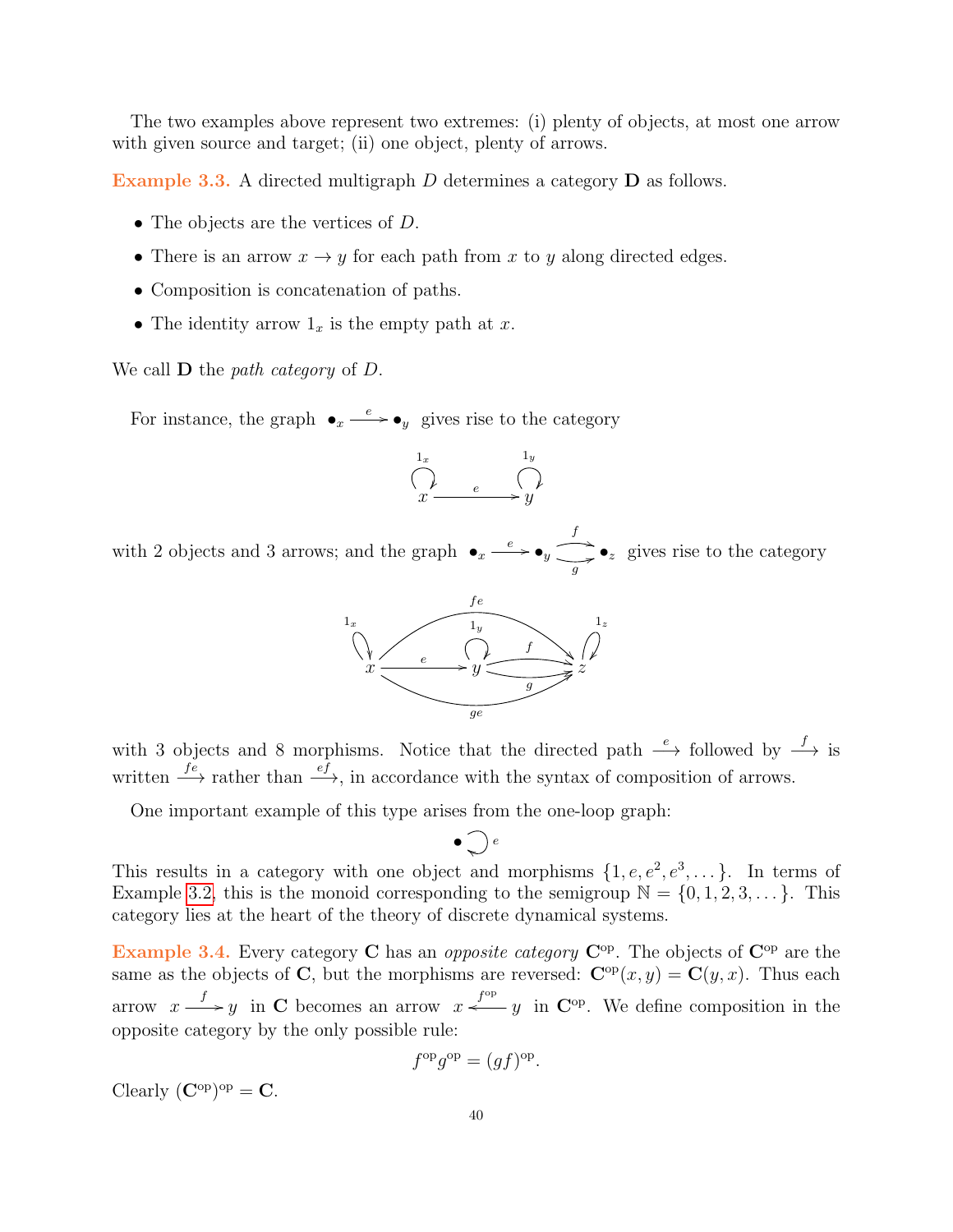3.4. Iso- and other morphisms. An arrow  $x \stackrel{f}{\longrightarrow} y$  is an isomorphism if there exists an arrow  $x \stackrel{g}{\longleftarrow} y$  such that  $gf = 1_x$  and  $fg = 1_y$ .

Remark. The map g is unique if it exists, since  $g = g1_y = g(f\hat{g}) = (gf)\hat{g} = 1_x\hat{g} = \hat{g}$  for any two such maps  $g, \hat{g}$ . Thus we can write  $f^{-1} := g$  without ambiguity.

Example 3.5. Here are several examples.

- Every identity map  $1_x$  is an isomorphism.
- The isomorphisms in **Set** are the bijections.

In a concrete category an isomorphism must be a bjiection. The converse may fail.

- In Vect, Group and Ab, the isomorphisms are precisely the maps which are bijections. This is because the inverse of such a map is itself structure-preserving. For instance, the inverse of a linear bijection is itself linear.
- The isomorphisms in Top are the homeomorphisms. A continuous bijection is not necessarily a homeomorphism; the inverse is required to be continuous. In the full subcategory **Cpct** of compact Hausdorff spaces, however, a continuous bijection is always a homeomorphism.
- In the category **P** arising from a poset  $(P, \leq)$ , the only isomorphisms are the identity arrows. Indeed, if there are arrows  $x \to y$  and  $y \to x$  then  $x = y$ , by antisymmetry.
- In the category  $\bf{G}$  arising from a group  $G$ , every arrow is an isomorphism.
- In the path category  $\bf{D}$  of a directed multigraph  $D$ , the only isomorphisms are the identity arrows  $1_x$ . This is because concatenation is strictly additive on path-length; there is no cancellation.

In the category **Set**, an isomorphism is a function which is both  $1-1$  and **onto**. These two separate notions can be generalized to an arbitrary category as follows.

**Definition 3.6.** Let  $x \xrightarrow{f} y$  be an arrow in a category **C**.

• We say that f is a **monomorphism** (or f is **monic**) if  $fg = fh$  implies  $g = h$  for any pair of arrows  $q, h$  with target x and a common source.

$$
\bullet \xrightarrow[h]{g} x \xrightarrow{f} y
$$

In other words, f is a monomorphism if it is algebraically left-cancellable.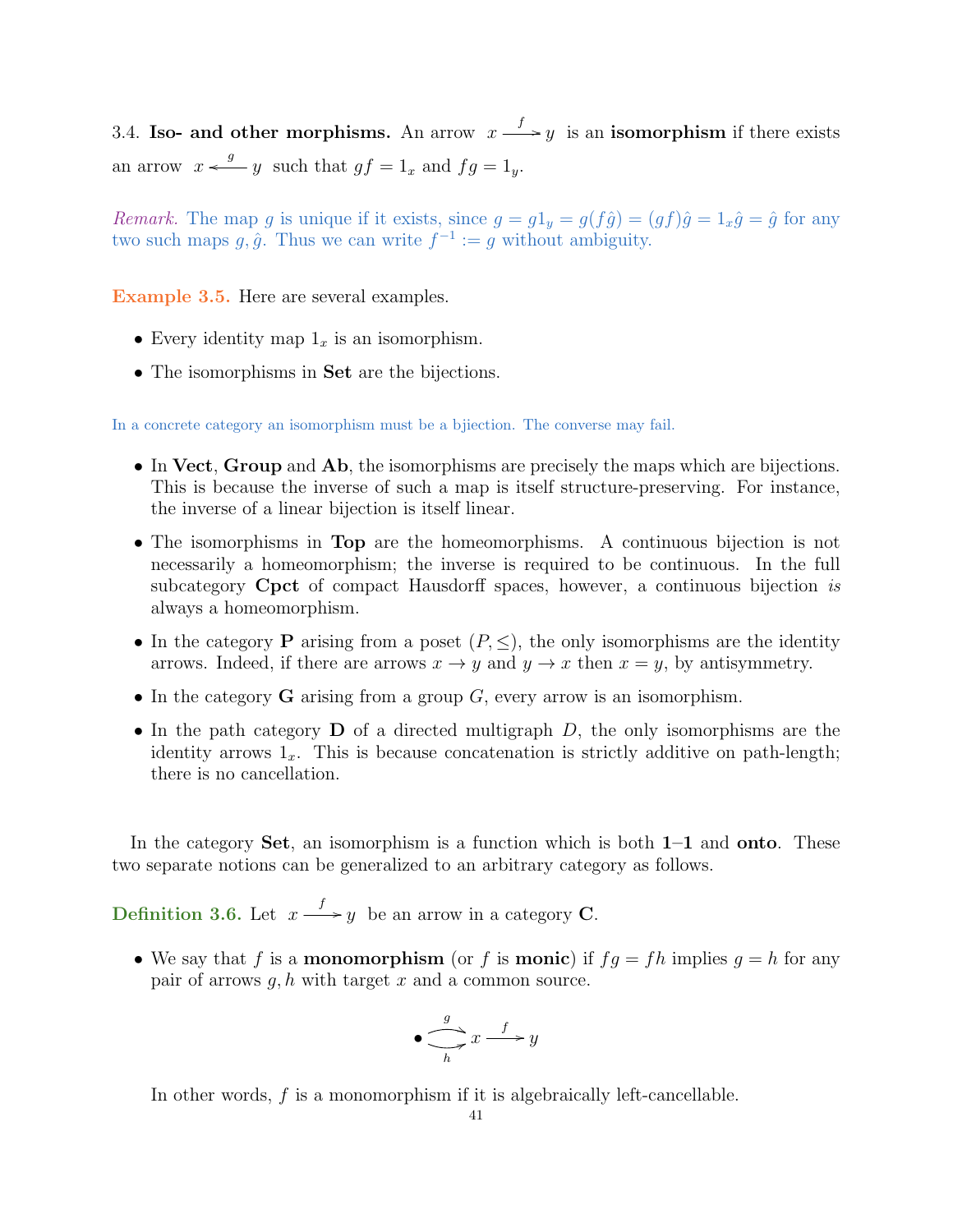• We say that f is an epimorphism (or f is epic) if  $qf = hf$  implies  $q = h$  for any pair of arrows  $q, h$  with source  $y$  and a common target.

$$
x \xrightarrow{f} y \xrightarrow{g} \bullet
$$

In other words, f is an epimorphism if it is algebraically right-cancellable.

**Proposition 3.7.** An isomorphism is both a monomorphism and an epimorphism.

*Proof.* We can (left|right)-cancel 
$$
f
$$
 by (left|right)-composing with  $f^{-1}$ .

We immediately note that the converse isn't true. An arrow that is both a monomorphism and an epimorphism need not be an isomorphism. In some categories (including Set, Vect, Group) it can be proven that it is, but in general it need not be. See homework 25, 26.

The lack of a converse should not surprise us: for f to be an isomorphism we need an arrow  $y \to x$ , but the definitions of monic and epic say nothing about the existence of arrows. In fact, there may be no arrows  $y \rightarrow x$  at all. In the 2-object 3-arrow category



the arrow  $f$  is both monic and epic, for trivial reasons, but it is certainly not an isomorphism.

**Proposition 3.8.** In the category **Set** (i) a function is a monomorphism if and only if it is  $1-1$ ; and (ii) a function is an epimorphism if and only if it is onto.

*Proof.* Let  $f : A \rightarrow B$ .

(i) ( $\Leftarrow$ ) Suppose f is 1–1, and suppose  $fq = fh$  for functions  $q, h: X \to A$ . For all  $x \in X$ , we have  $fg(x) = fh(x)$  and therefore  $g(x) = h(x)$  since f is 1-1. Thus  $g = h$ .

(i)  $(\Rightarrow)$  Suppose f is a monomorphism. We show that f is 1–1. Suppose  $a_1, a_2 \in A$  satisfy  $f(a_1) = f(a_2)$ . Let  $X = \{*\}$  and define  $g, h: X \to A$  by  $g(*) = a_1$  and  $h(*) = a_2$ . Then  $fg = fh$ , and therefore  $g = h$  since f is monic, and therefore  $a_1 = a_2$ .

(ii)  $(\Leftarrow)$  Suppose f is onto, and suppose  $gf = hf$  for functions  $g, h : B \to X$ . For every  $b \in B$ , there exists  $a \in A$  such that  $f(a) = b$ ; so  $g(b) = gf(a) = hf(a) = h(b)$ . Thus  $g = h$ .

(ii)  $(\Rightarrow)$  Suppose f is an epimorphism. We show that f is onto. Let  $X = \{0, 1\}$  and define maps  $g, h : B \to X$  as follows:

$$
g(b) = 0
$$
 for all  $b \in B$  and  $h(b) = \begin{cases} 0 & \text{for all } b \in \text{im}(f) \\ 1 & \text{for all } b \notin \text{im}(f) \end{cases}$ 

Then  $gf = hf$ , and therefore  $g = h$  since f is epic, and therefore  $\text{im}(f) = B$ .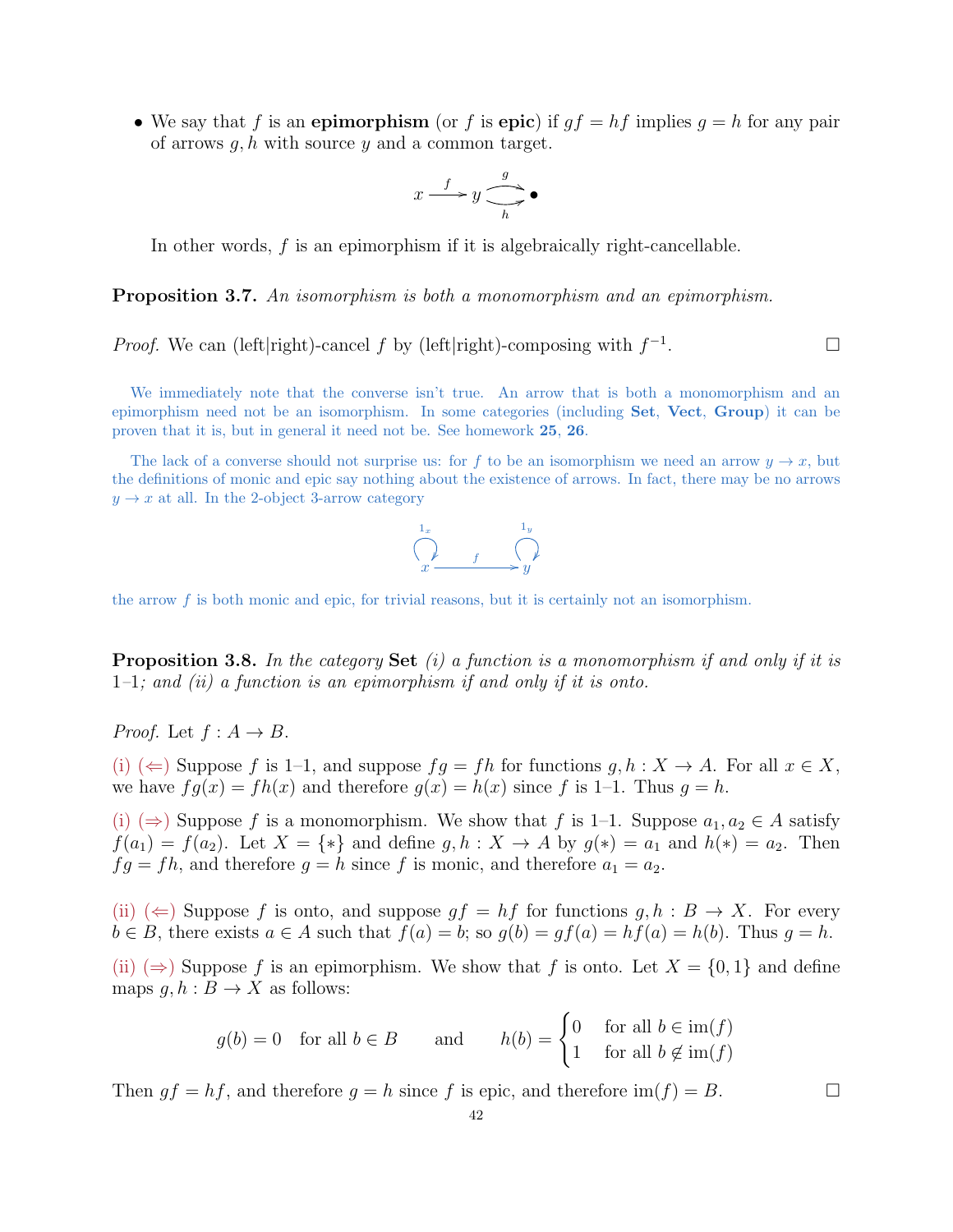3.5. Universal objects. Initial objects and terminal objects play a special role in a category. Let **C** be a category and  $x \in \mathbf{C}_0$ .

- x is initial  $\Leftrightarrow$  for every  $y \in \mathbf{C}_0$  there is exactly one arrow  $x \to y$ .
- x is terminal  $\Leftrightarrow$  for every  $w \in \mathbb{C}_0$  there is exactly one arrow  $w \to x$ .

Not every category has an initial or a terminal object. Some categories have both.

Example 3.9. The empty set  $\emptyset$  is the unique initial object in **Set**. Every singleton set  $\{x\}$ is terminal in Set.

Example 3.10. Every 0-dimensional vector space is both initial and terminal in Vect.

Example 3.11. A poset category has an initial (respectively, terminal) object  $\Leftrightarrow$  the poset has a least (respectively, greatest) element.

Initial and terminal objects are essentially unique, and in that sense 'universal':

Proposition 3.12. Any two initial (respectively, terminal) objects in a category are isomorphic, by a uniquely determined isomorphism.

*Proof.* Let  $x, y$  be initial (respectively, terminal). Then there are unique arrows

$$
x \xrightarrow{f} y
$$

between them. In fact, these comprise an isomorphism: since there is a unique arrow  $x \to x$ , it follows that  $gf = 1_x$ ; and since there is a unique arrow  $y \to y$  it follows that  $fg = 1_y$ .

Many familiar constructions in mathematics can be thought of as universal constructions. We give an example of this. Let  $U \stackrel{\alpha}{\longrightarrow} V$  be an arrow in **Vect**. We will construct its cokernel  $V/\text{im}(\alpha)$  in a crafty way.

Step 1. Define a category N of 'nullifiers' of  $\alpha$ :

• Objects are linear maps  $\beta$  with source V such that  $\beta \alpha = 0$ .

$$
U \xrightarrow{\alpha} V \xrightarrow{\beta} W
$$

• Morphisms are linear maps  $\phi: W \to W'$  such that  $\phi \beta = \beta'$ :

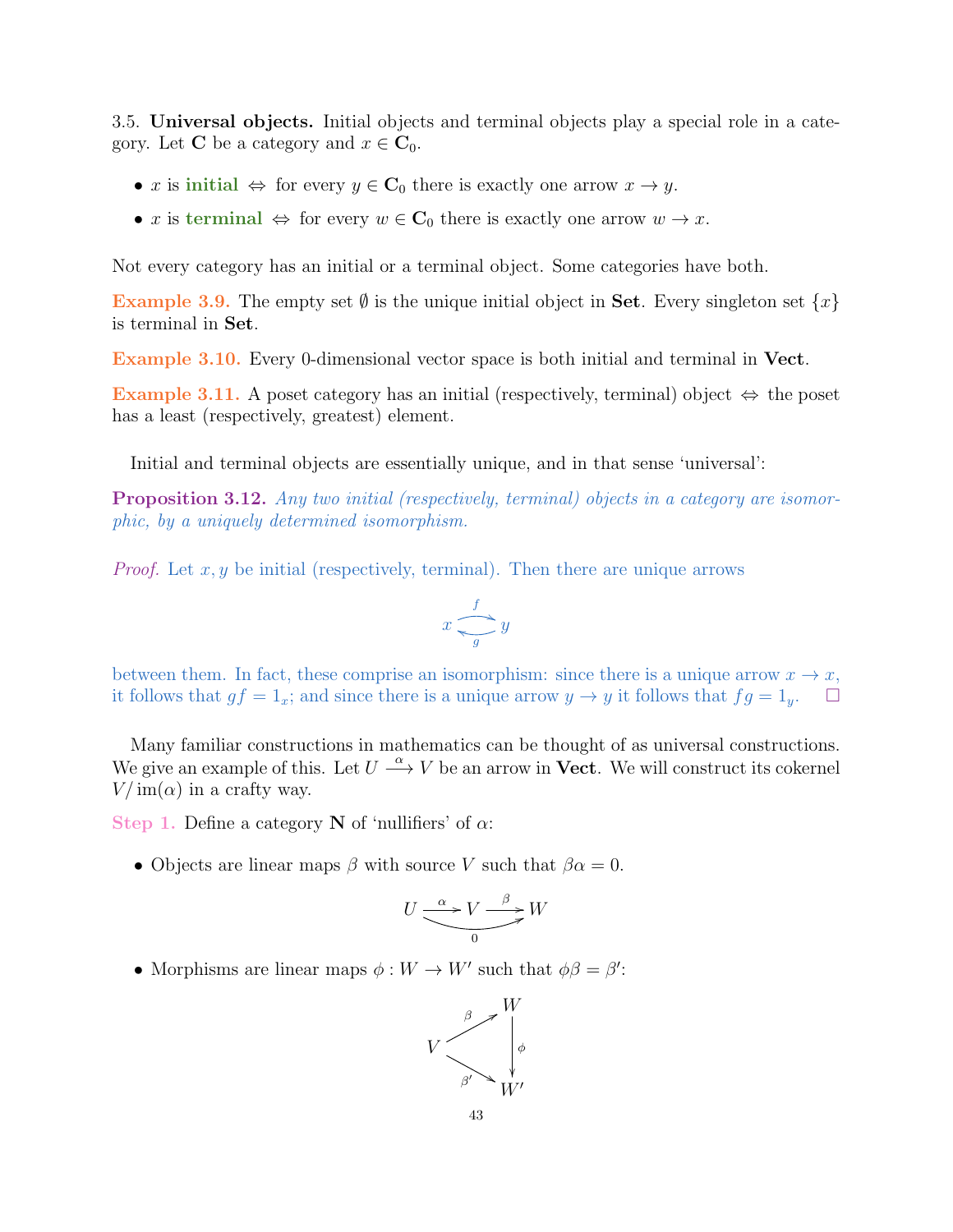Step 2. Define Coker  $\alpha$  to be any initial object in this category. If one exists, then it is well defined in the sense that any two choices are uniquely isomorphic to each other.

Step 3. Exhibit a specific instance of Coker  $\alpha$ :

 $\pi =$  quotient map  $V \to V/\text{im}(\alpha)$ , defined by  $v \mapsto [v]_{\text{mod im}(\alpha)}$ 

This certainly nullifies  $\alpha$ . Moreover, given any other nullifier  $\beta$  we seek to construct  $\beta$  in the following diagram:



To make the diagram commute, we are forced to define  $\bar{\beta}[v] = \beta v$  for all  $v \in V$ . This is well-defined because  $[v] = [v']$  means that  $v' = v + \alpha u$  for some  $u \in U$ , and then

$$
\beta v' = \beta(v + \alpha u) = \beta v + \beta \alpha u = \beta v
$$

since  $\beta \alpha = 0$ . Thus  $\bar{\beta}$  is uniquely defined, and  $\pi$  is an initial object in N, as claimed.

3.6. Functors. Let C, D be categories. A functor  $F : \mathbf{C} \to \mathbf{D}$  is specified by the following data:

- Every object  $x \in \mathbf{C}_0$  is assigned an object  $F(x) \in \mathbf{D}_0$ .
- Every arrow  $\alpha \in \text{Mor}_{\mathbf{C}}(x, y)$  is assigned an arrow  $F[\alpha] \in \text{Mor}_{\mathbf{D}}(F(x), F(y)).$
- The functor respects composition:  $F[\beta \alpha] = F[\beta]F[\alpha]$ .
- The functor respects identities:  $F[1_x] = 1_{F(x)}$ .

Example 3.13. There is a *forgetful functor*  $\text{Top} \rightarrow \text{Set}$  which takes a topological space to its underlying set, and which takes each continuous function to itself.

Example 3.14. There is a *forgetful functor*  $Vect \rightarrow Set$  which takes a vector space to its underlying set, and which takes each linear map to itself.

Example 3.15. Let P be the category of subsets of the plane, with a unique arrow  $U \rightarrow V$ whenever  $U \subseteq V$  and no arrow otherwise. Then  $H_1$  is a functor  $P \to$  Vect. Indeed, for every U we construct

$$
C_0(U) \xleftarrow{\partial_0} C_1(U) \xleftarrow{\partial_1} C_2(U)
$$

and define  $H_1(U) = \ker \partial_0 / \mathrm{im} \partial_1$ . Whenever  $U \subseteq V$ , we can draw a commutative diagram

$$
C_0(U) \xleftarrow{\partial_0} C_1(U) \xleftarrow{\partial_1} C_2(U)
$$
  
\n
$$
\downarrow \qquad \qquad \downarrow \qquad \qquad \downarrow
$$
  
\n
$$
C_0(V) \xleftarrow{\partial_0} C_1(V) \xleftarrow{\partial_1} C_2(V)
$$

where the vertical maps are inclusions of vector spaces. Then there is a map

$$
H_1[U \subseteq V]: H_1(U) \to H_1(V); \quad [\gamma]_{\text{mod }B_1(U)} \mapsto [\gamma]_{\text{mod }B_1(V)}
$$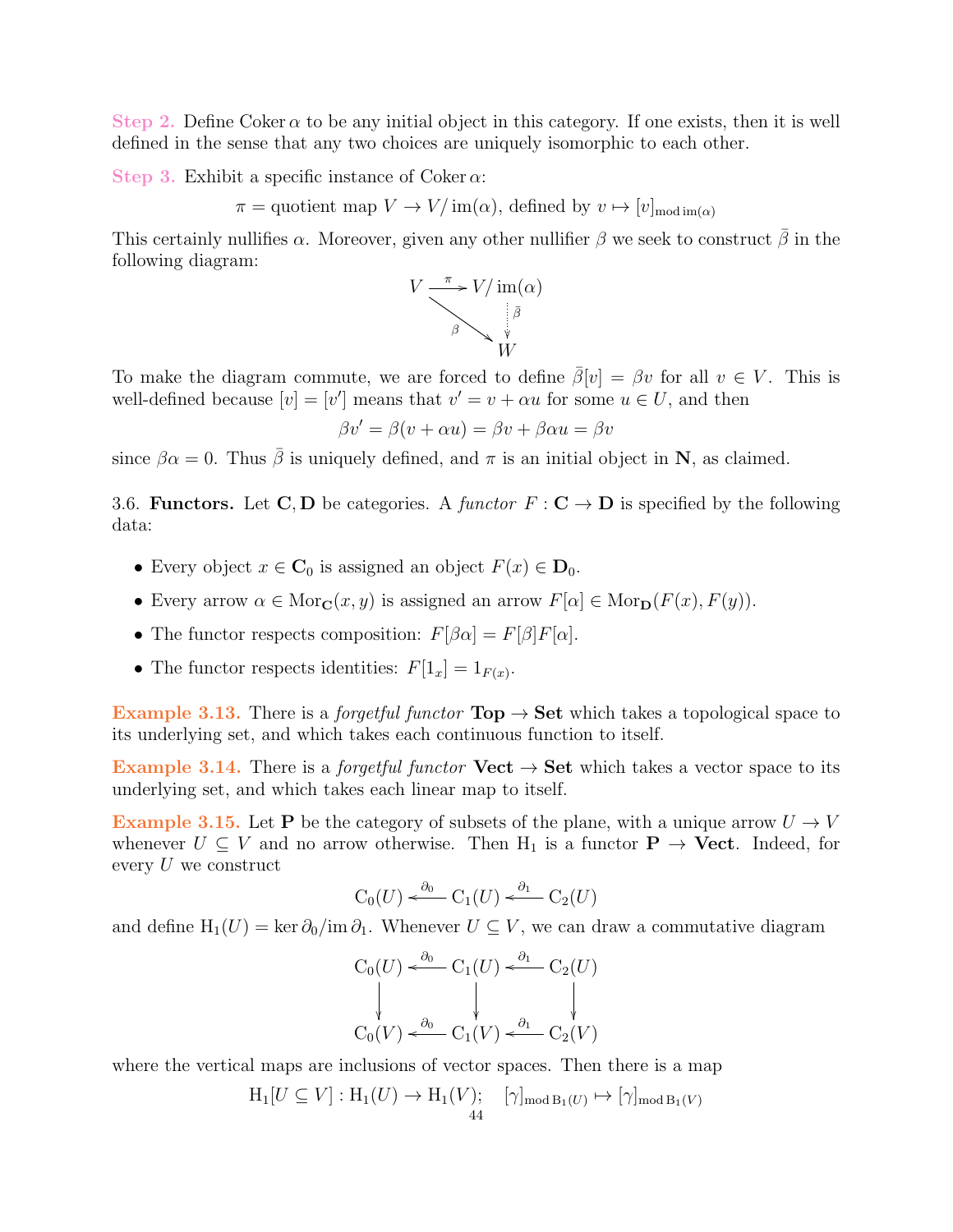which is well-defined because  $B_0(U) \subseteq B_0(V)$ , and trivially linear. It is immediate that  $H_1[-]$  respects composition and identities.

**Example 3.16.** The free functor  $F : \mathbf{Set} \to \mathbf{Vect}_{\mathbb{F}}$  is defined as follows:

 $F(A) = \{$  functions  $v : A \to \mathbb{F}$  such that  $v(a) = 0$  for all but finitely many a}

This is a vector space (addition and scalar multiplication carried out pointwise) and it has a basis consisting of elements  $(e_a \mid a \in A)$  defined as follows:

$$
e_a(a) = 1;
$$
  
\n
$$
e_a(x) = 0, \text{ if } x \neq a.
$$

Given a function  $\alpha : A \to B$  we define  $F[\alpha] : F(A) \to F(B)$  by setting

$$
[F[\alpha](v)]:b\mapsto \sum_{a\in \alpha^{-1}(b)}v(a)
$$

for any function  $v \in F(A)$ . This is the unique linear map  $F(A) \to F(B)$  with

$$
F[\alpha](e_a) = e_{\alpha(a)}
$$

on each basis vector  $e_a$ .

Lecture 7

Example 3.17. Let  $G, H$  be groups and let  $G, H$  be the associated categories (with one object, and a morphism for each group element). A functor  $\Phi : G \to H$  is determined by the map  $q \mapsto \Phi[q]$ , and this map is required to respect composition and the identity. Thus functors  $\mathbf{G} \to \mathbf{H}$  are the same thing as group homomorphisms  $G \to H$ .

Example 3.18. Let  $P, Q$  be posets and  $P, Q$  be the associated categories (with an object for every poset element and an arrow for every relation  $x \leq y$ . Then functors  $P \to Q$  are the same thing as maps  $P \to Q$  that are order-preserving.

3.7. Contravariant Functors. A contravariant functor is a 'functor which reverses arrows'. The standard formulation is to define a contravariant functor to be a functor  $C \to D^{\rm op}$ , where  $\mathbf{D}^{\mathrm{op}}$  is the opposite category to  $\mathbf{D}$ . In practice, this means the following:

- Every object  $x \in \mathbf{C}_0$  is assigned an object  $F(x) \in \mathbf{D}_0$ .
- Every arrow  $\alpha \in \text{Mor}_{\mathbf{C}}(x, y)$  is assigned an arrow  $F[\alpha] \in \text{Mor}_{\mathbf{D}}(F(y), F(x))$ .
- The functor respects composition:  $F[\beta \alpha] = F[\alpha]F[\beta]$ .
- The functor respects identities:  $F[1_x] = 1_{F(x)}$ .

The reversal of the composition law is the only definition that makes sense in this context:

$$
z \underbrace{\xleftarrow{\beta} y \xleftarrow{\alpha}} x \qquad \text{becomes} \qquad F(z) \underbrace{\xrightarrow{F[\beta]} F(y) \xrightarrow{F[\alpha]} F(x)} F(x)
$$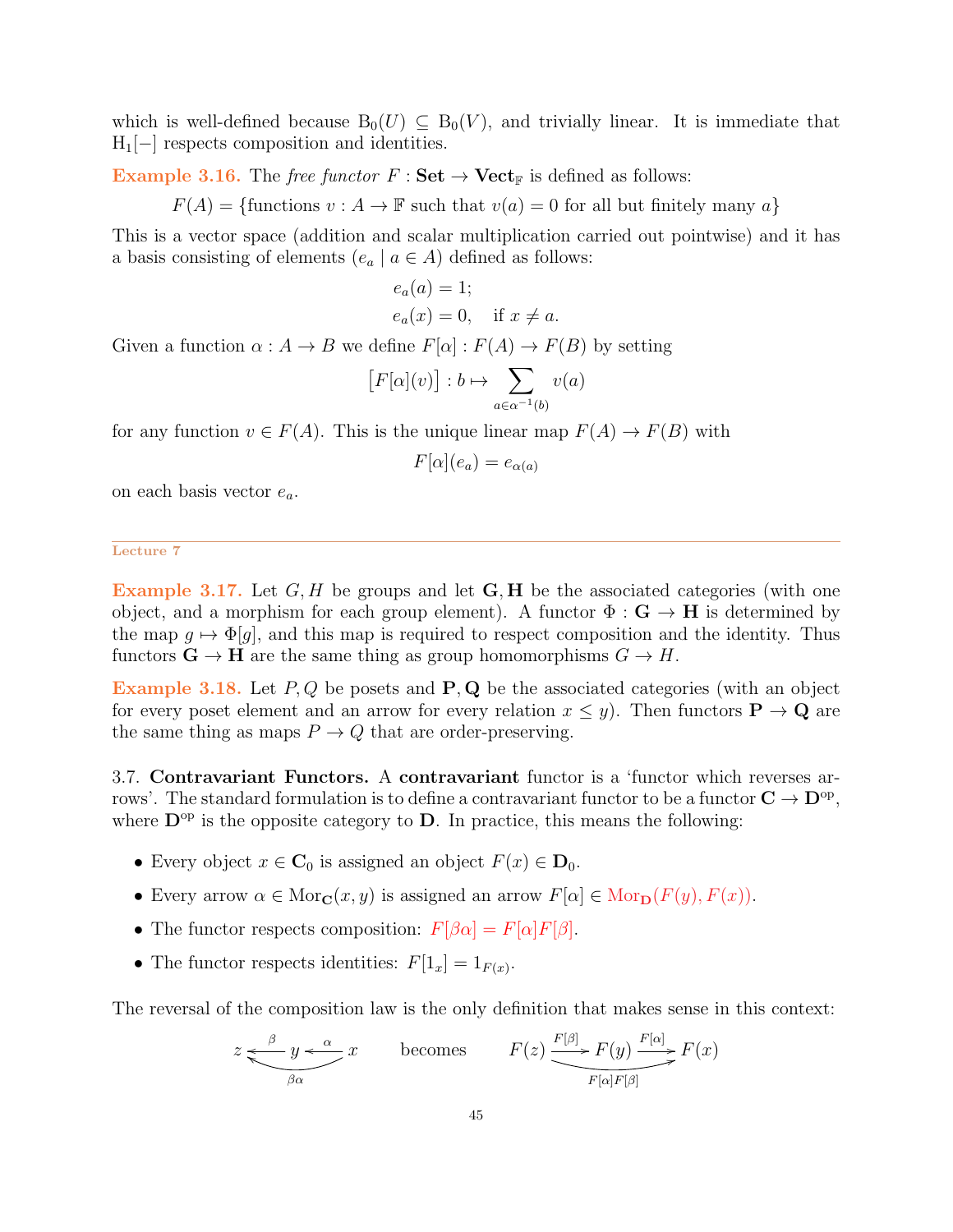Remark. Functors in the usual sense may be called **covariant** functors, when distinguishing them from contravariant functors. I will usually simply speak of functors  $C \rightarrow D$  and functors  $C \to D^{\text{op}}$ . I may sometimes, illogically, refer to a 'contravariant functor  $C \to D^{\text{op}}$ ' when I simply mean a functor  $C \to D^{op}$ . In those instances, the word 'contravariant' is intended to emphasize the <sup>op</sup> rather than cancel it out.

Example 3.19. Let P, Q be categories associated to posets P, Q. Functors  $P \rightarrow Q^{\text{op}}$ correspond to order-reversing maps  $P \to Q$ .

Example 3.20. A special case of the previous example is the Galois correspondence for a Galois extension  $\mathbb{E}/\mathbb{F}$  of fields: the poset of intermediate fields is reverse-isomorphic to the poset of subgroups of the group  $Gal(\mathbb{E}/\mathbb{F})$  of automorphisms of  $\mathbb E$  that fix  $\mathbb F$ .

Example 3.21. Vector-space duality defines a functor  $(-)^* :$  Vect  $\rightarrow$  Vect<sup>op</sup>:

- Given a vector space V, we define  $V^* = \text{Hom}_{\mathbb{F}}(V, \mathbb{F})$ .
- Given a linear map  $T: V \to W$ , we define  $T^*: W^* \to V^*$  to be the map  $(\alpha \mapsto \alpha T)$ .



• The composition law  $(TS)^* = S^*T^*$  follows by contemplating the diagram



or by writing  $S^*T^*(\alpha) = S^*(\alpha T) = \alpha TS = (TS)^*\alpha$ .

• The identity law  $(1_V)^* = 1_{V^*}$  is obvious from the definition.

Remark. Vector space double-duality is the composite of two contravariant functors, and therefore a covariant functor  $(-)^{**}$  : Vect  $\rightarrow$  Vect. A finite-dimensional vector space is 'naturally isomorphic' to its double dual, and in general every vector space is 'naturally' embedded as a subspace of its double dual. The concept of a natural transformation between functors is what gives meaning to the word 'natural' here.

3.8. Diagram categories and natural transformations. The collection of functors between two categories is something that can be studied in its own right. Let  $\mathbf{C}, \mathbf{D}$  be categories, and define

$$
C^D = \{\text{functors } D \to C\}.
$$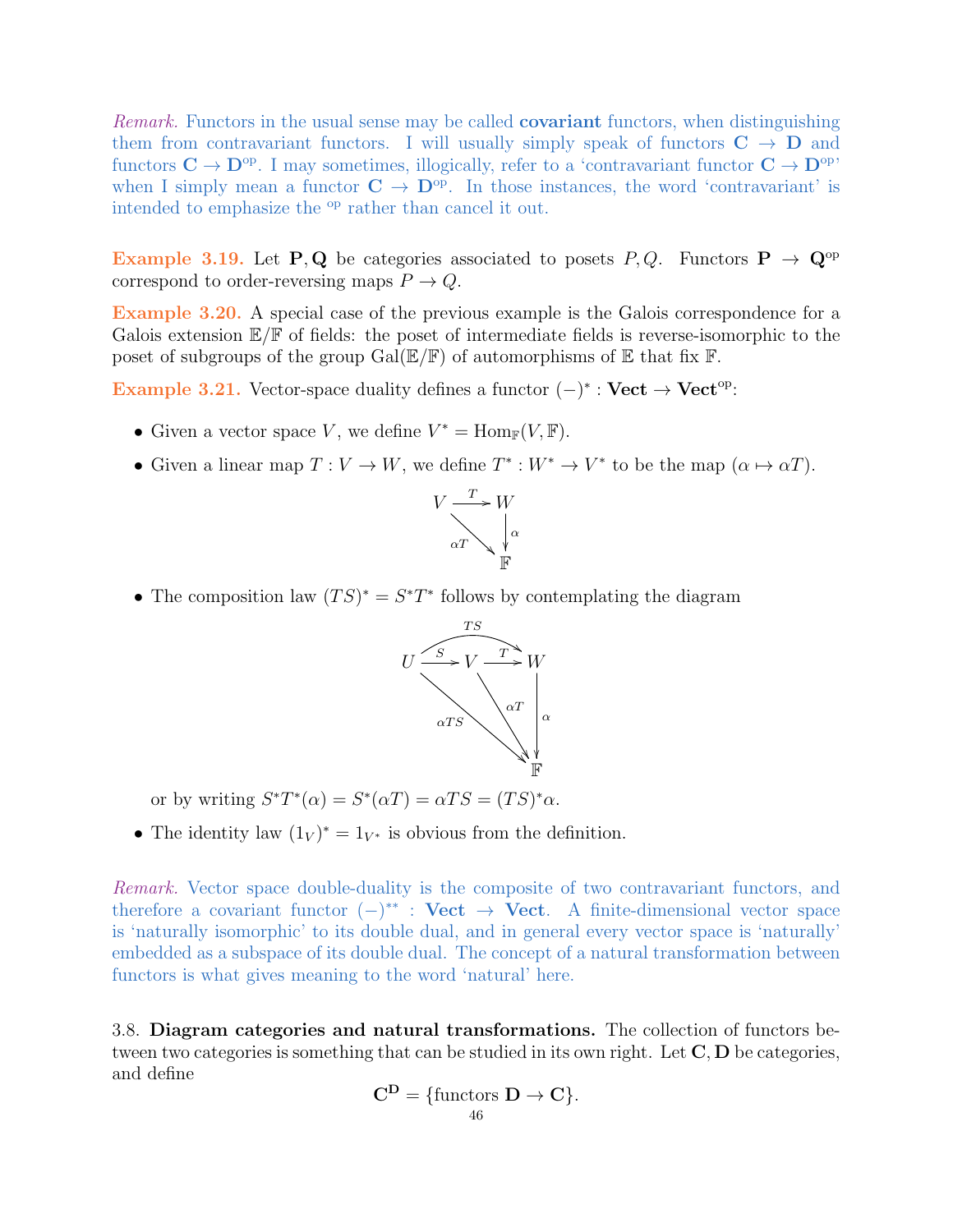There are two different flavours here.

- If D is a small category (meaning that its collection of objects is a set rather than a proper class), then we typically study the collection of all such functors. In many cases we think of  $\mathbf{C}^{\mathbf{D}}$  as a category of 'diagrams in  $\mathbf{C}$  with shape  $\mathbf{D}'$ . Any two such diagrams can be compared by defining morphisms between them in a sensible way.
- if D is a large category, then we are typically interested in studying specific functors from D to C. A well-chosen functor allows us to exploit what we know about objects and arrows in C to answer questions about objects and arrows in D. For example, algebraic topology makes extensive use of functors from topological categories to algebraic categories. In doing so, it becomes important to compare functors.

The mechanism for comparing two functors or diagrams is the natural transformation. It has the same definition in both situations. We will mostly consider the case where **D** is a small category, so that functors are thought of as diagrams and the entire collection  $\mathbf{C}^{\mathbf{D}}$  is of interest.

Technical Comment. If D is a large category then the right-hand side in the definition of  $C^D$ is a collection of classes rather than a collection of sets. This is not something we usually have a name for in the standard set-theoretic foundations. There are ways of working around this. The simplest is to agree never to 'collect' all possible functors at any one time; just the few that are needed for any given purpose. One can continue to use the  $\mathbf{C}^{\mathbf{D}} = \{\dots\}$  notation as a convenient pretence to keep the high-level discussion tidy.

When  $D$  is small, it follows that  $C^D$  is itself a category by taking natural transformations to be the arrows. And when  $D$  is large,  $C^D$  is a somewhat illegal object which nonetheless behaves like a category.

<span id="page-46-0"></span>Example 3.22. (i) Consider the following directed graph:

 $\bullet \longrightarrow \bullet \longrightarrow \bullet$ 

Consider the category of vector space diagrams shaped like the graph. An object is a diagram of vector spaces and linear maps

$$
V_0 \xrightarrow{v_1^0} V_1 \xrightarrow{v_2^1} V_2
$$

and a morphism between two such objects is a diagram

$$
V_0 \xrightarrow{v_1^0} V_1 \xrightarrow{v_2^1} V_2
$$
  

$$
\downarrow \phi_0
$$
  

$$
W_0 \xrightarrow{w_1^0} W_1 \xrightarrow{w_2^1} W_2
$$

where the two squares commute:  $\phi_1 v_1^0 = w_1^0 \phi_0$  and  $\phi_2 v_2^1 = w_2^1 \phi_1$ .

**Note.** The outer rectangle then commutes automatically:  $\phi_2(v_2^1v_1^0) = w_2^1\phi_1v_1^0 = (w_2^1w_1^0)\phi_0$ .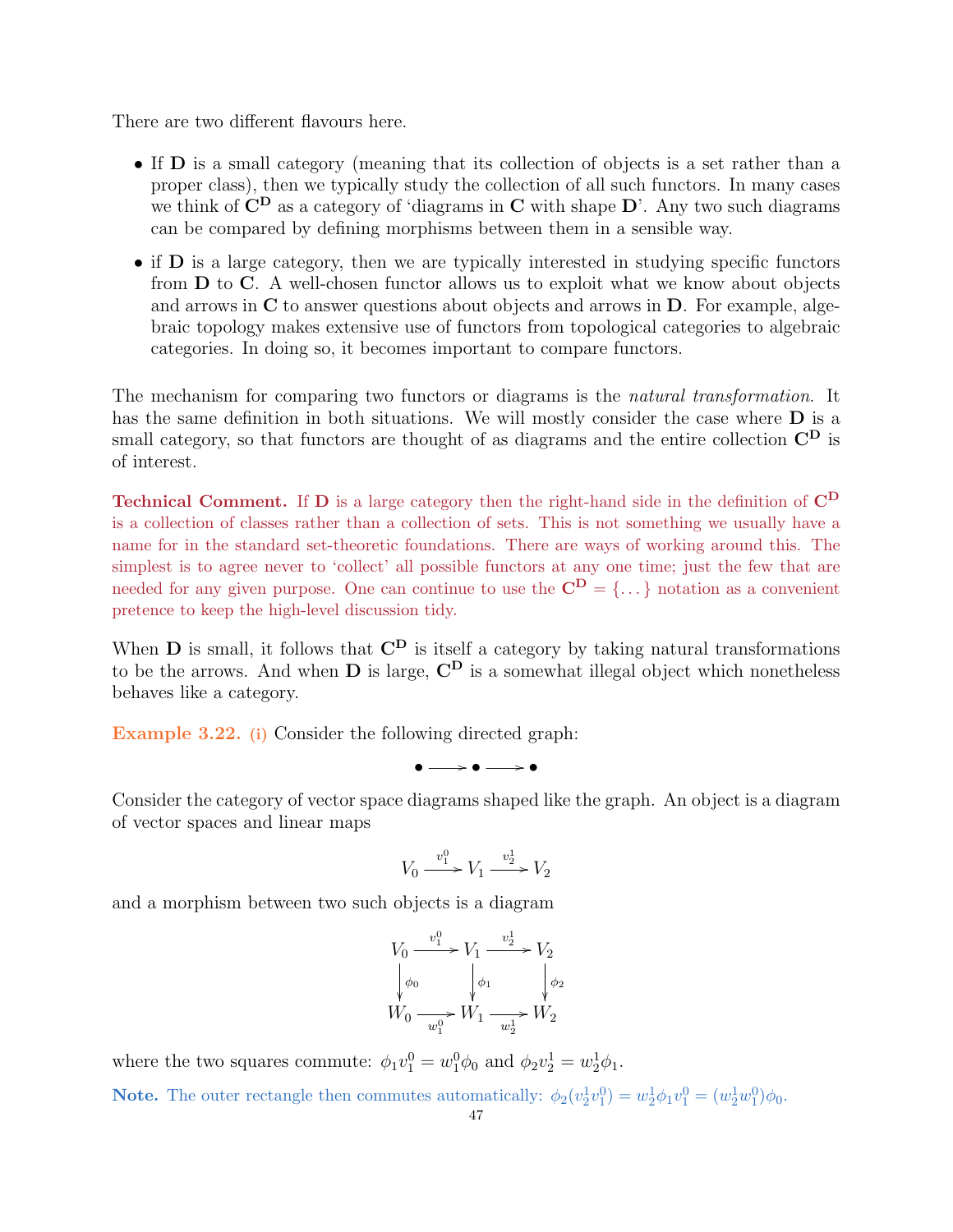(ii) Vector-space diagrams shaped like the directed graph in (i) are the same thing as functors to Vect on the path category



associated to the directed graph. Indeed, such a functor  $F$  is constructed by specifying data as follows.

- Select three vector spaces  $V_0$ ,  $V_1$ ,  $V_2$  and set  $F(k) = V_k$  for  $k = 0, 1, 2$ .
- Select a linear map  $v_1^0: V_0 \to V_1$  and set  $F[0 \to 1] = v_1^0$ .
- Select a linear map  $v_2^1 : V_1 \to V_2$  and set  $F[1 \to 2] = v_2^1$ .

This is exactly the same data that define the diagrams of (i). To complete the construction of the functor, we must decide what to do with the identity arrows and the composite arrow  $0 \rightarrow 1 \rightarrow 2$ . But these choices are forced by the defining properties of a functor: we must have  $F[1_k] = 1_{V_k}$  for  $k = 0, 1, 2$  and  $F[0 \to 1 \to 2] = F[1 \to 2] \circ F[0 \to 1] = v_2^1 v_1^0$ .

*Remark.* The same principle applies to any directed graph  $D$  and its path category  $D$ : diagrams in a category C shaped like D are the same thing as functors  $D \to C$ .

Definition 3.23. Let C, D be categories and let  $F, G : D \to C$  be functors. A natural **transformation**  $\eta$  from F to G, written

$$
\eta: F \Rightarrow G
$$
 or  $F \xrightarrow{\eta} G$  or  $C \xrightarrow{\overline{\{n\}} \ } D$ ,

is defined as follows.

- To each object  $x \in \mathbf{D}$  we assign an arrow  $\eta_x : F(x) \to G(x)$  of C.
- For each arrow  $x \xrightarrow{\alpha} y$  of C we require that the diagram

$$
F(x) \xrightarrow{F[\alpha]} F(y)
$$
  
\n
$$
\eta_x \downarrow \qquad \qquad \downarrow \eta_y
$$
  
\n
$$
G(x) \xrightarrow{G[\alpha]} G(y)
$$

commutes.

The morphisms defined in Example [3.22](#page-46-0) (and homework **30**) are natural transformations.

For each F we define the identity natural transformation  $F \stackrel{1_F}{\Longrightarrow} F$  by  $(1_F)_x = 1_{F(x)}$ . And given two natural transformations

$$
F \xrightarrow{\eta} G \quad \text{and} \quad G \xrightarrow{\zeta} H
$$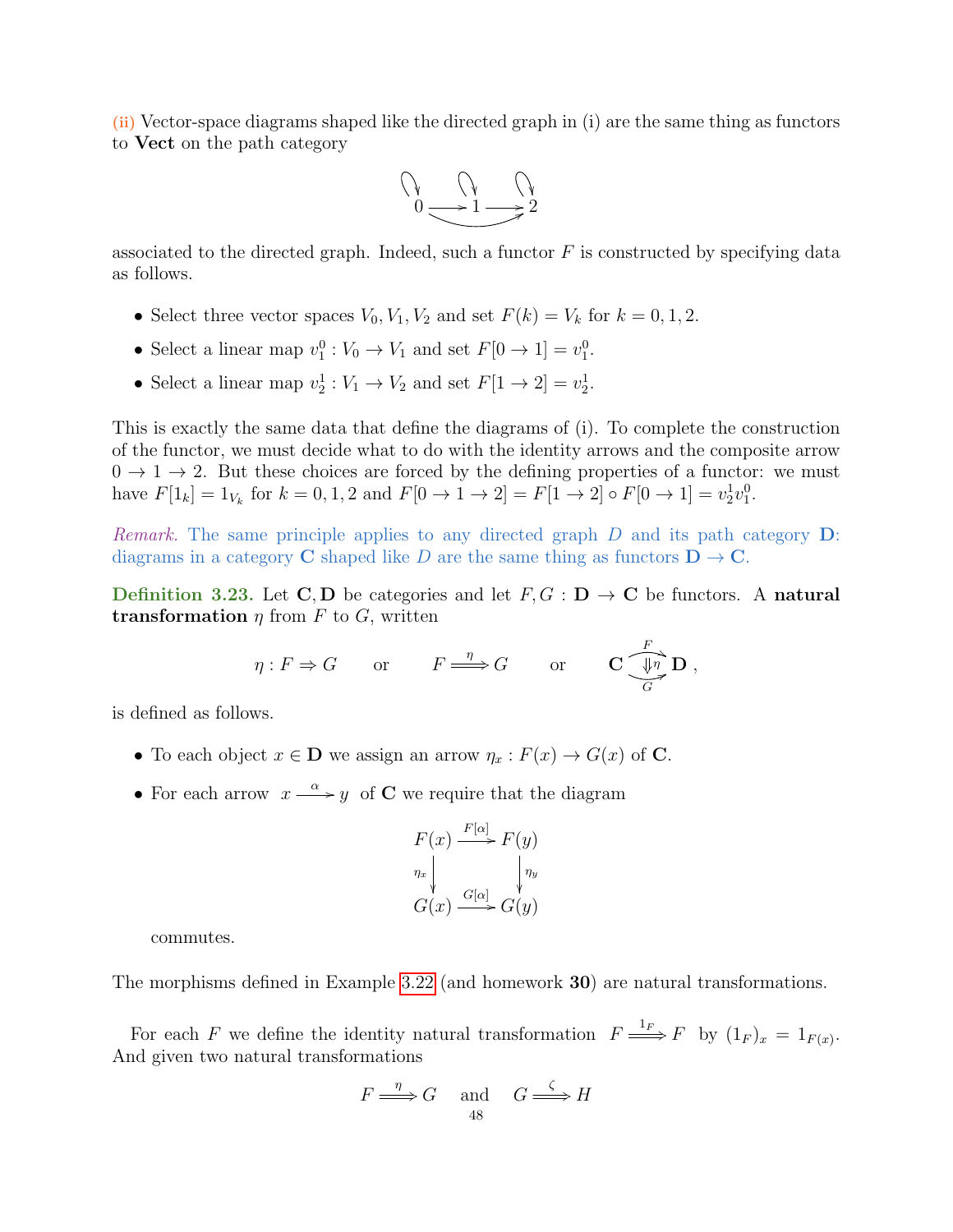we define their composite

$$
F \stackrel{\zeta \eta}{\Longrightarrow} H
$$

by  $(\zeta \eta)_x = \zeta_x \eta_x$ . In this way,  $\mathbf{C}^{\mathbf{D}}$  becomes a category.

Remark. There are other ways to compose natural transformations. The version that we have given, which makes  $\mathbb{C}^{\mathbf{D}}$  a category, is sometimes known as 'vertical' composition. There is also a 'horizontal' composition which combines two natural transformations

$$
\mathbf{C} \underbrace{\overbrace{\Downarrow{\eta}}^{F}}_{G} \mathbf{D} \qquad \text{and} \qquad \mathbf{D} \underbrace{\overbrace{\Downarrow{\zeta}}^{H}}_{K} \mathbf{E}
$$

to obtain a third natural transformation

$$
\mathbf{C}\underbrace{\overset{HF}{\bigcup}}_{KG}\mathbf{E}
$$

written  $\eta * \zeta : HF \Rightarrow KG.$ 

3.9. Limits and colimits. Many important and familiar constructions in mathematics can be expressed as the *limit* or *colimit* of a functor. Perhaps the most prevalent instances are products and coproducts (homework 28 and 29). Limits and colimits are formed by constructing a suitable category and looking for terminal or initial objects in that category. They are 'universal' constructions and that explains their importance.

Remark. We saw in the previous section that diagrams shaped like a directed graph D are the same thing as functors from the path category D. Therefore we can talk about the limit or colimit of a diagram. Most of our examples are of this type.

Limits. (i) Let  $F: D \to C$  be a functor. A cone on F is defined by the following data:

- An object  $X$  of  $C$ .
- An arrow  $X \xrightarrow{p_d} F(d)$  for each  $d \in \mathbf{D}_0$ . (These are arrows in C.)
- For each arrow  $d_1 \stackrel{\alpha}{\longrightarrow} d_2$  of **D**, the diagram



is required to commute.

Thus a cone is an object of C and a selection of 'compatible' arrows to each  $F(d)$ .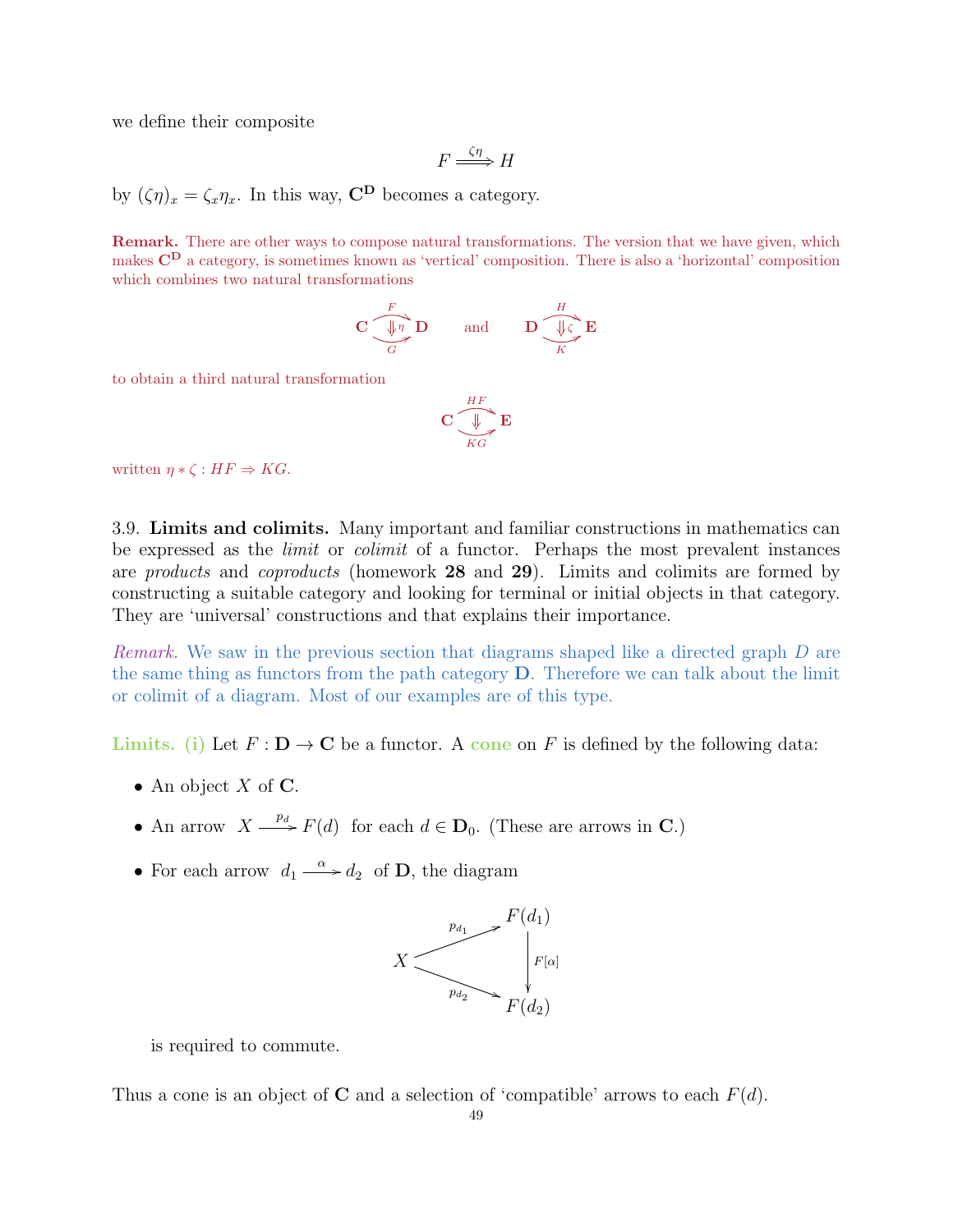(ii) A morphism between cones  $(X,(p_d)), (Y,(q_d))$  is defined to be an arrow  $X \xrightarrow{\xi} Y$  such that the diagram



commutes for all  $d \in D$ . Thus we get a category  $Cone(F)$ .

(iii) If  $\text{Cone}(F)$  has a terminal object, it is called a limit of F. Since terminal objects are unique up to a unique isomorphism, it is customary to speak of 'the' limit of  $F$ .

Colimits. (i) Let  $F: \mathbf{D} \to \mathbf{C}$  be a functor. A cocone on F is defined by the following data:

- An object  $X$  of  $C$ .
- An arrow  $F[d] \xrightarrow{i_d} X$  for each  $d \in \mathbf{D}_0$ . (These are arrows in C.)
- For each arrow  $d_1 \stackrel{\alpha}{\longrightarrow} d_2$  of **D**, the diagram



is required to commute.

Thus a cone is an object of **C** and a selection of 'compatible' arrows from each  $F(d)$ .

(ii) A morphism between cocones  $(X, (i_d)), (Y, (j_d))$  is defined to be an arrow  $X \xrightarrow{\xi} Y$ such that the diagram



commutes for all  $d \in D$ . Thus we get a category  $\mathbf{coCone}(F)$ .

(iii) If  $\mathbf{coCone}(F)$  has an initial object, it is called a colimit of F. Since initial objects are unique up to a unique isomorphism, it is customary to speak of 'the' colimit of F.

A limit is a terminal cone. A colimit is an initial cocone.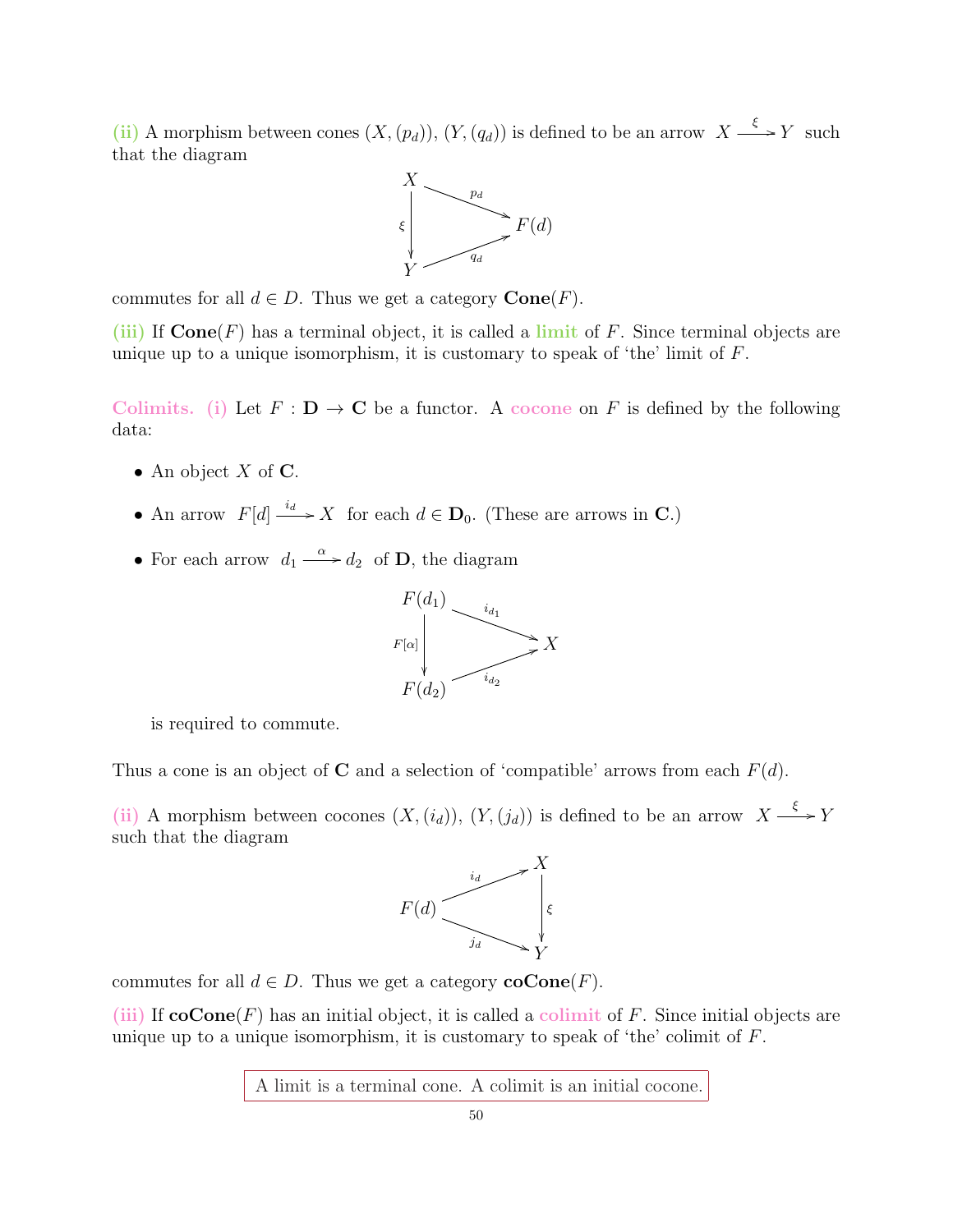Example 3.24 (products and coproducts). Consider diagrams in a category C shaped like the graph

 $\bullet_1$   $\bullet_2$ 

with two vertices and no edges. Such a diagram is simply a choice of two objects of  $\mathbb{C}$ :

 $A_1 \qquad A_2$ 

The **product** of  $A_1$  and  $A_2$  is defined to be the limit of this diagram, if it exists. It is terminal in the category whose objects look like this:

$$
A_1 \xleftarrow{p_1} X \xrightarrow{p_2} A_2
$$

See homework 29 for an example.

Dually, the coproduct of  $A_1$  and  $A_2$  is the colimit of the diagram if it exists. It is initial in the category whose objects look like this:

$$
A_1 \xrightarrow{j_1} X \xleftarrow{j_2} A_2
$$

See homework 28 for an example.

Here are some standard examples of products and coproducts:

| category     | product                            | coproduct                       |
|--------------|------------------------------------|---------------------------------|
| <b>Set</b>   | Cartesian product $A_1 \times A_2$ | disjoint union $A_1 \sqcup A_2$ |
| Top          | product space $X_1 \times X_2$     | disjoint union $X_1 \sqcup X_2$ |
| Vect         | direct sum $V_1 \oplus V_2$        | direct sum $V_1 \oplus V_2$     |
| $Group \mid$ | Cartesian product $G_1 \times G_2$ | free product $G_1 * G_2$        |

The maps  $p_i, p_2$  or  $j_1, j_2$  are part of the description of each product or coproduct. In each of the table entries it should be clear what those maps are.

Note. Products and coproducts of three or more objects can be defined using empty graphs with the appropriate number of vertices (finite or infinite). If the number of objects is finite, then it can be proved that the same result is obtained by iterating the two-object construction enough times.

Example 3.25. The limit of a diagram of the form

$$
\begin{array}{ccc}\n & B & \\
 & \downarrow g & \\
A & \xrightarrow{f} C & \\
 & \searrow^{g} & \\
B & \searrow^{g} & \\
A & \xrightarrow{f} & \\
 & \searrow^{g} & \\
B & \searrow^{g} & \\
B & \searrow^{g} & \\
B & \searrow^{g} & \\
B & \searrow^{g} & \\
B & \searrow^{g} & \\
B & \searrow^{g} & \\
B & \searrow^{g} & \\
B & \searrow^{g} & \\
B & \searrow^{g} & \\
B & \searrow^{g} & \\
B & \searrow^{g} & \\
B & \searrow^{g} & \\
B & \searrow^{g} & \\
B & \searrow^{g} & \\
B & \searrow^{g} & \\
B & \searrow^{g} & \\
C & \searrow^{g} & \\
B & \searrow^{g} & \\
C & \searrow^{g} & \\
\end{array}
$$

is called a **pullback**. A cone on this diagram is a space X and maps  $p_A, p_B, p_C$  making the left diagram commute:

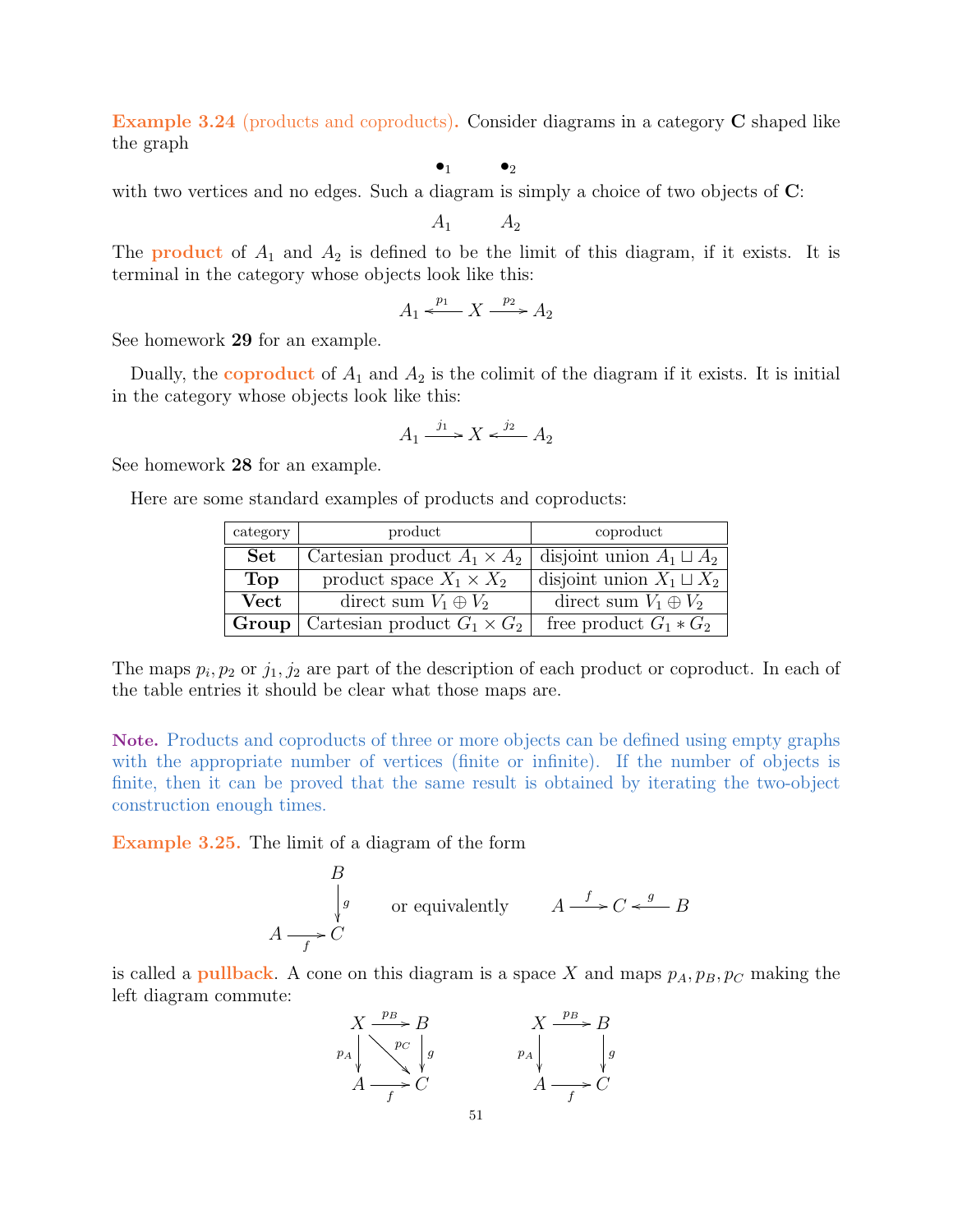However, we can omit  $p<sub>C</sub>$  and simply look for  $p<sub>A</sub>, p<sub>B</sub>$  making the right diagram commute. This is because  $p_C$  is necessarily equal to  $fp_A = gp_B$  so it is redundant to specify it.

Note. The colimit of the diagram is uninteresting: it is C with the maps  $f, g, 1<sub>C</sub>$ .

**Proposition 3.26.** In Set the pullback of  $A \xrightarrow{f} C \xleftarrow{g} B$  is the set  $N = \{(a, b) \mid a \in A, b \in B, f(a) = g(b)\} \subseteq A \times B$ 

together with the projections  $n_A$ ,  $n_B$  onto A and B.

*Proof.* First we verify that  $(N, n_A, n_B)$  is a cone. For any  $(a, b) \in N$  we have

$$
fn_A(a, b) = f(a) = g(b) = gn_B(a, b),
$$

so  $fn_A = qn_B$ .

Now consider an arbitrary cone  $(X, p_A, p_B)$ . We seek a map  $\alpha$  making the following diagram commute:



Since  $n_A \alpha = p_A$  and  $n_B \alpha = p_B$ , we must have  $\alpha(x) = (p_A(x), p_B(x))$  for all  $x \in X$ . And if we take this as the definition of  $\alpha$ , the diagram does commute. Thus the morphism  $\alpha$  exists and is unique.  $\Box$ 

Example 3.27. The colimit of a diagram of the form

A  
\n
$$
\int_{C} f
$$
 or equivalently 
$$
A \xleftarrow{f} C \xrightarrow{g} B
$$

is called a **pushout**. A cone on this diagram is a space X and maps  $j_A, j_B, j_C$  making the left diagram commute:



However, we can omit  $j_c$  and simply request  $j_A, j_B$  making the right diagram commute. This is because  $j_C$  is necessarily equal to  $j_Af = j_Bg$  so it is redundant to specify it.

Remark. The colimit of the diagram is uninteresting: it is C with the maps  $f, g, 1<sub>C</sub>$ .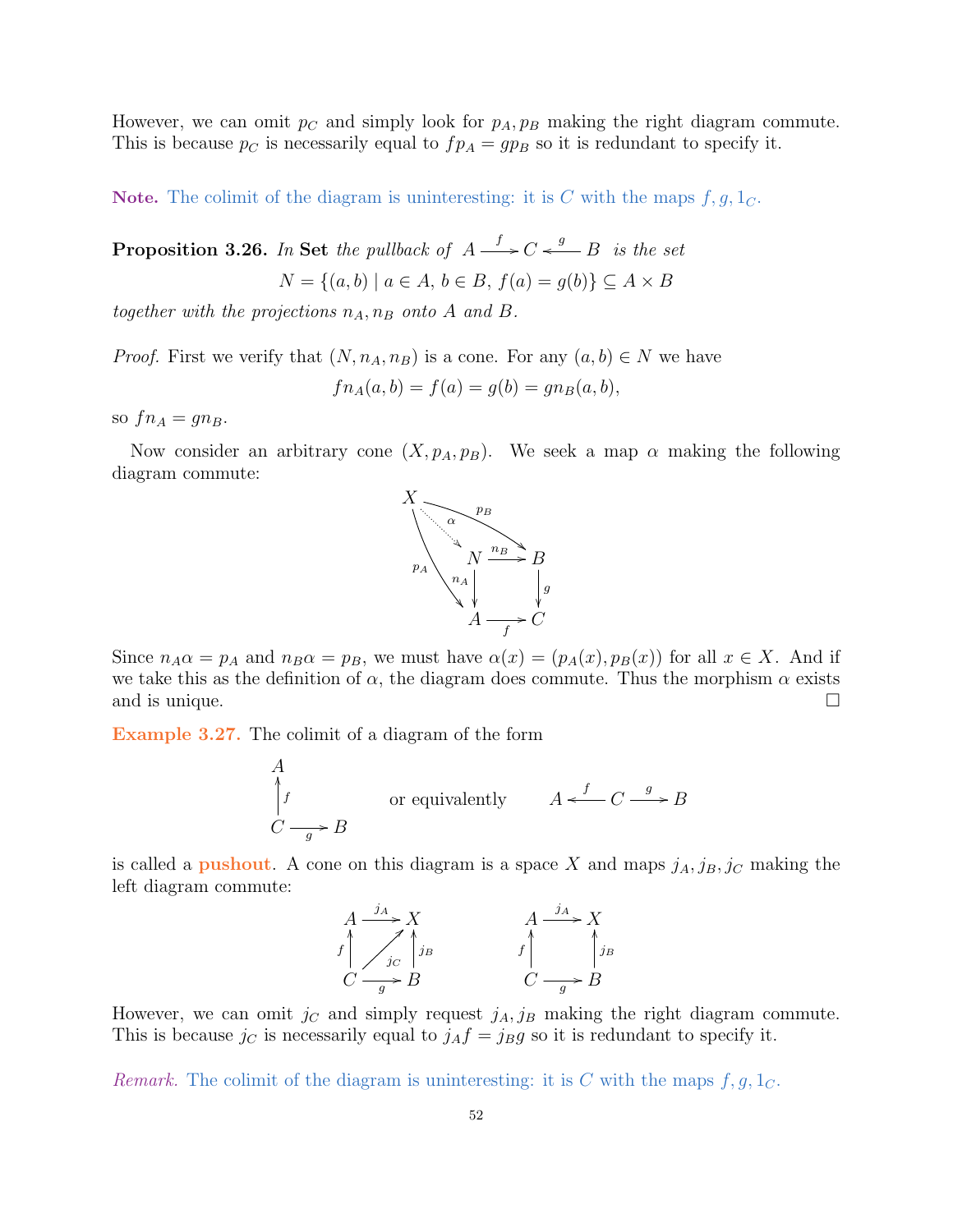**Proposition 3.28.** In Set the pushout of  $A \leftarrow f C \rightarrow g B$  is the set

$$
U = \frac{\{(a, 0) \mid a \in A\} \cup \{(b, 1) \mid b \in B\}}{\sim} = \frac{A \sqcup B}{\sim}
$$

where  $\sim$  is the smallest equivalence relation which contains the relations  $(f(c), 0) \sim (q(c), 1)$ for all  $c \in C$ ; along with the maps

 $u_A : A \to U; \ a \mapsto [(a, 0)], \qquad and \qquad u_B : B \to U; \ b \mapsto [(b, 1)].$ 

*Proof.* First we verify that  $(U, u_A, u_B)$  is a cocone. Given  $c \in C$  we have

$$
u_A(f(c)) = [(f(c), 0)] = [(g(c), 1)] = u_B(g(c))
$$

so  $u_A f = u_B g$ .

Now consider an arbitrary cocone  $(X, i_A, i_B)$ . We seek a map  $\alpha$  making the following diagram commute:



Since  $\alpha u_A = i_A$  and  $\alpha u_B = i_B$ , we must have  $\alpha([a, 0]) = i_A(a)$ , and  $\alpha([b, 1]) = i_B(b)$ . To show that  $\alpha$  exists we must show that these formulas define a consistent value for the elements of each equivalence class. It is enough to test this for the generating relations. And indeed

$$
\alpha([(f(c), 0)]) = i_A(f(c)) = i_B(g(c)) = \alpha([(g(c), 1)])
$$

as required. Thus the morphism  $\alpha$  exists and is unique.

The situation for **Set** has the following form: a pullback is a subset of the product of  $A, B$ and a pushout is a quotient set of the coproduct of  $A, B$ . Notice also that the pullback of

$$
A \longrightarrow \{*\} \longleftarrow B
$$

is precisely the product  $A \times B$ , using the fact that  $\{*\}$  is terminal; and the pushout of

$$
A \longleftarrow \emptyset \longrightarrow B
$$

is precisely the coproduct  $A \sqcup B$ , using the fact that  $\emptyset$  is initial.

3.10. The homotopy category. Algebraic topologists spend much of their time working in the *homotopy category* **hTop**. This is a modification of **Top** defined as follows:

- The objects of **hTop** are topological spaces.
- Given objects X, Y the set of arrows  $\mathbf{hTop}(X, Y)$  is defined to be the set of equivalence classes of continuous functions  $X \to Y$  with respect to the homotopy relation.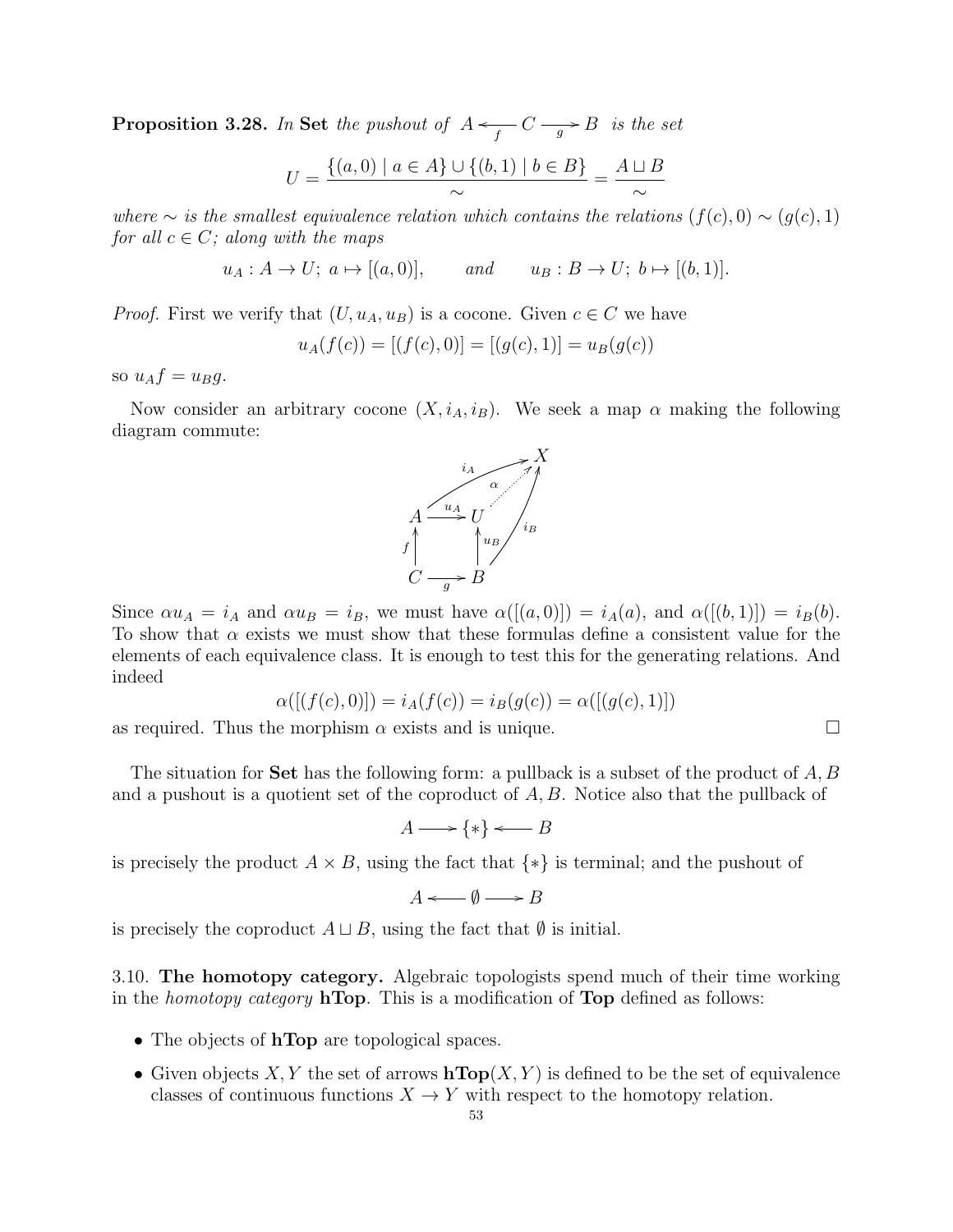We have already, covertly, worked in the homotopy category: the continuous winding number on loops is a function  $\mathbf{hTop}(S^1,\mathbb{R}^2-\{0\}) \to \mathbb{Z}$ . Let us review the general definition.

Two continuous maps  $f, g: X \to Y$  are **homotopic** if there exists a homotopy between them; that is, a continuous function

$$
F: X \times [0,1] \to Y
$$

such that

$$
F(x,0) = f(x) \quad \text{and} \quad F(x,1) = g(x) \quad \text{for all } x \in X.
$$

We write  $f \simeq g$  or  $f \simeq_F g$ . The relation is reflexive, symmetric and transitive, by considering the homotopies

$$
R(x,t) = f(x), \quad S(x,t) = F(x,1-t), \quad T(x,t) = \begin{cases} G(x,2t) & (0 \le t \le \frac{1}{2}) \\ H(x,2t-1) & (\frac{1}{2} \le t \le 1) \end{cases}
$$

which give

$$
f \simeq_R f
$$
,  $g \simeq_S f$  when  $f \simeq_F g$ ,  $f \simeq_T h$  when  $f \simeq_G g$  and  $g \simeq_H h$   
respectively.

To confirm that **hTop** is a category, we need to check one thing:

**Proposition 3.29.** Composition  $[f][g] = [fg]$  is well-defined in hTop. *Proof.* Let  $f_1, f_2 : X \to Y$  and  $g_1, g_2 : Y \to Z$  be continuous maps with  $f_1 \simeq_F f_2$  and  $g_1 \simeq_G g_2$ . Then  $g_1 f_1 \simeq_H g_2 f_2$  where  $H(x, t) = G(F(x, t), t)$ .

One major consequence of working in hTop is that there are many more isomorphisms. Two spaces X, Y are isomorphic in **hTop** if there are continuous maps  $f: X \to Y$ , and  $g: Y \to X$  such that

$$
[g][f] = [1_X]
$$
 and  $[f][g] = [1_Y];$ 

in other words, such that

$$
gf \simeq 1_X
$$
 and  $fg \simeq 1_Y$ .

In that case we say that the spaces X, Y are **homotopy equivalent** and we write  $X \simeq Y$ . The map f is a **homotopy equivalence** (as is the map  $q$ ).

**Proposition 3.30.** The 1-point space  $\{*\}$  is homotopy equivalent to any star-shaped subset  $U \subseteq \mathbb{R}^n$ . In particular,  $\{*\} \simeq \mathbb{R}^n$  for all n.

*Proof.* Let  $u_0 \in U$  be a star-center, so that  $|[u_0, u]| \subseteq U$  for every  $u \in U$ . Define maps in both directions:

$$
j: \{*\} \to U; \quad * \mapsto u_0
$$
  

$$
p: U \to \{*\}; \quad u \mapsto *
$$

Then  $pj = 1_{\{*\}}$  trivially, and  $jp \simeq 1_U$  by the homotopy  $H(u, t) = u_0 + t(u - u_0)$ .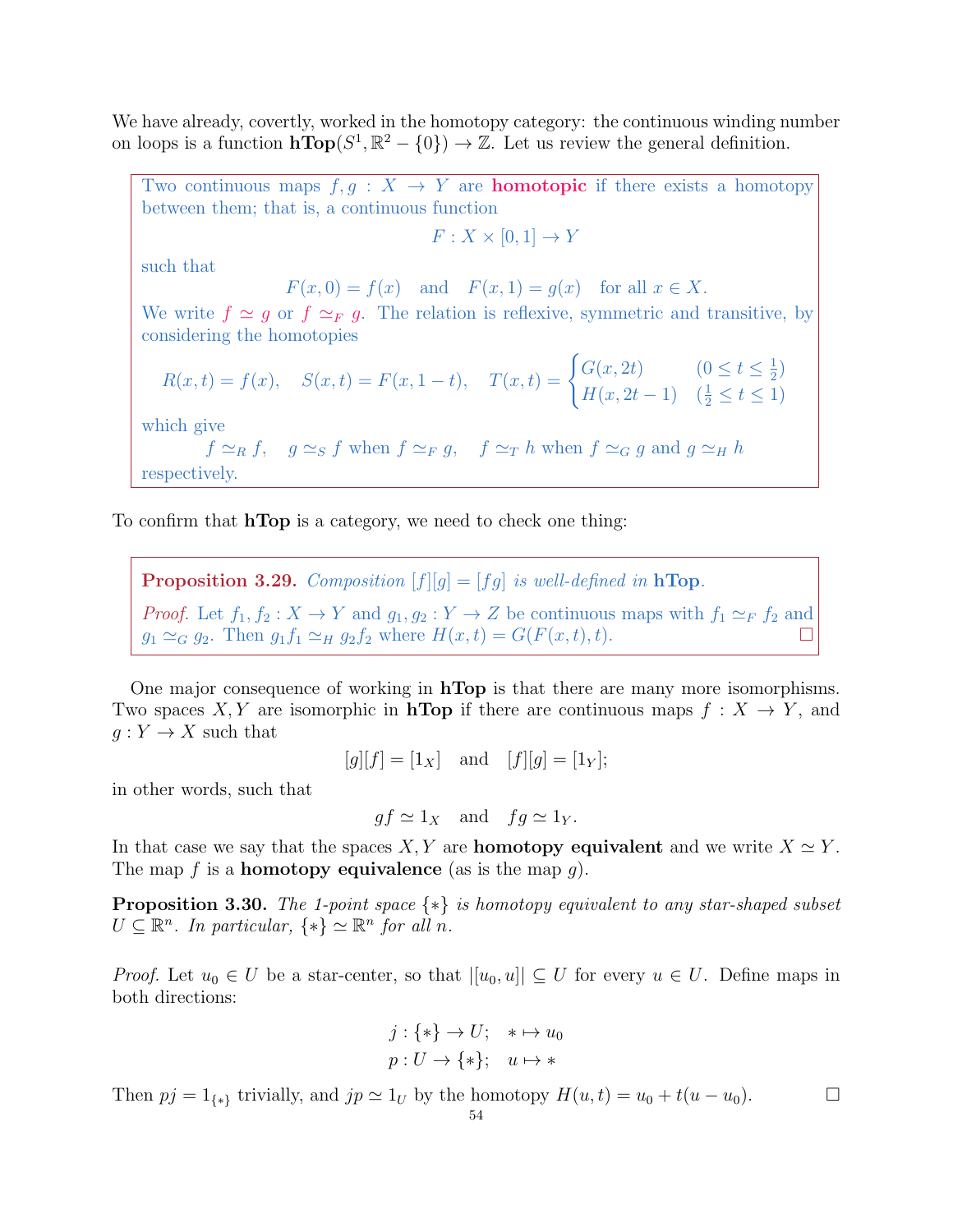In general, we say that a space X is **contractible** if it is isomorphic to  $\{*\}$  in the homotopy category. It is not hard to see that X is contractible if and only if  $1<sub>X</sub>$  is homotopic to a constant function  $X \to X$  (indeed, any constant function).

**Proposition 3.31.** The inclusion map  $j : S^{n-1} \to \mathbb{R}^n - \{0\}$  is a homotopy equivalence.

Proof. We define a homotopy inverse

$$
p: \mathbb{R}^n - \{0\} \to S^{n-1}; \quad x \mapsto x/|x|.
$$

Then  $pj = 1_{S^{n-1}}$  and  $jp \simeq 1_{\mathbb{R}^n - \{0\}}$  by the homotopy  $H(x, t) = x|x|^{t-1}$ .

One of the reasons for working in the homotopy category is that it enables proof strategies like the one in the following theorem.

**Theorem 3.32.** Suppose there exists a functor H : hTop  $\rightarrow$  Vect such that H({\*}) = 0 and  $H(S^{n-1}) \neq 0$ . Then the Brouwer fixed-point theorem is true in n-dimensions.

Repeated for emphasis: we can prove the Brouwer fixed-point theorem by finding a functor.

*Proof.* Suppose there exists a fixed-point free map  $g: D^n \to D^n$ . Then the map

$$
f: S^{n-1} \to \mathbb{R}^n - \{0\}; \quad u \mapsto u - g(u)
$$

is homotopic in  $\mathbb{R}^n - \{0\}$  to the inclusion map  $j(u) = u$  by the homotopy

$$
J(u,t) = u - tg(u).
$$

At the same time, f is homotopic in  $\mathbb{R}^n - \{0\}$  to the constant map  $k(u) = -g(0)$  by the homotopy

$$
K(u,t) = tu - g(tu).
$$

Thus  $H[j] = H[f] = H[k]$ .

Now we show that  $H[j] \neq 0$ . Let  $p : \mathbb{R}^n - \{0\} \to S^{n-1}$  be the normalization map  $x \mapsto x/|x|$ , so that the diagram



commutes. Applying the functor H, we get a commutative diagram

$$
H(S^{n-1}) \xrightarrow{\mathrm{H}[j]} H(R^n - \{0\})
$$
\n
$$
\downarrow H[p]
$$
\n
$$
H(S^{n-1}) \xrightarrow{\mathrm{H}[p]} H(S^{n-1})
$$

of vector spaces. The identity map on the diagonal is not zero because  $H(S^{n-1}) \neq 0$ , and it follows that  $H[j] \neq 0$ .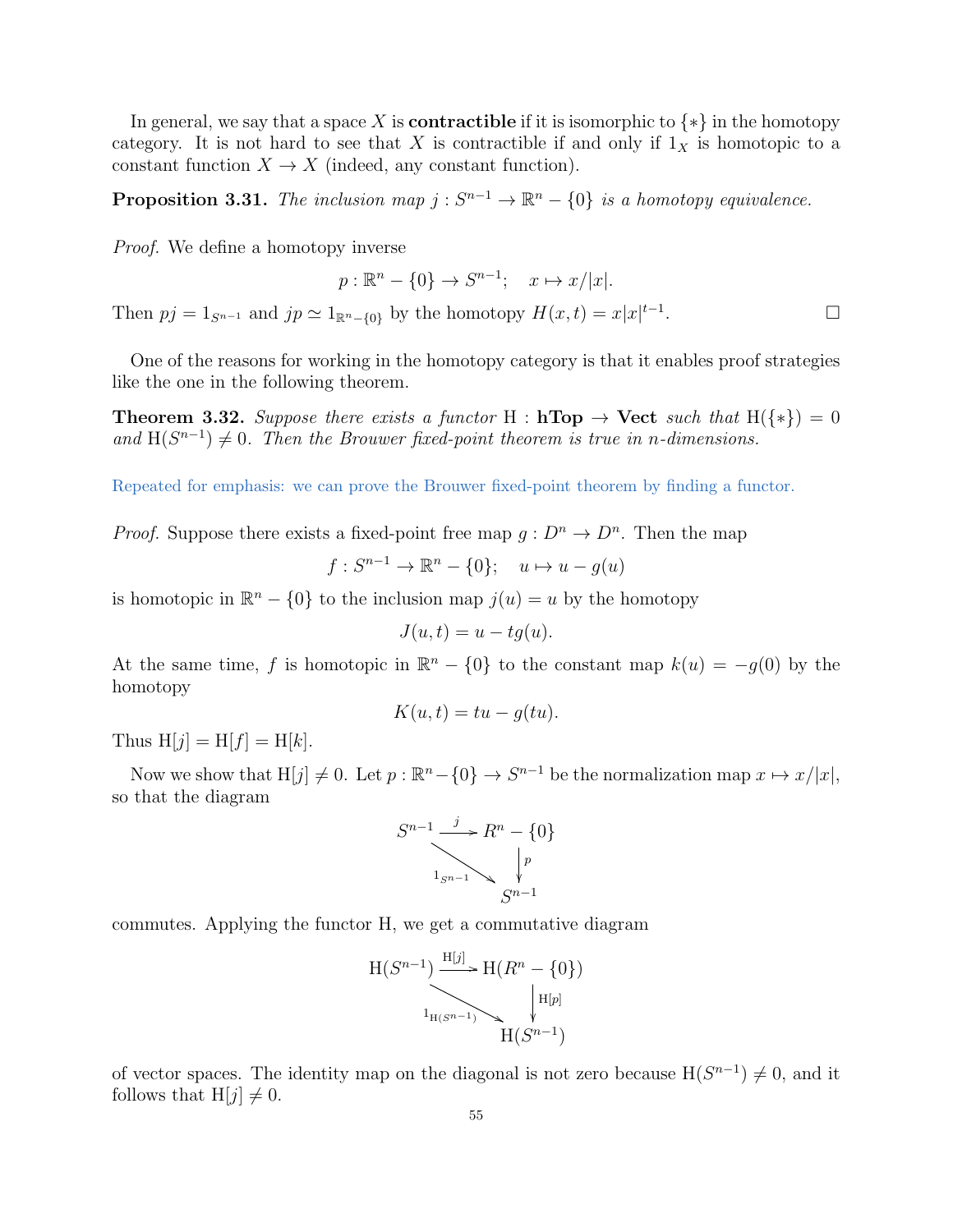Now we show that  $H[k] = 0$ . Since k is constant, it can be factored through the one-point space {∗} so that the diagram



commutes. The horizontal map q is the unique map to  $\ast$ , and the vertical map r takes  $\ast$  to the constant value taken by  $k$ . Applying the functor H, we get a commutative diagram



which gives a factorization of H[k] through the zero vector space. It follows that  $H[k] = 0$ .

Thus  $H[j] \neq H[k]$ , which contradicts our earlier calculation that  $H[j] = H[k]$ .

#### Lecture 8

3.11. Chain complexes. We now describe two algebraic categories which are essential to our study of algebraic topology. We work with vector spaces over a field  $\mathbb{F}$ ; there are analogous categories for abelian groups and for modules over a commutative ring.

A chain complex is a collection  $V_*(V_k, \partial_k)$  of vector spaces and linear maps organised in a sequence

$$
V_0 \xleftarrow{\partial_0} V_1 \xleftarrow{\partial_1} V_2 \xleftarrow{\partial_2} V_3 \xleftarrow{\partial_3} \dots
$$

where successive maps compose to zero; in other words  $\partial^2 = 0$ .

A chain map  $T : V_* \to W_*$  is a collection of linear maps  $T = (T_k : V_k \to W_k)$  for which the diagram

$$
V_0 \xleftarrow{\partial_0} V_1 \xleftarrow{\partial_1} V_2 \xleftarrow{\partial_2} V_3 \xleftarrow{\partial_3} \dots
$$
  
\n
$$
T_0 \begin{vmatrix} T_1 & T_2 & T_3 \\ W_0 \xleftarrow{\partial_0} W_1 \xleftarrow{\partial_1} W_2 \xleftarrow{\partial_2} W_3 \xleftarrow{\partial_3} \dots \end{vmatrix}
$$

commutes; in other words  $T\partial = \partial T$ .

A **chain homotopy**  $K : S \Rightarrow T$  between two chain maps  $S, T : V_* \to W_*$  is a collection of linear maps  $\left(K_k:\overline{V}_k\rightarrow W_{k+1}\right)$ 



such that  $\partial K + K\partial = T - S$ . (This means  $\partial_k K_k + K_{k-1}\partial_{k-1} = T_k - S_k$  when k is positive, and also  $\partial_0 K_0 = T_0 - S_0$ .)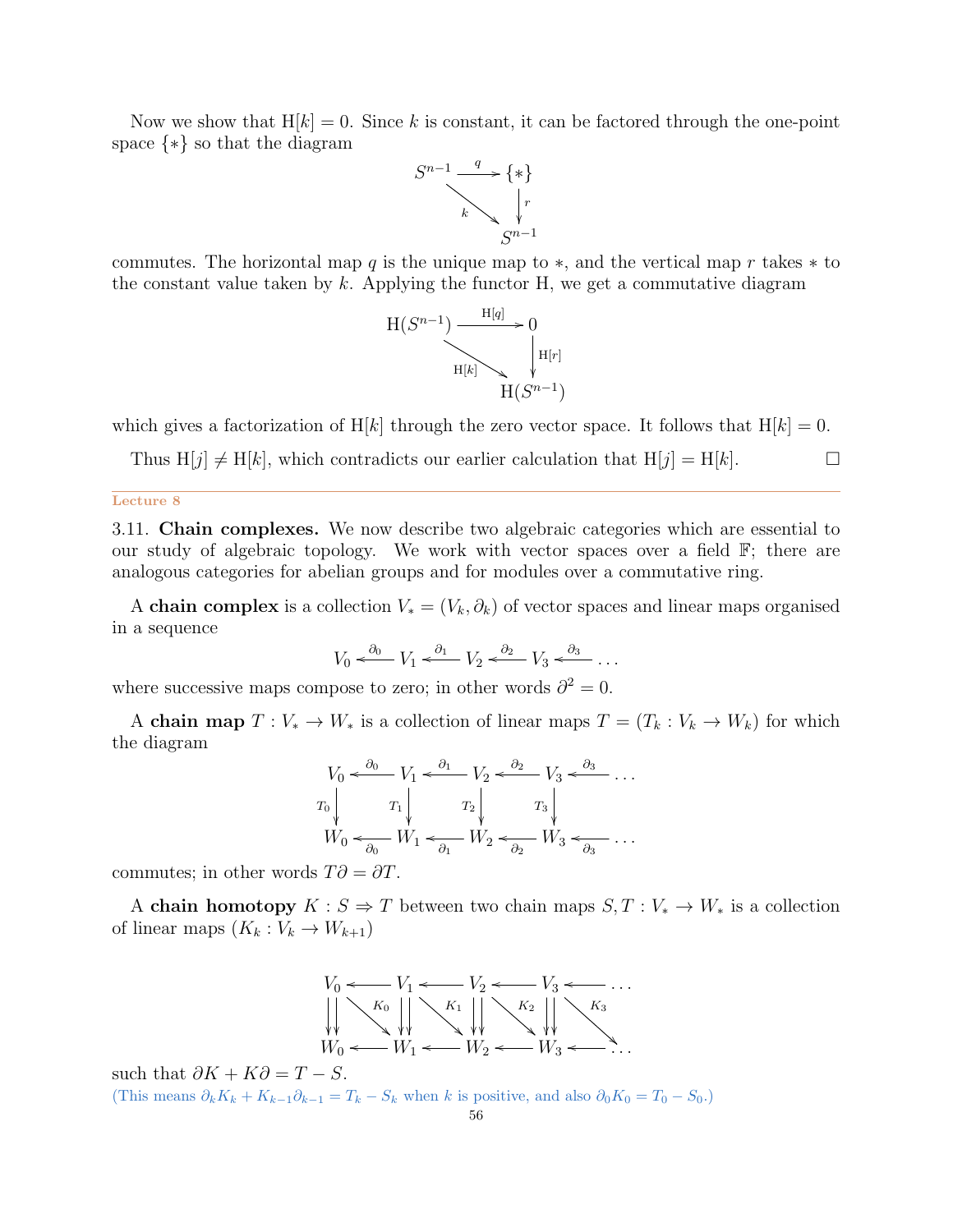If there exists a chain homotopy  $S \Rightarrow T$  we write  $S \simeq T$  (or  $S \simeq_K T$  if we wish to name the chain homotopy) and say that  $S, T$  are chain-homotopic. It is easy to verify that this is an equivalence relation. From this, we can define two categories:

- CC is the category whose objects are chain complexes and whose arrows are chain maps.
- hCC is the category whose objects are chain complexes and whose arrows are chainhomotopy equivalence classes of chain maps.

We need to show that composition is well-defined in  $hCC$ . Indeed if we have maps  $V_* \stackrel{S}{\Longrightarrow}$  $\frac{S}{S'}$   $W_* \xrightarrow{T} X_*$ with  $S \simeq_K S'$  then  $TS \simeq_{TK} TS'$ , and if we have maps  $V_* \xrightarrow{S} W_* \xrightarrow{T}$  $\frac{1}{T'}$   $\geq X_*$ 

with  $T \simeq_L T'$  then  $TS \simeq_{LS} T'S$ .

Clearly there is a functor  $\mathbf{CC} \to \mathbf{hCC}$  which keeps objects unchanged and which takes each chain map to its equivalence class. It is similar in spirit to a forgetful functor, in that it 'forgets' the distinction between chain maps that are chain-homotopic to each other.

**Definition 3.33.** For  $k \geq 0$ , let  $C_k, Z_k, B_k$  be the functors  $CC \rightarrow$  Vect defined by

$$
C_k(V_*) = V_k, \t Z_k(V_*) = \ker(\partial_{k-1}), \t B_k(V_*) = \text{im}(\partial_k),
$$
  
\n
$$
C_k[T] = T_k, \t Z_k[T] = T_k|_{\ker \partial_{k-1}}, \t B_k[T] = T_k|_{\text{im} \partial_k}.
$$

It is easily shown (homework 30) that these are well-defined functors.

**Definition 3.34.** For  $k \geq 0$ , let  $H_k$  be the functor  $CC \rightarrow$  Vect defined by

$$
H_k(V_*) = \frac{\ker(\partial_{k-1})}{\text{im}(\partial_k)}, \qquad H_k[T]: [\gamma] \longmapsto [T_k \gamma].
$$

It is easily shown (homework 35) that this is a well-defined functor, and moreover it descends to a functor  $H_k : hCC \longrightarrow$  Vect.

Homology theory in algebraic topology takes advantage of the following diagram:



The trick is to construct the horizontal functors  $Top \longrightarrow CC$  and  $hTop \longrightarrow hCC$  and then let  $H_k$  work its magic. Everything that happens after the chain complex is constructed is called homological algebra.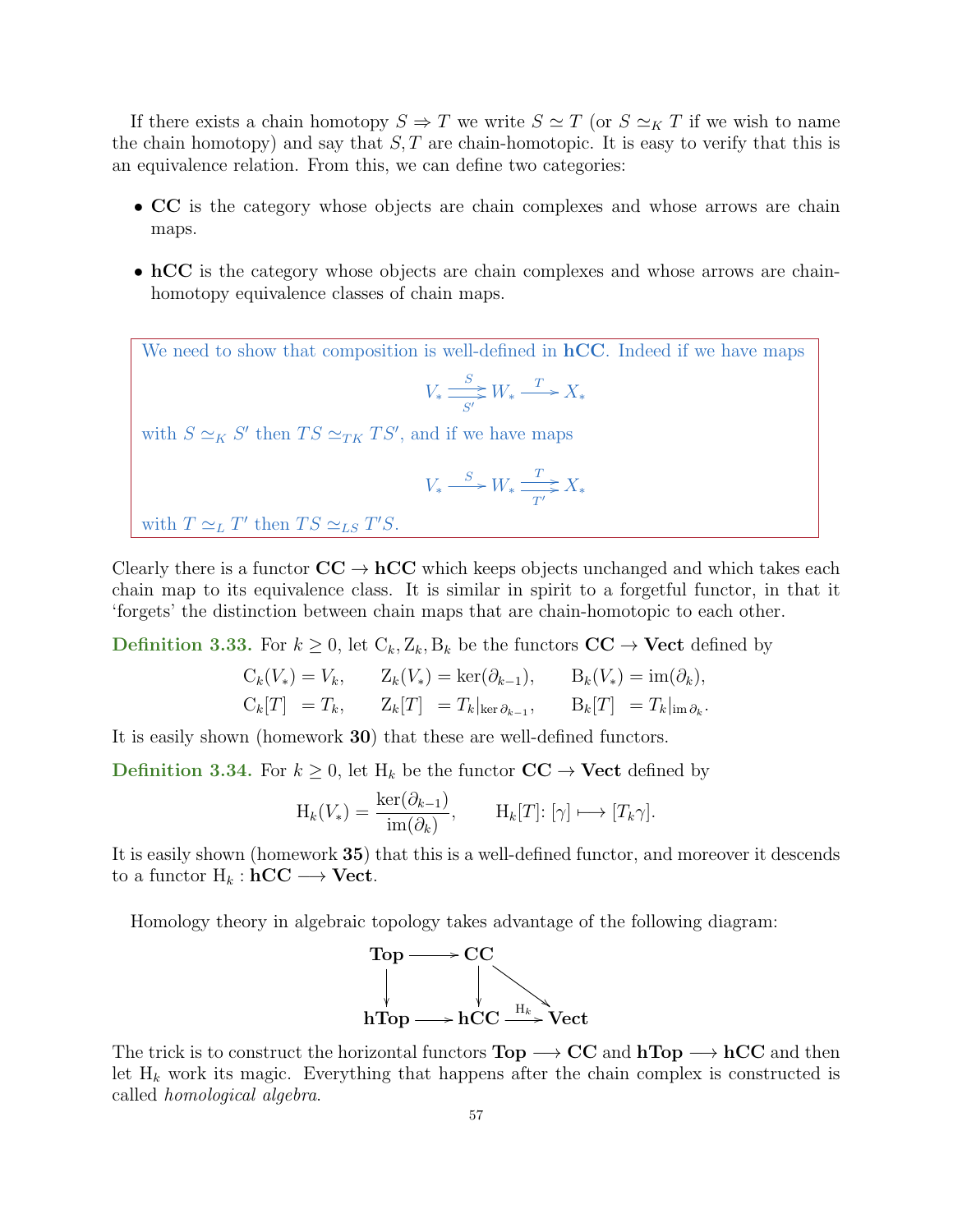We finish this section with a short discussion of **exact sequences**. A three-term sequence of vector spaces and linear maps

$$
U \xrightarrow{f} V \xrightarrow{g} W
$$

is exact if ker  $g = \text{im } f$ . We may say that it is 'exact at V' to emphasize the vector space whose two subspaces are being compared. A longer sequence such as

$$
U_1 \xrightarrow{f_1} U_2 \xrightarrow{f_2} U_3 \xrightarrow{f_3} \dots \xrightarrow{f_{n-1}} U_n
$$

may be exact at any of the individual terms  $U_2, U_3, \ldots, U_{n-1}$ , or at all of them, in which case it is simply said to be exact.

Example 3.35. A chain complex  $V_*$  is exact at  $V_k$  iff its homology  $H_k(V_*)$  is zero.

**Example 3.36.** The sequence  $U \xrightarrow{f} V \longrightarrow 0$  is exact iff f is surjective.

**Example 3.37.** The sequence  $0 \longrightarrow U \longrightarrow V$  is exact iff f is injective.

**Example 3.38.** The sequence  $0 \longrightarrow U \longrightarrow Y \longrightarrow 0$  is exact iff f is an isomorphism.

We finish with a calculation that will prove useful. Suppose  $U \longrightarrow V \longrightarrow W$  is exact. Then, starting with the rank–nullity formula, we get

$$
\dim(V) = \dim(\ker g) + \dim(\operatorname{im} g)
$$
  
= 
$$
\dim(\operatorname{im} f) + \dim(\operatorname{im} g) = \operatorname{rank}(f) + \operatorname{rank}(g).
$$

It is worth recalling the proof of the rank–nullity formula: take a basis  $v_1, \ldots, v_k$  for ker $(g)$ ; extend it to a basis  $v_1, \ldots, v_k, v_{k+1}, \ldots, v_n$  for V; show that the vectors  $g(v_{k+1}), \ldots, g(v_n)$  are linearly independent in W and therefore constitute a basis of  $\text{im}(g)$ .

In homework 44 we consider what happens when  $gf = 0$  and the sequence is not necessarily exact.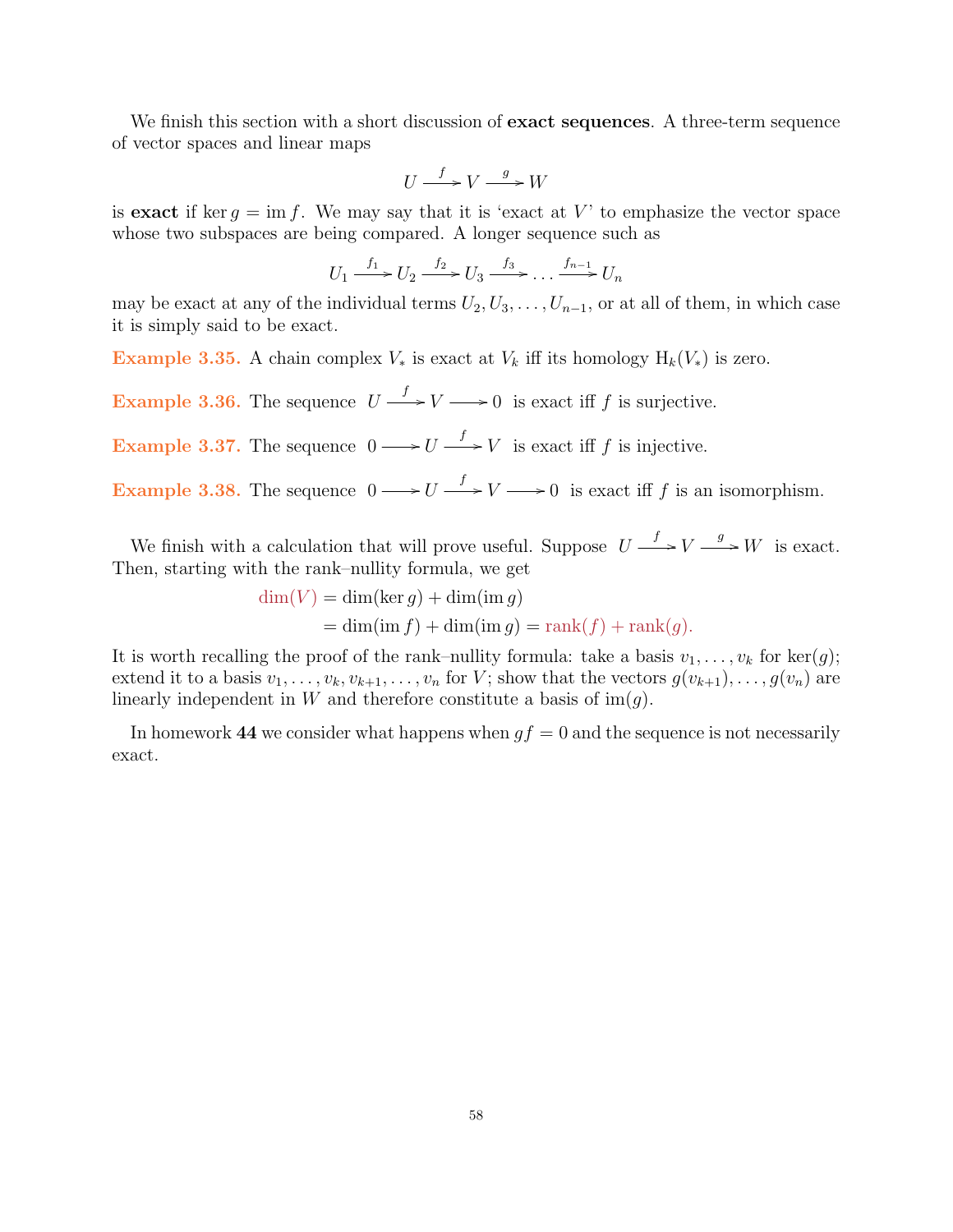## 4. Simplicial Complexes

Simplicial complexes are discrete objects that may be used to study continuous spaces. We begin by studying simplicial complexes in their own right, and then we establish the connection with continuous topology.

4.1. Abstract simplicial complexes. A simplicial complex is a nonempty set  $X$  of finite sets which is closed under taking subsets:

 $\sigma \in X$  and  $\tau \subseteq \sigma$  implies  $\tau \in X$ 

Example. The set

 $M = \{\{2, 4\}, \{3, 4\}, \{1, 2, 3\}\}\$ 

is not a simplicial complex, but its closure under taking subsets

```
X = \{\emptyset, \{1\}, \{2\}, \{3\}, \{4\}, \{1, 2\}, \{1, 3\}, \{2, 3\}, \{2, 4\}, \{3, 4\}, \{1, 2, 3\}\}\
```
is a simplicial complex. This can be drawn as follows:



*Remark.* Here we can recover M as the set of **maximal** elements of X: those elements that are not subsets of some larger element of X.

There is plenty of terminology.

- If the elements of X are subsets of a set V, we say that X is a simplicial complex on V.
- The smallest such V is given by considering the singleton elements of  $X$ . In the example above, the singletons are  $\{1\}$ ,  $\{2\}$ ,  $\{3\}$ ,  $\{4\}$  so we can take  $V = \{1, 2, 3, 4\}$ . This is the set of **vertices** of X, which we may write  $V = V(X)$ .
- Each  $\sigma \in X$  is called a **simplex** (plural: **simplices**) of X.
- We call  $\sigma$  a k-simplex (or k-cell) and write  $\dim(\sigma) = k$ , if its cardinality is  $k + 1$ .
- The dimension of the complex is  $\dim(X) = \max(\dim(\sigma) \mid \sigma \in X)$ .

In the example above, we have

0-cells:  $\{1\}, \{2\}, \{3\}, \{4\}$ 1-cells: {1, 2}, {1, 3}, {2, 3}, {2, 4}, {3, 4} 2-cells:  $\{1, 2, 3\}$ 

and we can think of  $\emptyset$  as a  $(-1)$ -cell. The complex X is 2-dimensional.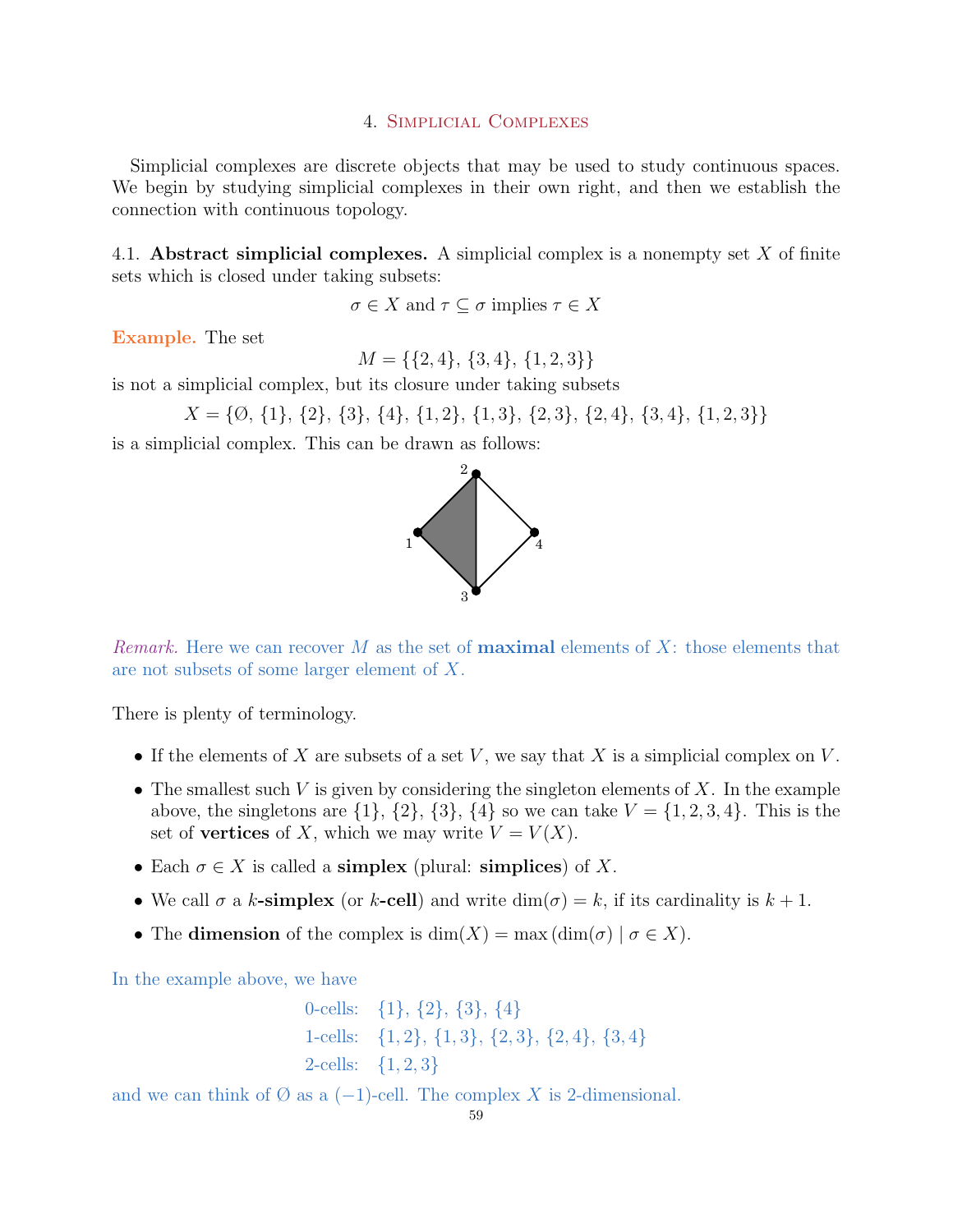• The k-skeleton  $X^{(k)}$  consists of all cells of X of dimension at most k.

Here are the skeleta  $X^{(0)}$ ,  $X^{(1)}$ , and  $X^{(2)} = X$  for the example above.



- If  $\tau \subseteq \sigma$  we say that  $\tau$  is a face of  $\sigma$ , or  $\sigma$  is a coface of  $\tau$ . We write  $\tau \leq \sigma$ .
- If  $\tau \leq \sigma$  and  $\dim(\tau) = \dim(\sigma) 1$ , we say that  $\tau$  is a facet of  $\sigma$ .

**Example.** The simplex  $\{1, 2, 3\}$  has 8 faces (6 'proper' faces, as well as  $\emptyset$  and the cell itself). Three of these are facets:  $\{2, 3\}, \{1, 3\}, \{1, 2\}.$ 

Example. An *n*-simplex  $\sigma = \{a_0, a_1, \ldots, a_n\}$  has  $n + 1$  facets:

$$
\sigma_k = \{a_0, \ldots, \hat{a}_k, \ldots, a_n\} = \{a_0, \ldots, a_{k-1}, a_{k+1}, \ldots, a_n\}
$$

(Here the caret  $\hat{ }$  indicates that  $a_k$  is to be omitted from the list.)

# 4.2. Examples and constructions. Here are some important constructions.

The empty complex. This is the complex

 $E = \{\emptyset\}$ 

whose only simplex is the  $(-1)$ -cell  $\emptyset$ .

The standard n-simplex.

 $B_n = \{$ all subsets of  $\{0, 1, ..., n\}\}$ 

This is the simplicial equivalent of an *n*-dimensional ball.

The boundary of the standard n-simplex.

$$
\partial B_n = B_n^{(n-1)}
$$
  
= {all subsets of {0,1,...,n} of cardinality at most n}

This is the simplicial equivalent of a sphere of dimension  $n - 1$ .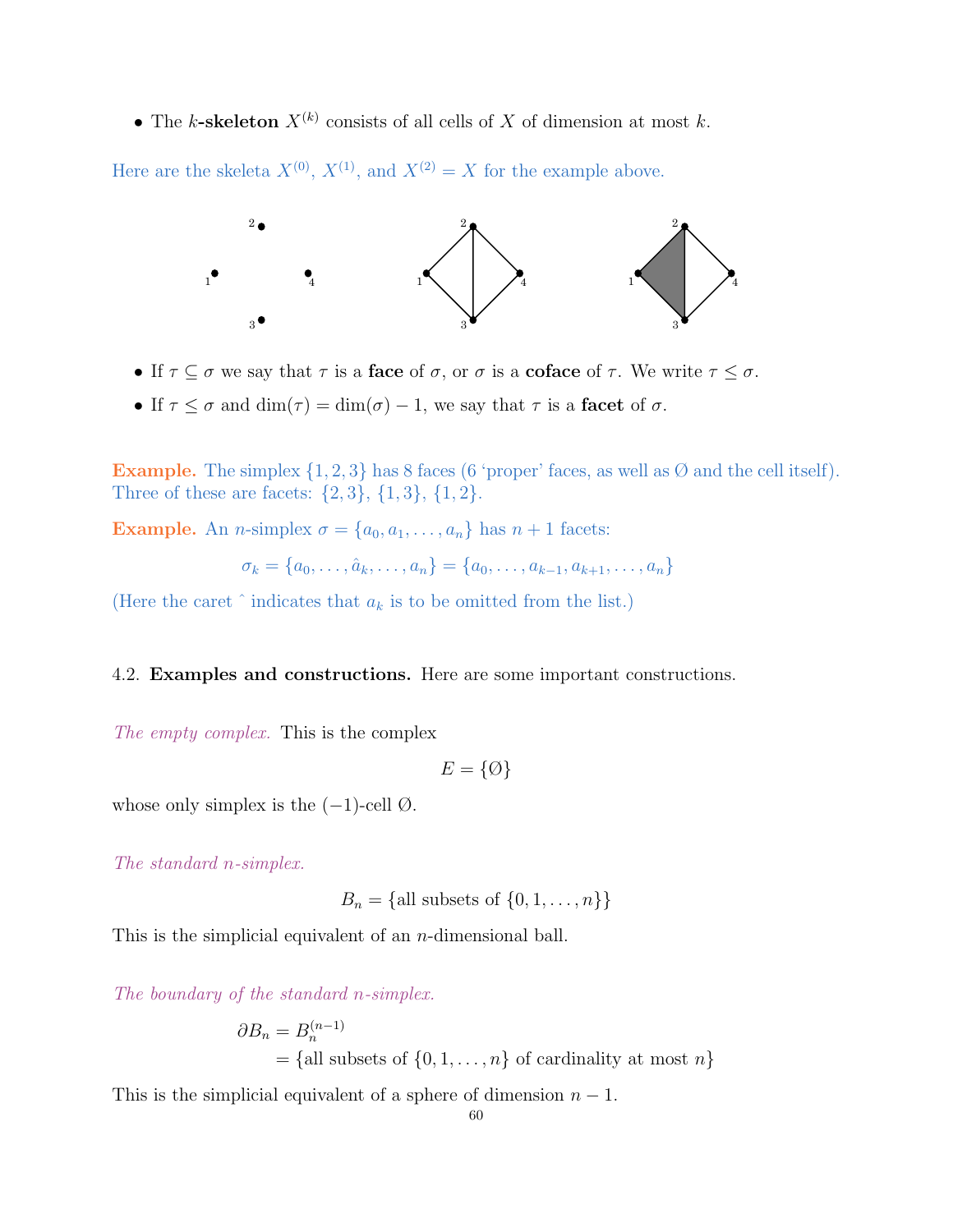Cones. A complex C is a **cone** if there exists a vertex  $*$  such that

 $\sigma \in C$  implies  $\sigma \cup \{*\} \in C$ .

The vertex  $*$  is called a **cone point** for  $C$ .

Example. The complex

 $\{\emptyset, \{1\}, \{2\}, \{3\}, \{1, 2\}, \{2, 3\}\}\$ 

is a cone with respect to the vertex 2, whereas

{Ø, {1}, {2}, {3}, {1, 2}, {1, 3}, {2, 3}}

is not a cone with respect to any vertex.

Remark. Cones are the simplicial equivalent of star-shaped domains.

The cone on a complex. Every simplicial complex  $X$  is contained in a cone  $CX$ , constructed as follows: introduce a new vertex  $*$  not already in  $V = V(X)$ , and include a new cell  $\sigma \cup \{*\}$ for every  $\sigma \in X$ . Formally:

$$
CX = \{\sigma, \sigma \cup \{*\} \mid \sigma \in X\} = \{\sigma \subseteq V \cup \{*\} \mid \sigma \cap V \in X\}
$$

Notice that  $CX$  contains exactly twice as many simplices as  $X$  (counting the empty cell).

Example. If

$$
X = \{0, \{1\}, \{2\}, \{3\}, \{1,2\}\}\
$$

then

 $CX = \{\emptyset, \{1\}, \{2\}, \{3\}, \{1, 2\}, \{*}, \{*, 1\}, \{*, 2\}, \{*, 3\}, \{*, 1, 2\}\}.$ 

Remark. If we iterate the cone construction, for instance to construct  $CCX$ , we need a new symbol for each new cone point.

The relative cone on a subcomplex. Sometimes we 'cone off' just part of a simplicial complex. Let  $X, Y$  be complexes with  $Y \subseteq X$ . Then

$$
C(X, Y) = X \cup CY
$$

is the **relative cone** of the inclusion map  $Y \to X$ .

Example. If

$$
X = \{0, \{1\}, \{2\}, \{1, 2\}\}, \qquad Y = \{0, \{1\}, \{2\}\}\
$$

then

$$
C(X,Y) = \{0, \{1\}, \{2\}, \{1,2\}, \{*,\}, \{*,1\}, \{*,2\}\}.
$$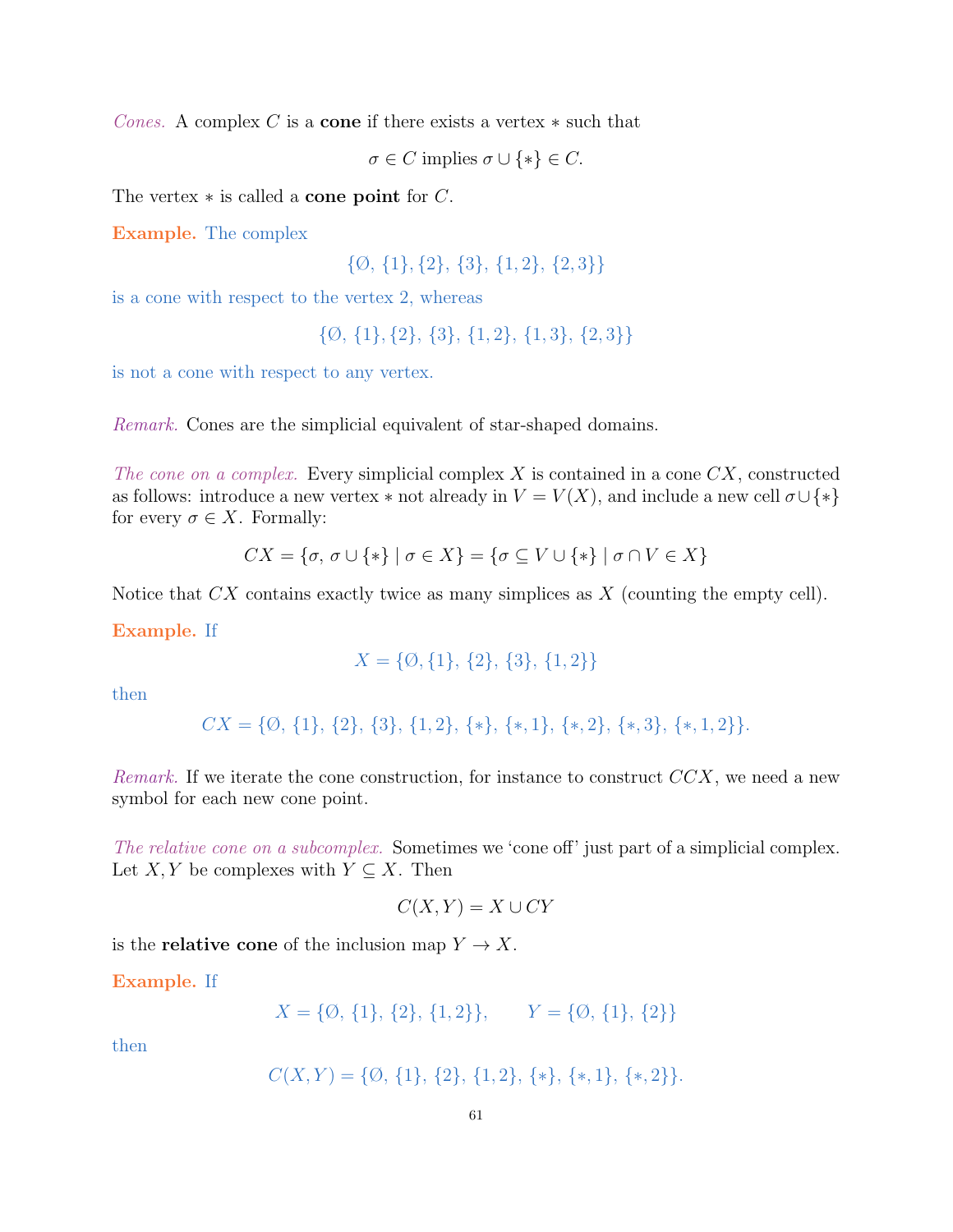The suspension of a complex. This is the union of two cones on X with respect to points n and s (which are assumed not to belong to  $V = V(X)$ ). Formally:

 $\Sigma X = \{\sigma, \sigma \cup \{n\}, \sigma \cup \{s\} \mid \sigma \in X\}$ 

Notice that  $\Sigma X$  has thrice as many simplices as X. We may think of X as being 'suspended' as the equator between a north pole  $n$  and a south pole  $s$ .

Example. If

$$
X = \{ \emptyset, \{1\}, \{2\} \}
$$

then

$$
\Sigma X = \{ \emptyset, \{1\}, \{2\}, \{n\}, \{n,1\}, \{n,2\}, \{s\}, \{s,1\}, \{s,2\} \}.
$$

An alternative definition is  $\Sigma X = C(CX, X)$ .

The nerve of a covering. Let  $U_1, \ldots, U_n$  be sets, and write  $\mathcal{U} = (U_1, \ldots, U_n)$ . The nerve of U is a simplicial complex on the vertex set  $\{1, 2, \ldots, n\}$  defined by the following condition:

$$
\sigma \in \text{Nerve}(\mathcal{U}) \iff \bigcap_{k \in \sigma} U_k \neq \emptyset
$$

Remark. Quite commonly, the  $(U_k)$  occur as subsets covering a larger set  $U = U_1 \cup \cdots \cup U_n$ .

Example. A collection of sets in the plane, and the nerve of this collection:



Remark. The construction is equally valid for an infinite family of sets  $\mathcal{U} = (U_k \mid k \in K)$ . Nerve(U) consists of the finite subsets  $\sigma \subset K$  that satisfy condition (∩).

The Vietoris–Rips complex. Let X be a metric space and let  $R \geq 0$ . The Vietoris–Rips complex with diameter  $R$  is a simplicial complex on  $X$  defined by the condition:

$$
\sigma = \{x_0, x_1, \dots, x_n\} \in \text{Rips}(X, R) \iff d(x_i, x_j) \le R \text{ for all } 0 \le i, j \le n
$$

Example. Let X be a finite collection of robotic sensors located in the plane. The metric is Euclidean distance. The coverage criterion (see Theorem [2.18\)](#page-28-0) makes use of the 2-skeleton  $Rips(X, R)^{(2)}$  of the Vietoris–Rips complex. The 1-cells are used to define the fence cycle; the 2-cells are used to determine if the fence cycle is a boundary; if the test is successful then unused 0-cells can be switched off to conserve power.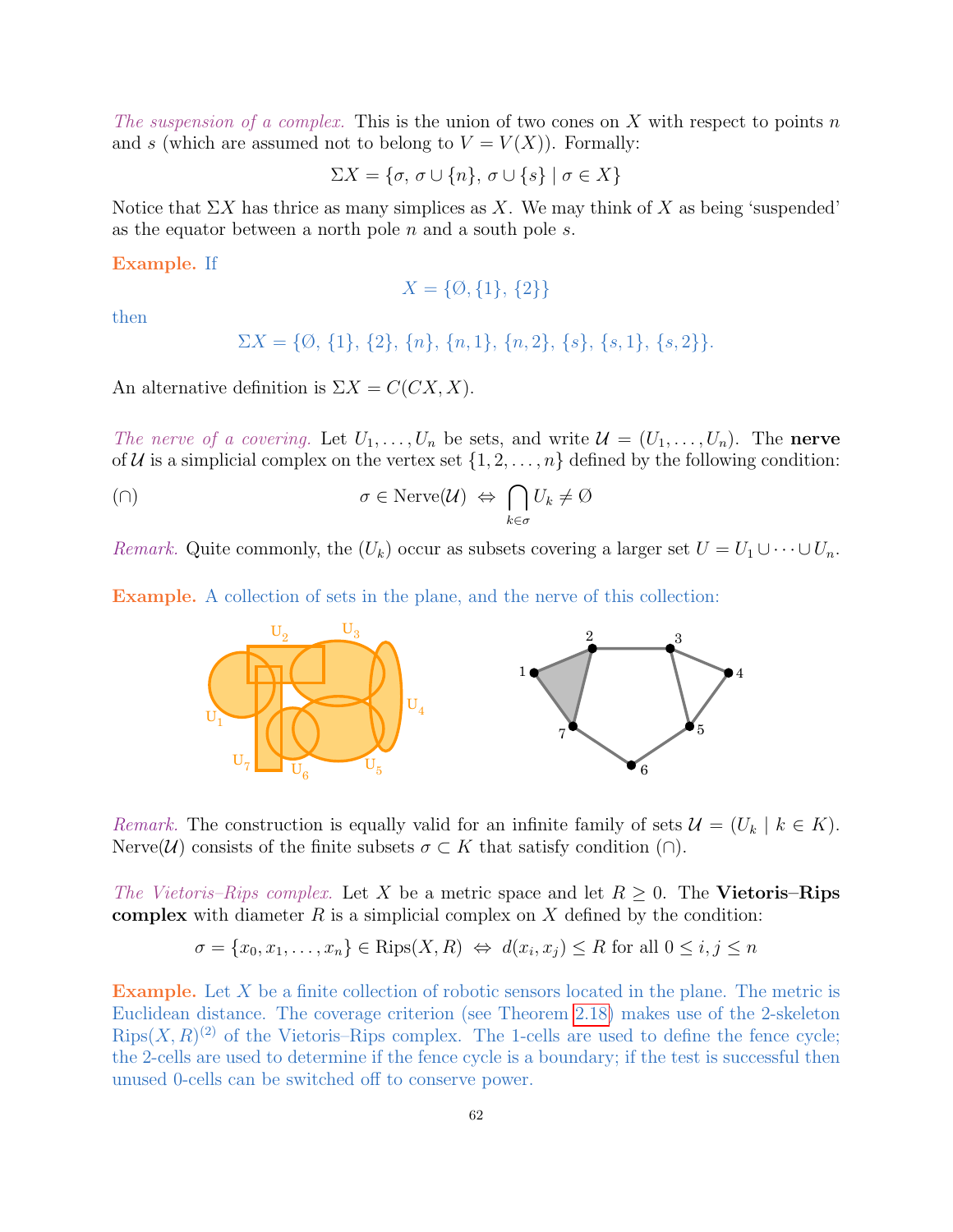*Chains and antichains.* Let  $P$  be a partially-ordered set (poset). There are two natural complexes on P, determined by the partial-order structure.

The complex of chains:<sup>[2](#page-62-0)</sup>

 $\sigma \in \text{Ch}(P) \Leftrightarrow \sigma$  is a finite chain in P  $\Leftrightarrow$   $\sigma$  is a totally ordered finite subset of P

The complex of antichains:

 $\sigma \in \text{Anti}(P) \Leftrightarrow \sigma$  is a finite **antichain** in P  $\Leftrightarrow$   $\sigma$  is a totally unordered finite subset of P

If  $\sigma$  is a chain (resp. antichain) and  $\tau \subseteq \sigma$ , then  $\tau$  is also a chain (resp. antichain), so these definitions yield simplicial complexes.

Example. Let P be the poset with the following Hasse diagram:



Thus 1 is the largest element, 4 is the smallest, and 2, 3 are incomparable with each other.

The maximal chains of P are  $\{1,2,4\}$  and  $\{1,3,4\}$  so the complex of chains consists of all subsets of these two sets:

 $Ch(P) = \{ \emptyset, \{1\}, \{2\}, \{3\}, \{4\}, \{1, 2\}, \{1, 3\}, \{1, 4\}, \{2, 4\}, \{3, 4\}, \{1, 2, 4\}, \{1, 3, 4\} \}$ 

The maximal antichains are  $\{1\}$ ,  $\{4\}$ , and  $\{2,3\}$  so the complex of antichains is Anti $(P) = \{ \emptyset, \{1\}, \{2\}, \{3\}, \{4\}, \{2,3\} \}$ 

4.3. Elementary equivalence. There is a clear notion of isomorphism between simplicial complexes. For instance, the complexes



are isomorphic under the bijection

 $1 \leftrightarrow \text{cat}, 2 \leftrightarrow \text{dog}, 3 \leftrightarrow^*, 4 \leftrightarrow \text{rat}$ 

<span id="page-62-0"></span><sup>2</sup>It is an accident that this sounds like 'chain complex'.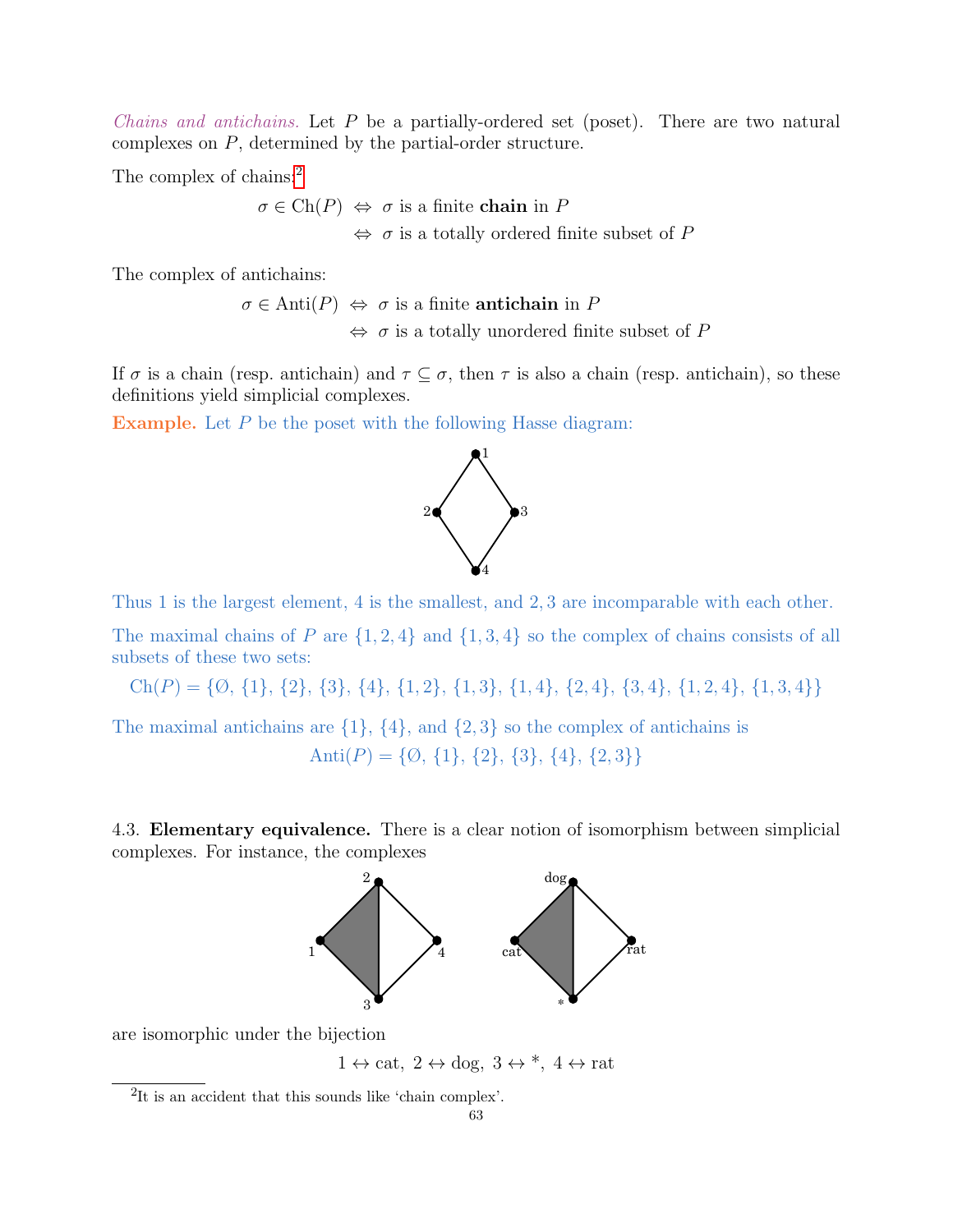between their vertex sets; and also under the bijection

$$
1 \leftrightarrow \text{cat}, 2 \leftrightarrow *, 3 \leftrightarrow \text{dog}, 4 \leftrightarrow \text{rat}.
$$

We write  $X \cong Y$  to indicate that the complexes  $X, Y$  are isomorphic.

Isomorphism is rather stringent, and has nothing to say about our intuition that the first three of the following complexes have a certain similarity not shared by the fourth:



According to the isomorphism relation, all four complexes are different. We wish to define a weaker relation, under which the first three of these complexes are equivalent to each other and are not obviously equivalent to the fourth.

Let X be a simplicial complex and suppose  $\tau \in X$  is a non-empty simplex with exactly one proper coface  $\sigma \in X$  ('proper' meaning 'not equal to  $\tau$  itself'). Then,

$$
Y = X - \{\tau, \sigma\}
$$

is a simplicial complex. We call Y an **elementary collapse** of X, and write  $X \searrow Y$ . Reciprocally, we may call X an elementary expansion of Y, and write  $Y \nearrow X$ .

The idea is that elementary collapses are topology-preserving, in some sense to be made precise later.

Example. The simplicial complex on the left has four possible elementary collapses:



Notice, for example, that the number of holes (one) remains unchanged in each collapse.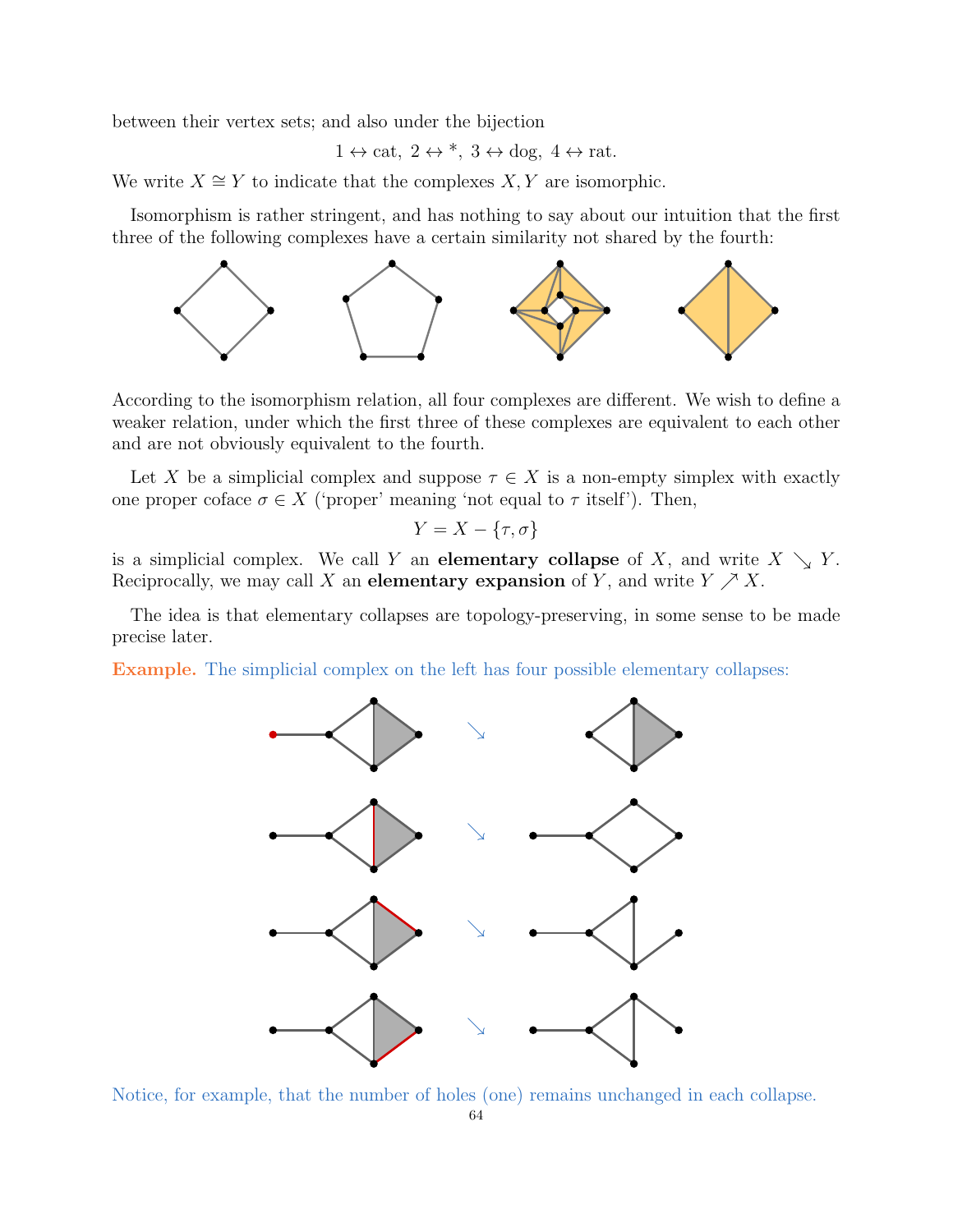Example. What is special about having exactly one proper coface? In each of the following situations, we remove a 1-simplex and all of its cofaces.

The edge  $\{3,6\}$  has two proper cofaces:



The second example is the only one where the essential topological structure of the complex is not changed by the operation. In the first example a new hole is created, whereas in the third example an existing loop is broken.

Definition 4.1. Two simplicial complexes  $X, Y$  are **Whitehead equivalent** if there is a sequence  $X_0, X_1, \ldots, X_n$  of simplicial complexes such that

- $X \cong X_0$
- $Y \cong X_n$
- For each  $k = 1, \ldots, n$ , either  $X_{k-1} \nearrow X_k$  or  $X_{k-1} \searrow X_k$ .

We write  $X \simeq Y$  to indicate that  $X, Y$  are Whitehead equivalent. It is easy to see that this is an equivalence relation. In fact, it is the smallest (i.e. most discriminating) equivalence relation such that isomorphic complexes are equivalent and where  $X \searrow Y$  implies  $X \simeq Y$ .

The usual way to show that two complexes are Whitehead equivalent is to find an explicit sequence of collapses and expansions relating them.

<span id="page-64-0"></span>**Theorem 4.2.** For  $n \geq 3$ , let  $C_n$  denote the cycle of length n; that is, the simplicial complex on  $\{1, 2, \ldots, n\}$  whose maximal simplices are

 $\{1, 2\}, \{2, 3\}, \ldots, \{n-1, n\}, \{n, 1\}.$ 

Then  $C_m \simeq C_n$  for every  $m, n \geq 3$ .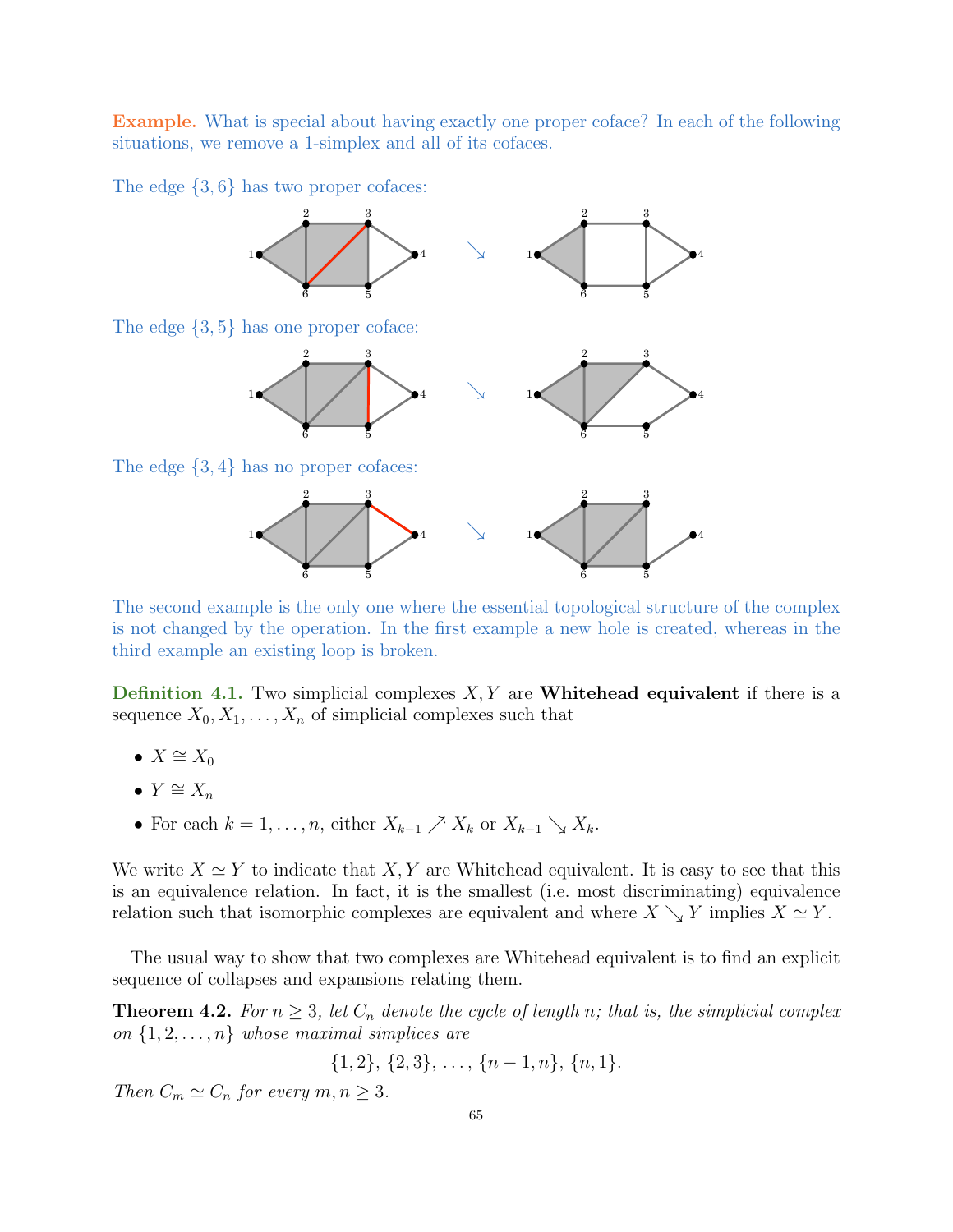**Lemma 4.3** (edge splitting). Let X be a simplicial complex, and suppose that  $\{a, b\} \in X$ has no proper cofaces. Let Y be the complex obtained by splitting the edge in two along a new vertex  $m \notin V(X)$ :

$$
Y = X \cup \{\{m\}, \{a, m\}, \{m, b\}\} - \{\{a, b\}\}\
$$

Then  $Y \simeq X$ .

Proof. In pictures, this is

$$
\left|\frac{1}{2}\right| \rightarrow \left|\frac{1}{2}\right| \rightarrow \left|\frac{1}{2}\right| \rightarrow \left|\frac{1}{2}\right| \rightarrow \left|\frac{1}{2}\right| \rightarrow \left|\frac{1}{2}\right| \rightarrow \left|\frac{1}{2}\right| \rightarrow \left|\frac{1}{2}\right| \rightarrow \left|\frac{1}{2}\right| \rightarrow \left|\frac{1}{2}\right| \rightarrow \left|\frac{1}{2}\right| \rightarrow \left|\frac{1}{2}\right| \rightarrow \left|\frac{1}{2}\right| \rightarrow \left|\frac{1}{2}\right| \rightarrow \left|\frac{1}{2}\right| \rightarrow \left|\frac{1}{2}\right| \rightarrow \left|\frac{1}{2}\right| \rightarrow \left|\frac{1}{2}\right| \rightarrow \left|\frac{1}{2}\right| \rightarrow \left|\frac{1}{2}\right| \rightarrow \left|\frac{1}{2}\right| \rightarrow \left|\frac{1}{2}\right| \rightarrow \left|\frac{1}{2}\right| \rightarrow \left|\frac{1}{2}\right| \rightarrow \left|\frac{1}{2}\right| \rightarrow \left|\frac{1}{2}\right| \rightarrow \left|\frac{1}{2}\right| \rightarrow \left|\frac{1}{2}\right| \rightarrow \left|\frac{1}{2}\right| \rightarrow \left|\frac{1}{2}\right| \rightarrow \left|\frac{1}{2}\right| \rightarrow \left|\frac{1}{2}\right| \rightarrow \left|\frac{1}{2}\right| \rightarrow \left|\frac{1}{2}\right| \rightarrow \left|\frac{1}{2}\right| \rightarrow \left|\frac{1}{2}\right| \rightarrow \left|\frac{1}{2}\right| \rightarrow \left|\frac{1}{2}\right| \rightarrow \left|\frac{1}{2}\right| \rightarrow \left|\frac{1}{2}\right| \rightarrow \left|\frac{1}{2}\right| \rightarrow \left|\frac{1}{2}\right| \rightarrow \left|\frac{1}{2}\right| \rightarrow \left|\frac{1}{2}\right| \rightarrow \left|\frac{1}{2}\right| \rightarrow \left|\frac{1}{2}\right| \rightarrow \left|\frac{1}{2}\right| \rightarrow \left|\frac{1}{2}\right| \rightarrow \left|\frac{1}{2}\right| \rightarrow \left|\frac{1}{2}\right| \rightarrow \left|\frac{1}{2}\right| \rightarrow \left|\frac{1}{2}\right| \rightarrow \left|\frac{1}{2}\right| \rightarrow \left|\frac{1}{2}\right| \rightarrow \left|\frac{1}{2}\right| \rightarrow \left|\frac{1}{2}\right| \rightarrow \left|\frac{1}{2}\right| \rightarrow \left|\frac{1}{2}\right| \rightarrow \left|\frac{1
$$

Formally we define

$$
X_0 = X
$$
  
\n
$$
X_1 = X_0 \cup \{\{m\}, \{a, m\}\}\
$$
  
\n
$$
X_2 = X_1 \cup \{\{b, m\}, \{a, b, m\}\}\
$$
  
\n
$$
X_3 = X_2 - \{\{a, b\}, \{a, b, m\}\}\
$$

and then  $X = X_0$ ,  $Y = X_3$ , and  $X_0 \nearrow X_1 \nearrow X_2 \searrow X_3$  as required.

*Proof of Theorem [4.2.](#page-64-0)* Since  $C_{n+1}$  is obtained from  $C_n$  by splitting the edge  $\{n,1\}$  in two along a new vertex  $n + 1$ , the result follows from the lemma.

A simplicial complex is **collapsible** if it is Whitehead equivalent to the 1-point complex  $B_0$ .

Theorem 4.4. Every finite cone is collapsible.

*Proof.* Let CX be a cone with cone point  $\ast$ . We use induction on the number of cells of X. If X is the empty complex then we are done, because

$$
CE = \{\emptyset, \{*\}\}\
$$

is isomorphic to  $B_0$ . Otherwise let  $\tau$  be a maximal simplex of X, so that  $X - \tau$  is also a simplicial complex. Then  $\tau$  has exactly one coface in  $CX$ , namely  $\sigma = \tau \cup \{*\}$ . Then

$$
CX \searrow CX - \{\sigma, \tau\} = C(X - \tau)
$$

which is collapsible by the inductive hypothesis.  $\Box$ 

There are two natural tasks that arise when considering any equivalence relation:

(1) Show that 
$$
X \simeq Y
$$
. (2) Show that  $X \not\simeq Y$ .

For Whitehead equivalence, we can answer (1) by exhibiting a suitable sequence of collapses and expansions. It is not so easy to answer (2) by brute force, because we have to rule out all possible sequences. There is no bound on how long such a sequence might be, and the complexes  $X_k$  that occur on the way may well be enormous. We need invariants.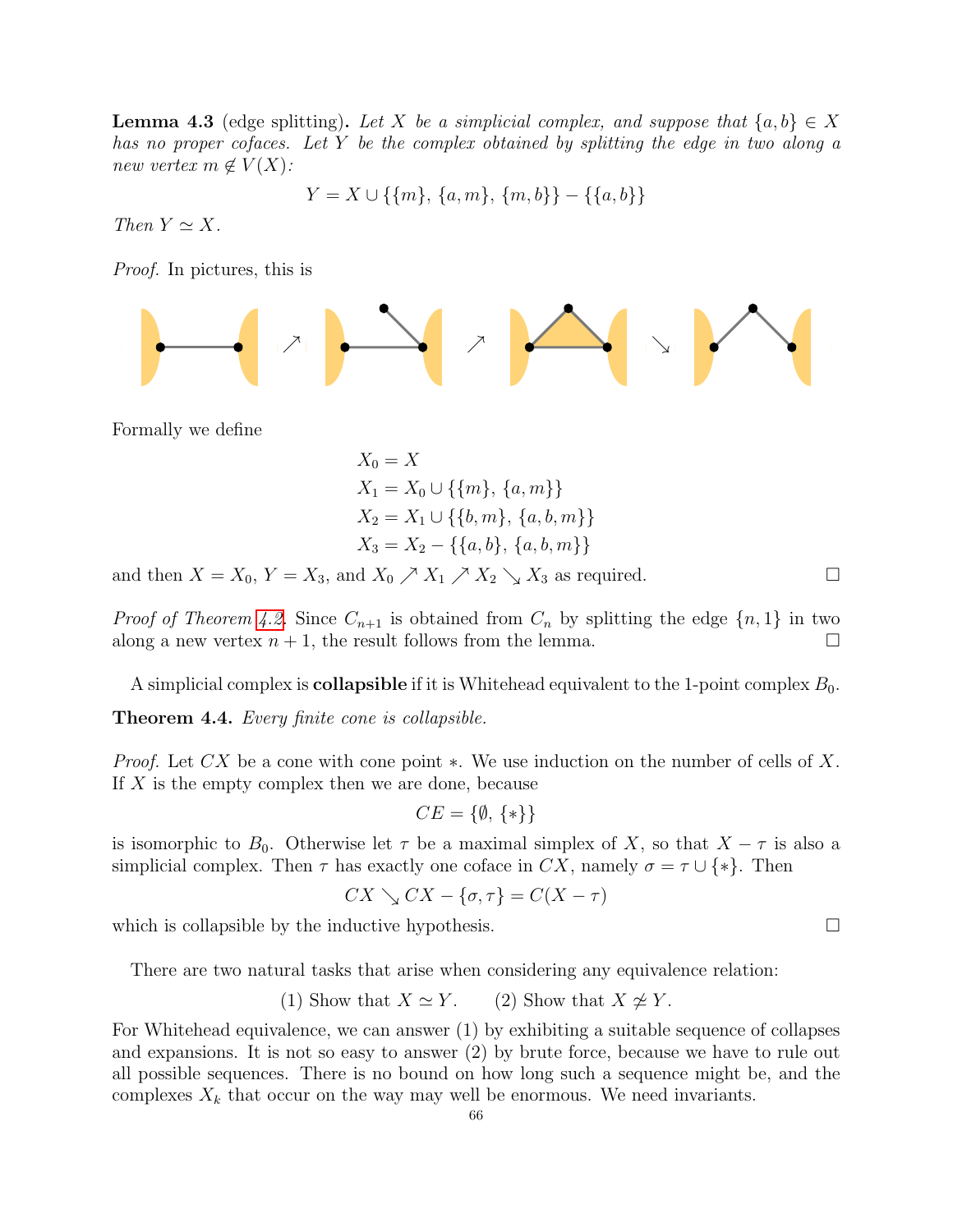<span id="page-66-0"></span>**Proposition 4.5** (connected components). Let  $b_0(X)$  denote the number of connected components of  $X$ . This is defined as the number of equivalence classes of vertices of  $X$  under the relation

 $v \sim w \Leftrightarrow$  there is a path of edges from v to w.

Then  $b_0$  is Whitehead invariant.

(Later we will define  $b_0$  homologically.)

*Proof.* We show that  $b_0$  is unchanged by an elementary collapse. Consider  $Y = X - {\sigma, \tau}$ where  $\sigma$  is the only proper coface of  $\tau$ .

- If  $\dim(\tau) = 0$ , we may write  $\tau = \{a\}, \sigma = \{a, b\}.$  Then X has the same connected components as  $Y$ , except that the component containing  $b$  has an extra vertex  $a$ .
- If  $\dim(\tau) = 1$ , we may write  $\tau = \{a, b\}, \sigma = \{a, b, c\}.$  Then X has the same vertices as Y but one fewer edge  $\{a, b\}$ . The equivalence relation is the same, because the 'lost' relation  $a \sim b$  is recovered in Y by combining  $a \sim c$  and  $c \sim b$ .
- If  $\dim(\tau) \geq 2$ , then the set of vertices and the equivalence relation are unchanged.

In all three cases,  $b_0(X) = b_0(Y)$ .

**Example 4.6.** The  $m$ -point space and the  $n$ -point space

$$
\{\emptyset, \{1\}, \{2\}, \ldots, \{m\}\} \text{ and } \{\emptyset, \{1\}, \{2\}, \ldots, \{n\}\}\
$$

are not Whitehead equivalent if  $m \neq n$ .

Proposition 4.7. The parity of the total number of cells

$$
par(X) = \sum_{k=0}^{\dim(X)} \# \{k\text{-cells of } X\} \pmod{2}
$$

is Whitehead invariant.

(We choose not to count the  $(-1)$ -cell  $\emptyset$ .)

*Proof.* Exactly two cells are removed at each elementary collapse.  $\Box$ 

Example 4.8. The hollow triangle and the point

 $\partial B_2 = \{ \emptyset, \{0\}, \{1\}, \{2\}, \{0, 1\}, \{0, 2\}, \{1, 2\} \}$  and  $B_0 = \{ \emptyset, \{0\} \}$ are not Whitehead equivalent because  $par(\partial B_2) = 0$  whereas  $par(B_0) = 1$ .

Proposition 4.9. The Euler characteristic

$$
\chi(X) = \sum_{k=0}^{\dim(X)} (-1)^k \# \{k\text{-cells of } X\}
$$

is Whitehead invariant.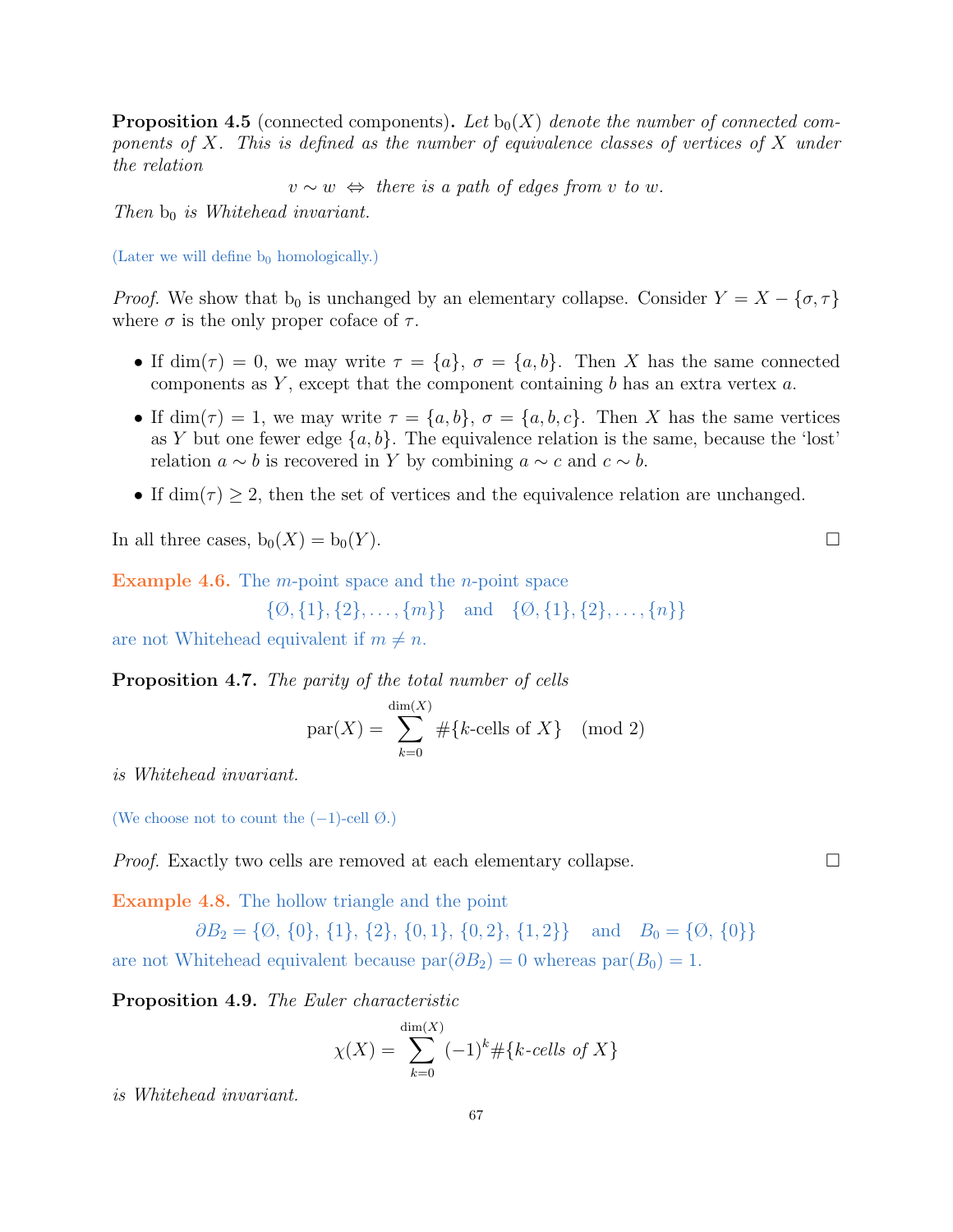Proof. Exactly two cells of adjacent dimensions are removed at each elementary collapse. Their contributions to the Euler characteristic cancel.

**Example 4.10.** The hollow triangle  $\partial B_2$  and the hollow tetrahedron  $\partial B_2$  are not Whitehead equivalent because  $\chi(\partial B_2) = 3 - 3 = 0$  whereas  $\chi(\partial B_3) = 4 - 6 + 4 = 2$ .

Remark. Notice that the Euler characteristic is an integer lift of the parity invariant and therefore a more discriminating invariant. We will shortly see that the Euler characteristic itself can be 'lifted' to an invariant sequence of nonnegative integers  $b = (b_0, b_1, b_2, \dots)$  that is more discriminating still.

Lecture 9

4.4. Simplicial homology. Let X be a simplicial complex. In this section we define the simplicial homology of X. As usual we will work with a field  $\mathbb{F}$ . We will construct a sequence of vector spaces  $H_k(X) = H_k(X; \mathbb{F})$ .

Note. In general we can work over any commutative ring, and obtain modules over that ring.

**Definition 4.11.** We define  $C_k(X)$ , the space of k-chains in X, as follows:

- There is a generator  $[a_0, a_1, \ldots, a_k]$  for any  $(k+1)$ -tuple of vertices for which the set  ${a_0, a_1, \ldots, a_k}$  belongs to X.
- There is a relation  $[a_0, a_1, \ldots, a_k] = 0$  whenever two of the  $a_i$  are equal. Briefly, we express this relation as

$$
[\ldots, a, \ldots, a, \ldots] = 0.
$$

• There is a relation  $[a_0, a_1, \ldots, a_k] = -[a'_0, a'_1, \ldots, a'_k]$  whenever the lists  $(a_i)$  and  $(a'_i)$ differ by a single transposition. Briefly, we express this relation as

 $[\ldots, a, \ldots, b, \ldots] = -[\ldots, b, \ldots, a, \ldots],$ 

the ellipses representing sequences that are the same on both sides of the equation.

**Note.** The 'repeated term' relation follows from the 'transposition' relation except when char( $\mathbb{F}$ ) = 2. We include it to cover that case also. It turns out to be more convenient to allow repeated vertices and set those generators to be zero, than to ban repeated vertices and have to work carefully to avoid getting them by accident. It does mean that we have to check one more thing every time we define a linear map, but this is usually quite easy.

For an arbitrary permutation  $\pi$  of  $\{0, 1, \ldots, k\}$  we obtain

$$
[a_0, a_1, \ldots, a_k] = (-1)^{\pi} [a_{\pi(0)}, a_{\pi(1)}, \ldots, a_{\pi(k)}]
$$

by expressing  $\pi$  as a product of transpositions. It follows that

$$
\dim C_k(X) = \# \{k\text{-simplices of } X\}.
$$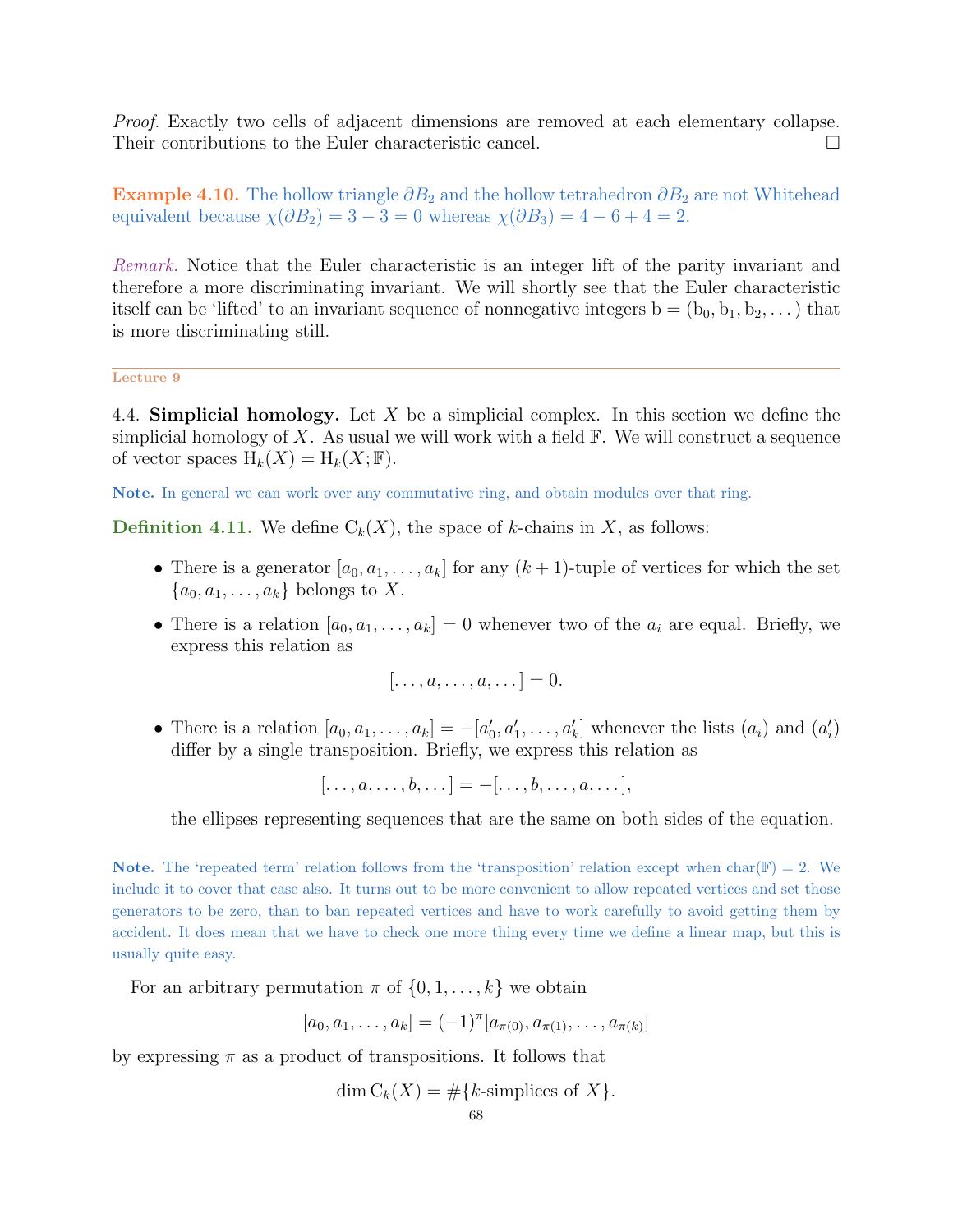Definition 4.12. The boundary map  $\partial_k : C_{k+1}(X) \to C_k(X)$  is defined on generators by

$$
\partial_k[a_0,\ldots,a_{k+1}] = \sum_{i=0}^{k+1} (-1)^i [\ldots,\hat{a}_i,\ldots]
$$

where  $[\ldots, \hat{a}_i, \ldots]$  is an abbreviation for  $[a_0, \ldots, a_{i-1}, a_{i+1}, \ldots, a_{k+1}]$ , which is the result of deleting  $a_i$  from  $[a_0, \ldots, a_{k+1}].$ 

We confirm that the definition of  $\partial$  respects both relations:

Consider a generator with repeated vertices in positions  $i, j$  with  $i < j$ . All but two terms of its boundary are immediately zero, by the repeated-term relation. We then have  $\partial[\ldots, a, \ldots, a, \ldots] = (-1)^i[\ldots, a, \ldots] + (-1)^j[\ldots, a, \ldots, \ldots]$  $= (-1)^{i}[\ldots, \ldots, a, \ldots] + (-1)^{j}(-1)^{j-i-1}[\ldots, \ldots, a, \ldots] = 0$ since we need  $j - i - 1$  transpositions to make the second term look like the first term. Consider two generators which differ by a transposition of positions  $i, j$  with  $i < j$ . Then  $\partial[\ldots, a, \ldots, b, \ldots] = (-1)^i[\ldots, a, \ldots, b, \ldots] + (-1)^j[\ldots, a, \ldots, \ldots] + (k-1 \text{ other terms})$  $\partial[\ldots, b, \ldots, a, \ldots] = (-1)^j [\ldots, b, \ldots, \ldots] + (-1)^i [\ldots, \ldots, a, \ldots] + (k-1 \text{ other terms})$ The two sets of " $k-1$  other terms" are immediately equal and opposite, by the transposition relation. The same is true for the first two pairs of terms by the following calculations:

$$
(-1)^{j}[\ldots, b, \ldots, \ldots] = (-1)^{j}(-1)^{j-i-1}[\ldots, \ldots, b, \ldots] = -(-1)^{i}[\ldots, \ldots, b, \ldots]
$$

$$
(-1)^{i}[\ldots, \ldots, a, \ldots] = (-1)^{i}(-1)^{j-i-1}[\ldots, a, \ldots, \ldots] = -(-1)^{j}[\ldots, a, \ldots, \ldots]
$$
Thus

 $\partial[\ldots, b, \ldots, a, \ldots] = -\partial[\ldots, a, \ldots, b, \ldots].$ 

These checks are generally quite easy to carry out by inspection, but they can be awkward to write down formally. We will sometimes give the details and sometimes not.

**Proposition 4.13.** The boundary maps satisfy  $\partial^2 = 0$ , that is  $\partial_k \partial_{k+1} = 0$  for all  $k \geq 0$ .

*Proof.* For any generator  $[a_0, a_1, \ldots, a_{k+2}]$  the double boundary is a linear combination of terms of the form  $[\ldots, \hat{a_i}, \ldots, \hat{a_j}, \ldots]$ . Each such term occurs in exactly two ways

$$
\begin{bmatrix} \ldots, a_i, \ldots, a_j, \ldots \end{bmatrix} \xrightarrow{(-1)^i} \begin{bmatrix} \ldots, \hat{a}_i, \ldots, a_j, \ldots \end{bmatrix} \xrightarrow{(-1)^{j-1}} \begin{bmatrix} \ldots, \hat{a}_i, \ldots, \hat{a}_j, \ldots \end{bmatrix}
$$

$$
\begin{bmatrix} \ldots, a_i, \ldots, a_j, \ldots \end{bmatrix} \xrightarrow{(-1)^i} \begin{bmatrix} \ldots, a_i, \ldots, \hat{a}_j, \ldots \end{bmatrix} \xrightarrow{(-1)^i} \begin{bmatrix} \ldots, \hat{a}_i, \ldots, \hat{a}_j, \ldots \end{bmatrix}
$$

which sum to an overall coefficient of  $(-1)^{i}(-1)^{j-1} + (-1)^{j}(-1)^{i} = 0.$ 

Thus we have a chain complex, the **simplicial chain complex** of  $X$ .

**Definition 4.14.** The **simplicial homology** of X is defined in each dimension  $k \geq 0$  to be the vector space

$$
H_k(X) = H_k(C_*(X))
$$

obtained by applying the homology functor  $H_k$  to the simplicial chain complex of X.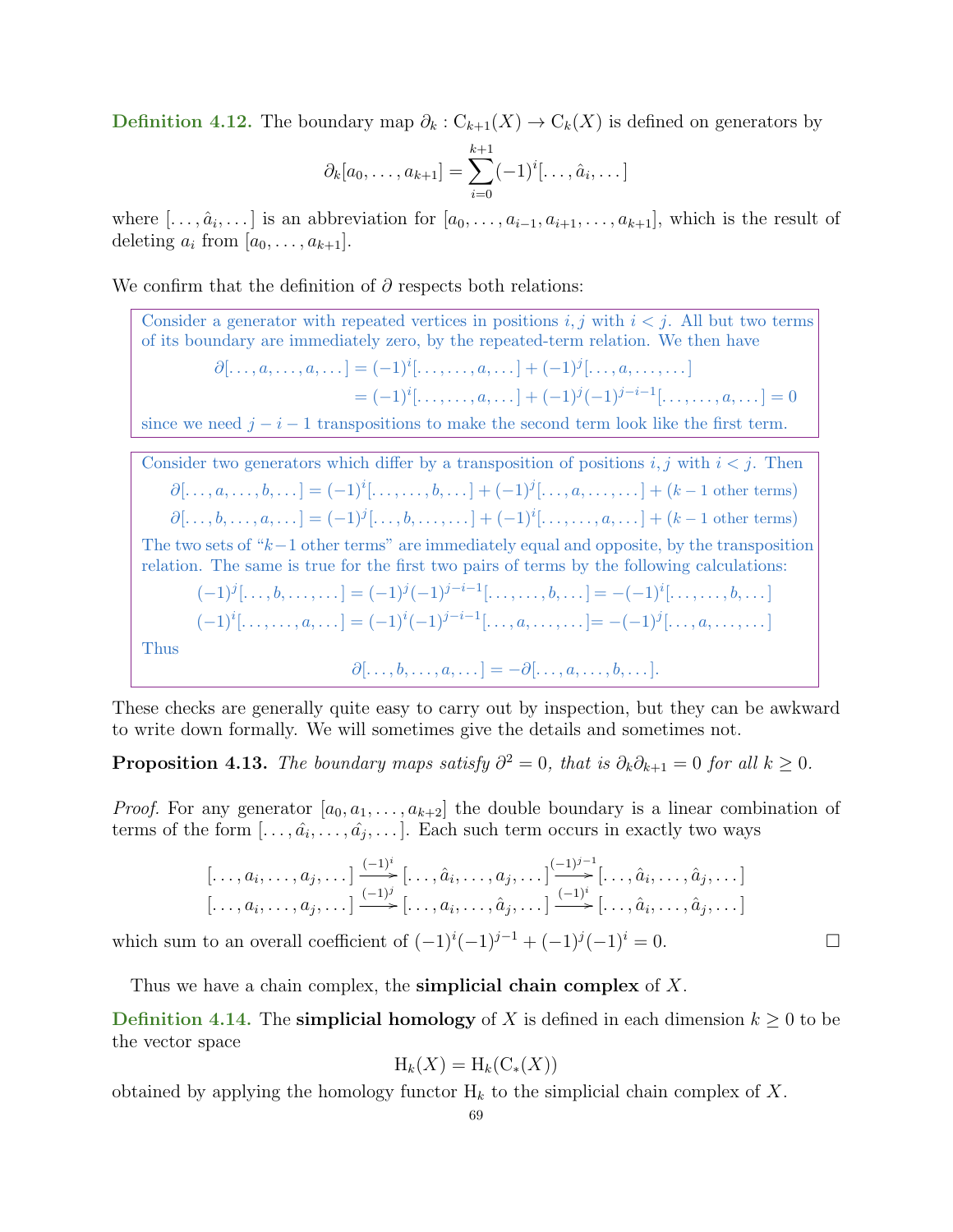Definition 4.15. The Betti vector of  $X$  is the sequence

$$
b=(b_0,b_1,b_2,\dots)
$$

of Betti numbers

$$
b_k = b_k(X) = \dim H_k(X).
$$

**Note.** If  $k \ge \dim(X)$  then  $C_k(X) = 0$  and therefore  $H_k(X) = 0$  and  $b_k(X) = 0$ .

**Example 4.16.** The Betti vector of the empty complex is  $(0, 0, 0, \dots)$ .

Example 4.17. Let  $E_n$  be a simplicial complex with n vertices and no higher-dimensional simplices. It's simplicial chain complex is isomorphic to

 $\mathbb{F}^n \leftarrow 0 \leftarrow 0 \leftarrow \cdots$ so  $H_0(E_n) \cong \mathbb{F}^n$  and  $H_k(E_n) = 0$  for  $k > 0$ . Thus  $b(E_n) = (n, 0, 0, 0, \dots)$ .

A familiar argument (using mass functions and paths) gives the next result:

**Proposition 4.18.** The zeroth Betti number  $b_0(X)$  is equal to the number of connected components of X, as defined in Propostion [4.5.](#page-66-0)

**Proposition 4.19.** The cycle  $C_n$  with vertices  $1, 2, \ldots, n$  and edges

 $\{1, 2\}, \{2, 3\}, \ldots, \{n-1, n\}, \{n, 1\}$ 

has Betti vector  $b(C_n) = (1, 1, 0, 0, 0, ...)$ .

*Proof.* There is one connected component, so  $b_0 = 1$ ; and  $b_k = 0$  for  $k \geq 2$  trivially. Finally, each 1-cycle must be a scalar multiple of

$$
[1,2] + [2,3] + \cdots + [n-1,n] + [n,1]
$$

because the cycle condition implies that adjacent edges occur with the same coefficient. Since there are no 2-simplices we have  $B_1 = 0$  and therefore  $b_1 = \dim H_1 = \dim Z_1 = 1$ .

**Proposition 4.20.** The Betti vector of a cone is  $(1, 0, 0, 0, \ldots)$ .

(In other words, a cone has the same homology as a point. A cone is a 'homology point'.)

*Proof.* Every vertex is connected to the cone point  $\ast$ , so  $b_0 = 1$ . Now consider the chain homotopy  $K$  defined by the maps

$$
K_k: \mathcal{C}_k \to \mathcal{C}_{k+1}; [a_0, \ldots, a_k] \mapsto [*, a_0, \ldots, a_k]
$$

It is immediate that this definition is consistent with the repeated-term and transposition relations, so this is a well-defined map for all k. Now let  $k \geq 1$ . One calculates easily that

 $(\partial K + K\partial)[a_0,\ldots,a_k] = [a_0,\ldots,a_k]$ 

for every generator  $[a_0, \ldots, a_k]$  of  $C_k$ , so if  $\gamma$  is a k-cycle we have

$$
\gamma = (\partial K + K\partial)\gamma = \partial K\gamma.
$$

Thus  $Z_k = B_k$  and so  $H_k = 0$ .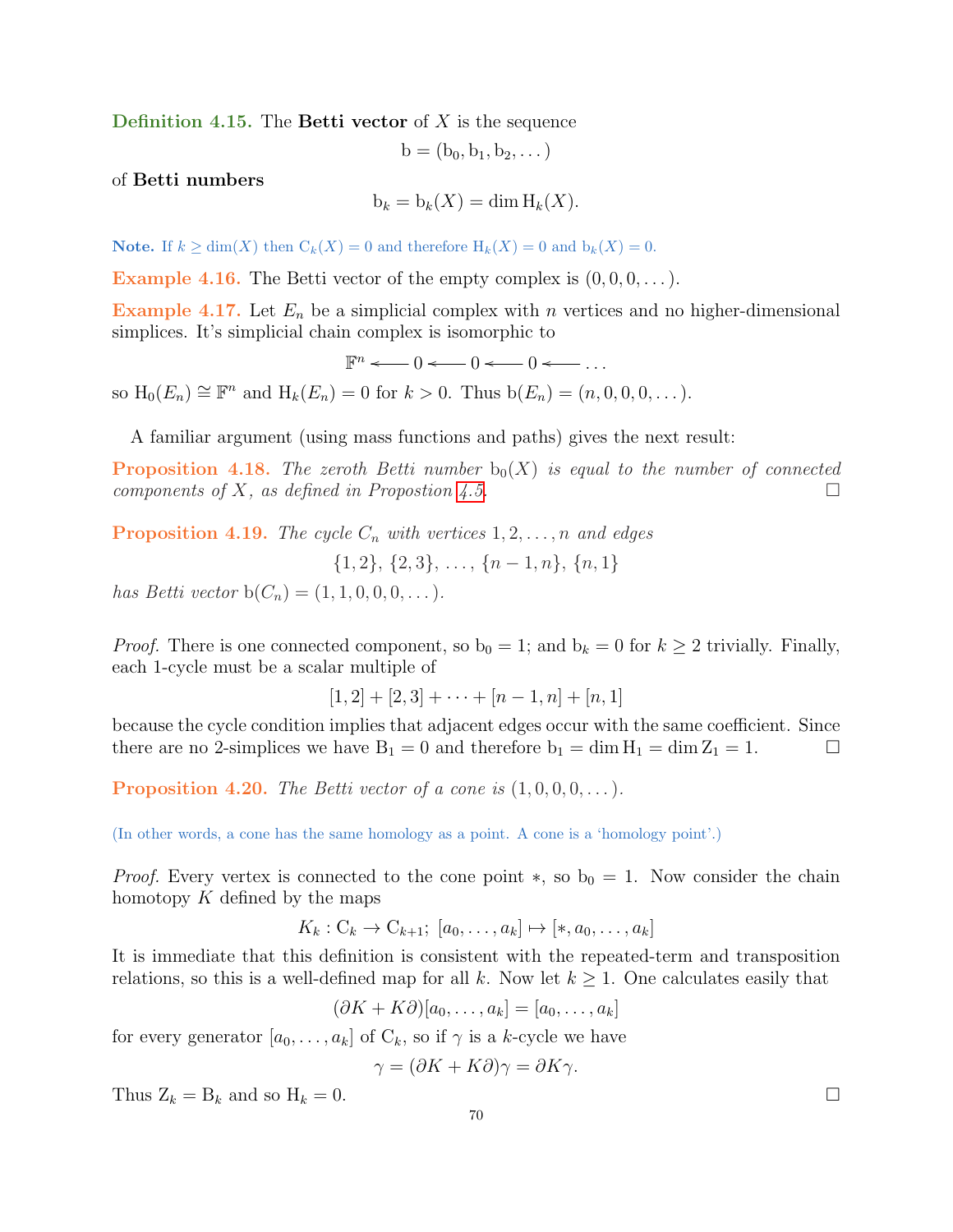We now contrive to make the homology of a point (or a cone) even more simple than it is.

Definition 4.21. The augmented chain complex of a simplicial complex  $X$  is obtained from the simplicial chain complex by placing a copy of the field  $\mathbb F$  in dimension  $-1$  and defining  $\partial_{-1} = \mu$ , the mass function:

$$
\mathbb{F} \leftarrow^{\mu} \mathcal{C}_0(X) \leftarrow^{\partial_0} \mathcal{C}_1(X) \leftarrow^{\partial_1} \mathcal{C}_2(X) \leftarrow^{\partial_2} \cdots
$$

The **reduced homology** of X is defined to be the homology of the augmented chain complex. Thus we have a vector space, written  $\tilde{H}_k(X)$ , for every  $k \geq -1$ . We write  $\tilde{b}_k(X)$  for the corresponding 'reduced' Betti numbers.

The empty simplicial complex  $E$  has augmented chain complex

 $\mathbb{F}$   $\longleftarrow$  0  $\longleftarrow$  0  $\longleftarrow$  0  $\longleftarrow$  ...

and therefore  $\tilde{b}_{-1}(E) = 1$  and  $\tilde{b}_k(E) = 0$  otherwise. Now suppose that X is not the empty complex. Then:

- $\tilde{b}_{-1}(X) = 0$ , since the map  $\mu$  is surjective.
- $\tilde{b}_0(X) = b_0(X) 1$ , because the space of 0-cycles is one dimension smaller in reduced homology, while the space of 0-boundaries remains unchanged.
- $\tilde{b}_k(X) = b_k(X)$  otherwise, since k-chains and k-boundaries are unchanged for  $k \geq 1$ .

Example 4.22. The reduced Betti numbers of a cone are all zero.

Plan. Over the next few sections, one of our goals is to show that simplicial homology is Whitehead invariant. This can be done by directly comparing the chain complexes for X and Y whenever  $X \searrow Y$ . The two chain complexes can be shown to be chain-homotopy equivalent. This is not too difficult, but we will take a different approach. We will instead spend some time developing some of the classic machinery of homology theory. We will show how simplicial homology is functorial, we will define the relative homology of a pair of simplicial complexes, and we will construct the long exact sequence of such a pair. When this is done, it will be very easy to show that simplicial homology is preserved by elementary collapses.

4.5. Simplicial maps. Let  $X, Y$  be simplicial complexes on the respective vertex sets  $V(X), V(Y).$ 

**Definition 4.23.** A simplicial map from X to Y is a function  $f: V_X \to V_Y$  which carries simplices to simplices. In other words,

 $\sigma = \{a_0, a_1, \ldots, a_k\} \in X \implies f(\sigma) = \{f(a_0), f(a_1), \ldots, f(a_k)\} \in Y.$ 

Note that  $f(\sigma)$  need not have the same cardinality as  $\sigma$ , because f need not be injective.

Thus we get a category **Simp** whose objects are simplicial complexes and whose arrows are simplicial maps. We generally write  $f: X \to Y$  for an arrow in this category, with the understanding that there is an underlying function  $f: V(X) \to V(Y)$ . Composition and identities are defined in terms of the underlying map.

We can now make simplicial homology *functorial*.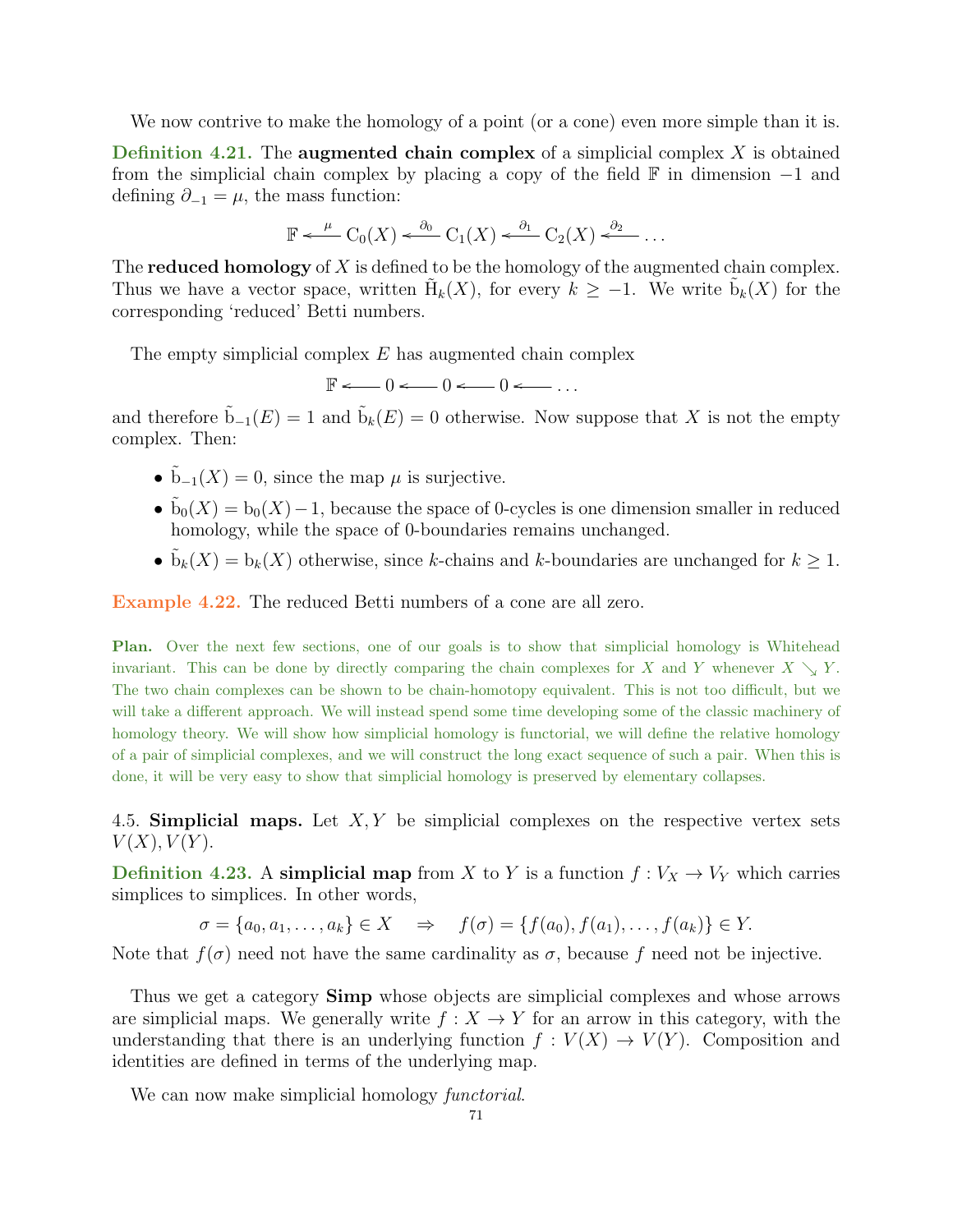**Definition 4.24.** Let  $X \xrightarrow{f} Y$  be an arrow in **Simp**. We define a chain map

$$
C_*(X) \xrightarrow{C_*[f]} C_*(Y)
$$

by the formula

$$
C_k[f] : [a_0, a_1, \ldots, a_k] \longmapsto [f(a_0), f(a_1), \ldots, f(a_k)]
$$

in each dimension k.

(It is immediate that this definition is consistent with the repeated-term and transposition relations, and that the linear maps  $C_k[f]$  together constitute a chain map.)

Then in each dimension  $k$  there is a linear map

$$
\mathrm{H}_k(X) \xrightarrow{\mathrm{H}_k[f]} \mathrm{H}_k(Y)
$$

induced by the chain map  $C_*[f]$ . In this way, each  $H_k$  is a functor.

Example 4.25. —do an example—

Plan (continued). The Whitehead invariance of simplicial homology can be expressed in sharper form. Suppose  $X \setminus Y$ . Then  $Y = X - \{\sigma, \tau\}$  is a subcomplex of X. Let  $Y \xrightarrow{i} X$  be the inclusion map. The sharp form of Whitehead invariance asserts that the linear map

$$
\mathrm{H}_k(Y) \xrightarrow{\mathrm{H}_k[i]} \mathrm{H}_k(X)
$$

is an isomorphism. In other words, the isomorphism between  $H_k(Y)$  and  $H_k(X)$  is specified.

## 4.6. Relative homology.

4.7. The long exact sequence of a pair. In this section we encounter a particularly famous theorem in homological algebra. There are many theorems of this general flavour.

A short exact sequence (ses) of vector spaces is an exact sequence of the following form:

 $0 \longrightarrow A \xrightarrow{p} B \xrightarrow{q} C \longrightarrow 0$ 

We can break this down into several separate statements:

- The composite  $qp$  is zero.
- Exactness at A means that p is injective. Thus A is isomorphic to  $p(A)$ .
- Exactness as C means that q is surjective. Thus C is isomorphic to  $B/q^{-1}(0)$ .
- Exactness at B means that  $p(A) = q^{-1}(0)$ . Thus  $C \cong B/p(A)$ .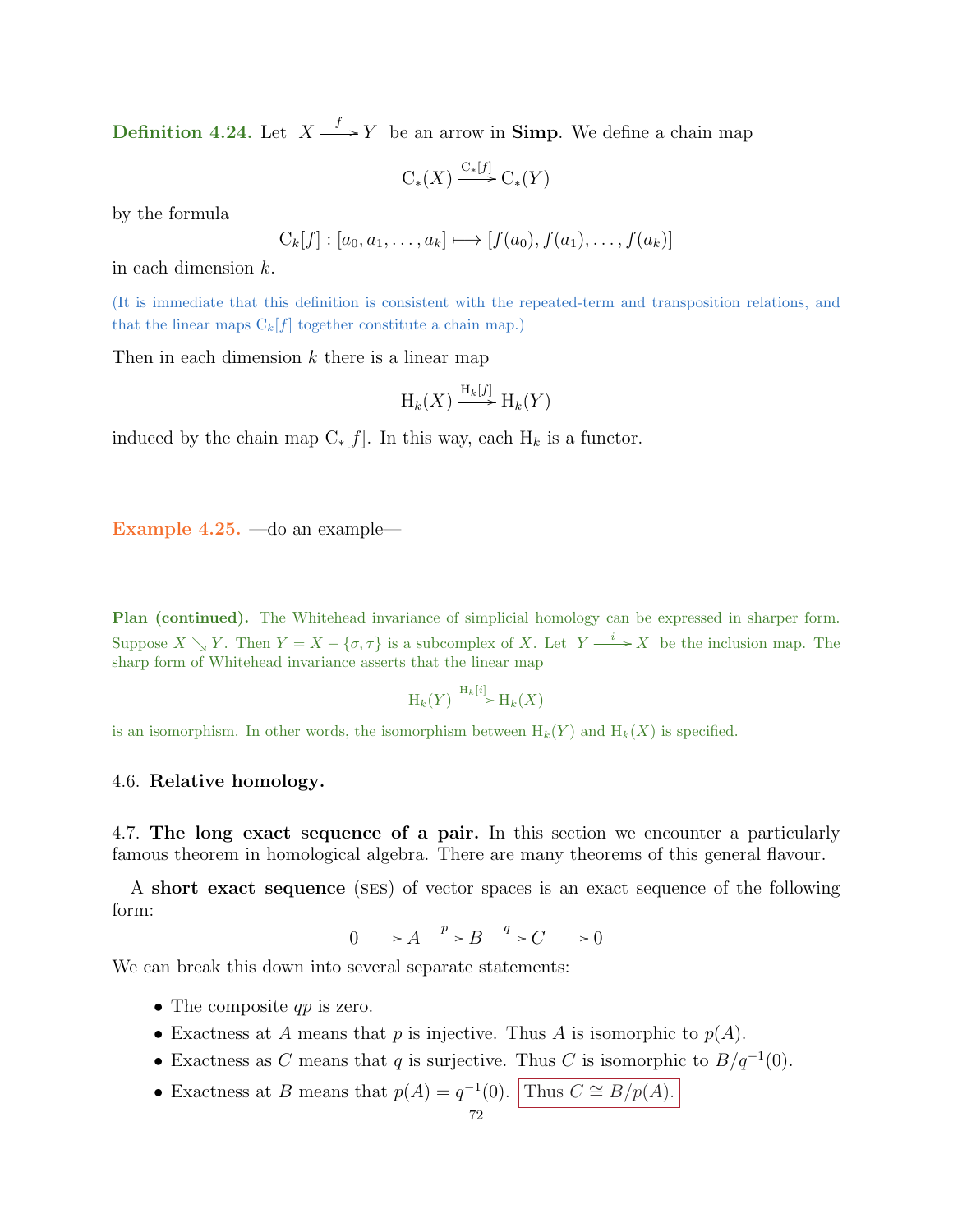This last boxed statement is the point of short exact sequences. If  $U$  is a subspace of  $V$  and  $V/U$  is the quotient space, then there is a SES

$$
0 \longrightarrow U \xrightarrow{j} V \xrightarrow{q} V/U \longrightarrow 0
$$

where  $j$  is the inclusion and  $q$  is the quotient map. Conversely, the discussion above indicates that every ses is isomorphic to a ses of this type.

A ses of chain complexes is a diagram of chain complexes

$$
0 \longrightarrow A_* \xrightarrow{P} B_* \xrightarrow{Q} C_* \longrightarrow 0
$$

which restricts to a SES of vector spaces at each index  $k$ . We can draw this as a vast commuting diagram

$$
\begin{array}{ccc}\n\vdots & \vdots & \vdots \\
0 & \longrightarrow A_{k+1} \xrightarrow{P_{k+1}} B_{k+1} & \longrightarrow & 0 \\
0 & \longrightarrow A_k \xrightarrow{P_k} B_k & \longrightarrow & 0 \\
0 & \longrightarrow A_{k-1} \xrightarrow{P_{k-1}} B_k & \longrightarrow & 0 \\
0 & \longrightarrow & 0 & \downarrow & \downarrow & \downarrow \\
0 & \longrightarrow & 0 & \downarrow & \downarrow & \downarrow \\
0 & \longrightarrow & 0 & \downarrow & \downarrow & \downarrow \\
\vdots & \vdots & \vdots & \vdots & \vdots\n\end{array}
$$

where the vertical maps are the boundary maps and each row is a SES.

<span id="page-72-0"></span>Theorem 4.26. A short exact sequence of chain complexes gives rise to a long exact sequence

$$
\ldots \longrightarrow H_{k+1}(C_*) \xrightarrow{\partial} H_k(A_*) \xrightarrow{H_k[P]} H_k(B_*) \xrightarrow{H_k[Q]} H_k(C_*) \xrightarrow{\partial} H_{k-1}(A_*) \longrightarrow \ldots
$$

where the maps  $\partial$ , to be defined in the proof, are called **connecting homomorphisms**.

In many cases our chain complexes stop at  $k = 0$ . This means that the rows of our vast commuting diagram are zero for negative indices and the les terminates in the following terms:

$$
\ldots \longrightarrow H_1(C_*) \xrightarrow{\partial} H_0(A_*) \xrightarrow{H_0[P]} H_0(B_*) \xrightarrow{H_0[Q]} H_0(C_*) \longrightarrow 0
$$

Remark. Theorems like this are proved using a technique called 'diagram-chasing'. It is often easier to explain the arguments in real time than to write them down. It is also often easier to reconstruct the arguments oneself than to follow a written version.

"Proof. This is a routine diagram-chase.  $\Box$ "

is a common substitute for a written-out proof.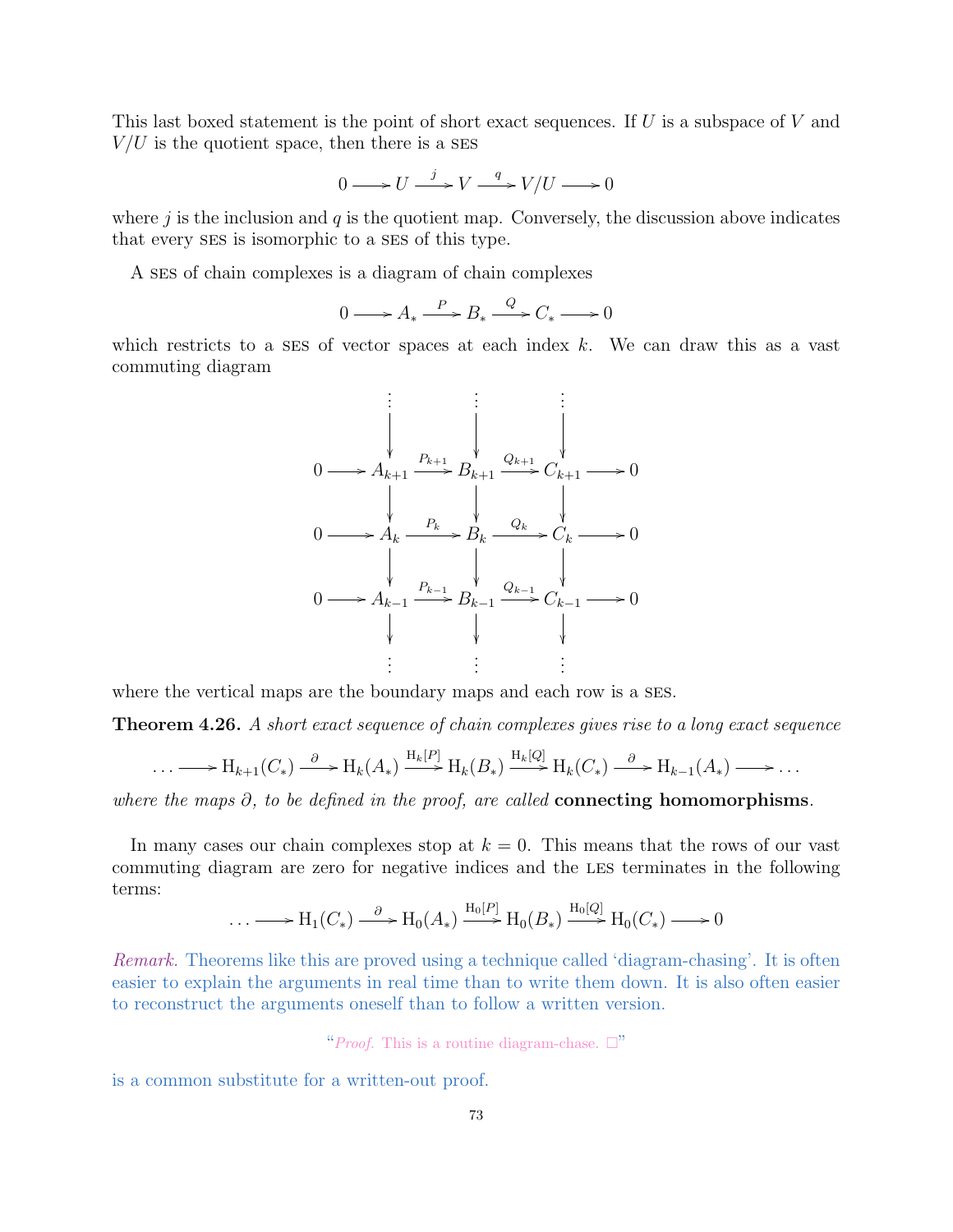Proof. To establish the theorem one must

(i) construct ∂,

and then verify the relations

- (ii)  $H_k[P] \circ \partial = 0$ , (ii) ker  $H_k[P] \subseteq \text{im } \partial$ ,
- (iii)  $H_k[Q] \circ H_k[P] = 0$ , (iii') ker  $H_k[Q] \subseteq \text{im } H_k[P]$ ,
- (iv)  $\partial \circ H_k[Q] = 0$ , (iv') ker  $\partial \subset \text{im } H_k[Q].$

We address each item in turn. (Items (iii) and (iii)' are independent of  $(i)$ .)

(i) To construct  $\partial: H_{k+1}(C_*) \to H_k(A_*),$  we work with part of the diagram:



All subscripts have been stripped from the maps, and the leading and trailing zero spaces have been omitted. We remember that the maps  $P$  are injective and the maps  $Q$  are surjective.

Consider a cycle  $\gamma \in C_{k+1}$ . Since Q is surjective we can find a 'lift'  $\beta \in B_{k+1}$  with  $\gamma = Q\beta$ . Then  $Q\partial\beta = \partial Q\beta = \partial \gamma = 0$  so by exactness there is a unique  $\alpha \in A_k$  such that  $\partial \beta = P\alpha$ . Moreover,  $\partial \alpha = 0$  since P is injective and  $P \partial \alpha = \partial P \alpha = \partial \partial \beta = 0$ . See Figure [1](#page-74-0) (left).

The choice of lift of  $\gamma$  need not be unique. Suppose we pick a different lift  $\beta'$  and obtain  $\alpha'$ . Since  $Q(\beta' - \beta) = \gamma - \gamma = 0$ , it follows from exactness that there exists  $\hat{\alpha} \in A_{k+1}$  with  $P\hat{\alpha} = \beta' - \beta$ . Then  $P\partial \hat{\alpha} = \partial P\hat{\alpha} = \partial(\beta' - \beta) = P(\alpha' - \alpha)$ , and the injectivity of P implies  $\partial \hat{\alpha} = \alpha' - \alpha$ . See Figure [1](#page-74-0) (middle).

The upshot is that the homology class  $[\alpha] \in H_k(A_*)$  is uniquely defined for any given cycle  $\gamma \in \mathcal{Z}_{k+1}(C_*)$  by the procedure above.

The function  $\gamma \mapsto [\alpha]$  is linear. Indeed, if  $\gamma_1, \gamma_2 \in Z_{k+1}(C_*)$  have respective lifts  $\beta_1, \beta_2$ which yield cycles  $\alpha_1, \alpha_2$ , then for  $\gamma_1 + \gamma_2$  we can take  $\beta_1 + \beta_2$  as its lift and obtain the cycle  $\alpha_1 + \alpha_2$ . A similar argument works for scalar multiplication.

Finally, we show that  $[\alpha] \in H_k(A_*)$  depends only on the homology class  $[\gamma] \in H_{k+1}(C_*)$ . Consider a boundary  $\partial \hat{\gamma} \in B_{k+1}(C_*)$  obtained from some  $\hat{\gamma} \in C_{k+2}(C_*)$ . For any lift  $\hat{\beta}$  of  $\hat{\gamma}$ , we have  $Q\partial\hat{\beta} = \partial Q\hat{\beta} = \partial\hat{\gamma}$  which means that  $\partial\hat{\beta}$  is a lift of  $\partial\hat{\gamma}$ . But now  $\partial\hat{\beta} = 0$  so the resulting  $\alpha$  is also zero. See Figure [1](#page-74-0) (right).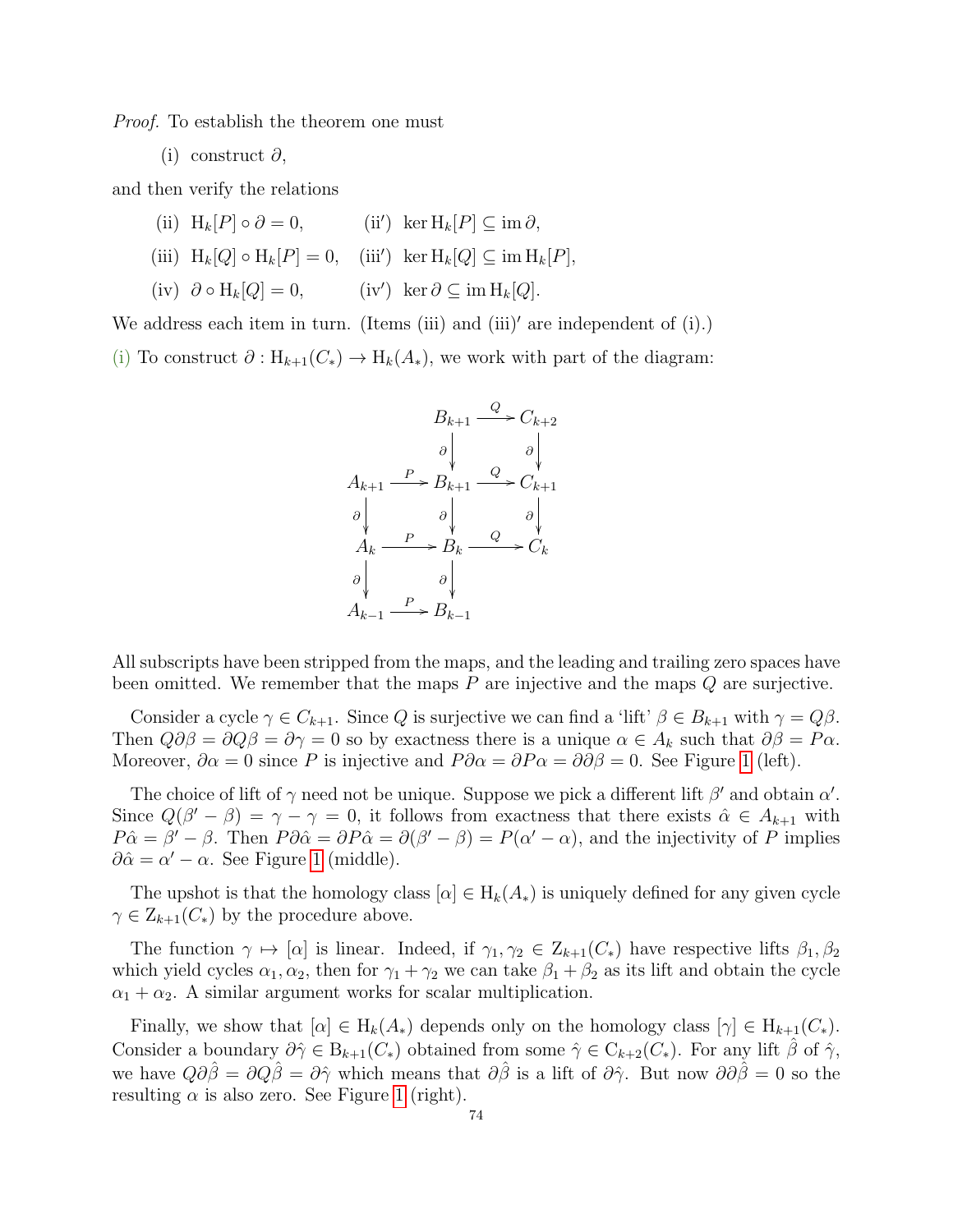

<span id="page-74-0"></span>FIGURE 1. The construction of the connecting homomorphism: (left) given a cycle  $\gamma \in \mathcal{Z}_{k+1}(C_*)$  and a lift  $\beta \in \mathcal{C}_{k+1}(B_*)$  we obtain a cycle  $\alpha \in \mathcal{Z}_k(A_*)$ ; (middle) the homology class  $[\alpha] \in H_k(A_*)$  is independent of the choice of lift  $\beta$ ; (right) the homology class  $[\alpha] \in H_k(A_*)$  depends only on the homology class  $|\gamma| \in H_{k+1}(C_*)$ .

Putting these statements together, it follows that we have a well defined linear map

$$
H_{k+1}(C_*) \to H_k(A_*), \quad [\gamma] \mapsto [\alpha]
$$

and this is the connecting homomorphism we seek.

(ii) Suppose  $[\alpha] = \partial[\gamma]$ . By construction,  $H_k[P]$  carries  $[\alpha]$  to  $[P\alpha] = [\partial \beta] = 0$ .

(ii)' Suppose H<sub>k</sub>[P] carries [α] to 0, so [P $\alpha$ ] = [0]. This means that  $P\alpha = \partial\beta$  for some  $\beta \in C_{k+1}(B_*)$ . Then  $\gamma = Q\beta$  is a cycle, because  $\partial \gamma = \partial Q\beta = Q\beta = QP\alpha = 0$ . Now we have reproduced the configuration of Figure [1,](#page-74-0) and so  $[\alpha] = \partial[\gamma]$ .

(The next two items, (iii) and (iii)' are independent of (i), and could have been verified at the outset.)

(iii) Since  $H_k$  is a functor, we have  $H_k[Q] \circ H_k[P] = H_k[QP] = H_k[0]$  and this is equal to zero.

(iii)' Suppose  $H_k[Q]$  carries  $[\beta] \in H_k(B_*)$  to zero, so  $Q\beta = \partial \hat{\gamma}$  for some  $\hat{\gamma} \in C_{k+1}(C_*)$ , and we can take a lift  $\hat{\beta} \in C_{k+1}$  so that  $\hat{\gamma} = Q\hat{\beta}$ . Then  $Q\partial\hat{\beta} = \partial Q\hat{\beta} = \partial\hat{\gamma} = Q\beta$ , so that  $Q(\beta - \partial \hat{\beta}) = 0$ . Exactness now implies that there exists  $\alpha \in C_k(A_*)$  such that  $P\alpha = \beta - \partial \hat{\gamma}$ , and moreover  $\partial \alpha = 0$  because P is injective and  $P \partial \alpha = \partial P \alpha = \partial (\beta - \partial \hat{\beta}) = 0$ . Thus we have  $[\alpha] \in H_k(A_*)$  which is carried by  $H_k[P]$  to  $[P\alpha] = [\beta - \partial \hat{\beta}] = [\beta]$ .

(iv) Let  $[Q\beta]$  be the image under  $H_k[Q]$  of some  $[\beta] \in H_k(B_*)$ . We can construct  $[\alpha] = \partial[Q\beta]$ in the usual way, choosing  $\beta$  as the lift of  $Q\beta$ . But  $\beta$  is a cycle, so  $\partial\beta = 0$  and so  $\alpha = 0$ .

(iv)' Suppose  $\partial[\gamma] = [\alpha] = 0$  for some  $[\gamma] \in H_{k+1}(C_*)$ . We may suppose that  $P\alpha = \partial\beta$  for some lift  $\beta \in C_{k+1}(B_*)$  of  $\gamma$ . Now  $[\alpha] = 0$  implies that  $\alpha = \partial \hat{\alpha}$  for some  $\hat{\alpha} \in C_{k+1}(A_*)$ . Now  $QP\hat{\alpha} = 0$  and  $\partial P\hat{\alpha} = P\partial \hat{\alpha} = P\alpha = \partial B$ . It follows that  $Q(\beta - P\hat{\alpha}) = \gamma$  and  $\partial(\beta - P\hat{\alpha}) = 0$ . Thus we have a homology class  $[\beta - P\hat{\alpha}] \in H_k(B_*)$  which is carried by  $H_k[Q]$  to  $[\gamma]$ .

This completes the proof of the theorem.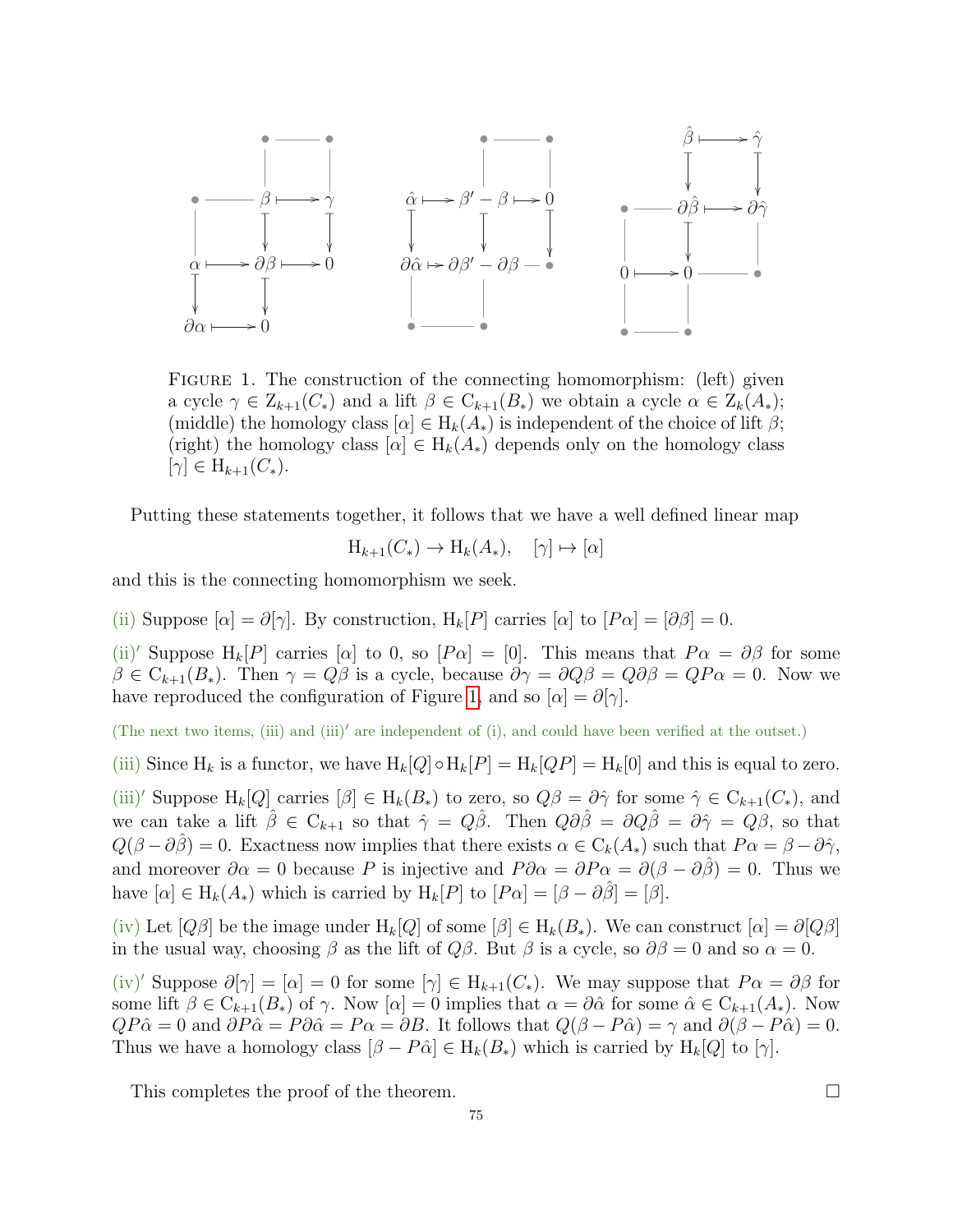<span id="page-75-0"></span>**Theorem 4.27** (The LES of a pair). Let X, Y be simplicial complexes with  $Y \subseteq X$ . Let i, j denote the inclusion maps

$$
Y \xrightarrow{i} X \xrightarrow{j} (X, Y).
$$

Then there is a long exact sequence

$$
\ldots \longrightarrow H_{k+1}(X,Y) \xrightarrow{\partial} H_k(Y) \xrightarrow{H_k[i]} H_k(X) \xrightarrow{H_k[j]} H_k(X,Y) \xrightarrow{\partial} H_{k-1}(Y) \longrightarrow \ldots
$$

relating the homology of X and Y and the relative homology of  $(X, Y)$ .

Proof. Apply Theorem [4.26](#page-72-0) to the following tautological ses of chain complexes

 $0 \longrightarrow C_*(Y) \longrightarrow C_*(X) \longrightarrow C_*(X)/C_*(Y) \longrightarrow 0$ 

and recall the definition  $C_*(X, Y) = C_*(X)/C_*(Y)$ .

Here is the theorem we have been aiming for:

**Theorem 4.28** (Whitehead invariance of simplicial homology). Let  $X, Y$  be simplicial complexes with  $X \searrow Y$  and let  $Y \stackrel{i}{\longrightarrow} X$  denote the inclusion map. Then

$$
\mathrm{H}_k(X) \xrightarrow{\mathrm{H}_k[i]} \mathrm{H}_k(Y)
$$

is an isomorphism for all k.

*Proof.* We first show that  $H_k(X, Y) = 0$  for all k. Recall that  $Y = X - {\sigma, \tau}$  where  $\sigma$  is the unique coface of  $\tau$ . Thus the chain complex  $C_*(X, Y)$  is isomorphic to

$$
0 \longleftarrow \ldots \longleftarrow 0 \longleftarrow \mathbb{F} \stackrel{\cong}{\longleftarrow} \mathbb{F} \longleftarrow 0 \longleftarrow \ldots
$$

with a single generator in each of the dimensions  $\dim(\tau)$  and  $\dim(\sigma) = \dim(\tau) + 1$ , and a nonzero boundary map between them. Evidently  $H_k(X, Y) = 0$  in all dimensions.

It follows that the LES for  $(X, Y)$  contains the following excerpt, for every k:

$$
\ldots \longrightarrow 0 \longrightarrow H_k(Y) \xrightarrow{H_k[i]} H_k(X) \longrightarrow 0 \longrightarrow \ldots
$$

Exactness now implies that each  $H_k[i]$  is an isomorphism.

Some calculations run more quickly in reduced homology. Here is the appropriate adaptation of Theo-rem [4.27.](#page-75-0) The content of the result is identical except that  $H_0(X), H_0(Y)$  are replaced by  $\tilde{H}_0(X), \tilde{H}_0(Y)$ .

**Theorem 4.29** (The LES of a pair, reduced homology). Under the same circumstances as Theorem [4.27,](#page-75-0) there is a long exact sequence

$$
\ldots \longrightarrow H_{k+1}(X,Y) \xrightarrow{\partial} \tilde{H}_k(Y) \xrightarrow{\tilde{H}_k[i]} \tilde{H}_k(X) \xrightarrow{\tilde{H}_k[j]} H_k(X,Y) \xrightarrow{\partial} \tilde{H}_{k-1}(Y) \longrightarrow \ldots
$$

in reduced homology.